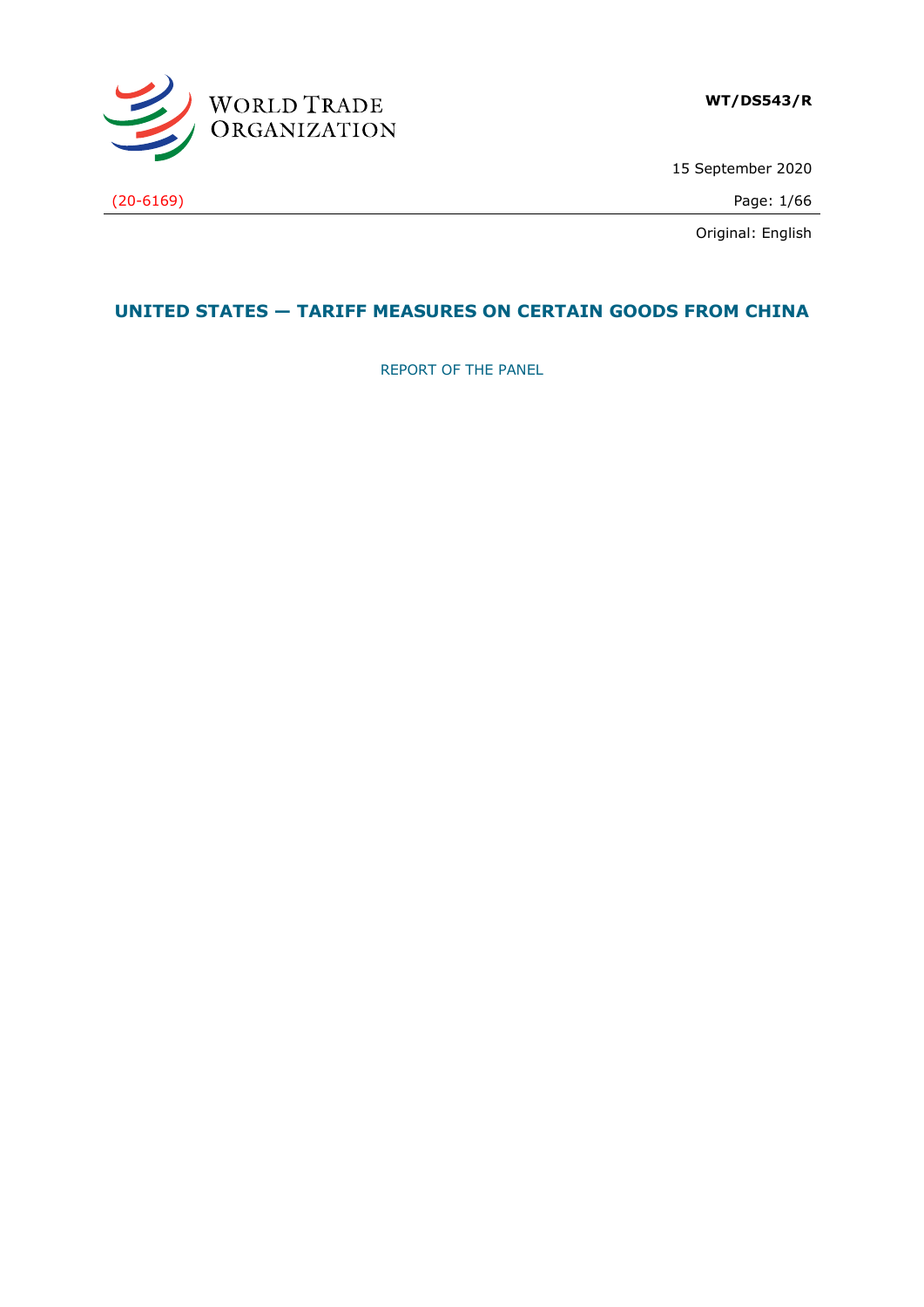# - 2 -

## **TABLE OF CONTENTS**

| 1.    |                                                                                                    |    |
|-------|----------------------------------------------------------------------------------------------------|----|
| 1.1   |                                                                                                    |    |
| 1.2   |                                                                                                    |    |
| 1.3   |                                                                                                    |    |
| 2     |                                                                                                    |    |
| з     | PARTIES' REQUESTS FOR FINDINGS AND RECOMMENDATIONS  14                                             |    |
| 4     |                                                                                                    |    |
| 5     |                                                                                                    |    |
| 6     |                                                                                                    |    |
| 7     |                                                                                                    |    |
| 7.1   |                                                                                                    |    |
|       | 7.1.1 Whether the parties have reached a solution within the meaning of Article 12.7               |    |
|       |                                                                                                    |    |
|       |                                                                                                    |    |
|       | The measures covered by the Panel's terms of reference in this dispute 20<br>7.1.2                 |    |
|       | 7.1.2.1                                                                                            |    |
|       | 7.1.2.2                                                                                            |    |
|       | 7.1.2.3                                                                                            |    |
|       | 7.1.2.4 Conclusion on the measures covered by the Panel's terms of reference 27                    |    |
|       |                                                                                                    |    |
| 7.2   | Whether the measures at issue are inconsistent with Articles I:1 and II:1(a) and (b) of the        |    |
| 7.2.1 |                                                                                                    |    |
| 7.2.2 | Whether the measures at issue are inconsistent with Article I:1 of the GATT 199430                 |    |
| 7.2.3 | Whether the measures at issue are inconsistent with Article II:1(a) and (b) of the                 |    |
|       | 7.2.4 Conclusion                                                                                   | 33 |
| 7.3   |                                                                                                    |    |
| 7.3.1 | Introduction - the nature and purpose of Article XX of the GATT 1994 34                            |    |
| 7.3.2 | Whether the measures are provisionally justified under Article XX(a) of the GATT 199435            |    |
|       | 7.3.2.1                                                                                            |    |
|       | Whether the measures concern a <i>public morals objective</i> within the meaning of<br>7.3.2.2     |    |
|       |                                                                                                    |    |
|       | Whether an explicit reference to public morals in the legal instruments implementing<br>7.3.2.2.2  |    |
|       |                                                                                                    |    |
|       | 7.3.2.3 Whether the measures are <i>designed</i> to protect the public morals objective as invoked |    |
|       | 7.3.2.4 Whether the measures are necessary to protect the public morals objective as invoked       |    |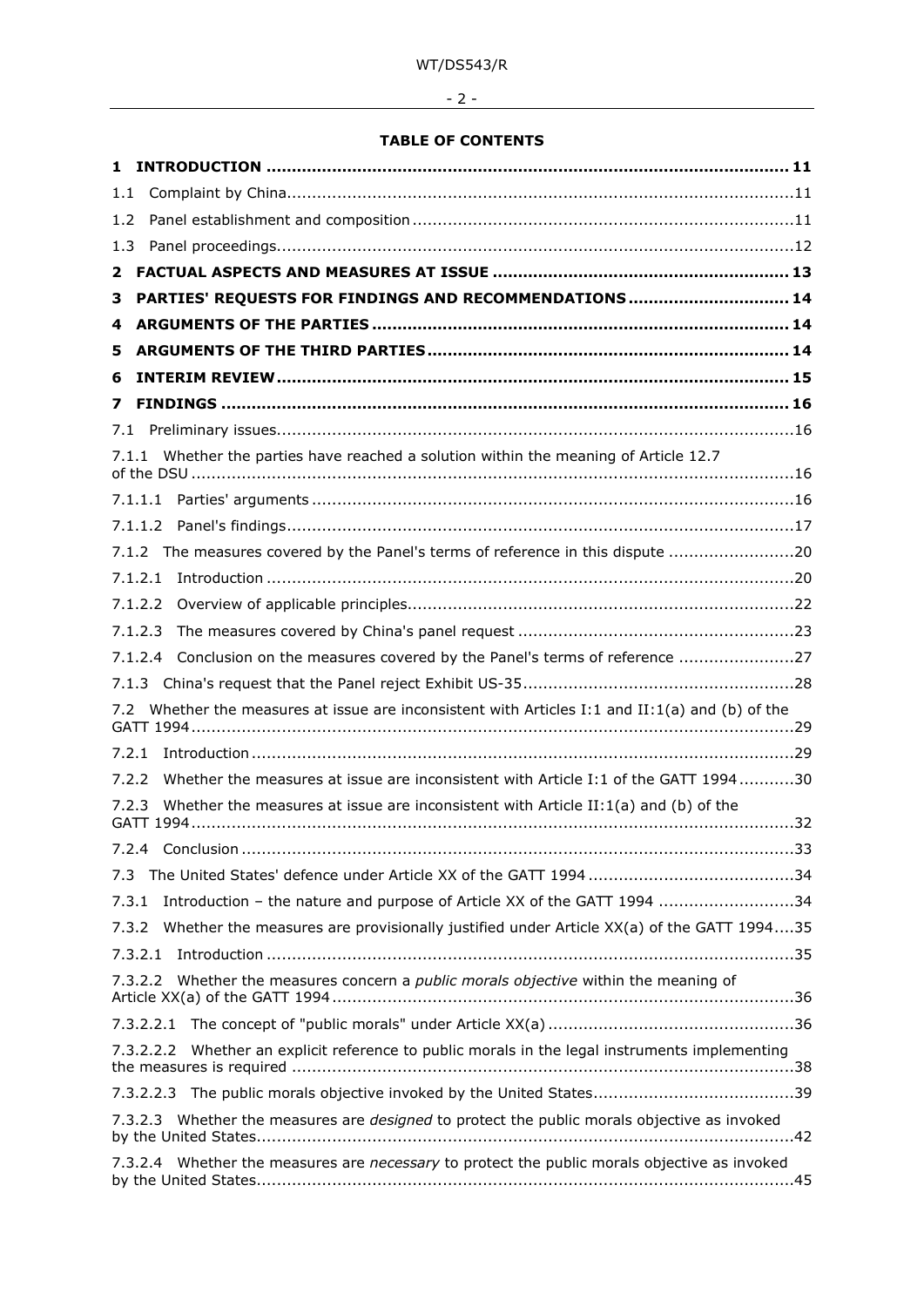| I<br>۰.<br>$\sim$ |  |
|-------------------|--|
|                   |  |

| 9                                                                                                    |  |
|------------------------------------------------------------------------------------------------------|--|
| 8                                                                                                    |  |
| 7.3.3 Whether the United States has demonstrated that the measures satisfy the requirements          |  |
| 7.3.2.5 Conclusion on whether the measures are provisionally justified under subparagraph (a)        |  |
|                                                                                                      |  |
| 7.3.2.4.2.4 Preliminary conclusion on <i>necessity</i> after the initial "weighing and balancing" of |  |
| Contribution of the imposition of additional duties on List 2 products to the pursued public         |  |
| The exclusion of particular products from the scope of the additional duties57                       |  |
|                                                                                                      |  |
|                                                                                                      |  |
| Contribution of the imposition of additional duties on List 1 products to the pursued public         |  |
| 7.3.2.4.2.3 Contribution of the measures to the pursued public morals objective as invoked by        |  |
|                                                                                                      |  |
|                                                                                                      |  |
| 7.3.2.4.2 The Panel's assessment on whether the United States has demonstrated the <i>necessity</i>  |  |
| 7.3.2.4.1 Introduction - the nature and purpose of the necessity requirement45                       |  |
|                                                                                                      |  |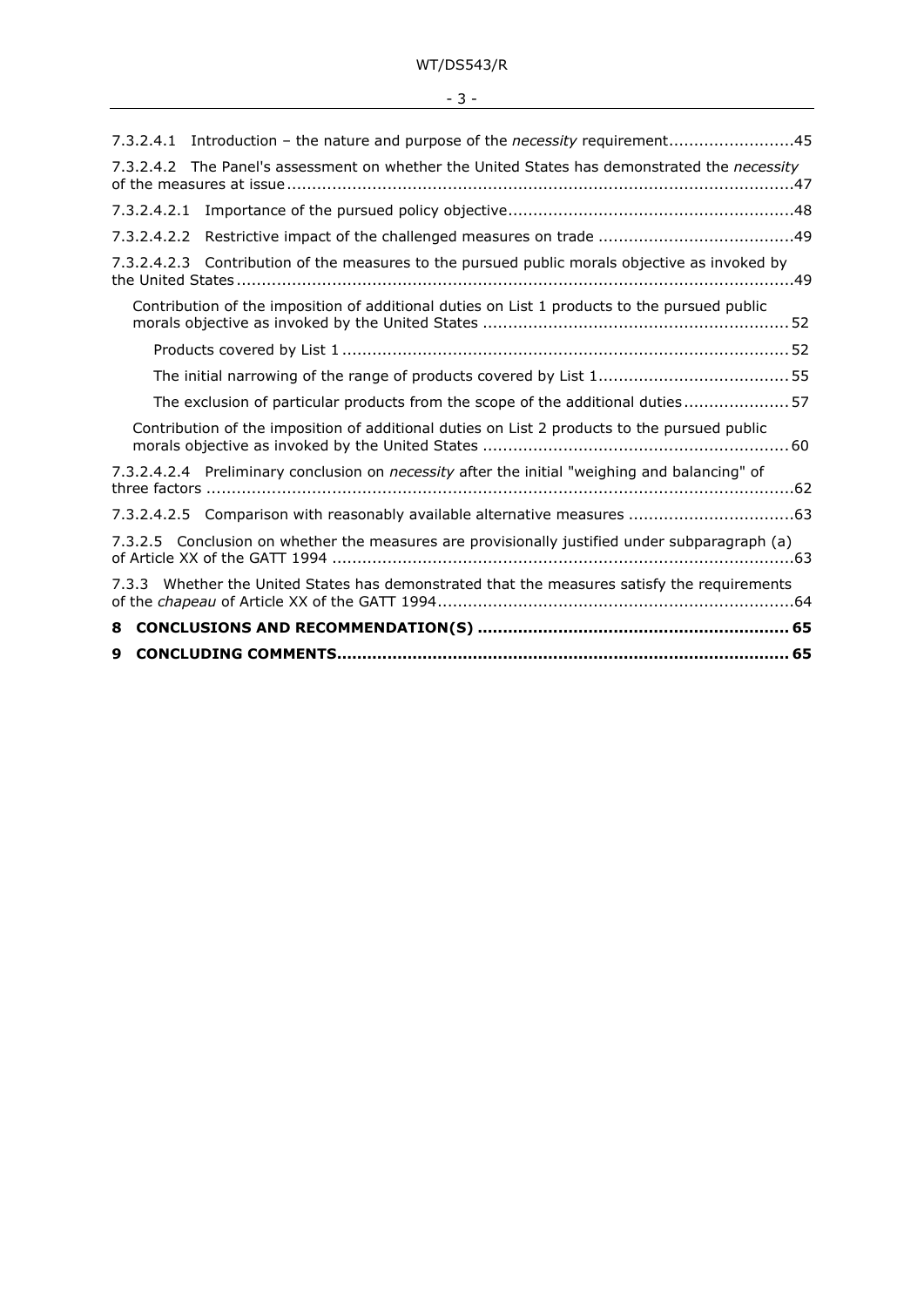- 4 -

#### **LIST OF ANNEXES**

## **ANNEX A**

### WORKING PROCEDURES OF THE PANEL

| Anney<br>A-1 | Working<br>Panel<br>Procedures of the |  |
|--------------|---------------------------------------|--|

#### **ANNEX B**

#### ARGUMENTS OF THE PARTIES

|           | <b>Contents</b>                                                    | Page |
|-----------|--------------------------------------------------------------------|------|
| Annex B-1 | Integrated executive summary of the arguments of China             |      |
| Annex B-2 | Integrated executive summary of the arguments of the United States |      |

#### **ANNEX C**

## ARGUMENTS OF THE THIRD PARTIES

|           | <b>Contents</b>                                                     | Page |
|-----------|---------------------------------------------------------------------|------|
| Annex C-1 | Integrated executive summary of the arguments of Australia          | 42   |
| Annex C-2 | Integrated executive summary of the arguments of Brazil             | 44   |
| Annex C-3 | Integrated executive summary of the arguments of the European Union | 46   |
| Annex C-4 | Integrated executive summary of the arguments of Japan              | 49   |
| Annex C-5 | Integrated executive summary of the arguments of New Zealand        | 51   |
| Annex C-6 | Integrated executive summary of the arguments of Singapore          | 52   |
| Annex C-7 | Integrated executive summary of the arguments of Chinese Taipei     | 57   |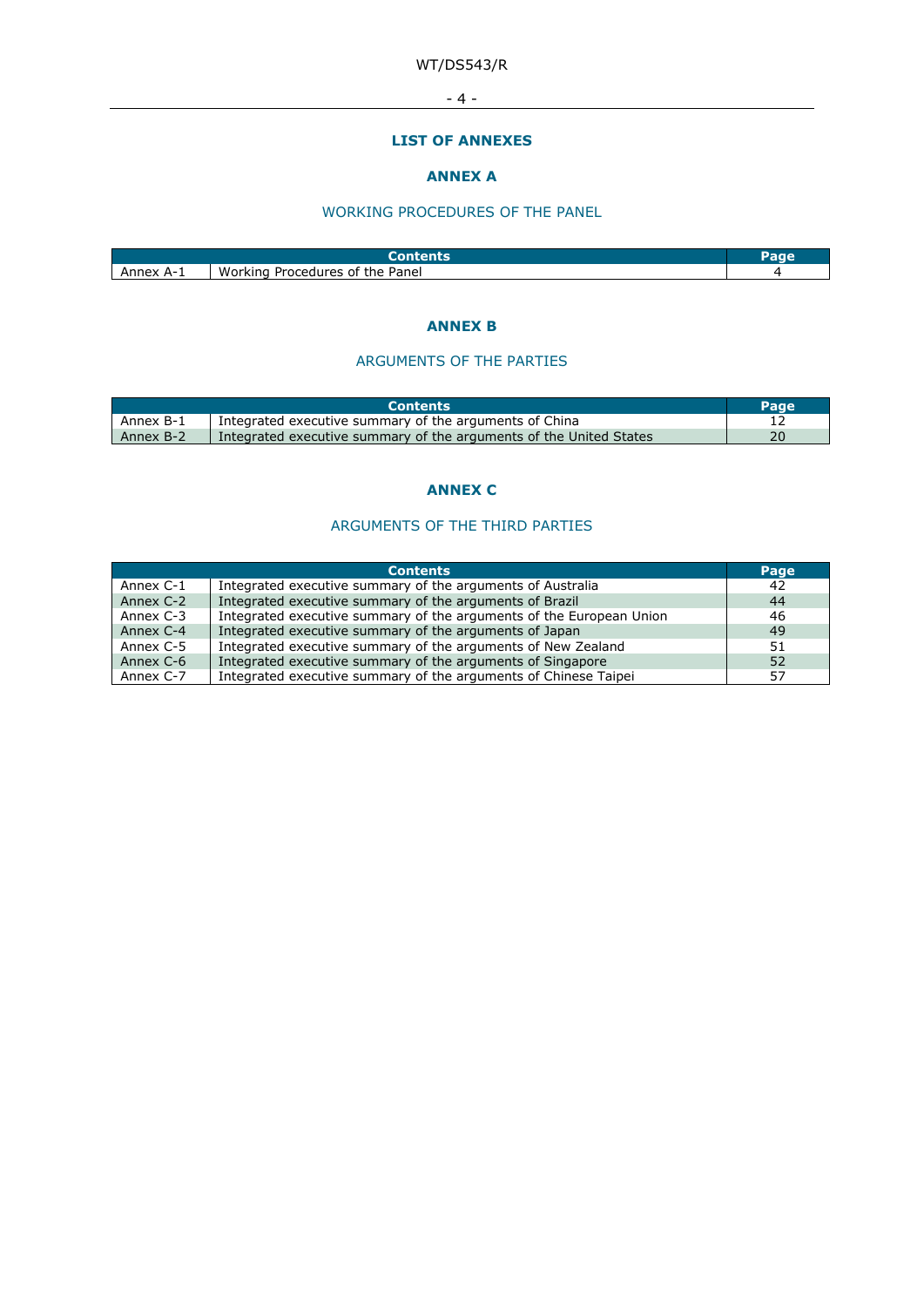## - 5 -

#### **CASES CITED IN THIS REPORT**

| <b>Short Title</b>                                      | <b>Full Case Title and Citation</b>                                                                                                                                                                                                                                                                                               |
|---------------------------------------------------------|-----------------------------------------------------------------------------------------------------------------------------------------------------------------------------------------------------------------------------------------------------------------------------------------------------------------------------------|
| Argentina - Financial<br><b>Services</b>                | Appellate Body Report, Argentina - Measures Relating to Trade in Goods and<br>Services, WT/DS453/AB/R and Add.1, adopted 9 May 2016, DSR 2016:II,<br>p. 431                                                                                                                                                                       |
| Argentina - Financial<br><b>Services</b>                | Panel Report, Argentina - Measures Relating to Trade in Goods and Services,<br>WT/DS453/R and Add.1, adopted 9 May 2016, as modified by Appellate Body<br>Report WT/DS453/AB/R, DSR 2016:II, p. 599                                                                                                                               |
| Argentina - Footwear (EC)                               | Panel Report, Argentina - Safeguard Measures on Imports of Footwear,<br>WT/DS121/R, adopted 12 January 2000, as modified by Appellate Body Report<br>WT/DS121/AB/R, DSR 2000:II, p. 575                                                                                                                                           |
| Argentina - Textiles and<br>Apparel                     | Appellate Body Report, Argentina - Measures Affecting Imports of Footwear,<br>Textiles, Apparel and Other Items, WT/DS56/AB/R and Corr.1, adopted<br>22 April 1998, DSR 1998:III, p. 1003                                                                                                                                         |
| Australia - Salmon                                      | Appellate Body Report, Australia - Measures Affecting Importation of Salmon,<br>WT/DS18/AB/R, adopted 6 November 1998, DSR 1998: VIII, p. 3327                                                                                                                                                                                    |
| Brazil - Desiccated Coconut                             | Appellate Body Report, Brazil - Measures Affecting Desiccated Coconut,<br>WT/DS22/AB/R, adopted 20 March 1997, DSR 1997:I, p. 167                                                                                                                                                                                                 |
| Brazil - Retreaded Tyres                                | Appellate Body Report, Brazil - Measures Affecting Imports of Retreaded Tyres,<br>WT/DS332/AB/R, adopted 17 December 2007, DSR 2007:IV, p. 1527                                                                                                                                                                                   |
| Brazil - Taxation                                       | Panel Reports, Brazil - Certain Measures Concerning Taxation and Charges,<br>WT/DS472/R, Add.1 and Corr.1 / WT/DS497/R, Add.1 and Corr.1, adopted<br>11 January 2019, as modified by Appellate Body Reports WT/DS472/AB/R /<br>WT/DS497/AB/R                                                                                      |
| Canada - Aircraft                                       | Panel Report, Canada - Measures Affecting the Export of Civilian Aircraft,<br>WT/DS70/R, adopted 20 August 1999, upheld by Appellate Body Report<br>WT/DS70/AB/R, DSR 1999:IV, p. 1443                                                                                                                                            |
| Canada - Wheat Exports<br>and Grain Imports             | Panel Report, Canada - Measures Relating to Exports of Wheat and Treatment<br>of Imported Grain, WT/DS276/R, adopted 27 September 2004, upheld by<br>Appellate Body Report WT/DS276/AB/R, DSR 2004:VI, p. 2817                                                                                                                    |
| Chile - Price Band System                               | Appellate Body Report, Chile - Price Band System and Safeguard Measures<br>Relating to Certain Agricultural Products, WT/DS207/AB/R, adopted<br>23 October 2002, DSR 2002: VIII, p. 3045 (Corr.1, DSR 2006: XII, p. 5473)                                                                                                         |
| Chile - Price Band System<br>(Article 21.5 - Argentina) | Appellate Body Report, Chile - Price Band System and Safeguard Measures<br>Relating to Certain Agricultural Products - Recourse to Article 21.5 of the DSU<br>by Argentina, WT/DS207/AB/RW, adopted 22 May 2007, DSR 2007:II, p. 513                                                                                              |
| China - Publications and<br><b>Audiovisual Products</b> | Appellate Body Report, China - Measures Affecting Trading Rights and<br>Distribution Services for Certain Publications and Audiovisual Entertainment<br>Products, WT/DS363/AB/R, adopted 19 January 2010, DSR 2010:I, p. 3                                                                                                        |
| China - Publications and<br><b>Audiovisual Products</b> | Panel Report, China - Measures Affecting Trading Rights and Distribution<br>Services for Certain Publications and Audiovisual Entertainment Products,<br>WT/DS363/R and Corr.1, adopted 19 January 2010, as modified by<br>Appellate Body Report WT/DS363/AB/R, DSR 2010:II, p. 261                                               |
| China - Raw Materials                                   | Appellate Body Reports, China - Measures Related to the Exportation of Various<br>Raw Materials, WT/DS394/AB/R / WT/DS395/AB/R / WT/DS398/AB/R, adopted<br>22 February 2012, DSR 2012:VII, p. 3295                                                                                                                                |
| China - Raw Materials                                   | Panel Reports, China - Measures Related to the Exportation of Various Raw<br>Materials, WT/DS394/R, Add.1 and Corr.1 / WT/DS395/R, Add.1 and Corr.1 /<br>WT/DS398/R, Add.1 and Corr.1, adopted 22 February 2012, as modified by<br>Appellate Body Reports WT/DS394/AB/R / WT/DS395/AB/R / WT/DS398/AB/R,<br>DSR 2012:VII, p. 3501 |
| China - Rare Earths                                     | Appellate Body Reports, China - Measures Related to the Exportation of Rare<br>Earths, Tungsten, and Molybdenum, WT/DS431/AB/R / WT/DS432/AB/R /<br>WT/DS433/AB/R, adopted 29 August 2014, DSR 2014:III, p. 805                                                                                                                   |
| China - Rare Earths                                     | Panel Reports, China - Measures Related to the Exportation of Rare Earths,<br>Tungsten, and Molybdenum, WT/DS431/R and Add.1 / WT/DS432/R and Add.1<br>/ WT/DS433/R and Add.1, adopted 29 August 2014, upheld by Appellate Body<br>Reports WT/DS431/AB/R / WT/DS432/AB/R / WT/DS433/AB/R, DSR 2014:IV,<br>p. 1127                 |
| Colombia - Ports of Entry                               | Panel Report, Colombia - Indicative Prices and Restrictions on Ports of Entry,<br>WT/DS366/R and Corr.1, adopted 20 May 2009, DSR 2009:VI, p. 2535                                                                                                                                                                                |
| Colombia - Textiles                                     | Appellate Body Report, Colombia - Measures Relating to the Importation of<br>Textiles, Apparel and Footwear, WT/DS461/AB/R and Add.1, adopted<br>22 June 2016, DSR 2016:III, p. 1131                                                                                                                                              |
| Colombia - Textiles                                     | Panel Report, Colombia - Measures Relating to the Importation of Textiles,<br>Apparel and Footwear, WT/DS461/R and Add.1, adopted 22 June 2016, as<br>modified by Appellate Body Report WT/DS461/AB/R, DSR 2016:III, p. 1227                                                                                                      |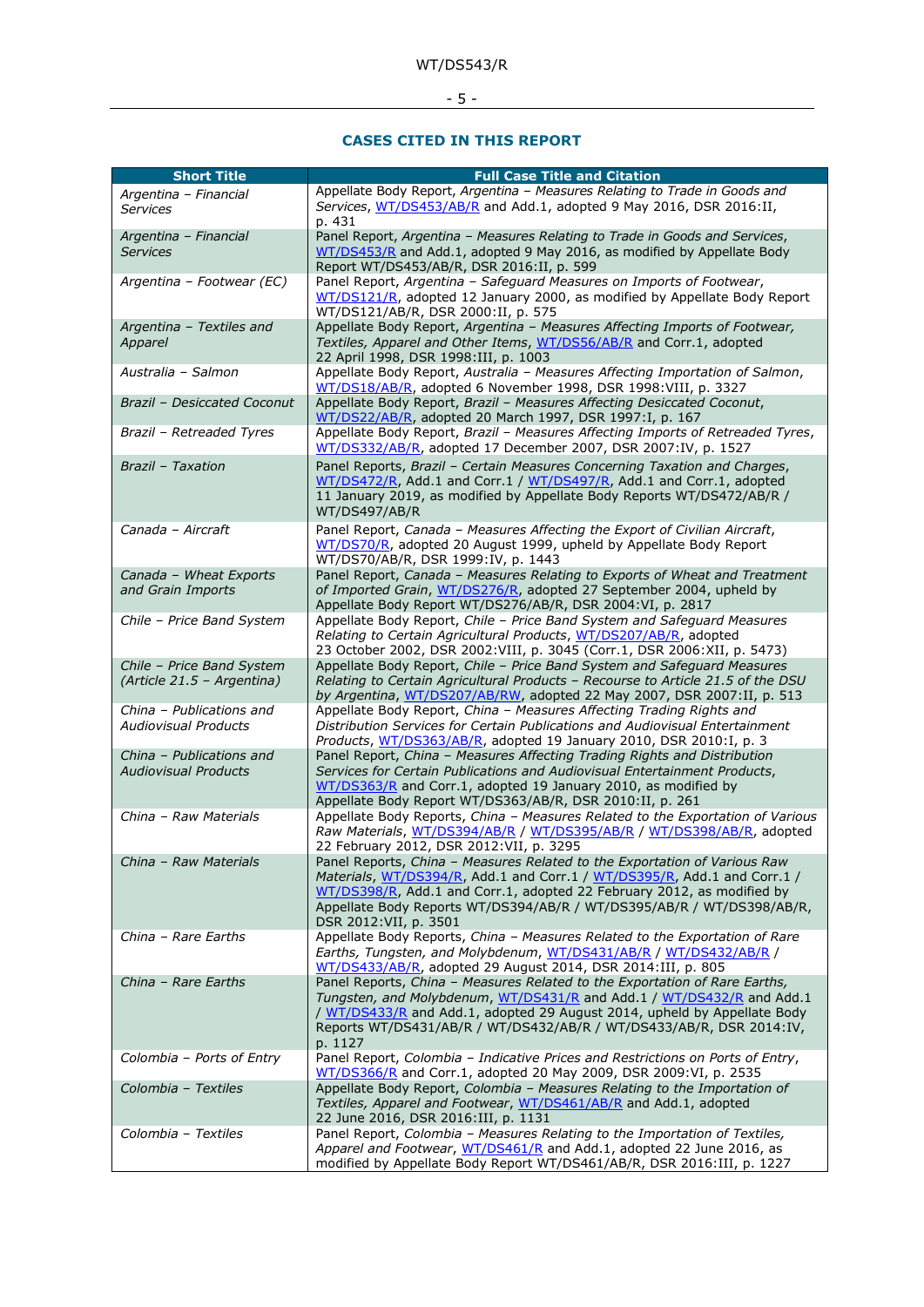## - 6 -

| <b>Short Title</b>                                  | <b>Full Case Title and Citation</b><br>Appellate Body Report, Dominican Republic - Measures Affecting the                                                   |
|-----------------------------------------------------|-------------------------------------------------------------------------------------------------------------------------------------------------------------|
| Dominican Republic -<br>Import and Sale of          | Importation and Internal Sale of Cigarettes, WT/DS302/AB/R, adopted                                                                                         |
| Cigarettes                                          | 19 May 2005, DSR 2005:XV, p. 7367                                                                                                                           |
| EC - Asbestos                                       | Appellate Body Report, European Communities - Measures Affecting Asbestos                                                                                   |
|                                                     | and Asbestos-Containing Products, WT/DS135/AB/R, adopted 5 April 2001, DSR                                                                                  |
|                                                     | 2001:VII, p. 3243                                                                                                                                           |
| EC - Asbestos                                       | Panel Report, European Communities - Measures Affecting Asbestos and                                                                                        |
|                                                     | Asbestos-Containing Products, WT/DS135/R and Add.1, adopted 5 April 2001,<br>as modified by Appellate Body Report WT/DS135/AB/R, DSR 2001:VIII, p. 3305     |
| EC - Bananas III                                    | Appellate Body Report, European Communities - Regime for the Importation,                                                                                   |
|                                                     | Sale and Distribution of Bananas, WT/DS27/AB/R, adopted 25 September 1997,                                                                                  |
|                                                     | DSR 1997:II, p. 591                                                                                                                                         |
| EC - Bananas III<br>(Article 21.5 – Ecuador II) /   | Appellate Body Reports, European Communities - Regime for the Importation,<br>Sale and Distribution of Bananas - Second Recourse to Article 21.5 of the DSU |
| EC - Bananas III                                    | by Ecuador, WT/DS27/AB/RW2/ECU, adopted 11 December 2008, and Corr.1 /                                                                                      |
| $(Article 21.5 - US)$                               | European Communities - Regime for the Importation, Sale and Distribution of                                                                                 |
|                                                     | Bananas - Recourse to Article 21.5 of the DSU by the United States,                                                                                         |
|                                                     | WT/DS27/AB/RW/USA and Corr.1, adopted 22 December 2008, DSR                                                                                                 |
| EC - Bananas III                                    | 2008: XVIII, p. 7165<br>Panel Report, European Communities - Regime for the Importation, Sale and                                                           |
| (Guatemala and Honduras)                            | Distribution of Bananas, Complaint by Guatemala and Honduras,                                                                                               |
|                                                     | WT/DS27/R/GTM, WT/DS27/R/HND, adopted 25 September 1997, as modified                                                                                        |
|                                                     | by Appellate Body Report WT/DS27/AB/R, DSR 1997:II, p. 695                                                                                                  |
| EC - Bananas III (Ecuador)<br>$(Article 22.6 - EC)$ | Decision by the Arbitrator, European Communities - Regime for the<br>Importation, Sale and Distribution of Bananas - Recourse to Arbitration by the         |
|                                                     | European Communities under Article 22.6 of the DSU, WT/DS27/ARB/ECU,                                                                                        |
|                                                     | 24 March 2000, DSR 2000: V, p. 2237                                                                                                                         |
| EC - Bananas III (US)                               | Decision by the Arbitrator, European Communities - Regime for the                                                                                           |
| $(Article 22.6 - EC)$                               | Importation, Sale and Distribution of Bananas - Recourse to Arbitration by the                                                                              |
|                                                     | European Communities under Article 22.6 of the DSU, WT/DS27/ARB,<br>9 April 1999, DSR 1999:II, p. 725                                                       |
| EC - Chicken Cuts                                   | Appellate Body Report, European Communities - Customs Classification of                                                                                     |
|                                                     | Frozen Boneless Chicken Cuts, WT/DS269/AB/R, WT/DS286/AB/R, adopted                                                                                         |
| EC - Chicken Cuts                                   | 27 September 2005, and Corr.1, DSR 2005:XIX, p. 9157<br>Panel Reports, European Communities - Customs Classification of Frozen                              |
|                                                     | Boneless Chicken Cuts, WT/DS269/R (Brazil) / WT/DS286/R (Thailand),                                                                                         |
|                                                     | adopted 27 September 2005, as modified by Appellate Body Report                                                                                             |
|                                                     | WT/DS269/AB/R, WT/DS286/AB/R, DSR 2005:XIX, p. 9295 / DSR 2005:XX,                                                                                          |
| EC - Hormones                                       | p. 9721                                                                                                                                                     |
|                                                     | Appellate Body Report, European Communities - Measures Concerning Meat<br>and Meat Products (Hormones), WT/DS26/AB/R, WT/DS48/AB/R, adopted                 |
|                                                     | 13 February 1998, DSR 1998: I, p. 135                                                                                                                       |
| EC - Hormones (Canada)                              | Decision by the Arbitrator, European Communities - Measures Concerning Meat                                                                                 |
| (Article 22.6 - EC)                                 | and Meat Products (Hormones), Original Complaint by Canada - Recourse to                                                                                    |
|                                                     | Arbitration by the European Communities under Article 22.6 of the DSU,<br>WT/DS48/ARB, 12 July 1999, DSR 1999:III, p. 1135                                  |
| EC - IT Products                                    | Panel Reports, European Communities and its member States - Tariff                                                                                          |
|                                                     | Treatment of Certain Information Technology Products, WT/DS375/R /                                                                                          |
|                                                     | WT/DS376/R / WT/DS377/R, adopted 21 September 2010, DSR 2010:III,                                                                                           |
| EC - Seal Products                                  | p. 933<br>Appellate Body Reports, European Communities - Measures Prohibiting the                                                                           |
|                                                     | Importation and Marketing of Seal Products, WT/DS400/AB/R /                                                                                                 |
|                                                     | WT/DS401/AB/R, adopted 18 June 2014, DSR 2014:I, p. 7                                                                                                       |
| EC - Seal Products                                  | Panel Reports, European Communities - Measures Prohibiting the Importation                                                                                  |
|                                                     | and Marketing of Seal Products, WT/DS400/R and Add.1 / WT/DS401/R and<br>Add.1, adopted 18 June 2014, as modified by Appellate Body Reports                 |
|                                                     | WT/DS400/AB/R / WT/DS401/AB/R, DSR 2014:II, p. 365                                                                                                          |
| EC - Selected Customs                               | Appellate Body Report, European Communities - Selected Customs Matters,                                                                                     |
| <b>Matters</b>                                      | WT/DS315/AB/R, adopted 11 December 2006, DSR 2006:IX, p. 3791                                                                                               |
| EC - Selected Customs<br><b>Matters</b>             | Panel Report, European Communities - Selected Customs Matters,<br>WT/DS315/R, adopted 11 December 2006, as modified by Appellate Body                       |
|                                                     | Report WT/DS315/AB/R, DSR 2006:IX, p. 3915                                                                                                                  |
| EU - Energy Package                                 | Panel Report, European Union and its member States - Certain Measures                                                                                       |
|                                                     | Relating to the Energy Sector, WT/DS476/R and Add.1, circulated to WTO                                                                                      |
| EU - PET (Pakistan)                                 | Members 10 August 2018<br>Appellate Body Report, European Union - Countervailing Measures on Certain                                                        |
|                                                     | Polyethylene Terephthalate from Pakistan, WT/DS486/AB/R and Add.1, adopted                                                                                  |
|                                                     | 28 May 2018                                                                                                                                                 |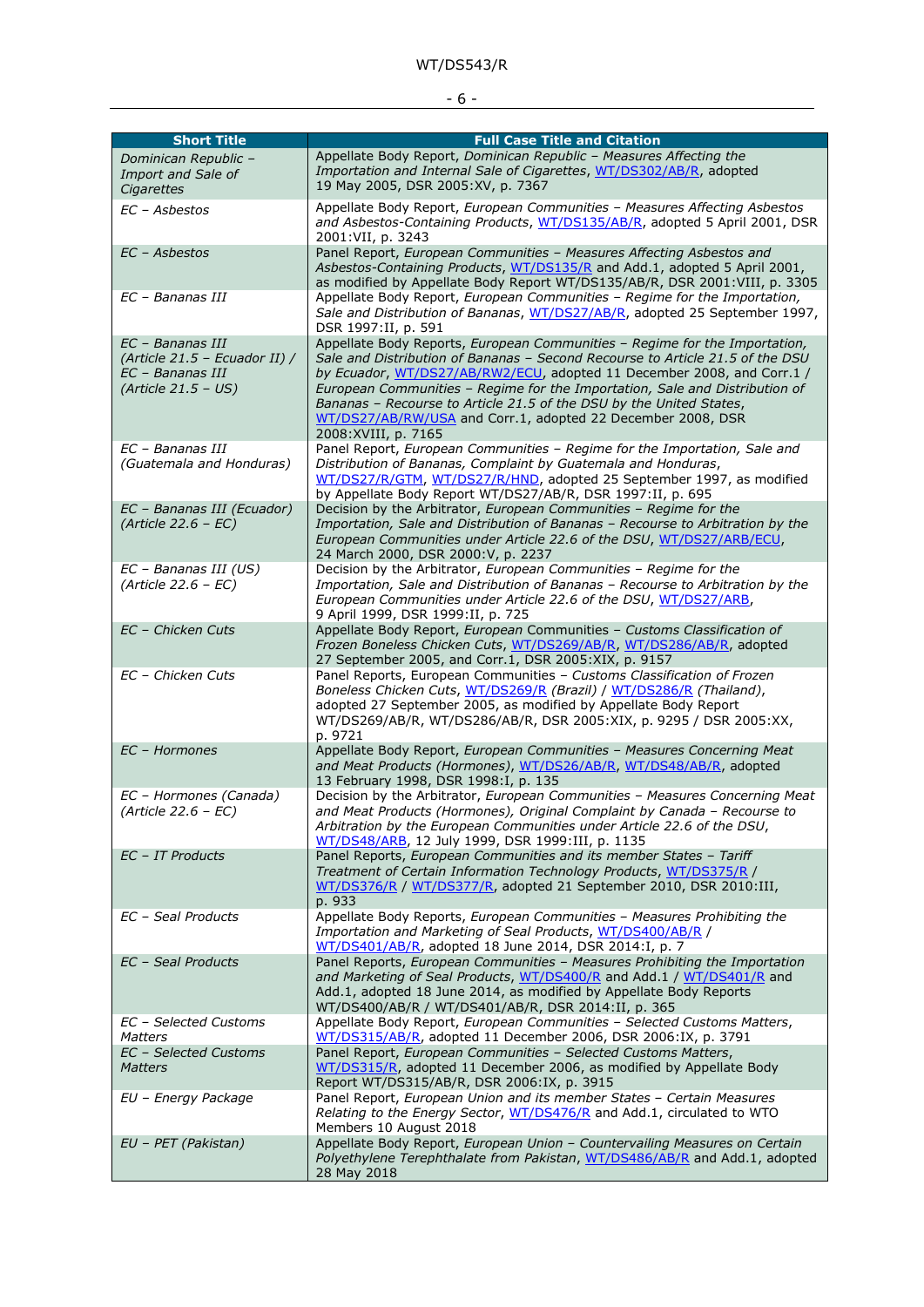## - 7 -

| <b>Short Title</b>                               | <b>Full Case Title and Citation</b>                                                                                                                     |
|--------------------------------------------------|---------------------------------------------------------------------------------------------------------------------------------------------------------|
| India - Additional Import                        | Panel Report, India - Additional and Extra-Additional Duties on Imports from<br>the United States, WT/DS360/R, adopted 17 November 2008, as reversed by |
| <b>Duties</b>                                    | Appellate Body Report WT/DS360/AB/R, DSR 2008:XX, p. 8317                                                                                               |
| India - Autos                                    | Panel Report, India - Measures Affecting the Automotive Sector, WT/DS146/R,                                                                             |
|                                                  | WT/DS175/R, and Corr.1, adopted 5 April 2002, DSR 2002: V, p. 1827                                                                                      |
| India - Quantitative                             | Appellate Body Report, India - Quantitative Restrictions on Imports of                                                                                  |
| <b>Restrictions</b>                              | Agricultural, Textile and Industrial Products, WT/DS90/AB/R, adopted                                                                                    |
|                                                  | 22 September 1999, DSR 1999:IV, p. 1763                                                                                                                 |
| India - Patents (US)                             | Appellate Body Report, India - Patent Protection for Pharmaceutical and                                                                                 |
|                                                  | Agricultural Chemical Products, WT/DS50/AB/R, adopted 16 January 1998, DSR                                                                              |
|                                                  | 1998:I, p. 9                                                                                                                                            |
| India - Solar Cells                              | Appellate Body Report, India - Certain Measures Relating to Solar Cells and                                                                             |
|                                                  | Solar Modules, WT/DS456/AB/R and Add.1, adopted 14 October 2016, DSR                                                                                    |
|                                                  | 2016:IV, p. 1827                                                                                                                                        |
| India - Solar Cells                              | Panel Report, India - Certain Measures Relating to Solar Cells and Solar                                                                                |
|                                                  | Modules, WT/DS456/R and Add.1, adopted 14 October 2016, as modified by                                                                                  |
|                                                  | Appellate Body Report WT/DS456/AB/R, DSR 2016:IV, p. 1941                                                                                               |
| Indonesia - Import                               | Appellate Body Report, Indonesia - Importation of Horticultural Products,                                                                               |
| <b>Licensing Regimes</b>                         | Animals and Animal Products, WT/DS477/AB/R, WT/DS478/AB/R, and Add.1,                                                                                   |
| Indonesia - Import                               | adopted 22 November 2017, DSR 2017:VII, p. 3037<br>Panel Report, Indonesia - Importation of Horticultural Products, Animals and                         |
| <b>Licensing Regimes</b>                         | Animal Products, WT/DS477/R, WT/DS478/R, Add.1 and Corr.1, adopted                                                                                      |
|                                                  | 22 November 2017, as modified by Appellate Body Report WT/DS477/AB/R,                                                                                   |
|                                                  | WT/DS478/AB/R, DSR 2017:VII, p. 3131                                                                                                                    |
| Japan - Apples                                   | Appellate Body Report, Japan - Measures Affecting the Importation of Apples,                                                                            |
|                                                  | WT/DS245/AB/R, adopted 10 December 2003, DSR 2003:IX, p. 4391                                                                                           |
| Korea - Dairy                                    | Appellate Body Report, Korea - Definitive Safeguard Measure on Imports of                                                                               |
|                                                  | Certain Dairy Products, WT/DS98/AB/R, adopted 12 January 2000, DSR 2000:I,                                                                              |
|                                                  | p. 3                                                                                                                                                    |
| Korea - Various Measures                         | Appellate Body Report, Korea - Measures Affecting Imports of Fresh, Chilled                                                                             |
| on Beef                                          | and Frozen Beef, WT/DS161/AB/R, WT/DS169/AB/R, adopted 10 January 2001,                                                                                 |
|                                                  | DSR 2001:I, p. 5                                                                                                                                        |
| Mexico - Taxes on Soft                           | Appellate Body Report, Mexico - Tax Measures on Soft Drinks and Other                                                                                   |
| <b>Drinks</b>                                    | Beverages, WT/DS308/AB/R, adopted 24 March 2006, DSR 2006:I, p. 3                                                                                       |
| Peru - Agricultural Products                     | Appellate Body Report, Peru - Additional Duty on Imports of Certain                                                                                     |
|                                                  | Agricultural Products, WT/DS457/AB/R and Add.1, adopted 31 July 2015, DSR<br>2015:VI, p. 3403                                                           |
| Russia - Pigs (EU)                               | Panel Report, Russian Federation - Measures on the Importation of Live Pigs,                                                                            |
|                                                  | Pork and Other Pig Products from the European Union, WT/DS475/R and Add.1,                                                                              |
|                                                  | adopted 21 March 2017, as modified by Appellate Body Report                                                                                             |
|                                                  | WT/DS475/AB/R, DSR 2017:II, p. 361                                                                                                                      |
| Russia - Tariff Treatment                        | Panel Report, Russia - Tariff Treatment of Certain Agricultural and                                                                                     |
|                                                  | Manufacturing Products, WT/DS485/R, Add.1, Corr.1, and Corr.2, adopted                                                                                  |
|                                                  | 26 September 2016, DSR 2016:IV, p. 1547                                                                                                                 |
| Thailand - Cigarettes                            | Appellate Body Report, Thailand - Customs and Fiscal Measures on Cigarettes                                                                             |
| (Philippines)                                    | from the Philippines, WT/DS371/AB/R, adopted 15 July 2011, DSR 2011:IV,                                                                                 |
|                                                  | p. 2203                                                                                                                                                 |
| Thailand - Cigarettes                            | Panel Report, Thailand - Customs and Fiscal Measures on Cigarettes from the                                                                             |
| (Philippines) (Article 21.5 -<br>Philippines II) | Philippines - Second Recourse to Article 21.5 of the DSU by the Philippines,<br>WT/DS371/RW2 and Add.1, circulated to WTO Members 12 July 2019          |
| Thailand - H-Beams                               | Appellate Body Report, Thailand - Anti-Dumping Duties on Angles, Shapes and                                                                             |
|                                                  | Sections of Iron or Non-Alloy Steel and H-Beams from Poland, WT/DS122/AB/R,                                                                             |
|                                                  | adopted 5 April 2001, DSR 2001:VII, p. 2701                                                                                                             |
| US - 1916 Act (EC)                               | Decision by the Arbitrator, United States - Anti-Dumping Act of 1916, Original                                                                          |
| $(Article 22.6 - US)$                            | Complaint by the European Communities - Recourse to Arbitration by the                                                                                  |
|                                                  | United States under Article 22.6 of the DSU, WT/DS136/ARB,                                                                                              |
|                                                  | 24 February 2004, DSR 2004:IX, p. 4269                                                                                                                  |
| US - FSC (Article 21.5 -                         | Appellate Body Report, United States - Tax Treatment for "Foreign Sales                                                                                 |
| EC)                                              | Corporations" - Recourse to Article 21.5 of the DSU by the                                                                                              |
|                                                  | European Communities, WT/DS108/AB/RW, adopted 29 January 2002, DSR                                                                                      |
|                                                  | 2002:I, p. 55                                                                                                                                           |
| $US - Gambling$                                  | Appellate Body Report, United States - Measures Affecting the Cross-Border                                                                              |
|                                                  | Supply of Gambling and Betting Services, WT/DS285/AB/R, adopted<br>20 April 2005, DSR 2005:XII, p. 5663 (and Corr.1, DSR 2006:XII, p. 5475)             |
| $US - Gambling$                                  | Panel Report, United States - Measures Affecting the Cross-Border Supply of                                                                             |
|                                                  | Gambling and Betting Services, WT/DS285/R, adopted 20 April 2005, as                                                                                    |
|                                                  | modified by Appellate Body Report WT/DS285/AB/R, DSR 2005:XII, p. 5797                                                                                  |
| US - Gasoline                                    | Appellate Body Report, United States - Standards for Reformulated and                                                                                   |
|                                                  | Conventional Gasoline, WT/DS2/AB/R, adopted 20 May 1996, DSR 1996:I, p. 3                                                                               |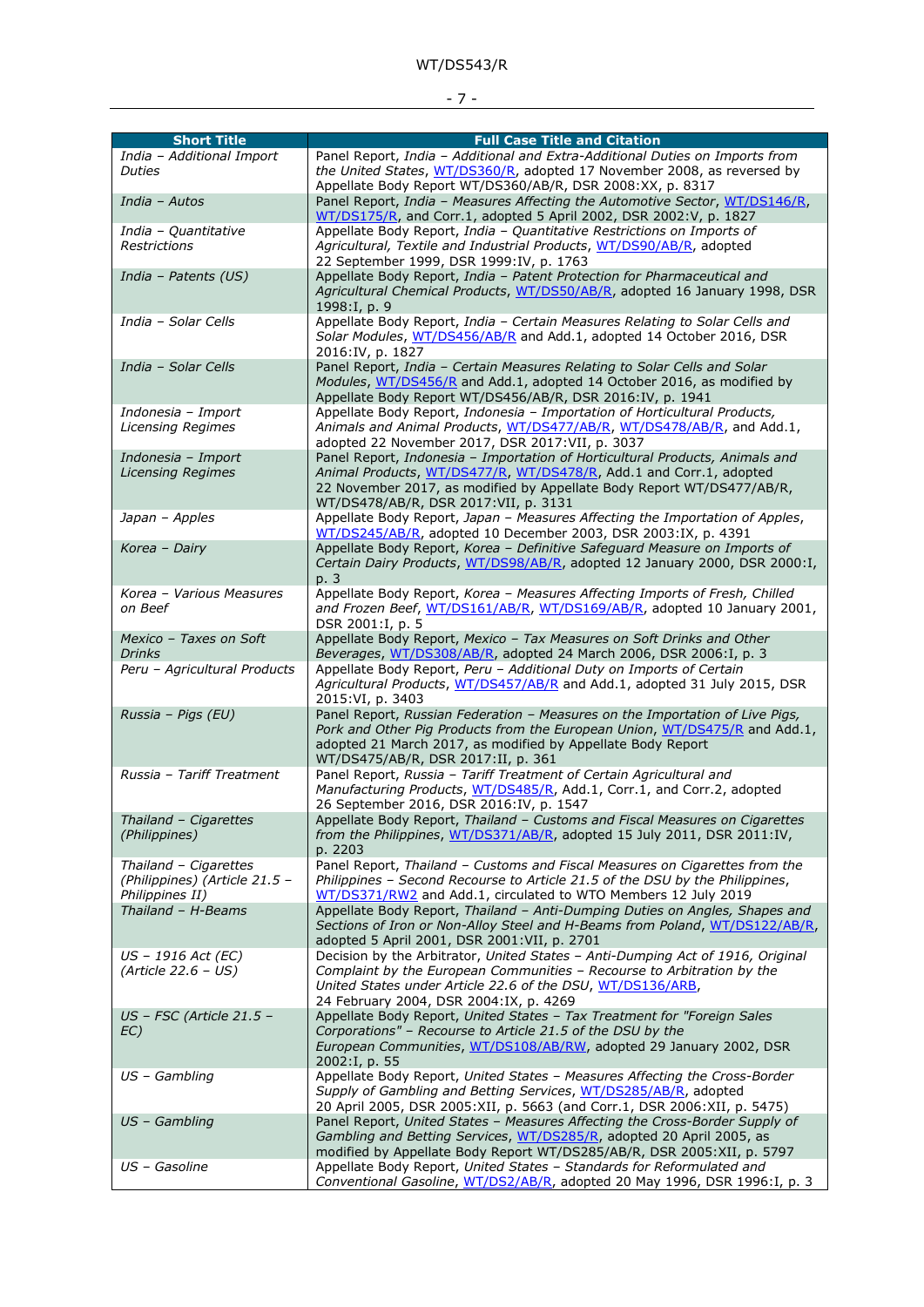## - 8 -

| <b>Short Title</b>                                                    | <b>Full Case Title and Citation</b>                                                                                                                                                                                                                                      |
|-----------------------------------------------------------------------|--------------------------------------------------------------------------------------------------------------------------------------------------------------------------------------------------------------------------------------------------------------------------|
| US - Offset Act (Byrd<br>Amendment) (Brazil)<br>$(Article 22.6 - US)$ | Decision by the Arbitrator, United States - Continued Dumping and Subsidy<br>Offset Act of 2000, Original Complaint by Brazil - Recourse to Arbitration by the<br>United States under Article 22.6 of the DSU, WT/DS217/ARB/BRA,<br>31 August 2004, DSR 2004:IX, p. 4341 |
| US - Poultry (China)                                                  | Panel Report, United States - Certain Measures Affecting Imports of Poultry<br>from China, WT/DS392/R, adopted 25 October 2010, DSR 2010: V, p. 1909                                                                                                                     |
| US - Renewable Energy                                                 | Panel Report, United States - Certain Measures Relating to the Renewable<br><i>Energy Sector, WT/DS510/R and Add.1, circulated to WTO Members</i><br>27 June 2019                                                                                                        |
| US - Section 337 Tariff Act                                           | GATT Panel Report, United States Section 337 of the Tariff Act of 1930, L/6439,<br>adopted 7 November 1989, BISD 36S/345                                                                                                                                                 |
| US - Shrimp (Ecuador)                                                 | Panel Report, United States - Anti-Dumping Measure on Shrimp from Ecuador,<br>WT/DS335/R, adopted on 20 February 2007, DSR 2007:II, p. 425                                                                                                                               |
| US - Shrimp                                                           | Appellate Body Report, United States - Import Prohibition of Certain Shrimp<br>and Shrimp Products, WT/DS58/AB/R, adopted 6 November 1998, DSR<br>1998: VII, p. 2755                                                                                                     |
| US - Wool Shirts and<br><b>Blouses</b>                                | Appellate Body Report, United States - Measure Affecting Imports of Woven<br>Wool Shirts and Blouses from India, WT/DS33/AB/R, adopted 23 May 1997, and<br>Corr.1, DSR 1997:I, p. 323                                                                                    |
| $US$ – Zeroing (EC)                                                   | Appellate Body Report, United States - Laws, Regulations and Methodology for<br>Calculating Dumping Margins ("Zeroing"), WT/DS294/AB/R, adopted<br>9 May 2006, and Corr.1, DSR 2006:II, p. 417                                                                           |
| $US$ – Zeroing (Japan)<br>$(Article 21.5 - Japan)$                    | Panel Report, United States - Measures Relating to Zeroing and Sunset Reviews<br>- Recourse to Article 21.5 of the DSU by Japan, WT/DS322/RW, adopted<br>31 August 2009, upheld by Appellate Body Report WT/DS322/AB/RW, DSR<br>2009: VIII, p. 3553                      |
| US - Zeroing (Japan)<br>(Article 21.5 - Japan)                        | Appellate Body Report, United States - Measures Relating to Zeroing and<br>Sunset Reviews - Recourse to Article 21.5 of the DSU by Japan,<br>WT/DS322/AB/RW, adopted 31 August 2009, DSR 2009: VIII, p. 3441                                                             |
| US - Zeroing (Korea)                                                  | Panel Report, United States - Use of Zeroing in Anti-Dumping Measures<br>Involving Products from Korea, WT/DS402/R, adopted 24 February 2011, DSR<br>2011:X, p. 5239                                                                                                     |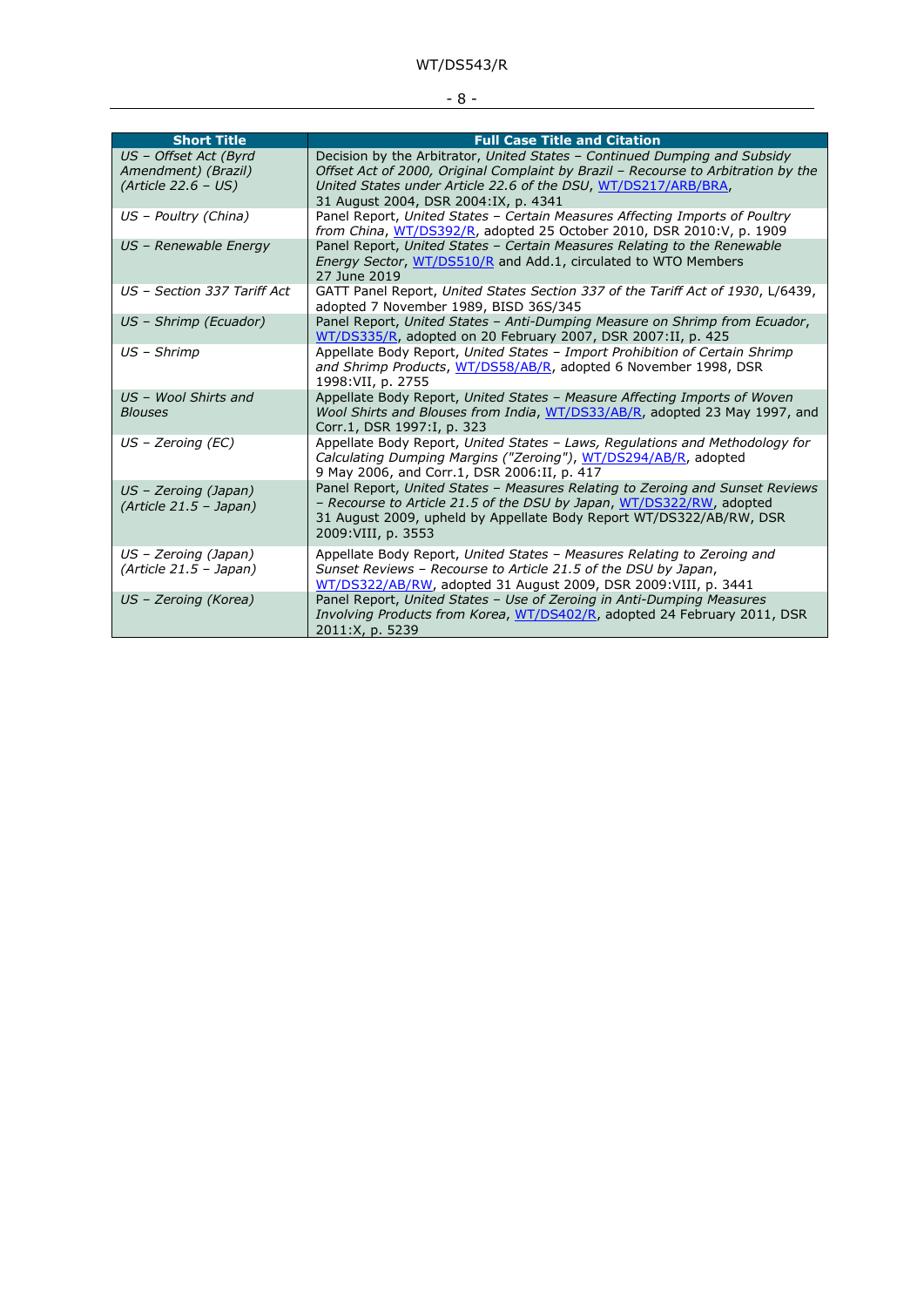- 9 -

## **EXHIBITS REFERRED TO IN THIS REPORT**

| <b>Exhibit</b>     | <b>Short title</b><br>(if applicable)              | <b>Title</b>                                                                                                                                                                                                                                                                                                        |  |  |
|--------------------|----------------------------------------------------|---------------------------------------------------------------------------------------------------------------------------------------------------------------------------------------------------------------------------------------------------------------------------------------------------------------------|--|--|
| $CHN-1$            |                                                    | United States Schedule of Concessions and Commitments                                                                                                                                                                                                                                                               |  |  |
| CHN-2              | Notice of<br>20 June 2018                          | Notice of Action and Request for Public Comment Concerning<br>Proposed Determination of Action Pursuant to Section 301: China's<br>Acts, Policies, and Practices Related to Technology Transfer,<br>Intellectual Property, and Innovation, Federal Register, Vol. 83,<br>No. 119 (20 June 2018), p. 28710           |  |  |
| CHN-3              | Notice of<br>21 September 2018                     | Notice of Modification of Section 301 Action: China's Acts, Policies,<br>and Practices Related to Technology Transfer, Intellectual Property,<br>and Innovation, Federal Register, Vol. 83, No. 184<br>(21 September 2018), p. 47974                                                                                |  |  |
| $CHN-4$            | Notice of<br>9 May 2019                            | Notice of Modification of Section 301 Action: China's Acts, Policies,<br>and Practices Related to Technology Transfer, Intellectual Property,<br>and Innovation, Federal Register, Vol. 84, No. 90 (9 May 2019),<br>p. 20459                                                                                        |  |  |
| <b>CHN-10</b>      |                                                    | Notice of Determination and Request for Public Comment Concerning<br>Proposed Determination of Action Pursuant to Section 301: China's<br>Acts, Policies, and Practices Related to Technology Transfer,<br>Intellectual Property, and Innovation, Federal Register, vol. 83,<br>No. 67 (6 April 2018), p. 14906     |  |  |
| <b>CHN-13</b>      |                                                    | Notice of Modification of Section 301 Action: China's Acts, Policies,<br>and Practices Related to Technology Transfer, Intellectual Property,<br>and Innovation, Federal Register, Vol. 83, No. 243<br>(19 December 2018), p. 65198                                                                                 |  |  |
| <b>CHN-14</b>      |                                                    | Notice of Modification of Section 301 Action: China's Acts, Policies,<br>and Practices Related to Technology Transfer, Intellectual Property,<br>and Innovation, Federal Register, Vol. 84, No. 43 (5 March 2019),<br>p. 7966                                                                                       |  |  |
| <b>CHN-15</b>      |                                                    | Harmonized Tariff Schedule of the United States                                                                                                                                                                                                                                                                     |  |  |
| <b>CHN-17</b>      |                                                    | Current US Section 301 Tariff Lists                                                                                                                                                                                                                                                                                 |  |  |
| <b>CHN-20</b>      | Procedures for<br>Exclusion                        | Procedures To Consider Requests for Exclusion of Particular Products<br>From the Determination of Action Pursuant to Section 301: China's<br>Acts, Policies, and Practices Related to Technology Transfer,<br>Intellectual Property, and Innovation, Federal Register, vol. 83,<br>No. 133 (11 July 2018), p. 32181 |  |  |
| <b>CHN-21</b>      | Procedures for<br>exclusion for List 2<br>products | Procedures for Requests to Exclude Particular Products From the<br>September 2018 Action Pursuant to Section 301, Federal Register,<br>Vol. 84, No. 121 (24 June 2019), p. 29576                                                                                                                                    |  |  |
| $US-1$             | Section 301 Report                                 | Findings of the Investigation into China's Acts, Policies, and Practices<br>Related to Technology Transfer, Intellectual Property, and Innovation<br>under Section 301 of the Trade Act of 1974, 22 March 2018                                                                                                      |  |  |
| $US-2$             | Update to Section<br>301 Report                    | Update Concerning China's Acts, Policies, and Practices Related to<br>Technology Transfer, Intellectual Property, and Innovation under<br>Section 301 of the Trade Act of 1974, 20 November 20                                                                                                                      |  |  |
| $US-12$<br>$US-13$ |                                                    | California Code, Penal Code § 484 (General Theft Statute)<br>Texas Penal Code, Title 7, Chapter 31 (Offenses against Property -<br>Theft)                                                                                                                                                                           |  |  |
| $US-14$            |                                                    | 18 U.S.C. Chapter 31 (Embezzlement and Theft)                                                                                                                                                                                                                                                                       |  |  |
| $US-16$            |                                                    | Computer Fraud and Abuse Act (18 U.S.C. § 1030)                                                                                                                                                                                                                                                                     |  |  |
| $US-17$            |                                                    | Economic Espionage Act of 1996 (18 U.S.C. §§ 1831-1832)                                                                                                                                                                                                                                                             |  |  |
| $US-18$<br>$US-20$ |                                                    | Uniform Trade Secrets Act (1985)<br>Federal Trade Commission Act 5 U.S.C § 45                                                                                                                                                                                                                                       |  |  |
| $US-21$            |                                                    | 35 U.S.C. §200 (Patents Policy and objective)                                                                                                                                                                                                                                                                       |  |  |
| $US-22$            |                                                    | Restatement (Second) of Contracts, § 205                                                                                                                                                                                                                                                                            |  |  |
| $US-30$            |                                                    | 18 U.S.C. Chapter 41                                                                                                                                                                                                                                                                                                |  |  |
| $US-31$            |                                                    | Federal Trade Commission Act 5 U.S.C § 45 (Exhibit US-20) and                                                                                                                                                                                                                                                       |  |  |
|                    |                                                    | Sherman Act, 15 U.S.C. § 1                                                                                                                                                                                                                                                                                          |  |  |
| $US-32$            |                                                    | Northern Pacific Railway Co. v. United States, 356 U.S. 1, 4-5 (1958)                                                                                                                                                                                                                                               |  |  |
| $US-33$            | Phase One<br>Agreement                             | Economic and Trade Agreement Between the Government of the<br>United States of America and the Government of the People's<br>Republic of China                                                                                                                                                                      |  |  |
| <b>US-34</b>       |                                                    | USTR, Letters RE: Product Exclusion Requests                                                                                                                                                                                                                                                                        |  |  |
| $US-35$            |                                                    | Notice of the Office of the People's Government of Guangdong<br>Province on the Issuance of Certain Recommendations of Guangdong<br>Province on Accelerating the Development of the Semiconductor and                                                                                                               |  |  |
|                    |                                                    | Integrated Circuit Industries, 3 February 2020                                                                                                                                                                                                                                                                      |  |  |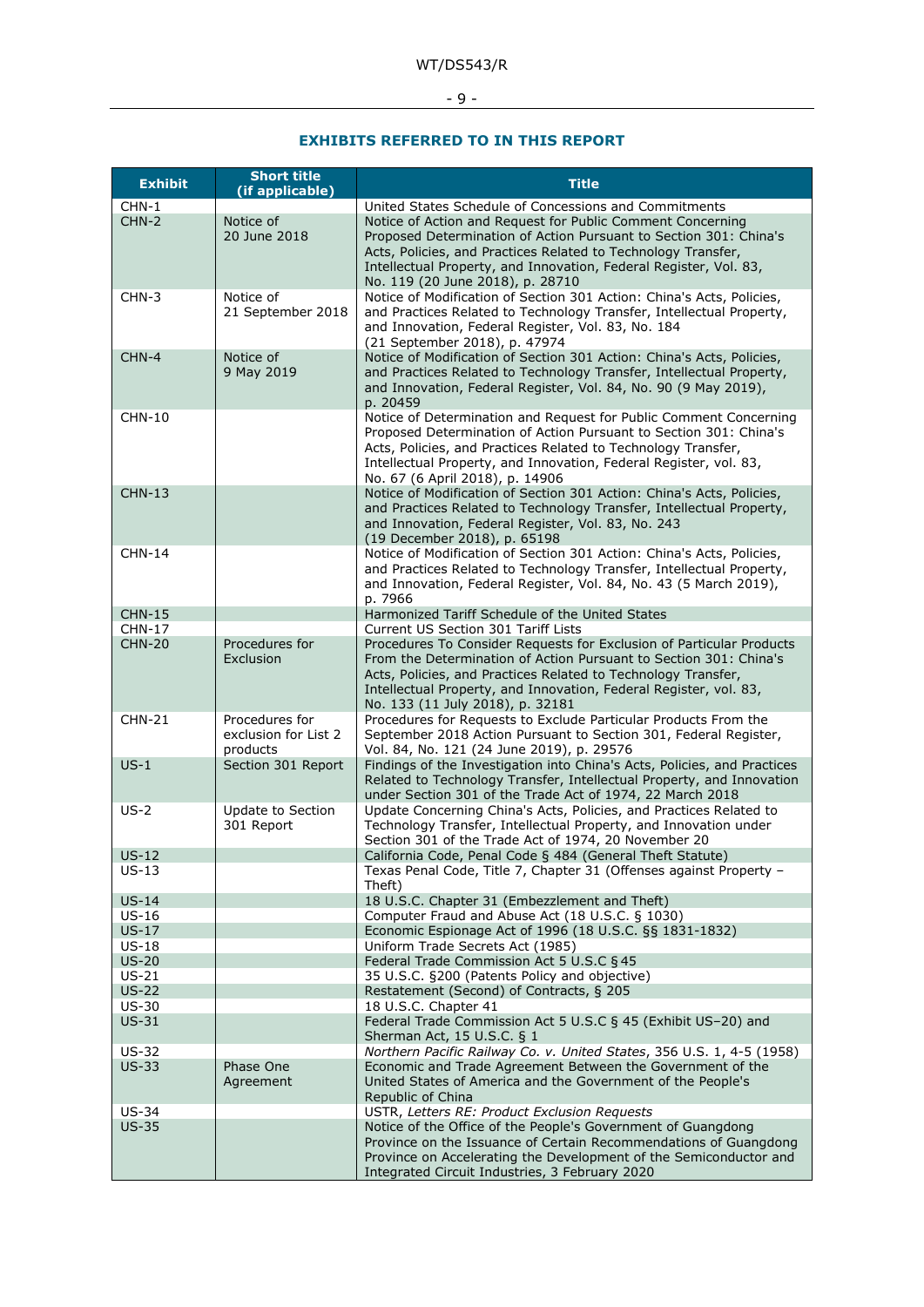- 10 -

#### **ABBREVIATIONS USED IN THIS REPORT**

| <b>Abbreviation</b> | <b>Description</b>                                                         |
|---------------------|----------------------------------------------------------------------------|
| <b>DSB</b>          | Dispute Settlement Body                                                    |
| <b>DSU</b>          | Understanding on Rules and Procedures Governing the Settlement of Disputes |
| GATT 1994           | General Agreement on Tariffs and Trade 1994                                |
| <b>USTR</b>         | United States Trade Representative                                         |
| <b>WTO</b>          | World Trade Organization                                                   |
| WTO Agreement       | Marrakesh Agreement Establishing the World Trade Organization              |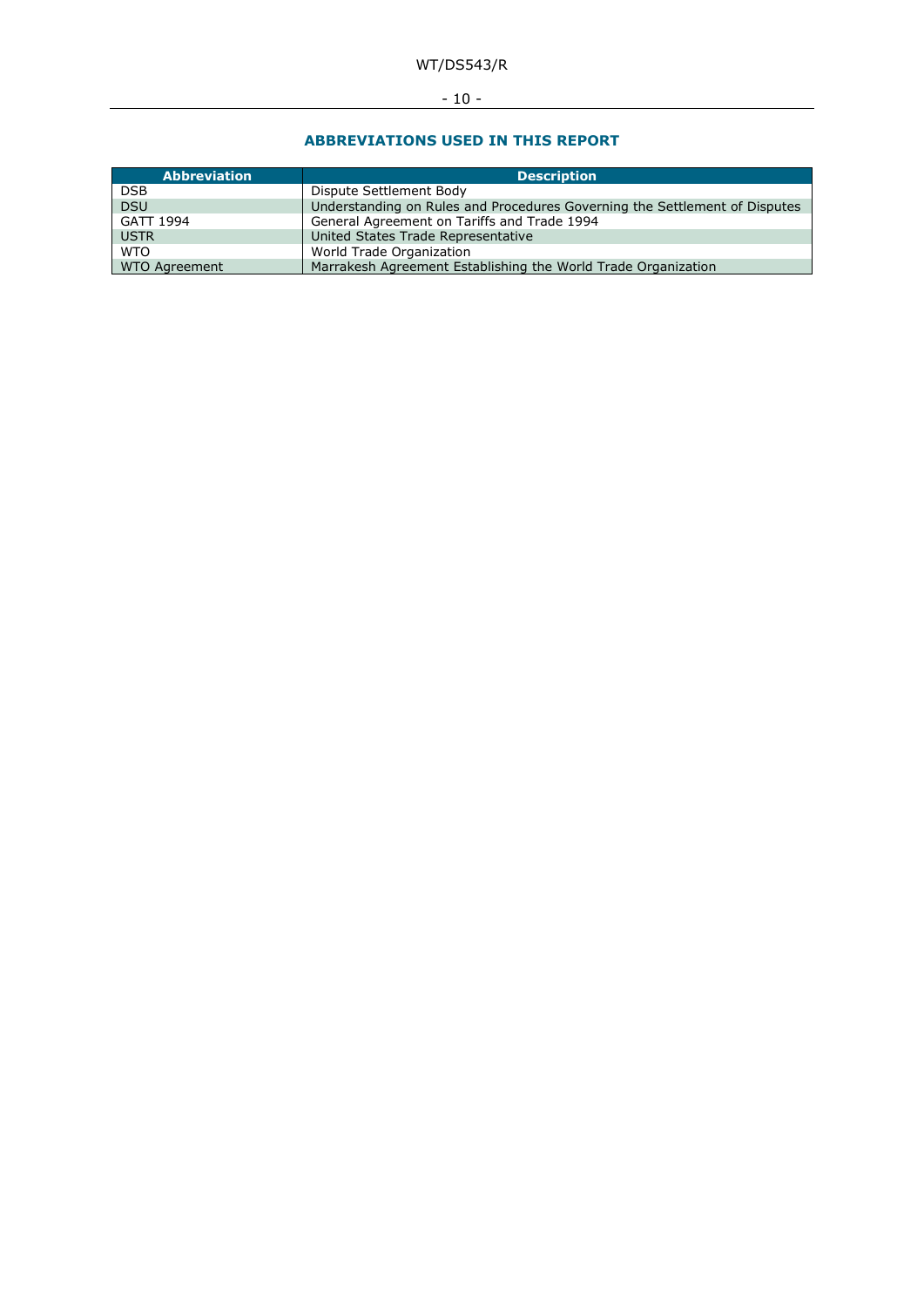#### <span id="page-10-0"></span>**1 INTRODUCTION**

1.1. This dispute concerns China's challenge to United States' measures, imposing additional *ad valorem* duties on certain products imported from China, pursuant to the findings of an investigation the United States Trade Representative (USTR) carried out into China's acts, policies, and practices related to technology transfer, intellectual property, and innovation under Section 301 of the Trade Act of [1](#page-10-3)974 (Section 301 Report)<sup>1</sup>, and the arguments raised by the United States in defence to China's claims.

#### <span id="page-10-1"></span>**1.1 Complaint by China**

1.2. On 4 April 2018, China requested consultations with the United States pursuant to Article 4 of the Understanding on Rules and Procedures Governing the Settlement of Disputes (DSU) and Article XXIII of the General Agreement on Tariffs and Trade 1994 (GATT 1994) with respect to the measures and claims set out below.<sup>[2](#page-10-4)</sup>

1.3. On 6 July 2018[3](#page-10-5), 16 July 2018[4](#page-10-6), and 18 September 2018[5,](#page-10-7) in *addenda* to its initial request for consultations, China requested further consultations with the United States on subsequent related legal instruments.

1.4. Consultations were held on 28 August 2018 and 22 October 2018 but failed to resolve the dispute.

#### <span id="page-10-2"></span>**1.2 Panel establishment and composition**

1.5. On 6 December 2018, China requested the establishment of a panel pursuant to Articles 4.7 and 6 of the DSU and Article XXIII of the GATT 1994 with standard terms of reference.<sup>6</sup> At its meeting on 28 January 2019, the Dispute Settlement Body (DSB) established a panel pursuant to the request of China in document WT/DS543/[7](#page-10-9), in accordance with Article 6 of the DSU.<sup>7</sup>

1.6. The Panel's terms of reference are the following:

To examine, in the light of the relevant provisions of the covered agreements cited by the parties to the dispute, the matter referred to the DSB by China in document WT/DS543/7 and to make such findings as will assist the DSB in making the recommendations or in giving the rulings provided for in those agreements.<sup>[8](#page-10-10)</sup>

1.7. On 24 May 2019, China requested the Director-General to determine the composition of the panel, pursuant to Article 8.7 of the DSU.<sup>[9](#page-10-11)</sup> On 3 June 2019, the Director-General accordingly composed the Panel as follows<sup>10</sup>:

<span id="page-10-3"></span> $<sup>1</sup>$  Findings of the Investigation into China's Acts, Policies, and Practices Related to Technology Transfer,</sup> Intellectual Property, and Innovation under Section 301 of the Trade Act of 1974, 22 March 2018, (Exhibit US-1) (Section 301 Report).

<sup>&</sup>lt;sup>2</sup> WT/DS543/1-G/L/1219 (China's consultations request).

<span id="page-10-5"></span><span id="page-10-4"></span><sup>3</sup> *Addendum* to China's consultations request, WT/DS543/1/Add.1-G/L/1219/Add.1. China specifies that "[t]his addendum supplements and does not replace China's request for consultations with the United States dated 4 April 2018." (Ibid. p. 1)

<span id="page-10-6"></span><sup>4</sup> Second *addendum* to China's consultations request, WT/DS543/1/Add.2 – G/L/1219/Add.2. China specifies that "[t]his addendum supplements and does not replace China's request for consultations dated 4 April 2018 and the supplemental request for consultations dated 6 July 2018." (Ibid. p. 1)

<span id="page-10-10"></span><span id="page-10-9"></span><span id="page-10-8"></span><span id="page-10-7"></span><sup>&</sup>lt;sup>5</sup> Third *addendum* to China's consultations request, WT/DS543/1/Add.3 - G/L/1219/Add.3. China specifies that "[t]his addendum supplements and does not replace China's request for consultations dated 4 April 2018, the supplemental request for consultations dated 6 July 2018 and the supplemental request for consultations dated 16 July 2018." (Ibid. p. 1)

<sup>6</sup> Request for the establishment of a panel by China, WT/DS543/7 (China's panel request).

<span id="page-10-12"></span><span id="page-10-11"></span><sup>7</sup> Dispute Settlement Body, Minutes of Meeting held on 28 January 2019, WT/DSB/M/425, para. 5.5.

<sup>&</sup>lt;sup>8</sup> Constitution Note of the Panel, WT/DS543/8, para. 2.<br><sup>9</sup> Constitution Note of the Panel, WT/DS543/8, para. 3.<br><sup>10</sup> Constitution Note of the Panel, WT/DS543/8, para. 4.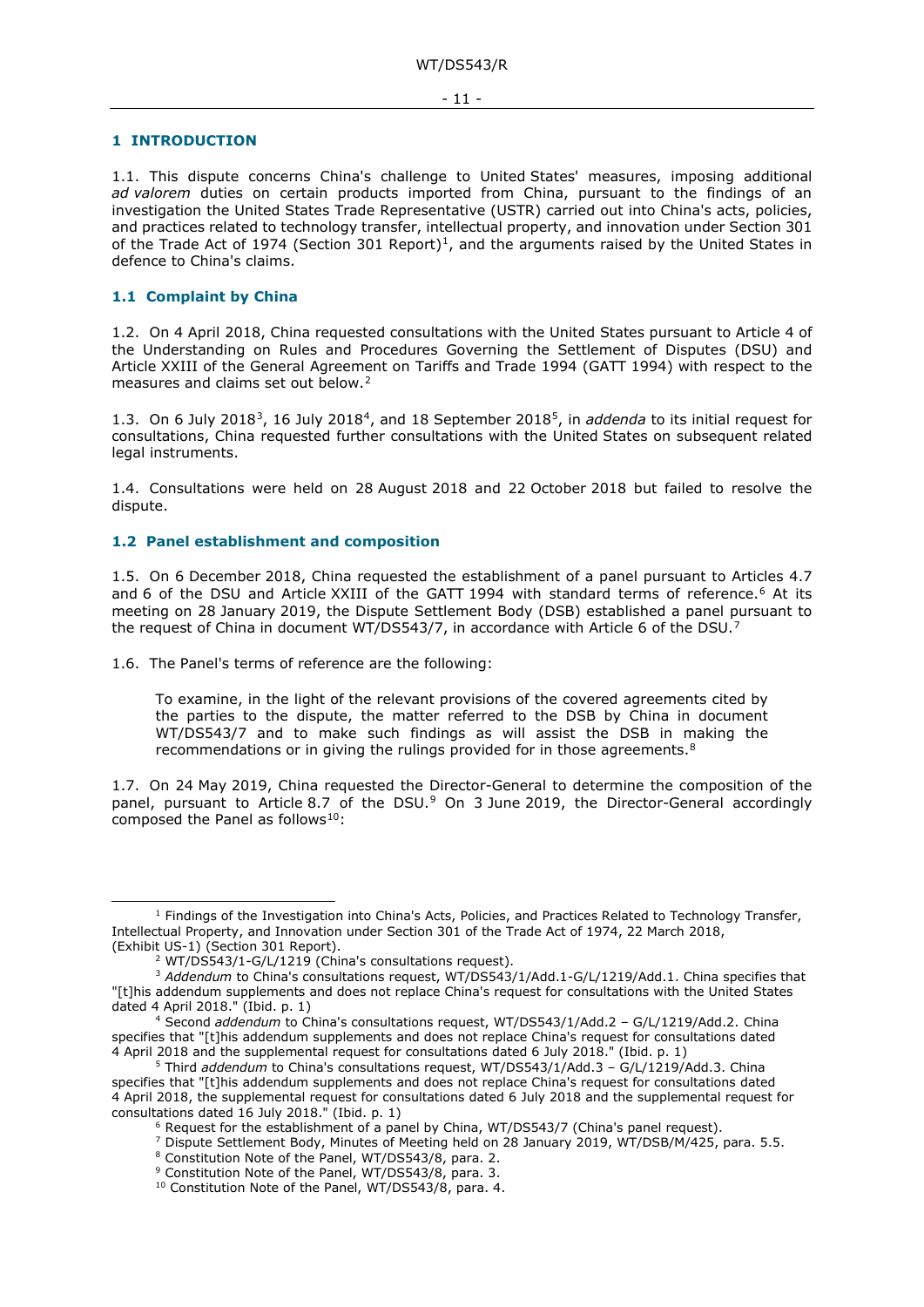Chairperson: Mr Alberto Juan Dumont

Members: Mr Álvaro Espinoza Ms Claudia Uribe

1.8. Following the resignation of Ms Claudia Uribe on 25 September 2019, China requested the Director-General to appoint a replacement. The United States agreed to accept as a replacement panelist a person named by the Director-General "in the limited circumstances of this dispute".[11](#page-11-1) On 17 October 2019, the Director-General appointed Ms Athaliah Lesiba Molokomme as a member of the Panel. Accordingly, the composition of the Panel is as follows $12$ :

| Chairperson: | Mr Alberto Juan Dumont                             |
|--------------|----------------------------------------------------|
| Members:     | Mr Álvaro Espinoza<br>Ms Athaliah Lesiba Molokomme |

1.9. Australia, Brazil, Canada, the European Union, India, Indonesia, Japan, Kazakhstan, the Republic of Korea, New Zealand, Norway, the Russian Federation, Singapore, Chinese Taipei, Turkey, and Ukraine notified their interest in participating in the Panel proceedings as third parties.

### <span id="page-11-0"></span>**1.3 Panel proceedings**

1.10. After consultation with the parties, the Panel adopted its Working Procedures<sup>13</sup> and timetable on 21 June 2019. On 18 October 2019, the day after the Director-General appointed Ms Athaliah Lesiba Molokomme to replace Ms Claudia Uribe as a member of the Panel, the United States suggested a delay in the date for the first substantive meeting in order to allow Ms Molokomme to become acquainted with the matters at issue in advance of the first substantive meeting and to allow her to meaningfully participate in the preparation for the first substantive meeting. The Panel modified the timetable so as not to issue advance questions to the Parties on 17 October 2019, but decided to maintain the scheduled date of the first substantive meeting. Following a request from the United States, and in light of China's comments thereon, the Panel revised its timetable on 12 December 2019, to provide both parties with additional time to submit their second written submissions. The Panel further revised its timetable on 2 March 2020, following consultations with the parties, in order to specify the dates for the final stages of the proceedings.

1.11. China and the United States submitted their first written submissions on 23 July 2019 and 27 August 2019, respectively. On 10 September 2019, the Panel received third-party submissions from Brazil and the European Union.

1.12. The Panel held a first substantive meeting with the parties from 29-31 October 2019. A session with the third parties took place on 30 October 2019, during which Australia, the European Union, New Zealand, Japan, Singapore and Chinese Taipei made oral statements. Prior to this meeting, on 28 October 2019, the Panel sent the parties a list of questions for preliminary oral responses at the meeting. After the first day of the meeting, on 30 October 2019, the Panel sent the parties a list of additional questions for preliminary oral responses on the second day of the meeting. Following the meeting, on 1 November 2019, the Panel sent a revised and combined list of written questions to the parties. On the same date, the Panel also sent written questions to the third parties. The Panel received responses to these questions on 20 November 2019. The third parties submitted their integrated executive summaries on the same day.<sup>[14](#page-11-4)</sup>

1.13. On 8 January 2020, the parties filed their second written submissions to the Panel.

1.14. The Panel held a second substantive meeting with the parties on 25 and 26 February 2020. Prior to this meeting, on 12 February 2020, the Panel sent the parties a list of questions for preliminary oral responses at the meeting. After the first day of the meeting, on 25 February 2020,

<sup>&</sup>lt;sup>11</sup> United States' comments on the draft descriptive part of the Panel Report, para. 3.<br><sup>12</sup> *Addendum* to the Constitution Note of the Panel, WT/DS543/8/Add.1. <sup>13</sup> See the Panel's Working Procedures in Annex A-1.

<sup>&</sup>lt;sup>14</sup> Specifically, the Panel received integrated executive summaries from Australia, Brazil, the

<span id="page-11-4"></span><span id="page-11-3"></span><span id="page-11-2"></span><span id="page-11-1"></span>European Union, Japan, New Zealand, and Singapore. Chinese Taipei informed the Panel that its third-party oral statement should serve as its executive summary.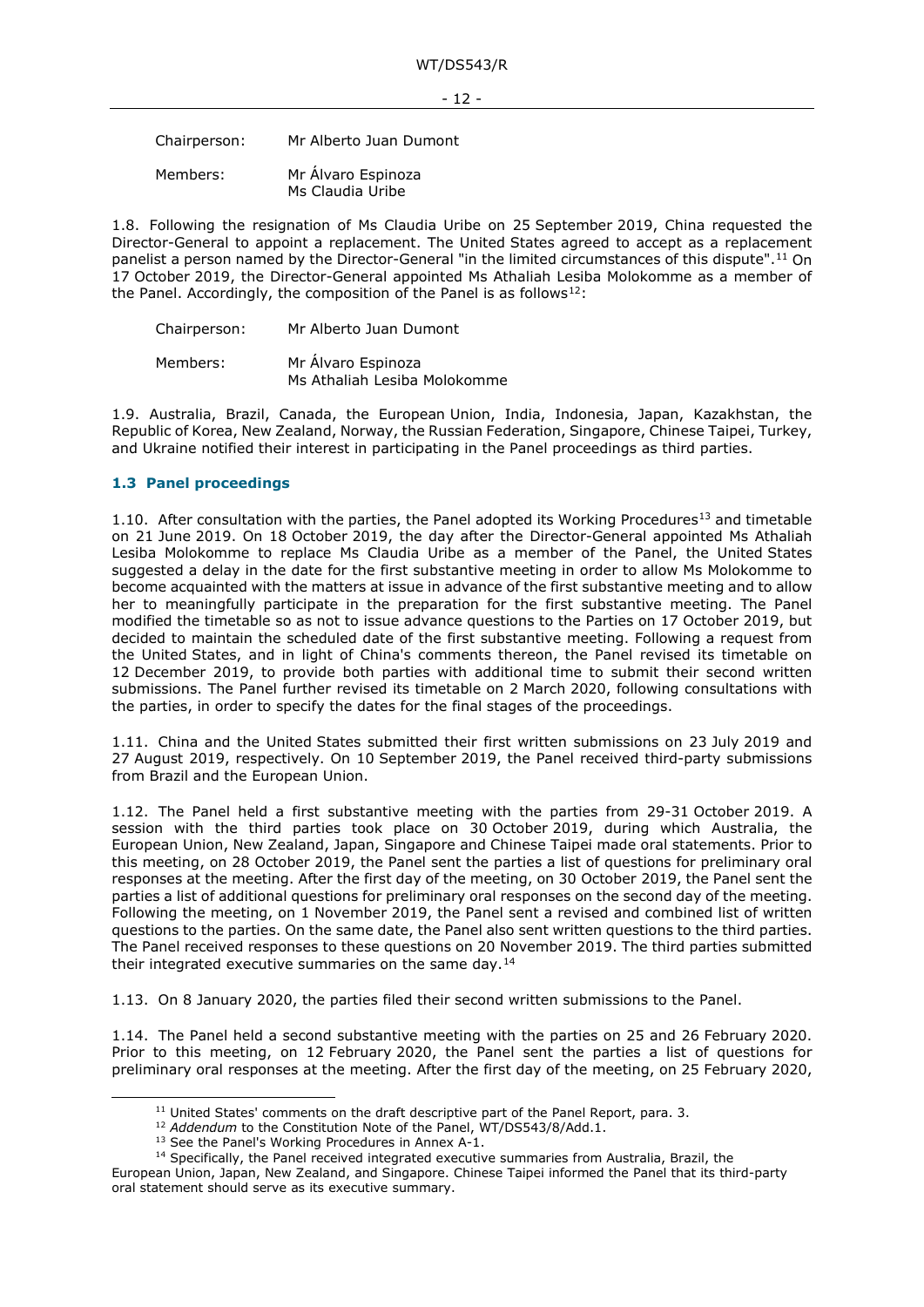the Panel sent the parties an additional question for preliminary oral response on the second day of the meeting. Following the meeting, on 28 February 2020, the Panel sent a revised and combined list of written questions to the parties. The Panel received responses to these questions on 17 March 2020. The Panel received parties' comments on each other's responses on 31 March 2020. The parties submitted their integrated executive summaries on 7 April 2020. On the same day, China requested the Panel to reject, as untimely filed, Exhibit US-35, which the United States submitted with its comments on China's responses to the Panel's questions after the second substantive meeting. The Panel invited the United States to comment on China's request. The Panel received the United States' comments on China's request on 9 April 2020.

1.15. On 15 April 2020, the Panel issued the descriptive part of its Report to the parties. On 29 April 2020, the Panel received the parties' comments on the descriptive part of its Report. The Panel issued its Interim Report to the parties on 19 May 2020. The parties submitted written requests for the Panel to review precise aspects of the Interim Report on 2 June 2020. Neither party requested that an interim review meeting be held. The Panel provided the parties with an opportunity to comment on each other's requests for review. The parties submitted their comments on 9 June 2020. The Panel issued its Final Report to the parties on 19 June 2020.

#### <span id="page-12-0"></span>**2 FACTUAL ASPECTS AND MEASURES AT ISSUE**

2.1. This section of the Report provides a descriptive overview of the factual aspects of the measures at issue in this dispute. The precise scope of the second measure at issue in this dispute is subject to disagreement between the parties in the context of a discussion of the Panel's terms of reference. The Panel will, therefore, address the scope of the second measure in more detail as part of its findings in Section 7 of this Report.

2.2. China challenges the following measures adopted by the United States<sup>15</sup>:

- Additional *ad valorem* duties of 25%, imposed on 20 June 2018 on a list of 818 tariff subheadings with an approximate annual trade value of USD 34 billion of products imported from China, as of 6 July 2018 (List 1).[16](#page-12-2)
- Additional *ad valorem* duties, imposed on 21 September 2018 on a list of 5,745 tariff subheadings with an approximate annual trade value of USD 200 billion of products imported from China, as of 24 September 2018 (List  $2$ ).<sup>[17](#page-12-3)</sup> The Notice of 21 September 2018 set the rate of additional *ad valorem* duties at 10% until the end of the year, and announced that the rate of additional duties would increase to 25% on 1 January 2019.<sup>18</sup> The increase in the rate

<span id="page-12-1"></span><sup>&</sup>lt;sup>15</sup> China's panel request reads as follows:

The measures at issue in this request include the actions taken by the United States, based on the USTR's investigation into China's acts, policies, and practices related to technology transfer, intellectual property, and innovation under Section 301 of the Trade Act of 1974 and pursuant to sections 301(b), 301(c), and 304(a) of the Trade Act of 1974 and the direction made in the President's statement to impose an additional ad valorem duty upon certain imported products of Chinese origin. The above-mentioned actions include:

<sup>1.</sup> An additional 25% duty ad valorem on approximately \$34 billion worth of imports from China announced by the USTR on 15 June 2018 and implemented by the Federal Register notice of 20 June 2018 (Notice of Action and Request for Public Comment Concerning Proposed Determination of Action Pursuant to Section 301: China's Acts, Policies and Practices Related to Technology Transfer, Intellectual Property and Innovation, (83 Fed. Reg. 28,710)); and

<sup>2.</sup> An additional 10% duty ad valorem on approximately \$200 billion worth of imports from China implemented on 24 September 2018, and the rate of additional duty will increase to 25% ad valorem on 1 January 2019, according to the announcement by the USTR on 21 September 2018 (Notice of Modification of Section 301 Action: China's Acts, Policies and Practices Related to Technology Transfer, Intellectual Property and Innovation, (83 Fed. Req. 47,974)). (WT/DS543/7, p. 2).

<span id="page-12-2"></span><sup>&</sup>lt;sup>16</sup> Notice of Action and Request for Public Comment Concerning Proposed Determination of Action Pursuant to Section 301: China's Acts, Policies, and Practices Related to Technology Transfer, Intellectual Property, and Innovation, Federal Register, Vol. 83, No. 119 (20 June 2018), p. 28710 (Notice of 20 June 2018) (Exhibit CHN-2).

<span id="page-12-4"></span><span id="page-12-3"></span> $^{17}$  Notice of Modification of Section 301 Action: China's Acts, Policies, and Practices Related to Technology Transfer, Intellectual Property, and Innovation, Federal Register, Vol. 83, No. 184 (21 September 2018), p. 47974, (Notice of 21 September 2018) (Exhibit CHN-3).

<sup>18</sup> Notice of 21 September 2018, (Exhibit CHN-3), p. 47975.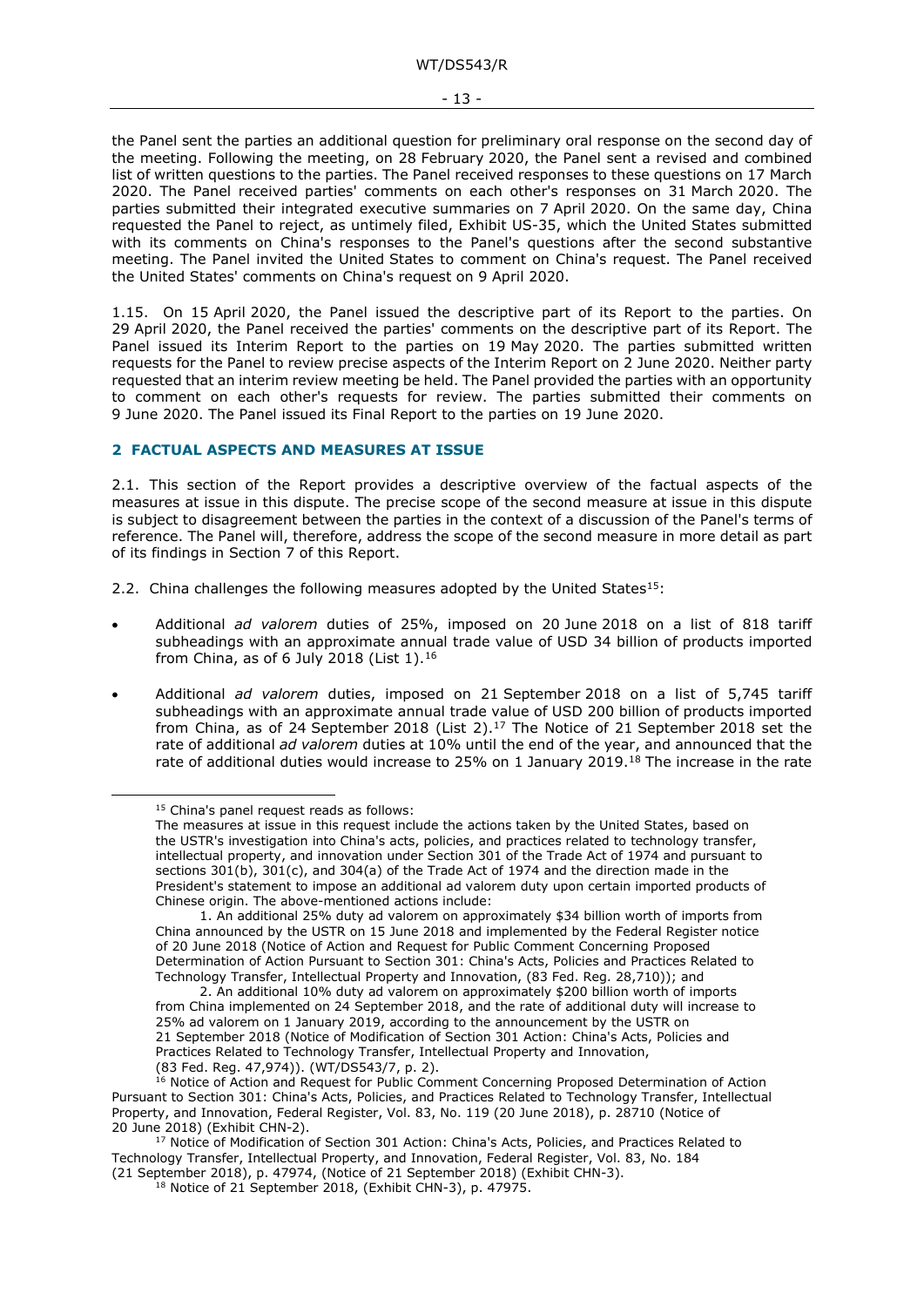of additional duties was postponed twice.<sup>[19](#page-13-3)</sup> On 9 May 2019, the United States increased the rate of additional duties on List 2 products from 10% to 25%, as of 10 May 2019.[20](#page-13-4)

2.3. In its panel request, China lists 16 legal instruments through which, *inter alia*, the measures at issue were adopted.<sup>[21](#page-13-5)</sup>

#### <span id="page-13-0"></span>**3 PARTIES' REQUESTS FOR FINDINGS AND RECOMMENDATIONS**

3.1. China requests that:

- The Panel find that the United States has violated Article I:1 of the GATT 1994 through its application of additional tariffs that apply only to products originating from China; and
- The Panel find that the United States has violated Articles II:1(a) and (b) of the GATT 1994 through its application of additional tariffs in excess of those contained in its Schedule.<sup>[22](#page-13-6)</sup>

3.2. China further requests that the Panel recommend that the United States bring its measures into conformity with its obligations under the GATT 1994.<sup>[23](#page-13-7)</sup>

3.3. The United States requests that:

- The Panel reject China's request for findings under Articles I and II of the GATT 1994 with respect to the allegedly WTO-inconsistent tariff measures, and, instead, issue a report with a "brief description" of the pertinent facts of the dispute and "reporting that a solution has been reached" by the parties, as prescribed by Article 12.7 of the DSU. [24](#page-13-8)
- If the Panel examines China's contentions:
	- The Panel find that the measures at issue are justified under Article  $XX(a)$  of the GATT 1994; and
	- The Panel find that the increase of the additional duties on List 2 products from 10% to [25](#page-13-9)% falls outside the Panel's terms of reference.<sup>25</sup>

#### <span id="page-13-1"></span>**4 ARGUMENTS OF THE PARTIES**

4.1. The arguments of the parties are reflected in their executive summaries, provided to the Panel in accordance with paragraph 22 of the Working Procedures adopted by the Panel (see Annexes B-1 and B-2).

#### <span id="page-13-2"></span>**5 ARGUMENTS OF THE THIRD PARTIES**

5.1. The arguments of Australia, Brazil, the European Union, Japan, New Zealand, Singapore and Chinese Taipei are reflected in their executive summaries, provided in accordance with paragraphs 22 and 26 of the Working Procedures adopted by the Panel (see Annexes C-1, C-2, C-3, C-4, C-5, C-6, and C-7).

<span id="page-13-3"></span><sup>&</sup>lt;sup>19</sup> Notice of Modification of Section 301 Action: China's Acts, Policies, and Practices Related to Technology Transfer, Intellectual Property, and Innovation, Federal Register, Vol. 83, No. 243 (19 December 2018), p. 65198 (Exhibit CHN-13); and Notice of Modification of Section 301 Action: China's Acts, Policies, and Practices Related to Technology Transfer, Intellectual Property, and Innovation, Federal Register, Vol. 84, No. 43 (5 March 2019), p. 7966 (Exhibit CHN-14).

<span id="page-13-8"></span><span id="page-13-7"></span><span id="page-13-6"></span><span id="page-13-5"></span><span id="page-13-4"></span><sup>&</sup>lt;sup>20</sup> Notice of Modification of Section 301 Action: China's Acts, Policies, and Practices Related to Technology Transfer, Intellectual Property, and Innovation, Federal Register, Vol. 84, No. 90 (9 May 2019), p. 20459 (Notice of 9 May 2019) (Exhibit CHN-4).<br><sup>21</sup> China's panel request, pp. 2-4.<br><sup>22</sup> China's first written submission, para. 79.

<sup>&</sup>lt;sup>23</sup> China's first written submission, para. 6.  $24$  United States' first written submission, para. 113.

<span id="page-13-9"></span><sup>&</sup>lt;sup>25</sup> United States' first written submission, para. 114.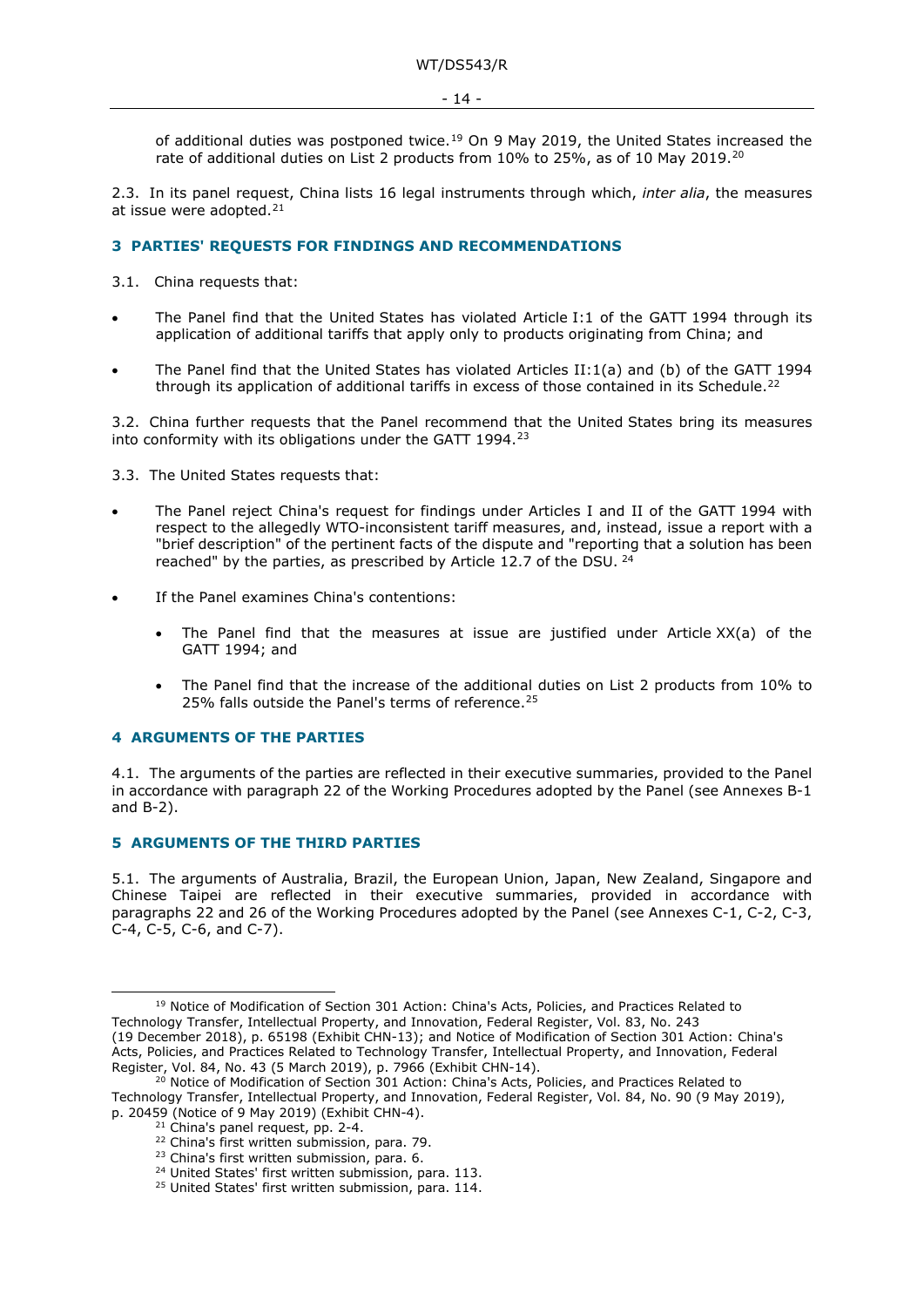5.2. Canada, India, Indonesia, Kazakhstan, the Republic of Korea, Norway, the Russian Federation, Turkey, and Ukraine did not submit written or oral arguments to the Panel.

#### <span id="page-14-0"></span>**6 INTERIM REVIEW**

6.1. On 19 May 2020, the Panel issued its Interim Report to the parties. On 2 June 2020, the parties submitted written requests for the Panel to review precise aspects of the Interim Report. On 9 June 2020, the parties submitted comments on each other's requests for review. Neither party requested an interim review meeting.

6.2. In accordance with Article 15.3 of the DSU, this section of the Panel Report describes the parties' requests for review at the interim review stage and the Panel's response to them. The numbering of some paragraphs and footnotes in the Final Report has changed from the numbering in the Interim Report. Unless otherwise specifically indicated, the references to paragraph numbers in this section refer to the paragraph and footnote numbers in this Final Report, and not the numbering in the Interim Report. This section of the Panel's Report constitutes an integral part of the Panel's findings.

6.3. The Panel corrected typographical, stylistic and other non-substantive aspects of the Report, including those identified by the parties.

6.4. Both parties requested that the Panel revise its depiction of the parties' and third parties' arguments in a number of paragraphs. In response to these requests, and on its own review of the Report, the Panel adjusted the following paragraphs: [7.4,](#page-15-4) [7.113,](#page-35-2) [7.130,](#page-39-0) [7.138,](#page-41-1) [7.148,](#page-43-0) [7.149,](#page-43-1) [7.164;](#page-46-1) and footnotes: [33,](#page-16-1) [71,](#page-20-0) [72,](#page-20-1) [73,](#page-20-2) [75,](#page-20-3) [204,](#page-35-3) [219,](#page-37-1) [245,](#page-39-1) [247,](#page-39-2) [248,](#page-39-3) [250,](#page-39-4) [251,](#page-39-5) [269,](#page-41-2) [272,](#page-41-3) [278,](#page-42-0) [279,](#page-42-1) [315,](#page-46-2) [363,](#page-50-0) and [379.](#page-51-2) The Panel inserted footnotes [34,](#page-16-2) [246,](#page-39-6) [270,](#page-41-4) [271,](#page-41-5) and [296.](#page-43-2)

6.5. The United States requested the Panel to amend the wording of paragraph [7.156](#page-44-2) to reflect more accurately the Panel's functions with respect to treaty interpretation. China encouraged the Panel to reject the proposed addition. The Panel has made textual modifications to this paragraph.

6.6. With respect to paragraphs 7.177, 7.178, 7.179, 7.180, and 7.185 of the Interim Report, the United States requested that the Panel further consider its conclusions and further explain the underlying logic of its reasoning, in light of the United States' argument that "a measure does not have to only apply to products that are inherently morally offensive to be justified under Article XX(a)".<sup>[26](#page-14-1)</sup> The United States argues that the Panel "determined, contrary to the U.S. position, that a connection between the public morals objective and the products specifically affected by a measure is the only means of proving necessity under Article  $XX(a)$  in this dispute".<sup>[27](#page-14-2)</sup> China opposed the United States' request.

6.7. The Panel considers that the United States' request, as referred to in the preceding paragraph, mischaracterizes the Panel's approach in this area. The aim of the Panel's enquiry was to locate an appropriate nexus between the measures the United States adopted and the invoked public morals concerns in order to inform the examination of the question of whether and how the measures could be shown or demonstrated to be "necessary" to protect public morals. The Panel, for its part, did not find it necessary to make any finding on the abstract issue of the extent to which Article XX(a) may allow for the application of measures on products that did not embody morally offensive conduct.

6.8. The Panel observes that even assuming, *arguendo*, that a measure does not have to only apply to products that are considered to be inherently morally offensive to be justified under Article XX(a), it remained for the United States to explain how its chosen measures were apt to contribute to its public morals objectives, and how it ensured that any WTO-inconsistent duties did not apply beyond what was necessary within the meaning of Article XX(a) of the GATT 1994. While the United States asserted that any measures it adopted were necessary, the Panel considers that the United States did not offer the requisite explanation that Article XX envisages to substantiate and justify this assertion. The Panel has, however, in response to the United States' request in this area, introduced some modifications and inconsequential changes to further clarify its reasoning in paragraphs [7.178,](#page-50-1)

<span id="page-14-1"></span><sup>&</sup>lt;sup>26</sup> United States' request for review of precise aspects of the Interim Report of the Panel, para. 13.

<span id="page-14-2"></span><sup>&</sup>lt;sup>27</sup> United States' request for review of precise aspects of the Interim Report of the Panel, para. 13.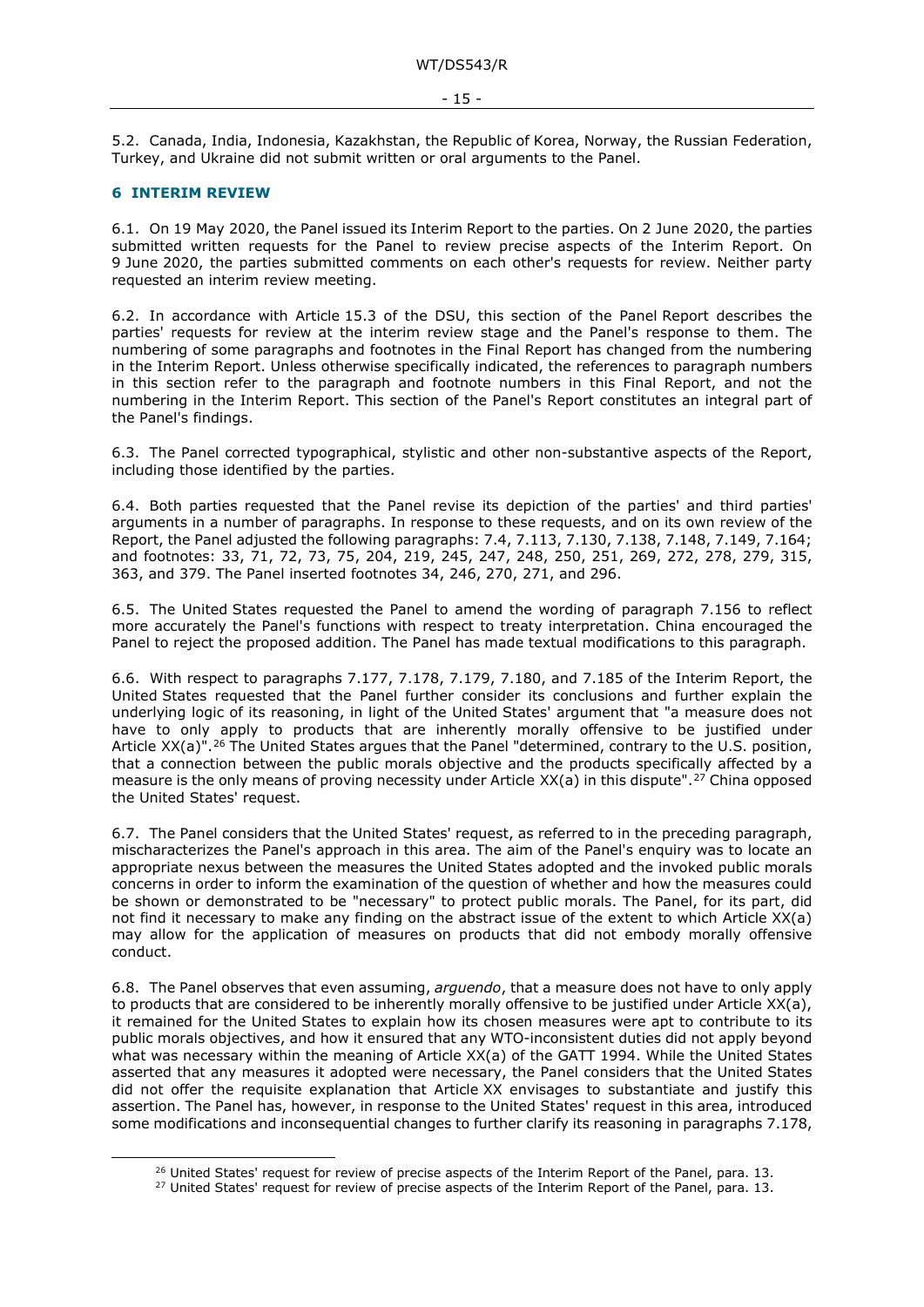[7.179,](#page-50-2) [7.180,](#page-50-3) [7.185,](#page-52-0) [7.191,](#page-53-0) [7.193,](#page-54-1) [7.206,](#page-57-0) [7.222,](#page-60-0) and [7.236](#page-62-2) and in the heading of the first subsection of the section "Contribution of the imposition of additional duties on List 1 products to the pursued public morals objective as invoked by the United States" in Section [7.3.2.4.2.3.](#page-48-1) The Panel also added paragraph [7.214](#page-58-0) and footnote [365.](#page-50-4)

6.9. With respect to paragraphs 7.231, 7.232, 7.233, and 7.234 of the Interim Report, the United States requested that the Panel "explain what other alternatives are available to the United States to protect its public morals, and what effect China's failure to identify any other reasonably available alternative has on the Panel's necessity analysis".[28](#page-15-5) China opposed the United States' request.

6.10. The Panel notes that it had reached the preliminary conclusion that the United States had not met its burden of demonstrating that its measures were provisionally justified under Article XX(a). In particular, the United States had not met its burden of demonstrating how its restrictions contributed to protecting its public morals and did not extend beyond what was necessary. Consequently, the Panel was not required to reach any conclusion on the consequences of China's refusal to suggest less trade restrictive or WTO-consistent reasonably available alternative measure. The Panel has introduced some modifications to clarify its reasoning in paragraphs [7.232](#page-62-3) and [7.235.](#page-62-4) The Panel also added footnotes [461](#page-62-5) and [462.](#page-62-6)

#### <span id="page-15-0"></span>**7 FINDINGS**

7.1. In this dispute, China claims that the United States has violated Articles I:1, II:1(a) and II:1(b) of the GATT 1994. In response to China's challenge, the United States raises three sets of arguments: (i) that the parties have reached a solution within the meaning of the last sentence of Article 12.7 of the DSU and the Panel should confine its report to a brief statement of the facts and a notation that a settlement has been reached; (ii) that the increase of the rate of additional duties on List 2 products from 10% to 25% falls outside the Panel's terms of reference; and (iii) that in any case, the measures at issue are justified under Article XX(a) of the GATT 1994.

7.2. Accordingly, the Panel will begin by addressing the preliminary issues raised by the United States' first two series of arguments (i.e. whether the parties have reached a solution within the meaning of Article 12.7 of the DSU and whether the increase of the additional duties on List 2 products from 10% to 25% falls within the Panel's terms of reference), as well as China's request that the Panel reject an exhibit submitted by the United States. The Panel will then proceed to examine whether the measures at issue are inconsistent with Articles I:1 and II:1(a) and (b) of the GATT 1994, and then, following this, will examine whether any inconsistency of the challenged measures with these provisions is justified as necessary to protect the US public morals, pursuant to Article XX(a) of the GATT 1994.

#### <span id="page-15-1"></span>**7.1 Preliminary issues**

#### <span id="page-15-2"></span>**7.1.1 Whether the parties have reached a solution within the meaning of Article 12.7 of the DSU**

#### <span id="page-15-3"></span>**7.1.1.1 Parties' arguments**

7.3. The first set of arguments the United States raised relates to the legal implications of the ongoing bilateral negotiations between China and the United States to address several trade concerns – including some matters covered by the current WTO dispute.

<span id="page-15-4"></span>7.4. According to the United States, "there is no legal basis for the Panel to issue the findings or recommendations requested by China because the Parties have reached a 'settlement of the matter' within the meaning of Article 12.7 of the DSU".<sup>[29](#page-15-6)</sup> Accordingly, the United States argues that, consistent with the requirements of Article 12.7 of the DSU, the Panel should reject China's request for legal findings on the measures at issue and confine its report to a brief statement of the facts and a notation that a settlement has been reached.<sup>[30](#page-15-7)</sup> The United States recalls that "[w]here a

<span id="page-15-6"></span><span id="page-15-5"></span> $^{28}$  United States' request for review of precise aspects of the Interim Report of the Panel, para. 16.<br><sup>29</sup> United States' second written submission, para. 1.

<span id="page-15-7"></span><sup>&</sup>lt;sup>30</sup> United States' second written submission, para. 5.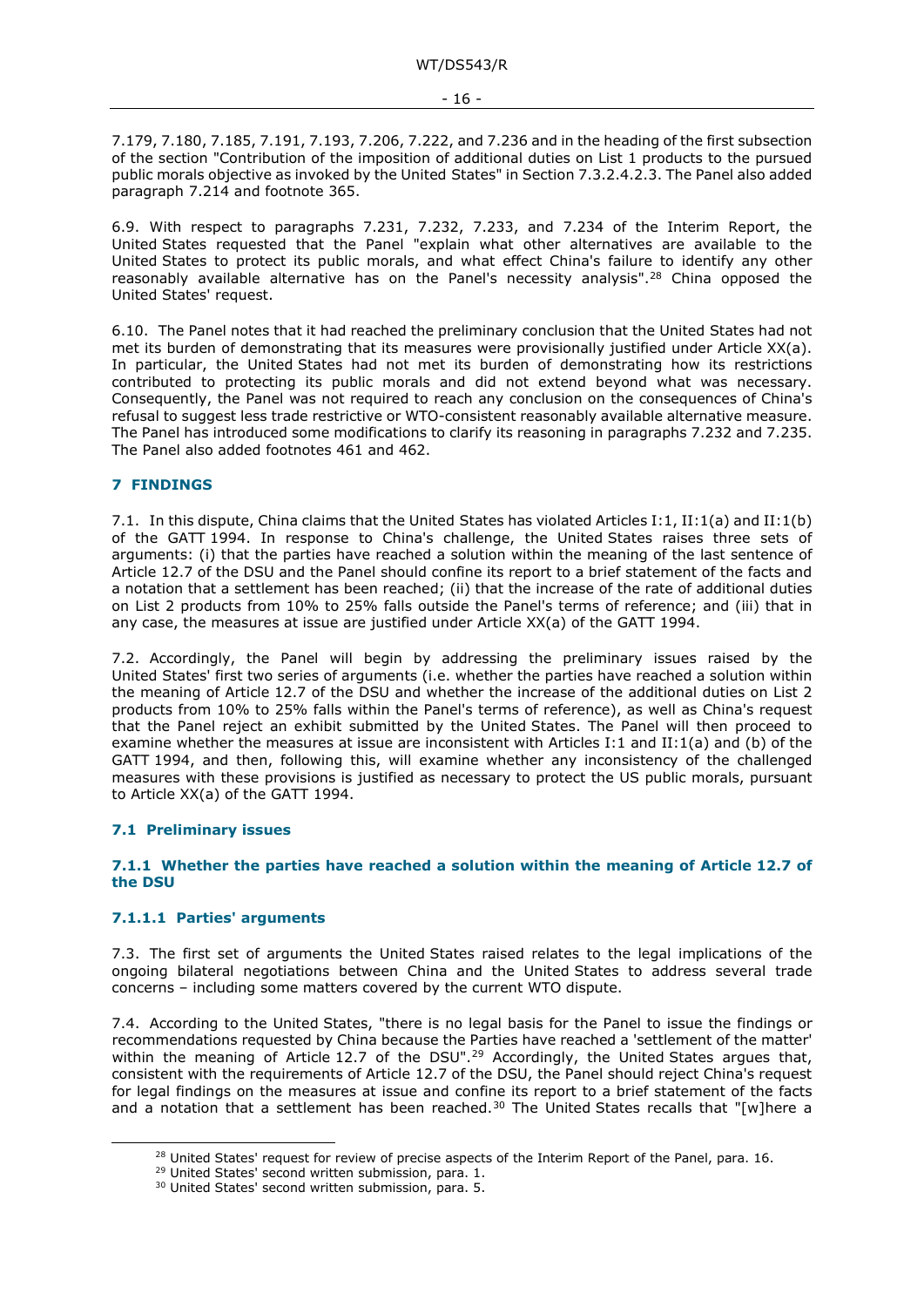<span id="page-16-1"></span>settlement of the matter among the parties to the dispute has been found", Article 12.7 of the DSU requires that "the report of the panel shall be confined to a brief description of the case and to reporting that a solution has been reached". $31$  The United States asserts that the parties have agreed to "settle this matter outside the WTO system"<sup>[32](#page-16-4)</sup>, noting that China has already "imposed retaliatory tariffs" "without first obtaining the authorization from the DSB pursuant to the DSU".<sup>[33](#page-16-5)</sup> However, the Panel observes that the Government of the United States has not, up to the present time, initiated action under the DSU with respect to these tariffs. Instead, the United States claims that the parties have undertaken a bilateral negotiation process that amounts to a solution within the meaning of Article 12.7 of the DSU.<sup>[34](#page-16-6)</sup>

<span id="page-16-2"></span>7.5. In support of its argument, during the Panel's second substantive meeting with the parties, the United States pointed to the Economic and Trade Agreement between the two countries (Phase One Agreement)<sup>[35](#page-16-7)</sup> as evidence that a bilateral negotiation process is ongoing and has been fruitful. According to the United States, Article 12.7 of the DSU simply refers to circumstances where a "settlement of the matter among the parties to the dispute has been found" and does not specify or delimit the evidence that a panel may consult to discern the existence of a "settlement". The United States asserts that Article 12.7 of the DSU covers the present situation. For these reasons, the United States considers that the Panel should not issue any of the findings or recommendations China requested but should instead issue a brief report stating that the parties have reached their own solution, in accordance with the third sentence of Article 12.7 of the DSU.

7.6. China raises a series of arguments on the scope of any mutually agreed solution and on the need to notify such a MAS to the DSB pursuant to Article 3.6 of the DSU. China insists that the parties have not developed a mutually satisfactory solution and that "the matter set forth in China's Panel Request remains unresolved and subject to adjudication by the Panel."[36](#page-16-8) China expressly states that the Phase One Agreement is not legally relevant in the current dispute, because (i) it does not address the measures at issue, and (ii) the additional duties subject to this dispute remain in effect.<sup>37</sup> Accordingly, China asserts that it has never agreed to any process or other solution that would constrain the Panel from issuing the findings and recommendations it has requested. China argues that the parties have not settled the matter within the meaning of Article 12.7 (last sentence) of the DSU, because the parties have not found a "*mutually* agreed solution" within the meaning of Article 3.6 of the DSU, or notified such a solution to the DSB.<sup>[38](#page-16-10)</sup>

#### <span id="page-16-0"></span>**7.1.1.2 Panel's findings**

7.7. Under the DSU, a WTO Member has the right to initiate a WTO dispute whenever it considers that any benefits accruing to it are being impaired by measures taken by another Member (Article 3.3 of the DSU). In *EC – Bananas III*, the United States argued successfully that WTO Members do not have to demonstrate their legal interest to initiate a WTO dispute, and have a broad discretion to

<sup>&</sup>lt;sup>31</sup> Article 12.7 of the DSU reads as follows:

<span id="page-16-3"></span>Where the parties to the dispute have failed to develop a mutually satisfactory solution, the panel shall submit its findings in the form of a written report to the DSB. In such cases, the report of a panel shall set out the findings of fact, the applicability of relevant provisions and the basic rationale behind any findings and recommendations that it makes. Where a settlement of the matter among the parties to the dispute has been found, the report of the panel *shall be confined to a brief description of the case and to reporting that a solution has been reached.* (emphasis added)

<sup>&</sup>lt;sup>32</sup> United States' second written submission, para. 6.

<sup>33</sup> United States' first written submission, para. 25; and second written submission, paras. 7-10.

<span id="page-16-6"></span><span id="page-16-5"></span><span id="page-16-4"></span><sup>&</sup>lt;sup>34</sup> To the Panel, it appears that the United States considers that an agreed bilateral negotiation process outside the WTO constitutes a "solution" within the meaning of Article 12.7 of the DSU, even if the bilateral negotiations do not yield any results, and even if the issues remain unresolved.

<span id="page-16-7"></span><sup>&</sup>lt;sup>35</sup> Economic and Trade Agreement Between the Government of the United States of America and the Government of the People's Republic of China, signed on 15 January 2020, entered into force on 14 February 2020 (Exhibit US-33).

<span id="page-16-8"></span> $36$  China's response to Panel question No. 9(a), para. 11. See also China's response to Panel question No. 18, para. 2.

<span id="page-16-9"></span> $\overline{7}$  China's response to Panel question No. 18, paras. 1 and 3. China explains that since the Phase One Agreement "does not address the duties which are the basis for this dispute before the Panel", and "says nothing about resolving this pending dispute before the Panel", the Phase One Agreement "does not support the United States' argument that it constitutes a 'mutually satisfactory solution' under Article 12.7 of the DSU". (China's response to Panel question No. 18, para. 4)

<span id="page-16-10"></span><sup>&</sup>lt;sup>38</sup> See China's response to Panel question No. 9(c), para. 14; and China's second written submission, para. 11. (emphasis added)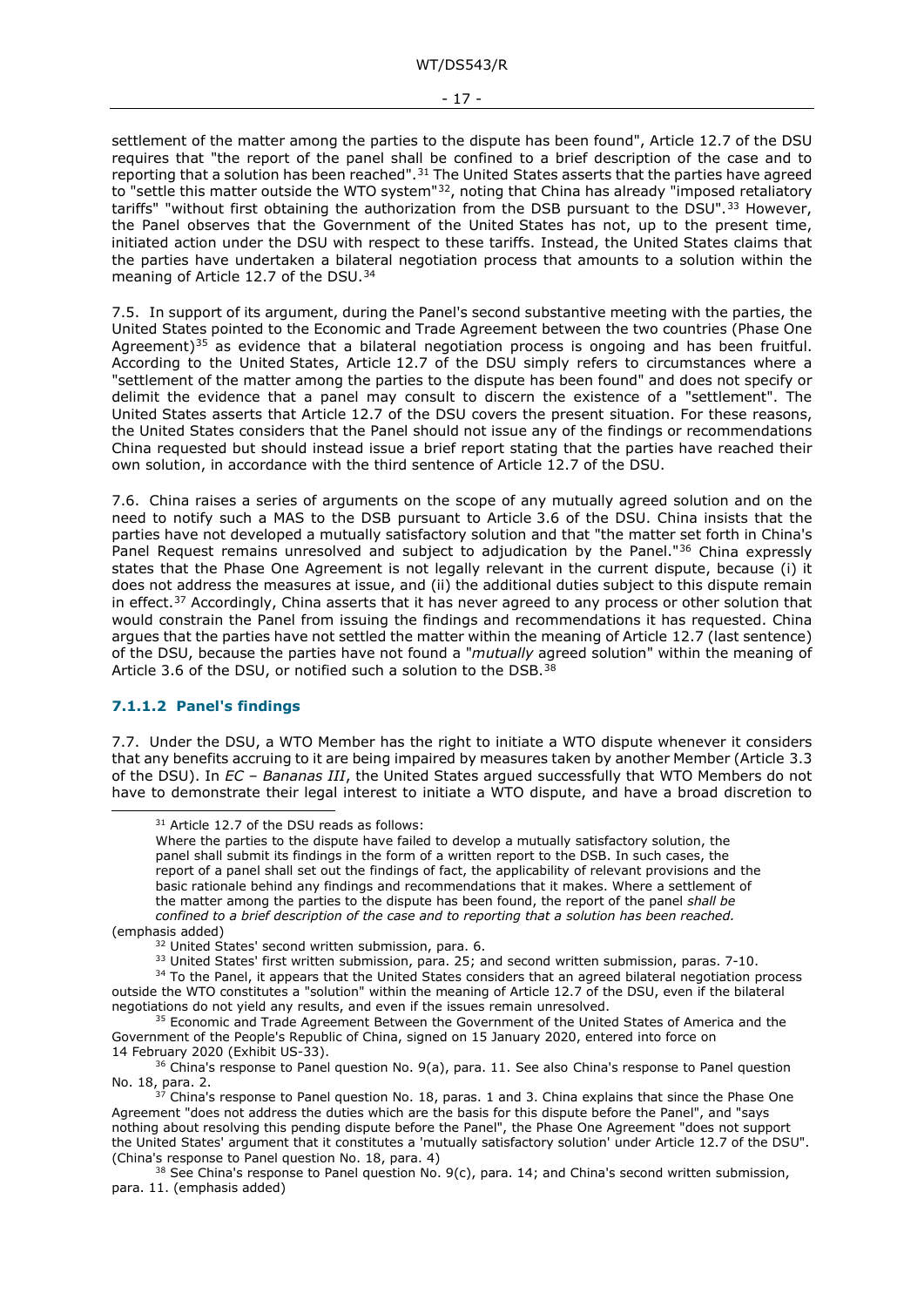decide whether to bring a case whenever they consider that such proceedings would be "fruitful" in terms of "securing a positive solution" to the dispute (Article 3.7 of the DSU).<sup>[39](#page-17-0)</sup> In addition, the WTO dispute settlement process is compulsory and automatic, so WTO Members are "*entitled* to a ruling by a WTO panel".<sup>[40](#page-17-1)</sup>

7.8. Therefore, the initiation of the WTO dispute settlement process should, in principle, result in a decision by an adjudicating body<sup>41</sup>, with findings on the claims raised, unless the complaining Member withdraws its complaint or requests a suspension of the proceedings that allows for the Panel's jurisdiction to lapse, or unless the parties reach a mutually agreed solution. A panel is thus required to discharge its adjudicative responsibilities under the DSU, unless the parties relinquish their rights under DSU.

7.9. Previous panels and the Appellate Body have traditionally adopted a high threshold when analysing whether WTO Members have relinquished their rights under the DSU, including through mutually agreed solutions.[42](#page-17-3) The Appellate Body has cautioned against assuming "lightly" any relinquishment of the rights granted by the DSU: "in order to ascertain whether a Member has relinquished, by virtue of a mutually agreed solution in a particular dispute, its right to have recourse to WTO dispute settlement in respect of that dispute, greater scrutiny by a panel or the Appellate Body may be necessary."[43](#page-17-4)

7.10. The United States argues that the parties have reached "their own *solution*["44](#page-17-5) consisting of an agreement to resolve their dispute outside of the WTO system. In its response to a Panel question, the United States clarified its argument by specifying that a *solution* within the meaning of Article 12.7 of the DSU could include a process of bilateral negotiations.<sup>[45](#page-17-6)</sup>

7.11. The United States' argument raises the question whether an engagement to pursue a bilateral negotiations process aimed at resolving a disagreement between the parties can be characterized as a mutually satisfactory solution within the meaning of Article 12.7 of the DSU.

7.12. Following the United States' logic, a solution within the meaning of Article 12.7 of the DSU could exist even if the bilateral negotiations in which the parties have engaged do not yield any results, and the issue remains unresolved. Yet, this situation would, to quote the opening words of Article 12.7 of the DSU, appear to be one in which the parties have "failed to develop a mutually satisfactory solution" and as a result "the panel shall submit its findings in the form of a written report to the DSB". The Panel also notes that the United States' arguments appear to place stronger emphasis on the more general reference to "solution" in the last sentence of Article 12.7 of the DSU, rather than the more specific term "mutually satisfactory solution" in the first sentence of Article 12.7 of the DSU. That said, read in the context of the paragraph as a whole, it seems that the "solution" referred to in the final sentence is intended to reflect the same concept as the term "mutually satisfactory solution" referred to in the first sentence. This reinforces the conclusion that for any "solution" to exist in terms of Article 12.7 of the DSU, it has to be a "mutually satisfactory" one, rather than one based on one party's unilateral assertion that may be satisfactory to it, but not to the other party. We also note that the term "solution" refers to "the act of solving a problem".<sup>[46](#page-17-7)</sup> Logically, when a solution is found, the problem is solved and does not exist anymore. As the panel

<sup>39</sup> Appellate Body Report, *EC – Bananas III*, paras. 132 and 135. 40 Appellate Body Report, *Mexico – Taxes on Soft Drinks*, para. 52. (emphasis original)

<span id="page-17-2"></span><span id="page-17-1"></span><span id="page-17-0"></span><sup>&</sup>lt;sup>41</sup> A panel report, an Appellate Body report (if the Appellate Body is able to adjudicate the matter), or an arbitration award.<br><sup>42</sup> Since "the relinquishment of rights granted by the DSU cannot be lightly assumed", the

<span id="page-17-3"></span>Appellate Body insists that "any such relinquishment must be made clearly." (Appellate Body Reports, *EC – Bananas III (Article 21.5 – Ecuador II / Article 21.5 – US)*, para. 217; and *Peru – Agricultural Products*,

<span id="page-17-5"></span><span id="page-17-4"></span>para. 5.25)<br><sup>43</sup> Appellate Body Report, *Peru - Agricultural Products*, para. 5.19.

<sup>&</sup>lt;sup>44</sup> United States' first written submission, para. 38. (emphasis added)

<sup>45</sup> United States' response to Panel question No. 8, para. 37.

<sup>46</sup> *See* Appellate Body Reports, *EC – Bananas III (Article 21.5 – Ecuador II) / EC – Bananas III* 

<span id="page-17-7"></span><span id="page-17-6"></span>*<sup>(</sup>Article 21.5 – US)*, para. 212 and footnote 272 (quoting *Shorter Oxford English Dictionary*, 5th edn, W.R. Trumble, A. Stevenson (eds) (Oxford University Press, 2002), Vol. 2, p. 2917).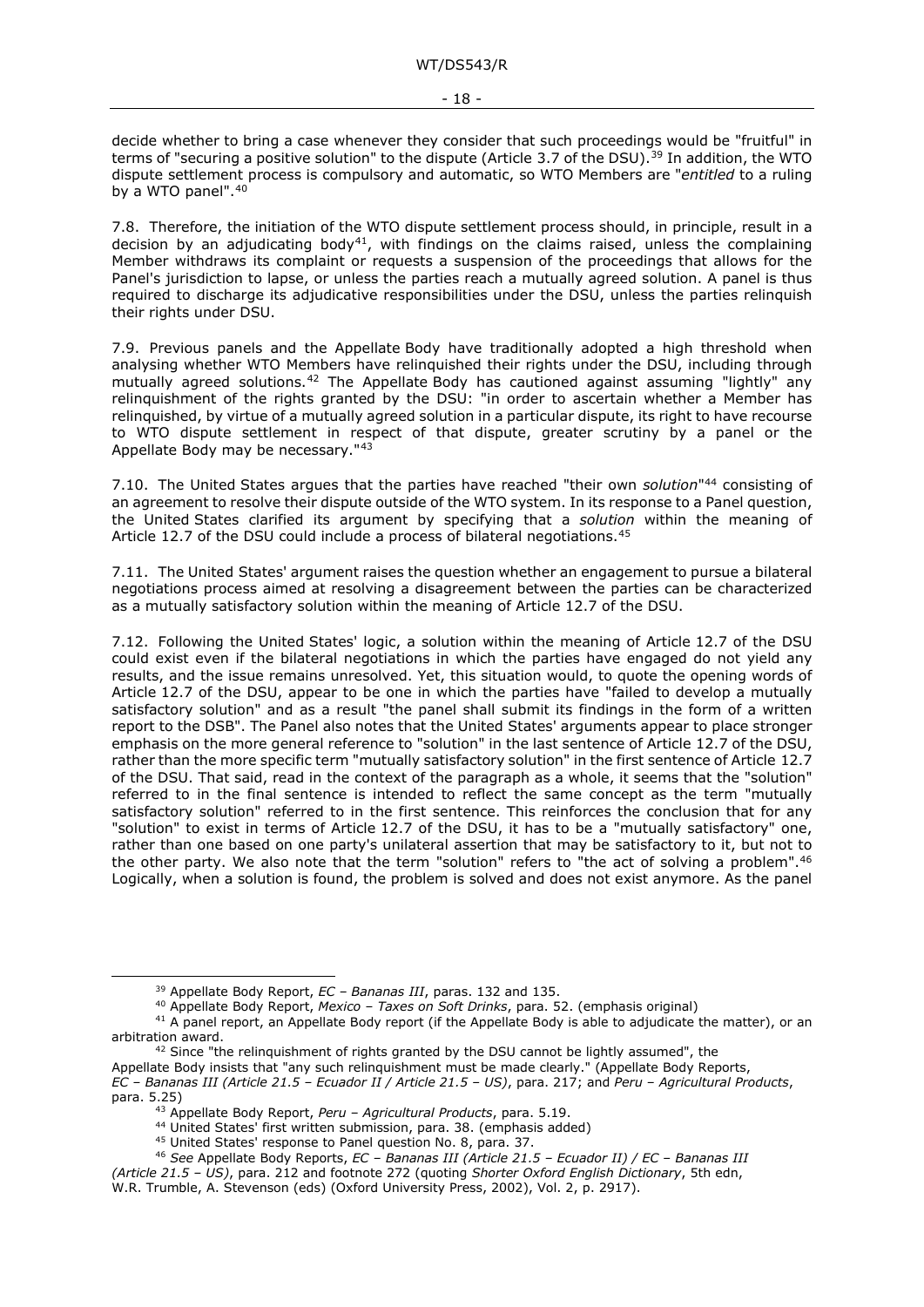in *India – Autos* noted, "agreed solutions are intended to reflect a settlement of the dispute in question, *which both parties expect will bring a final conclusion to the relevant proceedings*".[47](#page-18-0)

7.13. More importantly, and setting aside whether a mutually agreed solution could include a "process", panels have systematically put an emphasis on the parties' *shared* assessment that they have reached a solution. In that respect, panels have traditionally found relevant the parties' characterization of their shared views on the substantive matter before the panel as a "mutually agreed solution".[48](#page-18-1)

7.14. China insists that it has never agreed to terminate the dispute, and that it has never agreed with the United States that the matter has been, or should be, resolved outside the WTO. China also insists that "[t]he matter set forth in China's Panel Request remains unresolved and subject to adjudication by the Panel"[.49](#page-18-2) In sum, one of the parties to this dispute (China) clearly disagrees that the parties have reached a mutually satisfactory solution.

7.15. While the Panel recognizes that an ongoing process of bilateral negotiations is currently taking place, such bilateral negotiations seem to be parallel to the ongoing panel proceedings and not intended, by China at least, to replace them.<sup>[50](#page-18-3)</sup> They cannot be understood to deprive China of its right to claim that the measures at issue are inconsistent with Articles I and II of the GATT 1994, nor of its entitlement to a ruling by a WTO panel.

7.16. The Panel also notes that WTO Members often pursue bilateral negotiations – with or without informing the panel – in parallel with an ongoing panel proceeding. In such circumstances, if a complainant considers that ongoing negotiations with the respondent should lead to a suspension of the work of the panel, the complainant could also avail itself of its right to request the suspension of the proceedings under Article 12.12 of the DSU. China has not requested such a suspension, nor has it withdrawn its complaint.

7.17. We also note that the pursuit of negotiations between the parties in parallel to an initiated, or an ongoing dispute, is usually not an alternative to the dispute process, but rather an additional path towards solving the parties' disagreement, encouraged by the DSU. Accordingly, it is important that this situation is not interpreted in a manner that results in denying the complainant's entitlement to findings by the panel.

7.18. That negotiations aimed at settlement can be pursued in parallel with panel proceedings is further underlined by Article 11 of the DSU which requires the Panel to "consult regularly with the parties to the dispute and give them adequate opportunity to develop a mutually satisfactory solution". Moreover, Article 5 of the DSU on "good offices, conciliation and mediation" refers specifically to a series of "soft" dispute settlement procedures that "may continue while the panel process proceeds" (Article 5.5 of the DSU).

7.19. In the Panel's view, China's responses to the United States' arguments confirm that China has not relinquished any of its rights under the DSU to pursue proceedings against the United States in the current dispute. China's strong opposition to the existence of a mutually satisfactory solution within the meaning of Article 12.7 serves to further underline that there is no mutually agreed resolution of the matter before the Panel.

<span id="page-18-0"></span><sup>47</sup> Panel Report, *India – Autos*, para. 7.113. (emphasis added) This point is confirmed by the Appellate Body's observation, albeit in a different context, that "consultations are by definition a process, the results of which are uncertain." (Appellate Body Report, *US – Gambling*, para. 317)

<span id="page-18-2"></span><span id="page-18-1"></span><sup>&</sup>lt;sup>49</sup> China's response to Panel question No. 9(a), para. 11. Moreover, the Panel notes that the initial negotiations between the parties, materialized in the Phase One Agreement, do not appear to have brought a resolution to the issues that are before the Panel (see United States' opening statement at the second substantive meeting of the Panel with the parties, para. 6: "[…] what does the Phase One Agreement say about this dispute, or the U.S. additional duties that China challenges in this dispute? Nothing.").

<span id="page-18-3"></span><sup>&</sup>lt;sup>50</sup> The Panel also notes that at the initial stage of the ongoing bilateral negotiations, materialized in the Phase One Agreement, the parties made no specific reference to the current dispute. Moreover, the Phase One Agreement includes provisions that specifically provide for WTO rights and obligations to be preserved (Article 7.6, para. 1 of the Phase One Agreement: "The Parties affirm their existing rights and obligations with respect to each other under the WTO Agreement and other agreements to which the Parties are party.").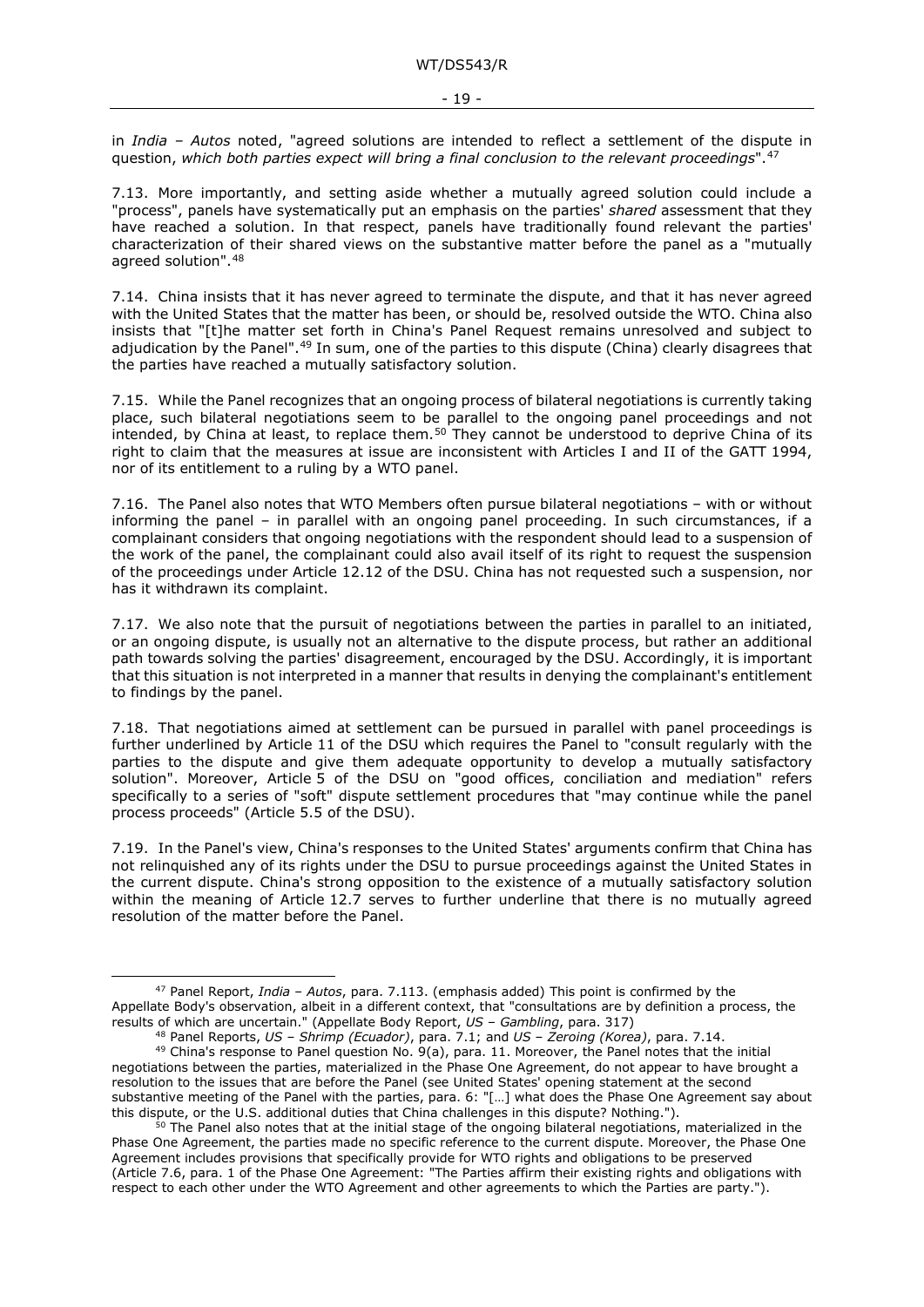7.20. Additionally, there is no written document that might otherwise serve as evidence of the existence of a mutually agreed solution to the matters raised in this dispute, merely an assertion by the United States that the conduct of the parties in pursuing various bilateral discussions or dialogues on trade issues should be sufficient in this regard.

7.21. Without ruling on the implications of the absence of notifying the DSB of any such mutually agreed solution or settlement, we also note that no mutually agreed solution has been notified to the DSB under Article 3.6 of the DSU.

7.22. Against this background, the Panel concludes that the parties have not reached a mutually agreed solution that would deprive China of its right to adjudication and entitlement to recommendations and rulings by the Panel.

#### <span id="page-19-0"></span>**7.1.2 The measures covered by the Panel's terms of reference in this dispute**

#### <span id="page-19-1"></span>**7.1.2.1 Introduction**

7.23. China's challenge concerns the United States' imposition of additional *ad valorem* duties (additional duties) on two sets of products:

- List 1 products, on which the United States imposed additional duties of 25% on 20 June 201[851](#page-19-2); and
- List 2 products, on which the United States initially imposed additional duties of 10% on 21 September 2018, announcing that the rate of additional duties would increase to 25% on 1 January 2019.<sup>[52](#page-19-3)</sup> After two postponements<sup>[53](#page-19-4)</sup>, the United States increased the rate of additional duties on List 2 products from 10% to 25% on 9 May 2019.<sup>[54](#page-19-5)</sup>

7.24. China requested the establishment of this Panel on 6 December 2018<sup>[55](#page-19-6)</sup> and the Panel was established on 28 January 2019.<sup>[56](#page-19-7)</sup> The Panel was thus established after the imposition of additional duties of 25% on List 1 products (20 June 2018) and the imposition of additional duties of 10% on List 2 products (21 September 2018), but before the increase of the rate of additional duties on List 2 products from 10% to 25% (9 May 2019).

7.25. The parties disagree on the scope of the Panel's terms of reference, specifically whether the Panel is entitled to and should make findings on the increase of the rate of additional duties on List 2 products from 10% to 25% of 9 May 2019.

7.26. The United States asserts that the Panel's terms of reference are limited to two measures: the additional duties on List 1 products imposed on 20 June 2018; and the additional duties of 10% imposed on List 2 on 21 September 2018. For the United States, the increase of the rate of additional duties on List 2 products from 10% to 25% of 9 May 2019 is a third and separate measure<sup>57</sup>, which is outside the Panel's terms of reference.<sup>[58](#page-19-9)</sup> The United States asserts that "there is no legal basis for the Panel to issue findings or recommendations" with respect to the Notice of 9 May 2019.[59](#page-19-10) The United States points to the fact that the increase of the rate of additional duties on List 2 products from 10% to 25% of 9 May 2019 "did not exist when the Panel was established"<sup>[60](#page-19-11)</sup> and was not

<sup>&</sup>lt;sup>51</sup> Notice of 20 June 2018, (Exhibit CHN-2).

<sup>52</sup> Notice of 21 September 2018, (Exhibit CHN-3).

<sup>&</sup>lt;sup>53</sup> Notice of 19 December 2018, (Exhibit CHN-13); and Notice of 5 March 2019, (Exhibit CHN-14).

<sup>&</sup>lt;sup>54</sup> Notice of 9 May 2019, (Exhibit CHN-4).<br><sup>55</sup> China's panel request, WT/DS543/7.

<sup>&</sup>lt;sup>56</sup> Dispute Settlement Body, Minutes of Meeting held on 28 January 2019, WT/DSB/M/425, para. 5.5.

<span id="page-19-8"></span><span id="page-19-7"></span><span id="page-19-6"></span><span id="page-19-5"></span><span id="page-19-4"></span><span id="page-19-3"></span><span id="page-19-2"></span><sup>&</sup>lt;sup>57</sup> United States' first written submission, para. 33. See also United States' response to Panel question No. 1, para. 4.

<sup>&</sup>lt;sup>58</sup> United States' first written submission, paras. 93-112.

<span id="page-19-10"></span><span id="page-19-9"></span><sup>&</sup>lt;sup>59</sup> United States' first written submission, para. 98. See also United States' first written submission, paras. 14 and 94.

<span id="page-19-11"></span><sup>60</sup> United States' first written submission, paras. 97-98. See also United States' response to Panel question No. 1, para. 4.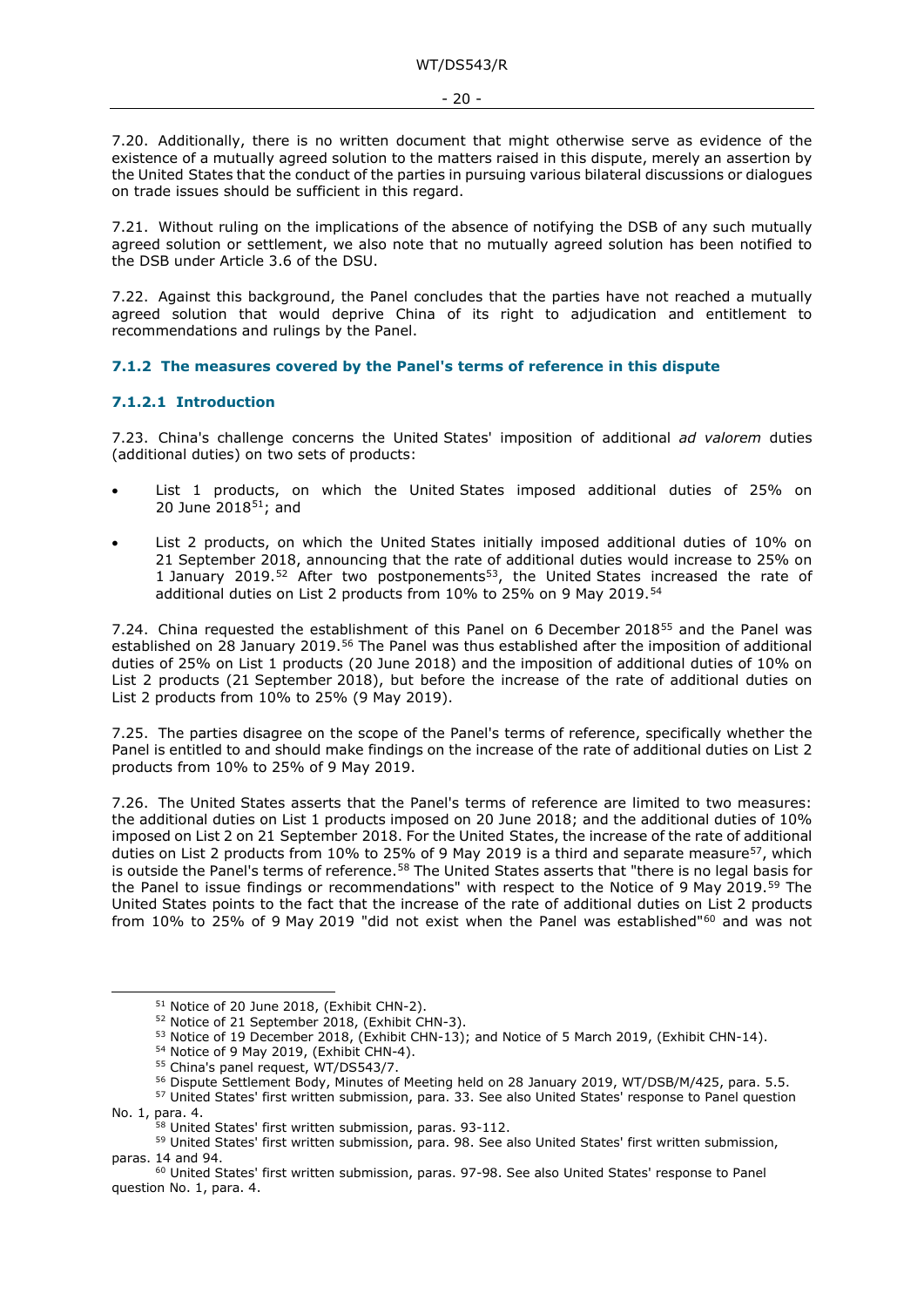among the "specific measures" identified in China's panel request.<sup>[61](#page-20-4)</sup> For the United States "measures enacted after the date of establishment [...] are not within a panel's terms of reference".<sup>[62](#page-20-5)</sup> The United States argues that the DSU does not allow panels to assert jurisdiction over a measure that otherwise falls outside of their terms of reference.<sup>[63](#page-20-6)</sup>

7.27. China asserts that the Panel's terms of reference cover two measures: the additional duties of 25% imposed on List 1 products on 20 June 2018; and the additional duties on List 2 products, imposed initially at a rate of 10% on 21 September 2018, which was increased to 25% on 9 May 2019, as envisaged by the Notice of 21 September 2018.<sup>[64](#page-20-7)</sup> China argues that the increase of the additional duties on List 2 products from 10% to 25% of 9 May 2019 is "clearly a modification"[65](#page-20-8) of the second measure and is covered by the Panel's terms of reference. In support of its argument, China notes that (i) the Notice of 21 September anticipated a planned increase of the rate of additional duties on List 2 products from 10% to 25%; (ii) the United States "labelled the increase in additional import duties as a modification"<sup>66</sup>; (iii) China's panel request expressly referred to the anticipated modification of the second measure and specifically identified the planned increase of the rate of additional duties on List 2 products<sup>67</sup>; and (iv) China's panel request referred to "any modification, replacement or amendment to the measures identified above".[68](#page-20-11)

7.28. China also argues that if the Panel were to find the additional duties of 25% to be outside of its terms of reference, China would be denied due process because it would be required to "adjust its pleadings throughout dispute settlement proceedings in order to deal with a disputed measure as a 'moving target'".<sup>[69](#page-20-12)</sup> Conversely, China considers that the United States' due process rights would not be denied if the Panel were to find the additional duties of 25% to be within its terms of reference, because China's panel request "provided the United States with precisely the information it needed to respond to China's case".[70](#page-20-13)

<span id="page-20-2"></span><span id="page-20-1"></span><span id="page-20-0"></span>7.29. Several third parties also express views on this point. Australia recalls that "measures must be listed in the panel request"<sup>71</sup>, but warns against an "overly formalistic approach"<sup>72</sup>, reminding that "[l]itigation is lengthy and resource-intensive" and "[d]uring the litigation process, laws and regulations may expire, or be renewed, or enacted in a different form".[73](#page-20-16) The European Union relies on the Appellate Body's finding in *EC – Selected Customs Matters* that "a panel has the authority to examine a legal instrument enacted after the establishment of the panel that amends a measure identified in the panel request, provided that the amendment does not change the essence of the identified measure"<sup>74</sup>, to invite the Panel to ascertain "whether [the increase of the duty] 'changes the essence' of Measure 2".[75](#page-20-18)

<span id="page-20-4"></span><sup>&</sup>lt;sup>61</sup> United States' first written submission, paras. 95 and 98. The United States points out that in *EC – Chicken Cuts* the Appellate Body held that the measures at issue in a dispute "'must be measures that are in existence at the time of the establishment of the panel'". (United States' first written submission, para. 97 (quoting Appellate Body Report, *EC – Chicken Cuts*, para. 156))

<span id="page-20-3"></span> $^2$  United States' first written submission, para. 106.

<sup>63</sup> United States' first written submission, paras. 101 and 110.

<span id="page-20-7"></span><span id="page-20-6"></span><span id="page-20-5"></span><sup>&</sup>lt;sup>64</sup> China argues that "the imposition of 25 percent additional ad valorem duties on an approximate \$200 billion of imports from China – despite the fact that the additional duties in place on this \$200 billion of imports at the time of China's panel request was only 10 percent additional *ad valorem* duties – is included in the terms of reference." (China's first written submission, para. 26. See also China's second written submission, para. 15)

 $65$  China's first written submission, para. 26.<br> $66$  China's second written submission, para. 21.

<span id="page-20-10"></span><span id="page-20-9"></span><span id="page-20-8"></span> $67$  China's second written submission, para. 15. See also China's response to Panel question No. 2, para. 2.

<span id="page-20-11"></span><sup>68</sup> China's first written submission, para. 26. China also argues that a failure to reach a decision by the Panel on the additional duties that are currently in effect, at a rate of 25%, would preclude a "positive solution" to this dispute (China's response to Panel question No. 5, para. 6).

<sup>&</sup>lt;sup>69</sup> China's second written submission, para. 17 (quoting Appellate Body Report, *Chile – Price Band* 

<span id="page-20-14"></span><span id="page-20-13"></span><span id="page-20-12"></span>System, para. 144).<br><sup>70</sup> China's second written submission, para. 16.

 $^{71}$  Australia's third-party statement, para. 18 and integrated executive summary, para. 15.<br> $^{72}$  Australia's third-party statement, para. 18 and integrated executive summary, para. 15.

 $73$  Australia's third-party statement, para. 18 and integrated executive summary, para. 15.

<span id="page-20-17"></span><span id="page-20-16"></span><span id="page-20-15"></span><sup>74</sup> European Unions' third-party submission, para. 58 (quoting Appellate Body Report, *EC – Selected* 

<span id="page-20-18"></span><sup>&</sup>lt;sup>75</sup> European Union's third-party submission, para. 61. See also European Union's integrated executive summary, para. 15.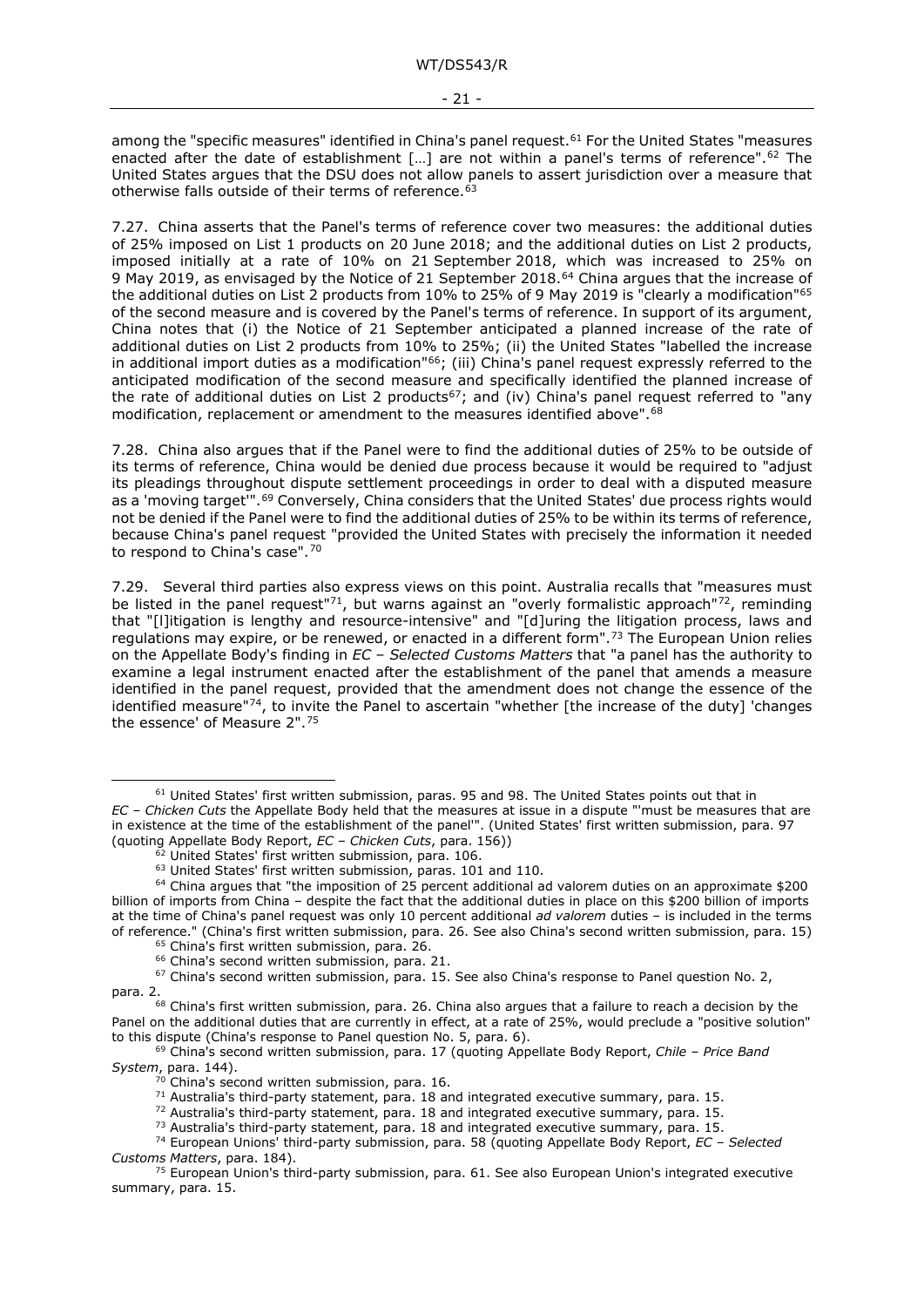#### <span id="page-21-0"></span>**7.1.2.2 Overview of applicable principles**

7.30. The Panel recalls that Article 6.2 of the DSU reads, in relevant part:

The request for the establishment of a panel shall be made in writing. It shall indicate whether consultations were held, identify the specific measures at issue and provide a brief summary of the legal basis of the complaint sufficient to present the problem clearly. […]

7.31. In accordance with Article 7.1 of the DSU, the Panel's terms of reference are the following:

To examine, in the light of the relevant provisions of the covered agreements cited by the parties to the dispute, the matter referred to the DSB by China in document WT/DS543/7 and to make such findings as will assist the DSB in making the recommendations or in giving the rulings provided for in those agreements.[76](#page-21-1)

7.32. While the parties agree that the imposition of additional duties of 25% on List 1 products (first measure) and the imposition of additional duties of 10% on List 2 products (second measure) are within the Panel's terms of reference, they disagree whether the increase in the additional duty on List 2 products from 10% to 25% is also within the Panel's terms of reference.

7.33. At this stage, the issue before the Panel is whether the increase of the rate of additional duties on List 2 products from 10% to 25% of 9 May 2019 is covered by the Panel's terms of reference.

7.34. It is well established by WTO adjudicators that a panel's mandate or terms of reference is to examine the measures and related claims the complainant has raised in its panel request.<sup>77</sup> This is in conformity with the aim of the WTO dispute settlement system, which, *inter alia*, is to achieve a satisfactory settlement of the matter in accordance with the parties' rights and obligations (Article 3.4 of the DSU) and to secure a positive solution to a dispute (Article 3.7 of the DSU).<sup>[78](#page-21-3)</sup>

7.35. Prior panels and the Appellate Body have observed that, as a general rule, "the measures included in a panel's terms of reference must be measures that are in existence at the time of the establishment of the panel".[79](#page-21-4) However, Article 6.2 of the DSU does not set out an express temporal condition or limitation on the measures that can be identified in a panel request.<sup>[80](#page-21-5)</sup> Measures enacted subsequent to the establishment of the panel "may, in certain limited circumstances, fall within a panel's terms of reference".[81](#page-21-6) More specifically,

[A] panel may examine a legal instrument enacted after the date of the panel's establishment, which amends one of the challenged measures at issue, provided that

<sup>79</sup> Appellate Body Report, *EC – Chicken Cuts*, para. 156. See also Panel Reports, *US – Renewable* 

<sup>76</sup> Constitution Note of the Panel, WT/DS543/8, para. 2.

<span id="page-21-2"></span><span id="page-21-1"></span><sup>77</sup> See e.g. Appellate Body Report, *EC – Selected Customs Matters*, para. 131 ("the panel request identifies the measures and the claims that a panel will have the authority to examine and on which it will have the authority to make findings"); and *Australia – Salmon*, para. 223. See also Panel Report, *EC – Selected Customs Matters*, para. 7.43.

<span id="page-21-3"></span> $^{78}$  As prior WTO adjudicators have consistently held, a panel's terms of reference are important because they "fulfil an important due process objective" – they give the parties and third parties sufficient information concerning the claims at issue in the dispute in order to allow them an opportunity to respond to the complainant's case (Appellate Body Report, *Brazil – Desiccated Coconut*, p. 22, DSR 1997:I, p. 186. See also Appellate Body Reports, *EU – PET (Pakistan)*, para. 5.39; *EC – Selected Customs Matters*, para. 143; and *Thailand – H-Beams*, para. 85; and Panel Reports *US – Zeroing (Japan) (Article 21.5 – Japan)*, para. 7.104; and *EC – Selected Customs Matters*, para. 7.49). Moreover, the terms of reference establish the jurisdiction of the panel by defining the precise claims at issue in the dispute. Clearly, "due process and adequate notice would not be served if a complaining party were free to add new measures or new claims to its original complaint as reflected in its panel request at a later stage of a panel proceeding (Panel Report, *Argentina – Footwear (EC)*, para. 8.45. See also Panel Report, *Canada – Wheat Exports and Grain Imports*, fn 14).

<span id="page-21-5"></span><span id="page-21-4"></span>*Energy*, para. 7.8 (currently under appeal).<br><sup>80</sup> Appellate Body Report, *US – Zeroing (Japan) (Article 21.5 – Japan)*, para. 121 and Panel Report,<br>*US – Renewable Energy*, para. 7.8 (currently under appeal).

<span id="page-21-6"></span>*US – Renewable Energy*, para. 7.8 (currently under appeal). 81 Appellate Body Report, *EC – Chicken Cuts*, para. 156. See also Appellate Body Report, *US – Zeroing (Japan) (Article 21.5 – Japan)*, para. 121; and Panel Report, *US – Renewable Energy*, para. 7.8 (currently under appeal).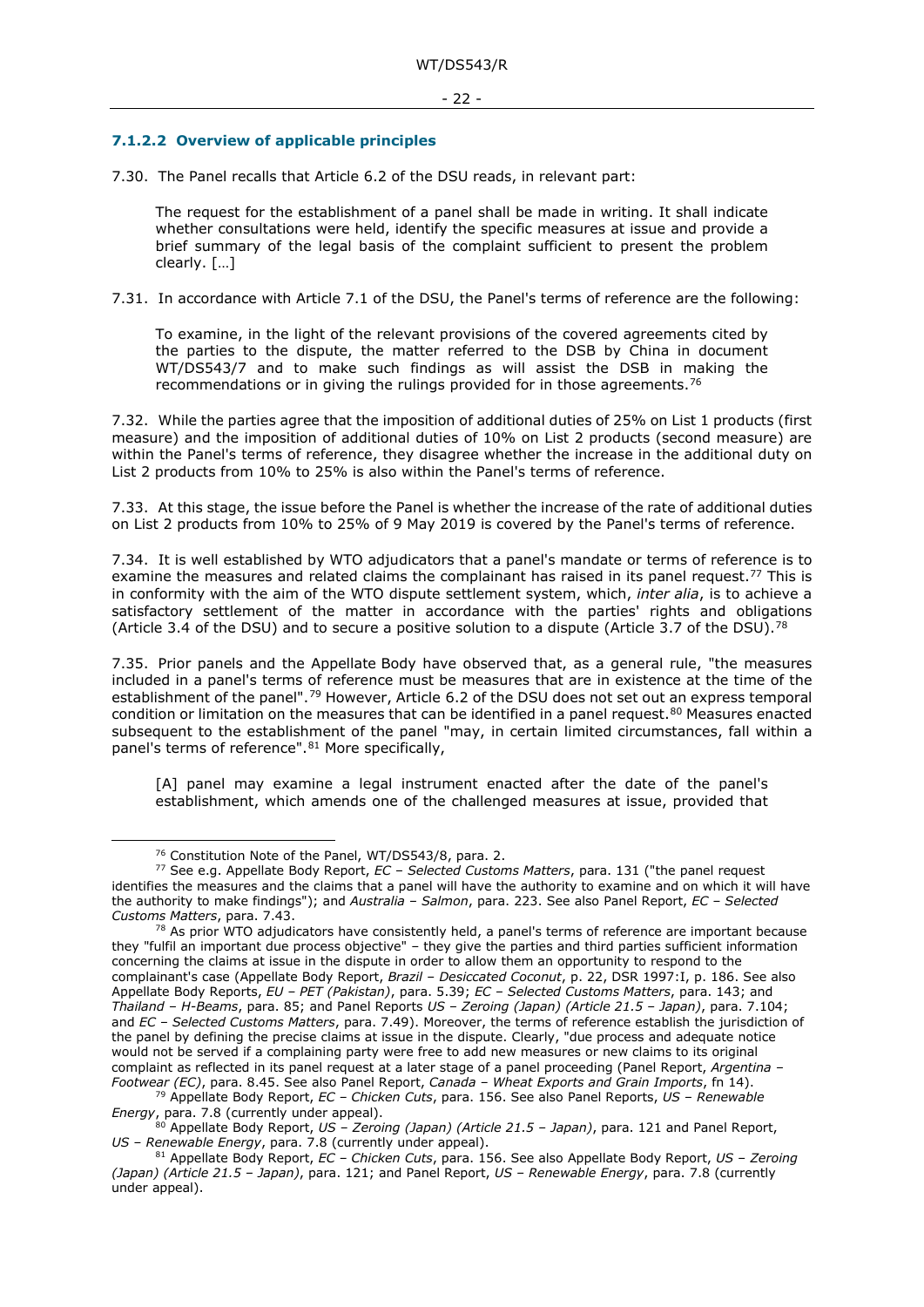the panel request is broad enough to encompass such an amendment and the amendment does not change the "essence" of the measure.<sup>[82](#page-22-1)</sup>

7.36. In other words, where a measure identified in the panel request has merely been amended by a subsequent measure and the amendment did not, in any way, change the "essence" of the original measure, prior WTO adjudicators have deemed it appropriate to consider the measure *as*  amended in coming to a decision in a dispute.<sup>[83](#page-22-2)</sup>

#### <span id="page-22-0"></span>**7.1.2.3 The measures covered by China's panel request**

7.37. China's panel request reads, in relevant parts:

The measures at issue in this request include the actions taken by the United States, based on the USTR's investigation into China's acts, policies, and practices related to technology transfer, intellectual property, and innovation under Section 301 of the Trade Act of 1974 and pursuant to sections 301(b), 301(c), and 304(a) of the Trade Act of 1974 and the direction made in the President's statement to impose an additional ad valorem duty upon certain imported products of Chinese origin. The above mentioned actions include:

1. An additional 25% duty *ad valorem* on approximately \$34 billion worth of imports from China announced by the USTR on 15 June 2018 and implemented by the Federal Register notice of 20 June 2018 (*Notice of Action and Request for Public Comment Concerning Proposed Determination of Action Pursuant to Section 301: China's Acts, Policies and Practices Related to Technology Transfer, Intellectual Property and Innovation*, (83 Fed. Reg. 28,710)); and

2. An additional 10% duty *ad valorem* on approximately \$200 billion worth of imports from China implemented on 24 September 2018, and the rate of additional duty will increase to 25% ad valorem on 1 January 2019, $[13]$  according to the announcement by the USTR on 21 September 2018 (*Notice of Modification of Section 301 Action: China's Acts, Policies and Practices Related to Technology Transfer, Intellectual Property and Innovation*, (83 Fed. Reg. 47,974)).[84](#page-22-3)

<sup>13</sup> The application of this additional 25% tariff for \$200 billion imported products of Chinese origin may be postponed as per the statement by the United States after the bilateral meeting between China and the United States on 1 December 2018 in Argentina. […]

7.38. This statement is followed by a list of legal instruments through which, among others, "[t]he measures at issue are adopted and implemented". 85

7.39. China's panel request also states that it "also concerns any modification, replacement or amendment to the measures identified above, and any closely connected, subsequent measures."[86](#page-22-5) Importantly, attached to this clause is the following footnote 29:

Especially according to *Notice of Modification of Section 301 Action: China's Acts, Policies, and Practices Related to Technology Transfer, Intellectual Property, and Innovation*, 83 FR 47,974 (Sept. 21, 2018), the present 10% additional tariffs imposed upon \$200 billion worth of imports of Chinese origin shall be increased to 25% starting from 1 January 2019. China notes that the implementing date of 1 January 2019 may

<span id="page-22-1"></span><sup>82</sup> Panel Report, *Thailand – Cigarettes (Philippines) (Article 21.5 – Philippines)*, para. 7.808 (currently under appeal). See also Appellate Body Reports, *Chile – Price Band System*, paras. 136-144; and

*EC – Selected Customs Matters*, para. 184; and Panel Reports, *Russia – Pigs*, para. 7.130; *Colombia – Textiles*, para. 7.35; *EC – IT Products,* para. 7.139; *India – Additional Duties*, para. 7.56; and *US – Renewable Energy*,

<span id="page-22-5"></span><span id="page-22-4"></span><span id="page-22-3"></span><span id="page-22-2"></span><sup>83</sup> See Appellate Body Report, *Chile – Price Band System*, para. 144. See also Appellate Body Report, *EC – Chicken Cuts*, paras. 156-157.

<sup>84</sup> China's panel request, p. 2. (emphasis original)

<sup>85</sup> China's panel request, p. 2.

<sup>86</sup> China's panel request, p. 4.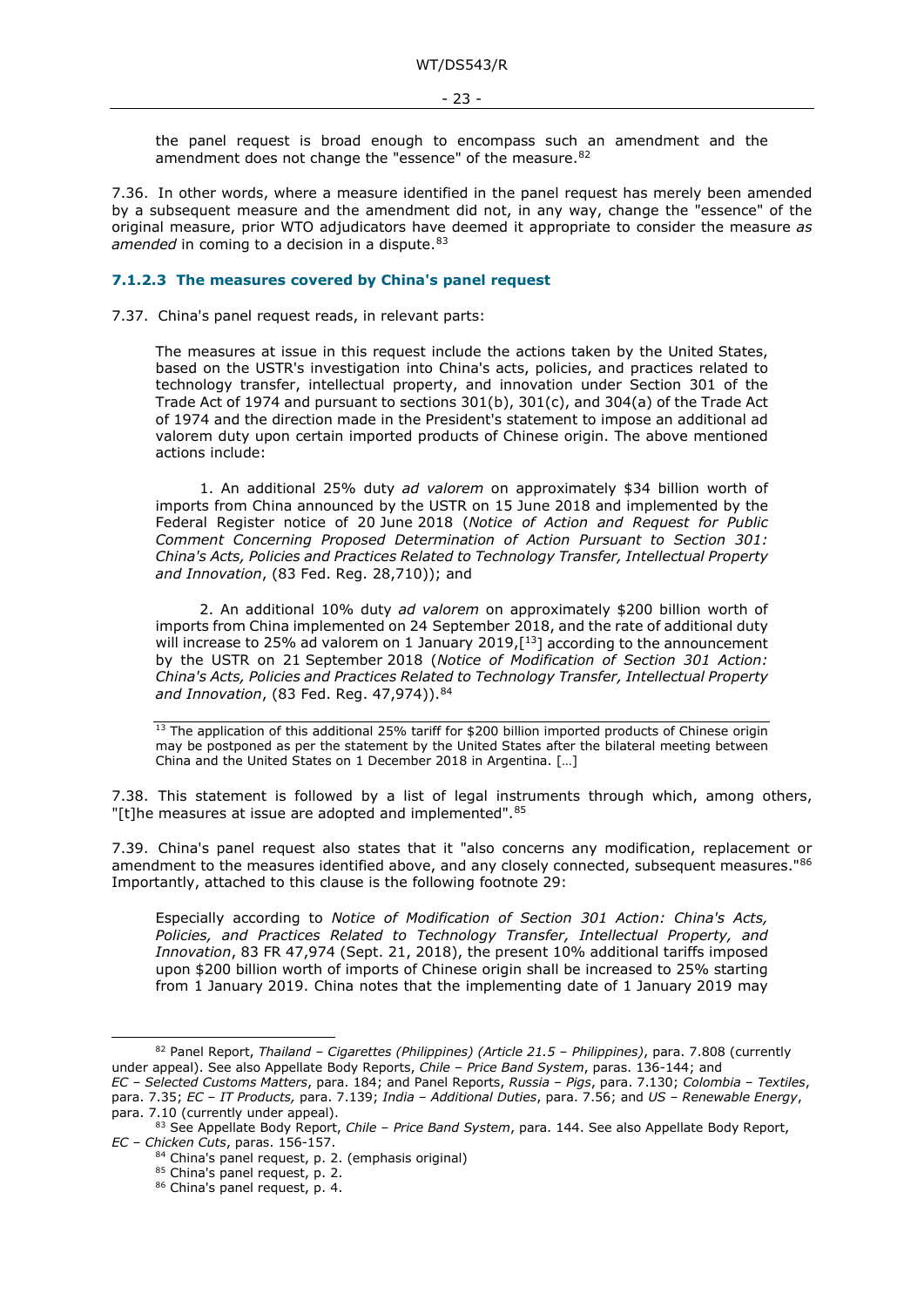be postponed as per the statement by the United States after the bilateral meeting between China and the United States on 1 December 2018 in Argentina.

7.40. China argues that its panel request "stated clearly and explicitly"[87](#page-23-0) that it also concerns any modification, replacement or amendment to the measures identified therein.<sup>[88](#page-23-1)</sup> Moreover, China explains that it specifically referenced the planned increase of the rate of additional duties on List 2 products from 10% to 25% in its panel request and indicated that this increase might be postponed.[89](#page-23-2)

7.41. The United States insists that the Notice of 9 May 2019, which increased the rate of additional duties on List 2 products from  $10\%$  to 25%, was a third, separate measure<sup>90</sup>. In support of this contention, the United States notes that the increase of the rate of additional duties on List 2 products from 10% to 25% was implemented through a different legal instrument and that it "had its own, particular rationale".<sup>[91](#page-23-4)</sup> The United States explains that (i) the 10% additional duty on List 2 products was imposed "after China 'made clear – both in public statements and in government-togovernment communications – that it [would] not change its policies' and instead 'responded … by increasing duties on U.S. exports to China<sup>'"[92](#page-23-5)</sup>; while (ii) developments in the bilateral negotiations in May 2019, in particular China's retreat from specific commitments agreed to in earlier rounds, resulted in the United States adopting a new measure, which definitively set a duty level of 25% on List 2 products. [93](#page-23-6)

7.42. China considers the United States' argument that the increase of the rate of additional duties on List 2 products from 10% to 25% had its own, particular rationale to be "irrelevant to the issue of whether the List 2 tariffs raised from 10 percent to 25 percent are within the Panel's 'terms of reference'".[94](#page-23-7) For China, the essence of the measure remained the same and "the United States' 'particular rationale' does not inform the Panel's analysis and should be disregarded".[95](#page-23-8)

7.43. The Panel notes that China's panel request anticipates, on three occasions, the increase of the rate of additional duties on List 2 products:

- The description of the second measure refers to an announcement that "the rate of additional duty will increase to 25% *ad valorem* on 1 January 2019"[96;](#page-23-9)
- Footnote 13 refers to a statement by the United States after the bilateral meeting between China and the United States on 1 December 2018 in Argentina, according to which "[t]he application of this additional 25% tariff for \$200 billion imported products of Chinese origin may be postponed"[97](#page-23-10); and
- Footnote 29 repeats that the additional duty of 10% on List 2 products "shall be increased to 25% starting from 1 January 2019" and notes that "the implementing date of 1 January 2019 may be postponed as per the statement by the United States after the bilateral meeting between China and the United States on 1 December 2018 in Argentina".[98](#page-23-11)

7.44. Further, the legal instrument implementing the initial additional duty on List 2 products anticipated the increase of the rate of additional duty from 10% to 25%. The Notice of

<sup>87</sup> China's first written submission, para. 26.

 $88$  China's panel request, p. 4.<br> $89$  China's second written submission, para. 15 (referring to China's panel request).

<span id="page-23-3"></span><span id="page-23-2"></span><span id="page-23-1"></span><span id="page-23-0"></span><sup>&</sup>lt;sup>90</sup> United States' first written submission, para. 33. See also United States' response to Panel question No. 1, para. 4.<br><sup>91</sup> United States' response to Panel question No. 4, paras. 30-31.

<span id="page-23-10"></span><span id="page-23-9"></span><span id="page-23-8"></span><span id="page-23-7"></span><span id="page-23-6"></span><span id="page-23-5"></span><span id="page-23-4"></span><sup>92</sup> United States' response to Panel question No. 4, para. 27 (quoting the Notice of 21 September 2018 (Exhibit CHN-3)).

 $93$  United States' response to Panel question No. 4, para. 30.<br>94 China's response to Panel question No. 19, para. 6.

<sup>95</sup> China's response to Panel question No. 19, para. 7.

<sup>&</sup>lt;sup>96</sup> China's panel request, p. 2 (referring to the Notice of 21 September 2018, (Exhibit CHN-3)).<br><sup>97</sup> China's panel request, p. 2, fn 13.<br><sup>98</sup> China's panel request, p. 4, fn 29.

<span id="page-23-11"></span>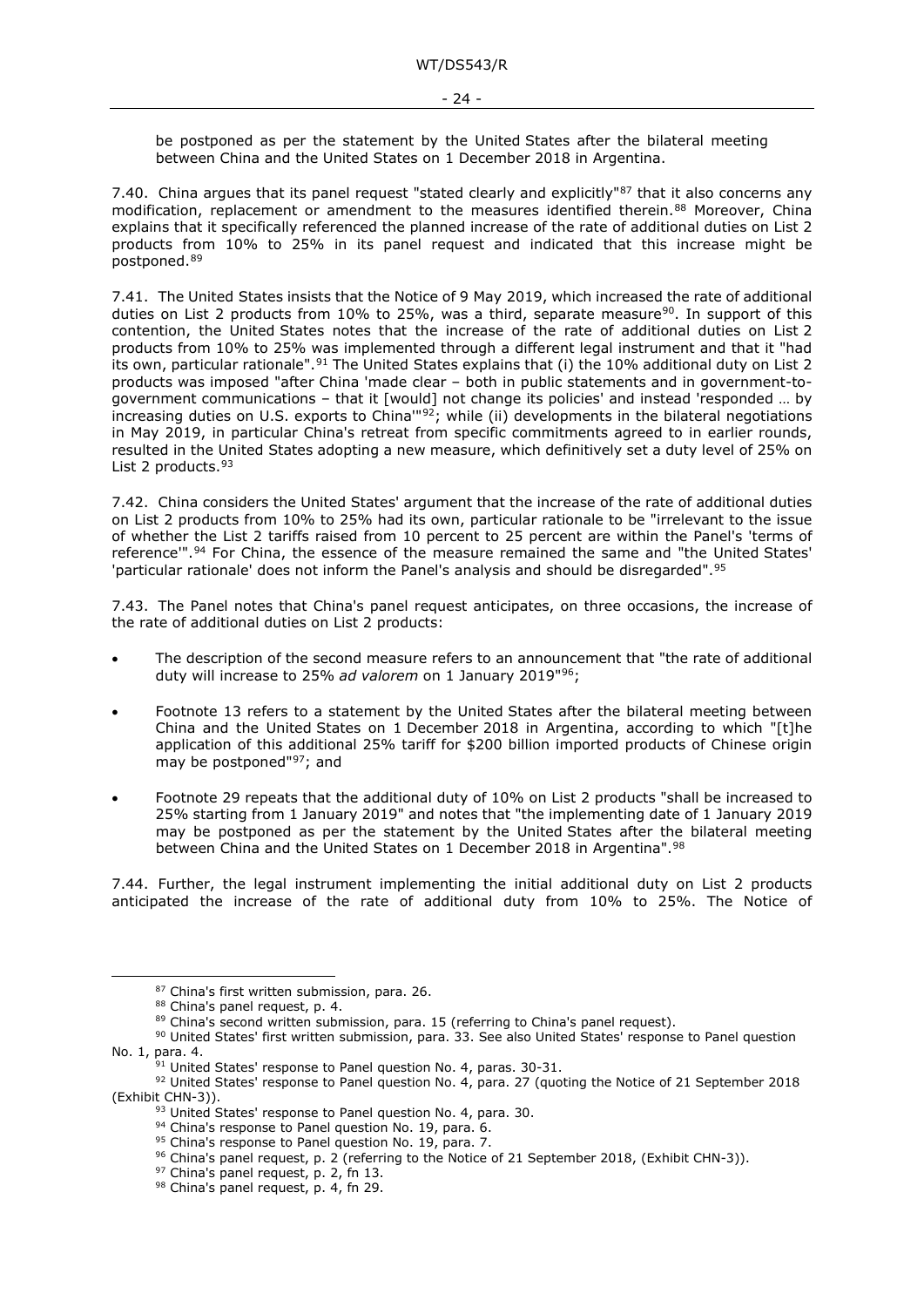21 September 2018 stated that "the rate of additional duty will increase to 25 percent *ad valorem*  on January 1, 2019".[99](#page-24-0)

7.45. Moreover, the legal instrument implementing the increase of the rate of additional duties on List 2 products from 10% to 25% (Notice of 9 May 2019) explicitly refers to the legal instrument through which the initial additional duties of 10% were imposed on List 2 products (Notice of 21 September 2018) on multiple occasions. Moreover, on at least three occasions, the Notice of 9 May 2019 specifically states that it is adopted pursuant to a decision to modify the Notice of 21 September 2018:

- The Notice of 9 May 2019 recalls that, according to the Notice of 21 September 2018, "the rate of additional duty was set to increase to 25 percent on January 1, 2019"<sup>[100](#page-24-1)</sup>, and refers to the two occasions on which this increase was postponed<sup>[101](#page-24-2)</sup>;
- The Notice of 9 May 2019 explains that USTR "has determined to modify the action being taken in this Section 301 investigation by increasing the rate of additional duty from 10 percent to 25 percent".[102](#page-24-3)
- The Notice of 9 May also refers to USTR's "decision to modify the September 2018 action" and reads further that USTR "has determined that it is appropriate for the rate of additional duty under the September 2018 action to increase to 25%".[103](#page-24-4) These references appear to corroborate the proposition that the increase of the duty rate from 10% to 25% is a modification, an amendment of the original measure rather than a different measure.

<span id="page-24-16"></span>7.46. These cross-references between the legal instruments implementing the initial additional duties on List 2 products of 21 September 2018 and the increase of these additional duties on List 2 products from 10% to 25% of 9 May 2019 point towards the existence of only one (albeit composite) action.

7.47. The parties disagree on the meaning and implications of the Appellate Body's finding in *Chile* – *Price Band System* that an amendment of a measure identified in a panel request may be considered within the panel's terms of reference, even if this amendment was enacted after the panel establishment, as long as it does not change the essence of the measure.<sup>[104](#page-24-5)</sup> The Appellate Body concluded in this case that in these circumstances, "it is appropriate to consider the measure *as amended*".[105](#page-24-6)

7.48. In the Panel's view, the examination whether an amendment changes the essence of a measure identified in a panel request must remain circumscribed by the specific circumstances of the case at hand and cannot rely on pre-established factors. Prior WTO adjudicators have considered various factors, including the type of trade-restrictive effect sought (ban/additional duties)<sup>[106](#page-24-7)</sup>; the range of products subject to duties<sup>107</sup>; the operation of the measure and the amendment<sup>108</sup>; their legal implications<sup>109</sup>; the identity of their regulatory purpose<sup>110</sup>; the proximity of design, structure and impact<sup>111</sup>; the existence of an explicit reference in the amendment to the original measure<sup>[112](#page-24-13)</sup>; the title of the amendment<sup>[113](#page-24-14)</sup>; the authority that issued the measure and the amendment<sup>[114](#page-24-15)</sup> and

<span id="page-24-15"></span><span id="page-24-14"></span><span id="page-24-13"></span><span id="page-24-12"></span><span id="page-24-11"></span><span id="page-24-10"></span>para. 7.186; and *India – Additional Import Duties*, para. 7.63.

<sup>112</sup> See e.g. Appellate Body Report, *EC – Chicken Cuts*, para. 158.

<span id="page-24-0"></span><sup>99</sup> Notice of 21 September 2018, (Exhibit CHN-3), p. 47975.

<sup>100</sup> Notice of 9 May 2019, (Exhibit CHN-4), p. 20459.

<sup>101</sup> Notice of 9 May 2019, (Exhibit CHN-4), p. 20459.

<sup>102</sup> Notice of 9 May 2019, (Exhibit CHN-4), p. 20459.

<sup>103</sup> Notice of 9 May 2019, (Exhibit CHN-4), p. 20460.

<sup>104</sup> Appellate Body Report, *Chile – Price Band System*, para. 136.

<sup>105</sup> Appellate Body Report, *Chile – Price Band System*, para. 144. (emphasis original)

<sup>106</sup> See e.g. Panel Report, *Colombia – Textiles*, para. 7.37.

<span id="page-24-8"></span><span id="page-24-7"></span><span id="page-24-6"></span><span id="page-24-5"></span><span id="page-24-4"></span><span id="page-24-3"></span><span id="page-24-2"></span><span id="page-24-1"></span><sup>107</sup> See e.g. Panel Reports, *Colombia – Textiles*, para. 7.37; and *India – Additional Import Duties*, para. 7.63; and Appellate Body Report, *EC – Chicken Cuts*, para. 158. See also Panel Report,

<span id="page-24-9"></span>Argentina – Financial Services, para. 7.32.<br><sup>108</sup> See e.g. Panel Reports, Colombia – Textiles, para. 7.37; and *EC – IT Products*, para. 7.186.<br><sup>109</sup> See e.g. Appellate Body Report, *EC – Chicken Cuts*, para. 158; and Pane

<sup>110</sup> See e.g. Panel Report, *Russia – Pigs,* para. 7.156.

<sup>111</sup> See e.g. Panel Report, *Russia – Pigs,* para. 7.156.

<sup>113</sup> See e.g. Panel Report, *Colombia – Textiles*, para. 7.37. 114 See e.g. Panel Report, *Colombia – Textiles*, para. 7.37.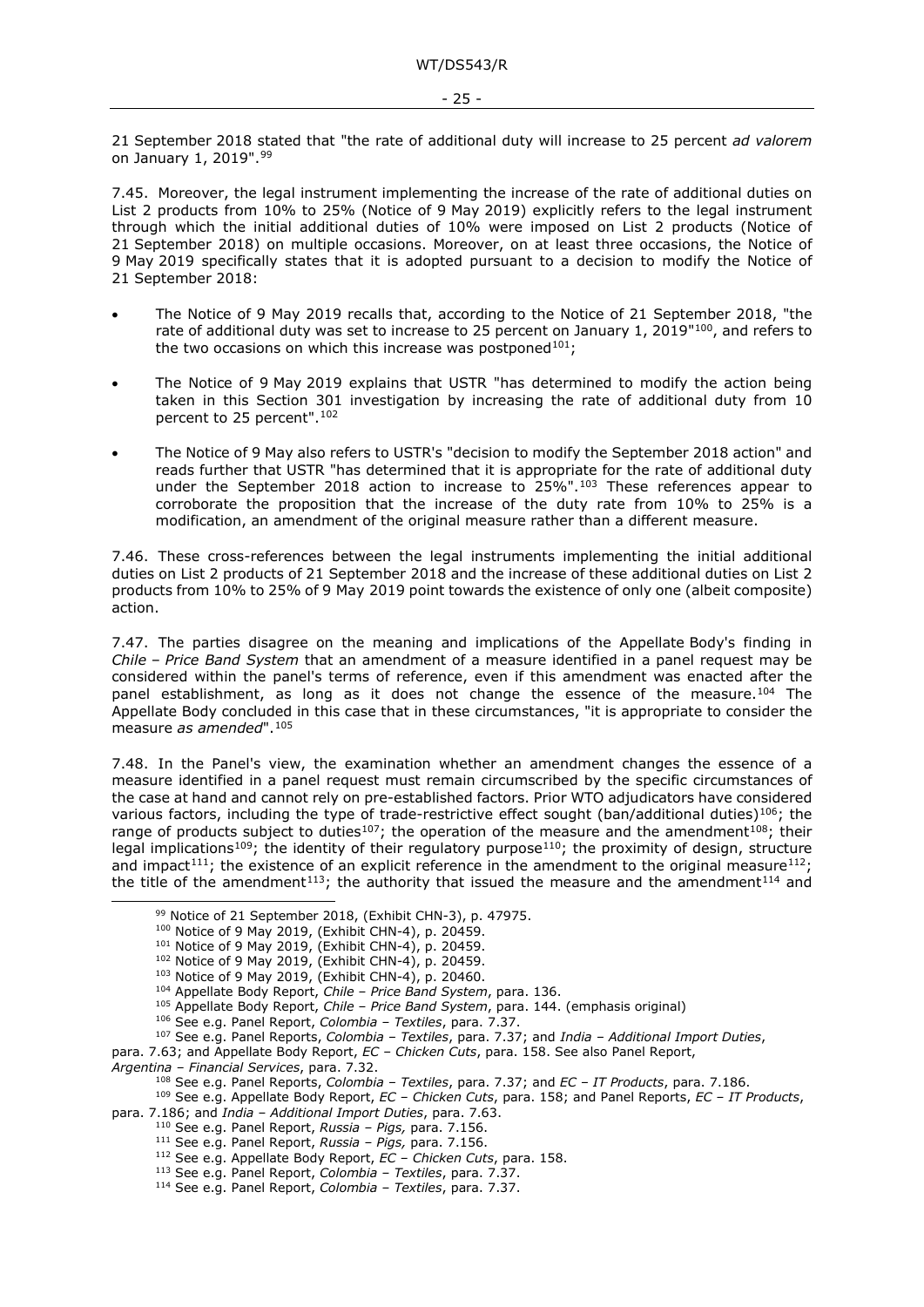the legal basis cited<sup>[115](#page-25-0)</sup>, as well as whether the original measure remained in force "in substance".<sup>[116](#page-25-1)</sup> Prior WTO adjudicators have also put emphasis on the question whether the complaining party has requested findings on the measure as amended.<sup>117</sup> In contrast, they have considered that facts such as the "apparent" consistency or inconsistency of a measure $^{118}$ , have limited bearing in this examination.

7.49. In this case, the increase of the rate of additional duties covers the same products (List 2 products) as the second measure identified in China's panel request. The Annex of the Notice of 9 May 2019 amends the Harmonized Tariff Schedule of the United States "to provide that the rate of additional duties *for the September 2018 action* will increase to 25 percent on May 10, 2019"[119](#page-25-4), and envisages the establishment of a process "by which interested persons may request that *particular products classified within an HTSUS subheading covered by the September 2018 action* be excluded from the additional duties".<sup>[120](#page-25-5)</sup>

7.50. Further, the increase of the additional duties on List 2 products from 10% to 25% of 9 May 2019 has the same alleged legal implications as the second measure identified in China's panel request, namely an increase of the additional duties allegedly above bindings that, according to China, has nullified or impaired China's benefits arising from Articles I:1 and II:1 of the GATT 1994.[121](#page-25-6) The only element that changed was the *rate* of the additional duty. On this point, the Panel recalls the Appellate Body's observation in *China – Raw Materials* that "the fact that one measure imposes a lesser export duty rate than another measure might mean that the former is consistent while the latter is inconsistent with a WTO Member's obligations under Article II of the GATT 1994", but that "[i]t is not clear, however, why this fact, taken alone, would necessarily mean that the two measures are not of the "same essence".<sup>[122](#page-25-7)</sup>

7.51. The increase of the rate of additional duties on List 2 products from 10% to 25% of 9 May 2019 was implemented through the same type of legal instrument (Notice published in the Federal Register), issued by the same authority (USTR) on the same legal basis in US domestic legislation (Section 307(a)(1) of the Trade Act of 1974) as the imposition of the initial additional duties of 10% on List 2 products. The Panel also recalls its earlier observation that the two Notices appear to be two subsequent parts of one composite action.<sup>123</sup>

7.52. In that context, the Panel notes the United States' argument that the increase of the rate of additional duties on List 2 products from 10% to 25% had its "own, particular rationale"<sup>[124](#page-25-9)</sup>, different from the rationale behind the adoption of the additional duties of 10% on List 2 products. The United States insists that "the 'fundamental or underlying' reason (*i.e.* the 'rationale') behind a Member's decision to adopt a measure"<sup>[125](#page-25-10)</sup> cannot be disentangled from the measure's "essence".

7.53. The Panel is of the view that the rationale (or the policy justification) behind the increase of the rate of additional duties on List 2 products from 10% to 25% does not alter the nature or the essence of the measure. The new policy explanation invoked by the United States – that China retreated from specific commitments agreed to in earlier rounds of negotiation – would, to the contrary, seem to confirm that the increase of the additional duties is intrinsically linked to the original measure imposing additional duties of 10% on List 2 products.<sup>[126](#page-25-11)</sup>

<sup>115</sup> See e.g. Panel Report, *Colombia – Textiles*, para. 7.37. 116 Panel Report, *Argentina – Footwear (EC)*, para. 8.45.

<sup>117</sup> See e.g. Panel Report, *Russia – Tariff Treatment*, para. 7.84.

<sup>118</sup> Appellate Body Report, *China – Raw Materials*, fn 524.

<sup>&</sup>lt;sup>119</sup> Notice of 9 May 2019, (Exhibit CHN-4), p. 20460. (emphasis added)

<sup>120</sup> Notice of 9 May 2019, (Exhibit CHN-4), p. 20460. (emphasis added)

<span id="page-25-6"></span><span id="page-25-5"></span><span id="page-25-4"></span><span id="page-25-3"></span><span id="page-25-2"></span><span id="page-25-1"></span><span id="page-25-0"></span><sup>121</sup> On this point, the Panel recalls the Appellate Body's observation in *US – Gambling* that "[t]he DSU provides for the 'prompt settlement' of situations where Members consider that their benefits under the covered agreements 'are being impaired by *measures* taken by another Member'" and "the 'measure' must be the *source* of the alleged impairment, which is in turn the *effect* resulting from the existence or operation of the 'measure'." (Appellate Body Report, *US – Gambling*, para. 121 (emphasis original))

<sup>&</sup>lt;sup>122</sup> Appellate Body Report, *China – Raw Materials*, fn 524.<br><sup>123</sup> See para. 7.46 above.

<sup>&</sup>lt;sup>124</sup> United States' response to Panel question No. 4, para. 31.<br><sup>125</sup> United States comment on China's response to Panel question No. 22, para. 18.

<span id="page-25-11"></span><span id="page-25-10"></span><span id="page-25-9"></span><span id="page-25-8"></span><span id="page-25-7"></span> $126$  However, it is hard to see how a difference in rationale, even if proven, would change the essence of the second measure, which still remains an imposition of additional duties above bindings.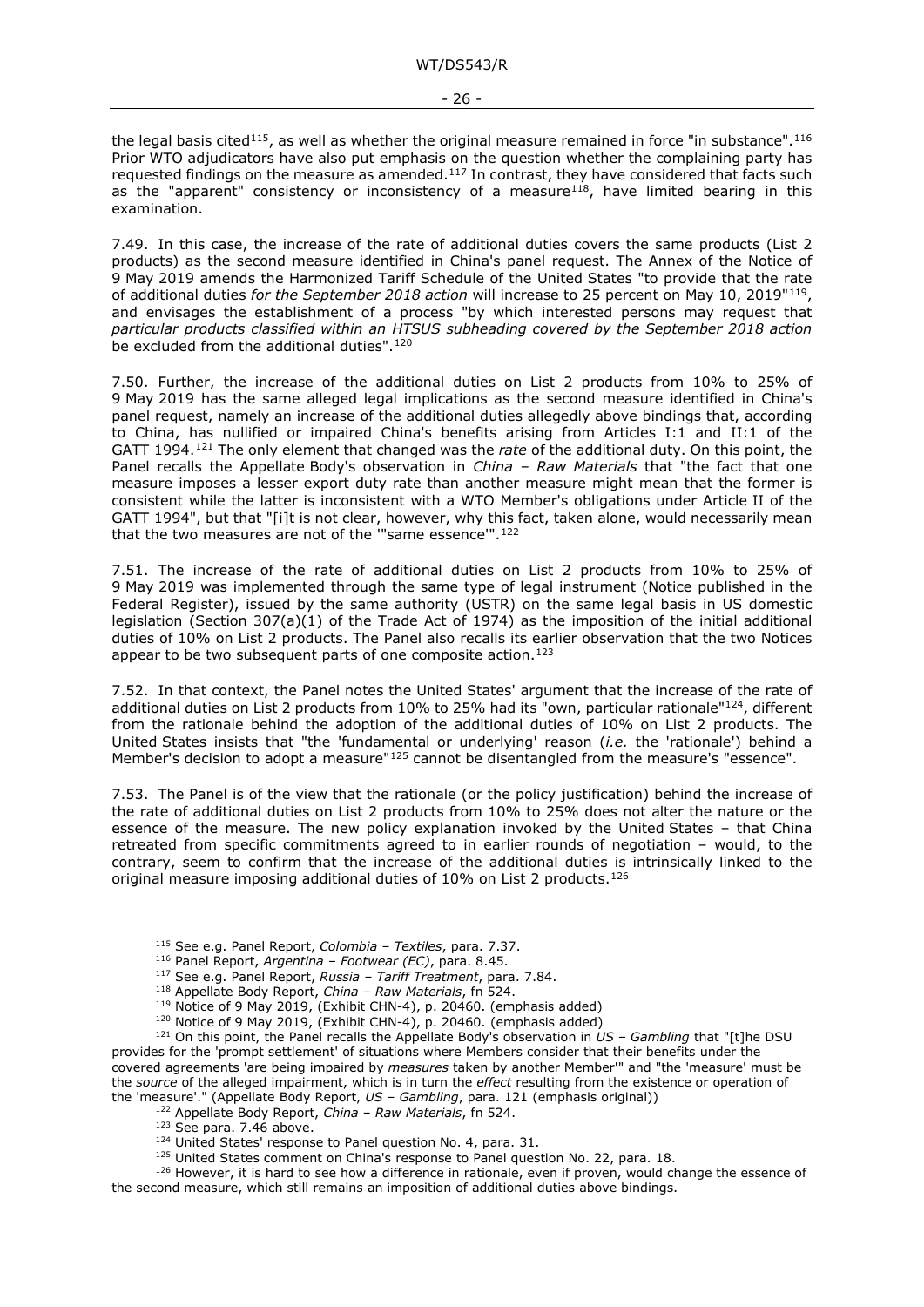7.54. Finally, the Panel recalls that China's panel request explicitly refers to "any modification, replacement or amendment" of the listed measures. In other words, China's panel request anticipates the possibility that the measures listed would be amended, and pre-emptively refers to any such modification.

7.55. The parties disagree on the implication of the inclusion of this clause included in China's panel request. The United States insists that the increase of the rate of additional duties on List 2 products from 10% to 25% of 9 May 2019 took effect after the Panel was established and can therefore not be part of the Panel's terms of reference. For the United States, the phrase "any modification, replacement or amendment to the measures identified [in the Panel request] and any closely connected, subsequent measures["127](#page-26-1), does not and cannot "serve as a net for capturing future measures of possible interest to China".[128](#page-26-2) According to the United States, the utility of this phrase is to capture measures that came into existence before the date of panel establishment but were perhaps unknown to China.<sup>[129](#page-26-3)</sup> The United States argues that even in the presence of such clauses, a panel's terms of reference cannot cover any post-panel establishment changes.[130](#page-26-4)

7.56. China asserts that the clause in its panel request referring to "any modification, replacement or amendment" covers the increase of the rate of additional duties on List 2 products from 10% to 25% of 9 May 2019 precisely because this increase was "clearly a modification of a measure that China identified in both its request for consultations and panel request"[.131](#page-26-5)

7.57. The Panel agrees with the consistent practice of prior WTO adjudicators in considering that broad references in panel requests – such as the phrase "any modification, replacement or amendment" in China's panel request – authorize panels to consider within their terms of reference legal instruments enacted after the panels' establishment.<sup>[132](#page-26-6)</sup> This is so because, otherwise, as noted by prior WTO adjudicators, respondents could easily shield measures from scrutiny by a panel by amending minor aspects during dispute settlement proceedings.[133](#page-26-7)

7.58. In the panel's view, the increase of the rate of additional duties on List 2 products from 10% to 25% of 9 May 2019 is an amendment that did not change the essence of the second measure identified in China's panel request.

7.59. Therefore, the Panel considers that the increase of the rate of additional duties on List 2 products from 10% to 25% of 9 May 2019 is covered by the Panel's terms of reference, especially since China's panel request included (i) an express reference to the anticipated increase of the rate of additional duties on List 2 products; and (ii) a reference to "any modification, replacement or amendment to the measures identified above".

#### <span id="page-26-0"></span>**7.1.2.4 Conclusion on the measures covered by the Panel's terms of reference**

7.60. In the Panel's view, it is appropriate to consider the increase of the rate of additional duties on List 2 products from 10% to 25% of 9 May 2019 as an amendment of the additional duties of 10% imposed on List 2 products on 21 September 2018.

7.61. For these reasons, the Panel considers that the measures covered by its terms of reference are:

 $127$  China's panel request, p. 4.<br> $128$  United States' response to Panel question No. 2, para. 8.

<span id="page-26-4"></span><span id="page-26-3"></span><span id="page-26-2"></span><span id="page-26-1"></span><sup>&</sup>lt;sup>129</sup> United States' response to Panel question No. 2, para. 8.<br><sup>130</sup> United States' response to Panel question No. 2, para. 9. For the United States, the Appellate Body's finding in *Chile – Price Band System* "at most, suggests that a measure enacted after the date of panel establishment can serve as interpretive guidance for measures identified in a panel request, *not* that a panel is authorized to render findings on such a measure". (United States' first written submission, para. 107)<br><sup>131</sup> China's first written submission, para. 26.

<span id="page-26-6"></span><span id="page-26-5"></span><sup>&</sup>lt;sup>132</sup> See e.g. Panel Reports, *China – Raw Materials*, para. 7.12; and *EC – IT Products*, para. 7.140. See also Appellate Body Report, *Chile – Price Band System*, para. 135.

<span id="page-26-7"></span><sup>133</sup> Appellate Body Report, *Chile – Price Band System*, para. 144. See also Panel Reports, *China – Raw Materials*, para. 7.13; and *Russia – Tariff Treatment*, para. 7.83. As the Appellate Body observed in *Chile – Price Band System*, "a complaining party should not have to adjust its pleadings throughout dispute settlement proceedings in order to deal with a disputed measure as a 'moving target'." (Appellate Body Report, *Chile – Price Band System*, para. 144)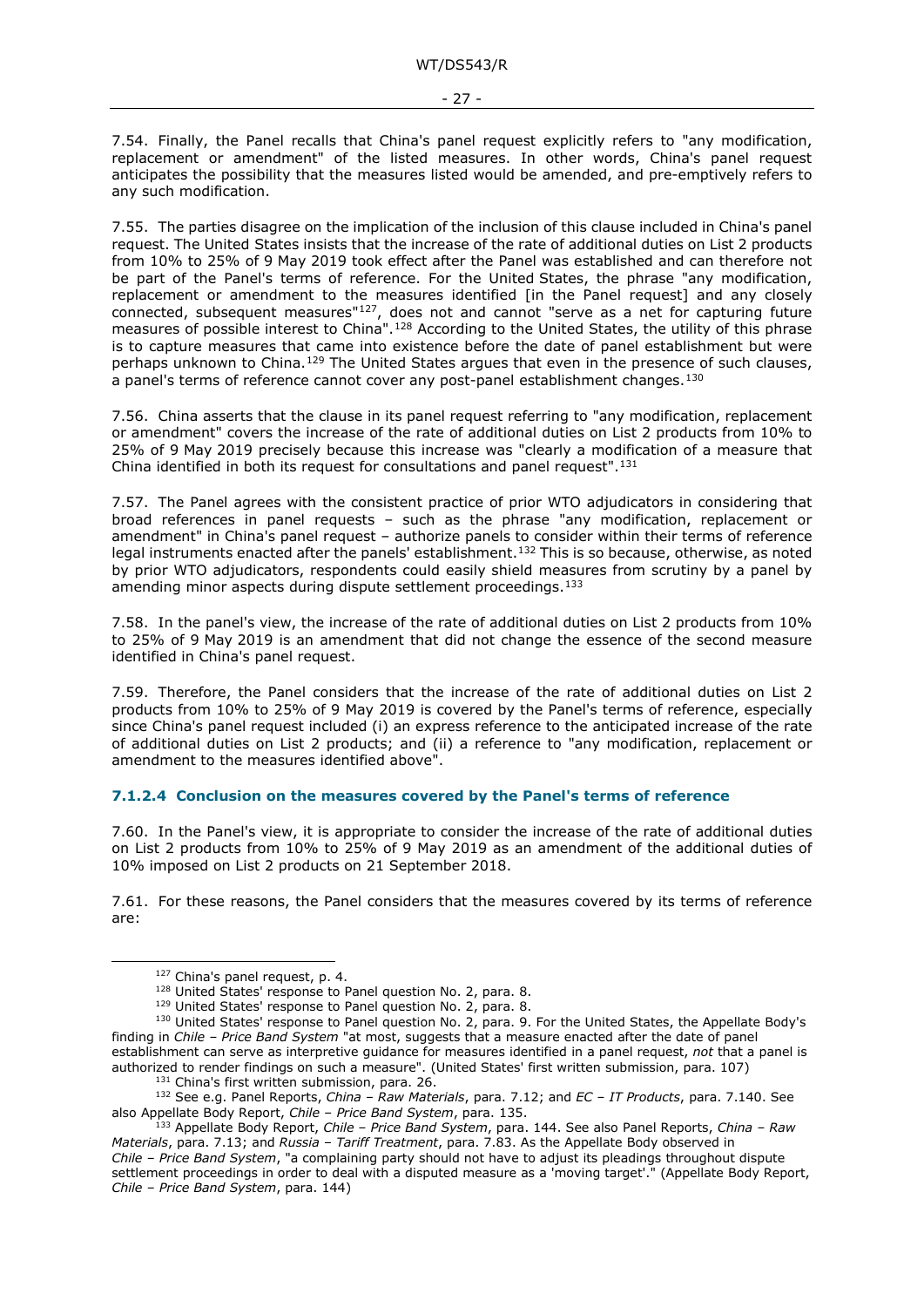- a. The additional duties of 25% imposed on List 1 products on 20 June 2018; and
- b. The additional duties imposed on List 2 products, at the initial rate of 10%, as imposed by the Notice of 21 September 2018, and at the rate of 25%, as imposed by the amendment of this measure in the Notice of 9 May 2019.

7.62. For these reasons, the Panel considers that it is appropriate for it to make findings and recommendations with respect to the above-mentioned measures, i.e. the first measure as identified in China's panel request (additional duties of 25% on List 1 products), and the second measure as amended on 9 May 2019 (additional duties of 25% on List 2 products).

#### <span id="page-27-0"></span>**7.1.3 China's request that the Panel reject Exhibit US-35**

7.63. On 31 March 2020, along with its comments on China's responses to the Panel questions following the second substantive meeting, the United States filed Exhibit US-35 – a Notice issued by the Guangdong Provincial Government on 3 February 2020, containing recommendations on accelerating the development of the semiconductor and integrated circuit industries.[134](#page-27-1) The United States referred to Exhibit US-35 in support of its argument that "China continues to engage in the unfair and immoral practices documented in the Section 301 Report".[135](#page-27-2)

7.64. In a letter of 7 April 2020, China requested the Panel to reject, as untimely filed, Exhibit US-35, submitted by the United States with its comments on China's responses to the Panel's questions after the second substantive meeting. China argues that the submission of new evidence or new factual assertions with a party's last submission raises due process concerns that the Panel needs to address. China considers that the United States could have provided Exhibit US-35 earlier in the proceedings, providing an opportunity for China to comment on it. In its letter of 7 April 2020, China also comments that Exhibit US-35 has no legal relevance for the dispute and does not support the United States' argument because it "fails to demonstrate the existence of *any* public morals concern, let alone establish any relationship between the products targeted and public morals".[136](#page-27-3)

7.65. The United States provided comments on China's request in a letter of 9 April 2020. The United States argues that the submission of Exhibit US-35 falls within the terms of the Panel's Working Procedures. Specifically, the United States explains that Exhibit US-35 is an element of the United States' comments on China's response to Panel question No 23, and of the United States' rebuttal of the specific argument presented by China in this response. The United States points out that China has not made any assertion that the measure reflected in Exhibit US-35 does not exist, or that the United States has mis-described the content of the measure.

7.66. The Panel recalls that, in principle, panel proceedings should progress in two stages. During the first stage, the complaining party "should set out its case in chief, including a full presentation of the facts on the basis of submission of supporting evidence".<sup>[137](#page-27-4)</sup> The second stage is "generally designed to permit 'rebuttals' by each party of the arguments and evidence submitted by the other parties"[138](#page-27-5). Whereas parties should, in principle, submit evidence before the first meeting, prior WTO adjudicators have observed, however, that the submission of evidence may not always fall neatly into one or the other of these categories.<sup>[139](#page-27-6)</sup> There is no absolute bar against the submission of new evidence after the first substantive meeting.<sup>[140](#page-27-7)</sup>

7.67. Indeed, pursuant to paragraph 5(1) of the Panel's Working Procedures,

Each party shall submit all evidence to the Panel no later than during the first substantive meeting, except evidence necessary for purposes of rebuttal, or evidence

<sup>&</sup>lt;sup>134</sup> Exhibit US-35, p. 1.<br><sup>135</sup> United States' comments on China's response to Panel question No. 23, para. 23 and fn 40.<br><sup>136</sup> China's letter of 7 April 2020. (emphasis original)

<sup>137</sup> Appellate Body Report, *Argentina – Textiles and Apparel*, para. 79.

<span id="page-27-7"></span><span id="page-27-6"></span><span id="page-27-5"></span><span id="page-27-4"></span><span id="page-27-3"></span><span id="page-27-2"></span><span id="page-27-1"></span><sup>138</sup> Appellate Body Report, *Argentina – Textiles and Apparel*, para. 79. See also Appellate Body Reports, *US – FSC (Article 21.5 – EC)*, para. 240; and *Thailand – Cigarettes (Philippines)*, para. 149.

<sup>139</sup> Appellate Body Report, *Thailand – Cigarettes (Philippines)*, para. 149.

<sup>140</sup> See Panel Reports, *China – Rare Earths*, para. 7.17; and *Canada – Aircraft*, para. 9.73.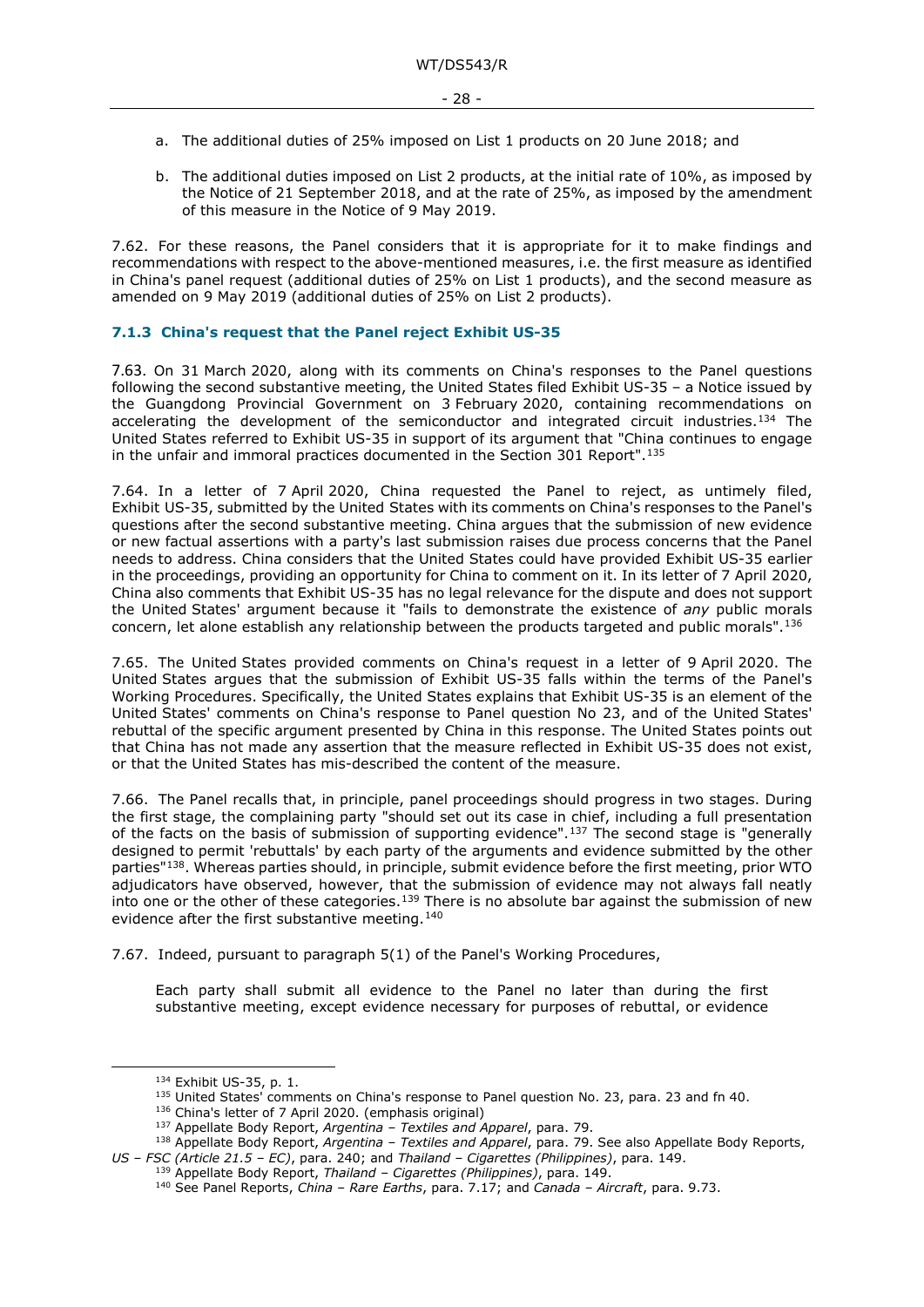necessary for answers to questions or comments on answers provided by the other party. Additional exceptions may be granted upon a showing of good cause.

7.68. The United States submitted Exhibit US-35 at a late stage of the proceedings on 31 March 2020 (with its comments on China's responses to the Panel's questions after the second substantive meeting). Given the date of adoption of the measure reflected in Exhibit US-35 (3 February 2020), the Panel notes that the United States could have submitted Exhibit US-35 at an earlier stage of the proceedings.

7.69. The Panel's Working Procedures allow, however, for submission of "evidence necessary for purposes of rebuttal". The United States asserts that it submitted Exhibit US-35 in support of its rebuttal of China's views of the facts of the dispute. The United States explains that Exhibit US-35 "is particularly helpful in supporting that the measures at issue are 'necessary' within the meaning of Article XX(a)", because it "demonstrates that China continues to adopt new measures in order to unfairly acquire the technology of other WTO Members".<sup>[141](#page-28-2)</sup>

7.70. The Panel's Working Procedures do not bar the submission of evidence such as Exhibit US-35 "for purposes of rebuttal". Moreover, the Panel is of the view that Exhibit US-35 could potentially be relevant for its analysis of the United States' defence under Article XX(a) of the GATT 1994. The Panel also notes that China has not expressed concerns with respect to the existence of the measure reflected in Exhibit US-35, or with the accuracy of the United States' comments describing this measure. China has rather expressed its concerns with the moment at which the United States submitted Exhibit US-35. China has also explained why it considers that Exhibit US-35 does not support the United States' arguments under Article XX(a).

7.71. The Panel agrees with the observation of the panel in *China – Rare Earths* that "with respect to questions regarding the admission of evidence challenged by one party for lateness, due process is the vitally important general principle by which panels must be quided".<sup>[142](#page-28-3)</sup> The Panel considers that the due process rights of both parties have been respected. China provided its comment on the relevance of Exhibit US-35 in its letter of 7 April 2020, where China not only expressed its concerns with the procedural aspects of the timing of the United States' submission of Exhibit US-35, but also commented on the substance of Exhibit US-35. The United States provided its comments on China's request in its letter of 9 April 2020.

7.72. In sum, the Panel notes that Exhibit US-35 was submitted at a late stage in the proceedings and could have been submitted earlier. However, the Panel considers that (i) its Working Procedures do not prohibit the submission of evidence necessary for the purposes of rebuttal after the first meeting; (ii) Exhibit US-35 could potentially be relevant for the Panel's analysis; and (iii) the due process rights of both parties have been respected. For these reasons, the Panel will consider Exhibit US-35, to the extent that it finds it relevant for its analysis of the United States' defence under Article XX(a) of the GATT 1994.

#### <span id="page-28-0"></span>**7.2 Whether the measures at issue are inconsistent with Articles I:1 and II:1(a) and (b) of the GATT 1994**

### <span id="page-28-1"></span>**7.2.1 Introduction**

7.73. China argues that the measures are inconsistent with the United States' obligations under Article I:1 of the GATT 1994 because they fail to accord immediately and unconditionally to certain products originating in China and imported into the United States the advantage, favour, privilege or immunity granted by the United States "[w]ith respect to customs duties and charges of any kind imposed on or in connection with" the importation of like products originating in the territories of other WTO Members.[143](#page-28-4) China further argues that the measures are inconsistent with the United States' obligations under Article II:1(a) and (b) of the GATT 1994 because they impose additional duties on certain imported products originating in China in excess of the United States' bound rates set forth in its Schedule.<sup>[144](#page-28-5)</sup>

<span id="page-28-3"></span><span id="page-28-2"></span>

<sup>141</sup> United States' letter of 9 April 2020.<br><sup>142</sup> Panel Reports, *China – Rare Earths*, para. 7.19.<br><sup>143</sup> China's first written submission, para. 25.

<span id="page-28-5"></span><span id="page-28-4"></span><sup>&</sup>lt;sup>144</sup> China's first written submission, para. 25.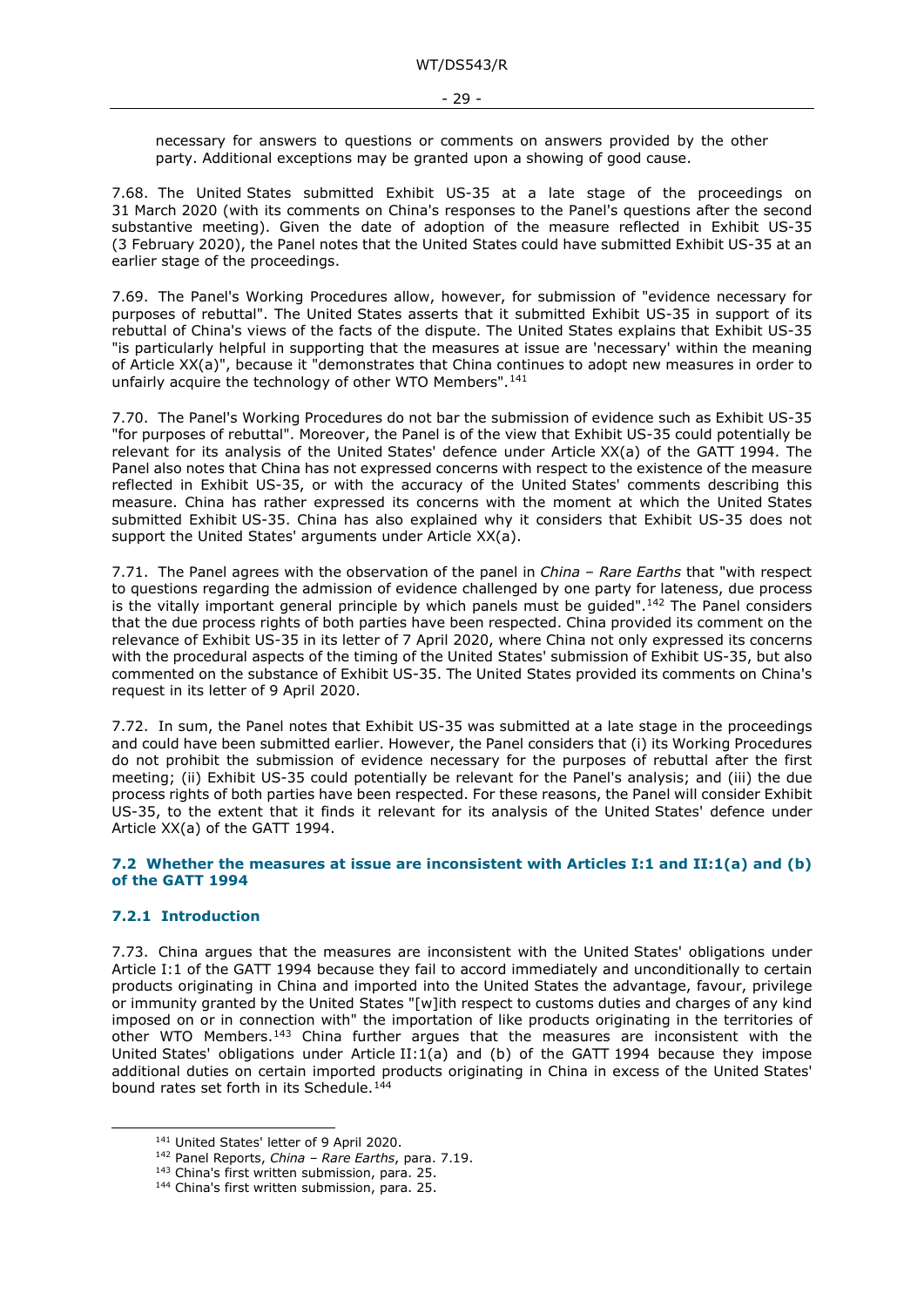7.74. The United States asserts that the measures at issue are "legally justified because they are measures 'necessary to protect public morals' within the meaning of Article XX(a) of the *General*  Agreement on Tariffs and Trade 1994 ('GATT 1994')".<sup>[145](#page-29-1)</sup>

7.75. The Panel notes that the United States has not raised arguments directly pertaining to the alleged inconsistency of the measures with Articles I:1 and II:1(a) and (b) of the GATT 1994. The United States' arguments pertaining to the consistency of the measures with the United States' obligations under the GATT 1994 are focused on the justification of the measures under Article XX(a) of the GATT 1994.

7.76. As prior WTO adjudicators have consistently observed, the initial burden in a dispute lies on the complaining party to establish a *prima facie* case of inconsistency with a provision of the covered agreements on the part of the defending party.[146](#page-29-2) A *prima facie* case must be based on evidence and legal argument put forward by the complaining party in relation to each of the elements of the claim.[147](#page-29-3) The evidence and legal argument must be "sufficient to identify the challenged measure and its basic import, identify the relevant WTO provision and obligation contained therein, and explain the basis for the claimed inconsistency of the measure with that provision".<sup>[148](#page-29-4)</sup> When that *prima facie* case is made, "the burden of proof moves to the defending party, which must in turn counter or refute the claimed inconsistency".[149](#page-29-5) A *prima facie* case is "one which, in the absence of effective refutation by the defending party, requires a panel, as a matter of law, to rule in favour of the complaining party presenting the *prima facie* case".[150](#page-29-6)

7.77. The United States has not presented to the Panel any refutation of China's assertion that the measures are inconsistent with Articles I:1 and II:1 (a) and (b) of the GATT 1994. Thus, if the Panel finds that China has established a *prima facie* case of inconsistency of the measures with Articles I:1 and II:1(a) and (b) of the GATT 1994, the Panel will be required, as a matter of law, to find that the measures are inconsistent with these provisions.

7.78. Therefore, the Panel will assess whether China has established a *prima facie* case of inconsistency of the measures with Articles I:1 and II:1(a) and (b) of the GATT 1994.

#### <span id="page-29-0"></span>**7.2.2 Whether the measures at issue are inconsistent with Article I:1 of the GATT 1994**

7.79. China argues that the measures are inconsistent with Article I:1 of the GATT 1994, because the United States "fails to extend an advantage to China that it has granted to all other Members and thereby denies China the same competitive opportunities it extends to all other Members".[151](#page-29-7) According to China, the measures "are facially discriminatory and deny China equal competitive conditions with respect to the like products of other Members, and thus, are in violation of Article I:1".[152](#page-29-8)

7.80. Article I:1 of the GATT 1994 reads, in relevant part:

With respect to customs duties and charges of any kind imposed on or in connection with importation or exportation or imposed on the international transfer of payments for imports or exports, and with respect to the method of levying such duties and charges, and with respect to all rules and formalities in connection with importation and exportation, and with respect to all matters referred to in paragraphs 2 and 4 of Article III, any advantage, favour, privilege or immunity granted by any contracting party to any product originating in or destined for any other country shall be accorded

<span id="page-29-2"></span><span id="page-29-1"></span><sup>145</sup> United States' first written submission, para. 13. 146 See e.g. Appellate Body Reports, *EC – Hormones*, para. 98; *Japan – Apples*, para. 157;

<span id="page-29-3"></span>*US – Gambling*, para. 141; and *US – Zeroing (EC)*, para. 217. 147 Appellate Body Report, *US – Gambling*, para. 140 (referring to Appellate Body Report, *US – Wool* 

*Shirts and Blouses*, DSR 1997:I, p. 323, p. 16). 148 Appellate Body Report, *US – Gambling*, para. 141.

<sup>149</sup> Appellate Body Report, *EC – Hormones*, para. 98.

<span id="page-29-8"></span><span id="page-29-7"></span><span id="page-29-6"></span><span id="page-29-5"></span><span id="page-29-4"></span><sup>150</sup> Appellate Body Report, *EC – Hormones*, para. 104 (referring to Appellate Body Report, *US – Wool Shirts and Blouses*, DSR 1997:I, p. 323, p. 14).

<sup>&</sup>lt;sup>152</sup> China's first written submission, para. 78.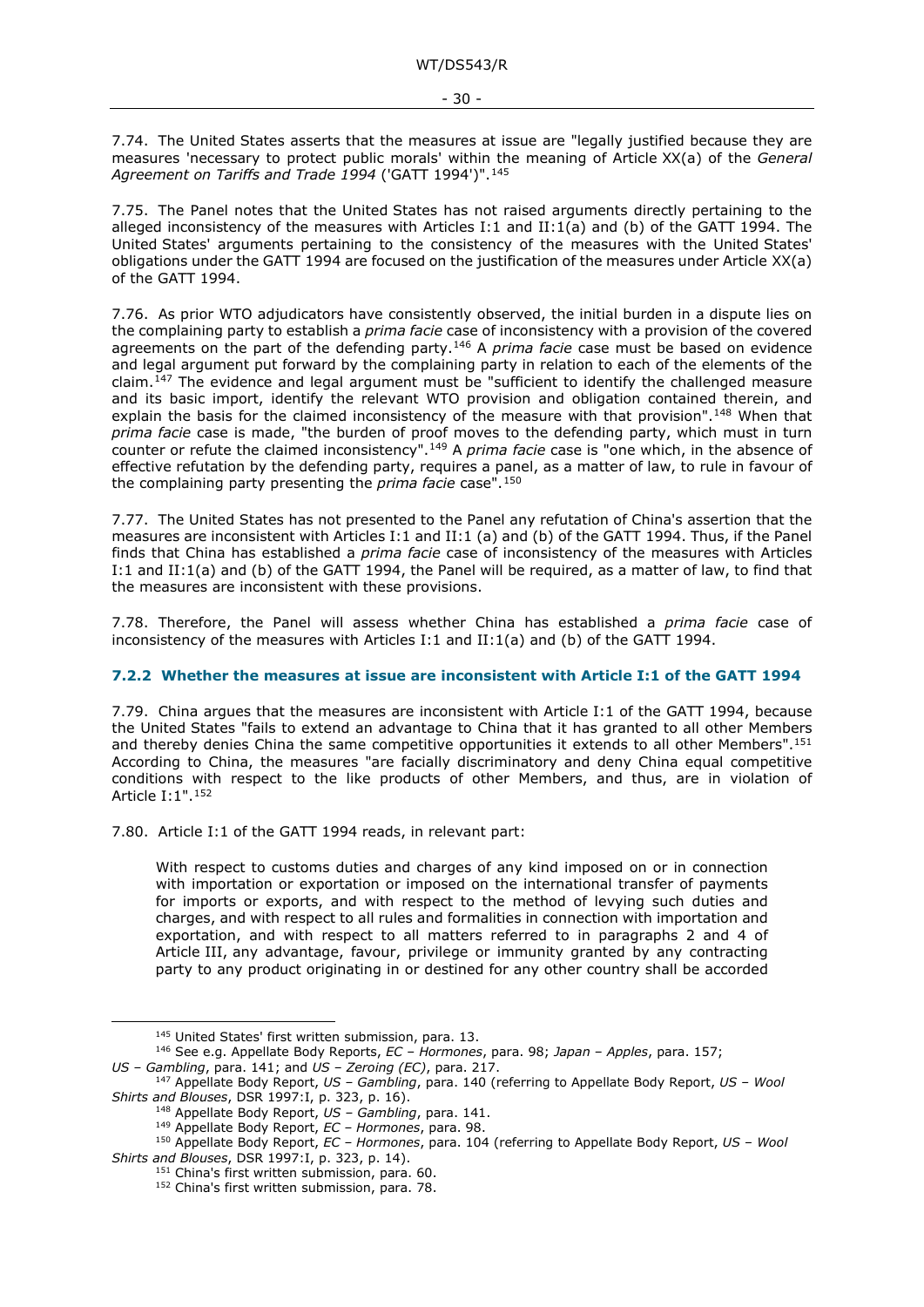immediately and unconditionally to the like product originating in or destined for the territories of all other contracting parties.

7.81. Prior WTO adjudicators have traditionally required that the complainant demonstrate four elements to establish an inconsistency with Article I:1 of the GATT 1994.<sup>[153](#page-30-0)</sup>

<span id="page-30-15"></span>7.82. First, it must be demonstrated that the measures at issue fall within the scope of application of Article I:1. China asserts that this is the case, because the measures are "without dispute customs duties".<sup>[154](#page-30-1)</sup> In the context of China's claim under Article II:1(b), presented before its claim under Article I:1, China argues that the additional duties are "ordinary customs duties"<sup>[155](#page-30-2)</sup>, because (i) they are "'additional *ad valorem* customs duties' that are calculated based on the value of the good"[156](#page-30-3); (ii) they are incorporated<sup>[157](#page-30-4)</sup> and form part of the HTSUS "which identifies all OCDs [ordinary customs duties] that importers have to pay upon importation of goods into the United States"<sup>[158](#page-30-5)</sup>; and (iii) they are collected by Customs and Border Protection "in the same manner as it collects other customs duties identified in Column 1 of the HTSUS".[159](#page-30-6) The Panel observes that the measures consist of additional duties imposed on products from China classified under specific subheadings of the HTSUS.[160](#page-30-7) Moreover, the measures modify Subchapter III of Chapter 99 of the HTSUS by inserting new headings and new notes.<sup>[161](#page-30-8)</sup> The Panel is of the view that the additional duties are customs duties within the meaning of Article I:1.

7.83. Second*,* it must be demonstrated that the imported products at issue are "like" products within the meaning of Article I:1. China explains that "[e]ach Chinese product subject to the Section 301 tariffs is a 'like' product from other Members not subject to the additional duties within the meaning of Article I:1"[162](#page-30-9), because the measures "discriminate against Chinese products based solely on the fact that the products originate from China".<sup>[163](#page-30-10)</sup> The Panel notes that prior WTO adjudicators have consistently held that where a measure provides for a distinction based exclusively on origin, there will or can be products that are the same in all respects except for origin and, accordingly, "likeness" can be presumed.<sup>[164](#page-30-11)</sup> The additional duties at issue apply only to products "from China"[165](#page-30-12) and, therefore, provide for a distinction based exclusively on origin. For that reason, any product from China subject to additional duties can be presumed to be "like" any product from other WTO Members that is not subject to additional duties.

7.84. Third, it must be demonstrated that the measures confer an "advantage, favour, privilege, or immunity" on a product originating in the territory of any country. China argues that applying additional duties only to China and not to other WTO Members confers an "advantage" on the products originating in all other WTO Members except China, because the measures "deny China the advantage of equal treatment in conformity with the US bound tariffs".<sup>[166](#page-30-13)</sup> The Panel observes that "advantages" in the sense of Article I:1 are those that create "more favourable competitive opportunities" or affect the commercial relationship between products of different origins.[167](#page-30-14) The United States imposes additional duties on products from China, whereas identical products from other WTO Members are not subject to additional duties. In other words, while products from other WTO Members are subject to general rates of duty, identical products from China are subject to

<sup>153</sup> See Appellate Body Report, *EC – Seal Products*, para. 5.86.

<span id="page-30-0"></span><sup>&</sup>lt;sup>154</sup> China's first written submission, para. 62.

<sup>&</sup>lt;sup>155</sup> China's first written submission, para. 41.

<sup>156</sup> China's first written submission, para. 37.

<sup>&</sup>lt;sup>157</sup> China's first written submission, para. 38.

<sup>158</sup> China's first written submission, para. 41.

<sup>&</sup>lt;sup>159</sup> China's first written submission, para. 41.

<span id="page-30-2"></span><span id="page-30-1"></span><sup>&</sup>lt;sup>160</sup> Notice of 20 June 2018, (Exhibit CHN-2), p. 28710; and Notice of 21 September 2018,

<span id="page-30-9"></span><span id="page-30-8"></span><span id="page-30-7"></span><span id="page-30-6"></span><span id="page-30-5"></span><span id="page-30-4"></span><span id="page-30-3"></span><sup>(</sup>Exhibit CHN-3), p.47974.<br><sup>161</sup> Notice of 20 June 2018, (Exhibit CHN-2), Annex A; and Notice of 21 September 2018, (Exhibit CHN-3), Annex A.

 $162$  China's first written submission, para. 66.

<sup>&</sup>lt;sup>163</sup> China's first written submission, para. 66.

<sup>164</sup> See e.g. Panel Reports, *Colombia – Ports of Entry*, paras. 7.355-7.356; and *US – Poultry (China)*,

<span id="page-30-11"></span><span id="page-30-10"></span>paras. 7.424–7.432. For an application of this "presumption of likeness" in the field of trade in services, see Appellate Body Report, *Argentina – Financial Services*, para. 6.38

<span id="page-30-12"></span><sup>165</sup> Notice of 20 June 2018, (Exhibit CHN-2), p. 28710; and Notice of 21 September 2018, (Exhibit CHN-3), p.47974.

<sup>&</sup>lt;sup>166</sup> China's first written submission, para. 73.

<span id="page-30-14"></span><span id="page-30-13"></span><sup>167</sup> Panel Report, *Colombia – Ports of Entry*, para. 7.341, quoting Panel Report, *EC – Bananas III*, para. 7.239. See also Panel Report, *US – Poultry (China)*, para. 7.415.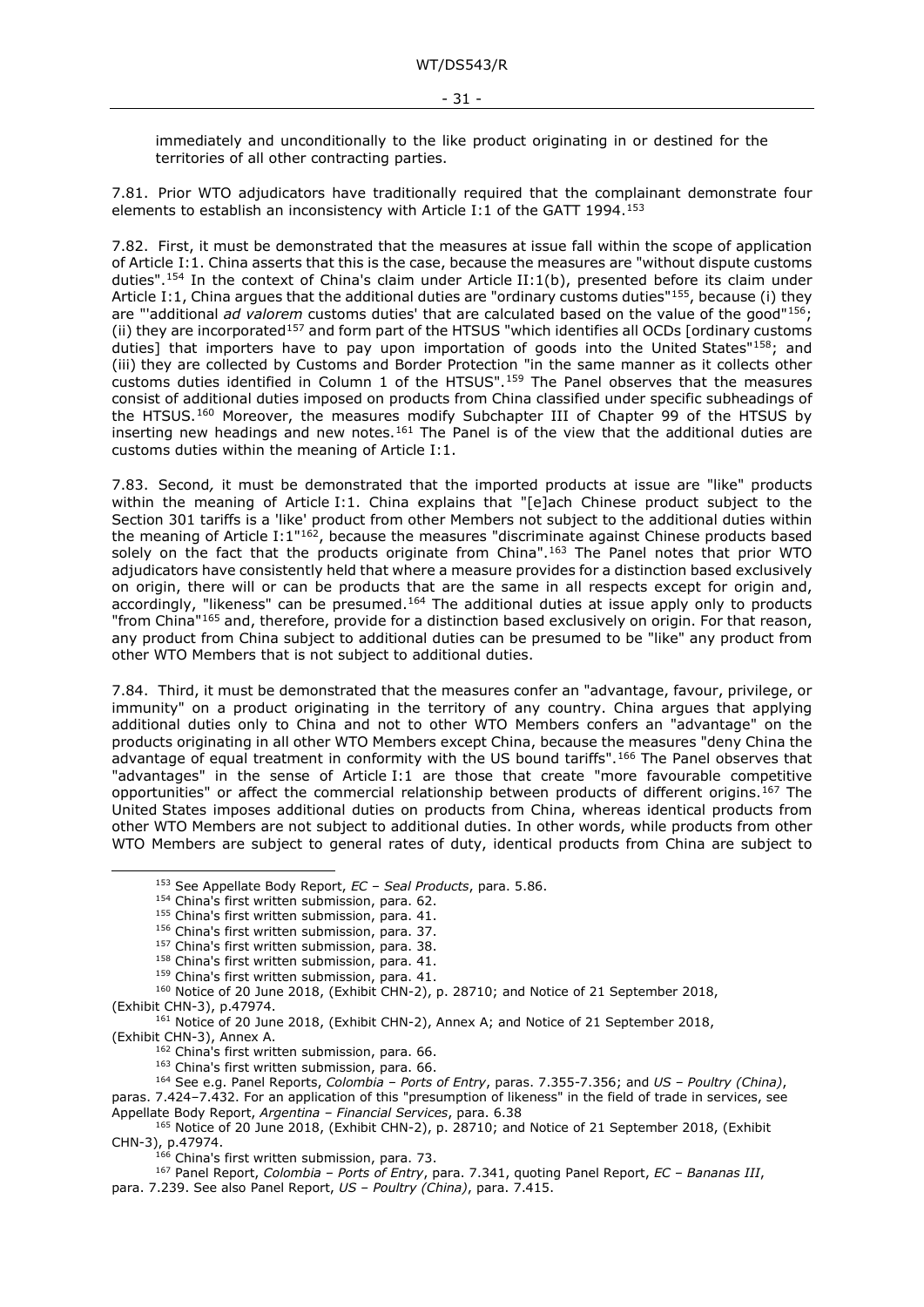additional duties and to the general duty rates.<sup>168</sup> The Panel is of the view that the United States confers an "advantage" on products originating in all other WTO Members except China.

7.85. Fourth, it must be demonstrated that the advantage accorded is not extended "immediately" and "unconditionally" to "like" products originating in the territory of all WTO Members. China argues that "the United States has failed to confer immediately and unconditionally the advantage of MFN status on products originating in China that it confers to like products originating in all other Members after the additional duties on the products identified in List 1 and List 2 went into effect on 6 July 2018 and 24 September 2018, respectively".[169](#page-31-2) The Panel observes that the United States imposes additional duties on products from China, while products from other WTO Members are not subject to additional duties. Thus, the Panel is of the view that the United States does not extend to China "immediately" or "unconditionally" the identified "advantage" accorded to other WTO Members.

7.86. The Panel concludes that China has established a *prima facie* case that the measures are inconsistent with Article I:1, because China has demonstrated that the additional duties apply only to products from China and thus fail to accord to products originating in China an advantage granted to the like product originating in all other WTO Members. The United States has not presented to the Panel any refutation of China's assertion that the measures are inconsistent with Article I:1.

7.87. For the above reasons, the Panel finds that the measures are inconsistent with Article I:1 of the GATT 1994.

#### <span id="page-31-0"></span>**7.2.3 Whether the measures at issue are inconsistent with Article II:1(a) and (b) of the GATT 1994**

7.88. China argues that the measures impose additional duties on certain products from China that are in excess of the rates to which the United States bound itself in its Schedule, and thus, "are in flagrant violation of Article II:1(a) and  $(b)$ ".<sup>[170](#page-31-3)</sup>

7.89. Article II:1 reads, in relevant parts:

*(a)* Each contracting party shall accord to the commerce of the other contracting parties treatment no less favourable than that provided for in the appropriate Part of the appropriate Schedule annexed to this Agreement.

*(b)* The products described in Part I of the Schedule relating to any contracting party, which are the products of territories of other contracting parties, shall, on their importation into the territory to which the Schedule relates, and subject to the terms, conditions or qualifications set forth in that Schedule, be exempt from ordinary customs duties in excess of those set forth and provided therein. Such products shall also be exempt from all other duties or charges of any kind imposed on or in connection with the importation in excess of those imposed on the date of this Agreement or those directly and mandatorily required to be imposed thereafter by legislation in force in the importing territory on that date.

<span id="page-31-5"></span>7.90. The Panel agrees with prior WTO adjudicators that Article II:1(b) prohibits a specific kind of practice "that will always be inconsistent with paragraph (a)".<sup>[171](#page-31-4)</sup> For that reason, the Panel begins by assessing whether the measures are inconsistent with Article II:1(b). If the Panel finds that the United States has applied customs duties in excess of those provided for in its Schedule, inconsistent with the requirements of Article II:1(b), this would also constitute "less favourable" treatment inconsistent with the requirements of Article II:1(a).

<span id="page-31-2"></span><span id="page-31-1"></span><sup>&</sup>lt;sup>168</sup> Notice of 20 June 2018, (Exhibit CHN-2), Annex A, note 20; and Notice of 21 September 2018, (Exhibit CHN-3), Annex A, note 20(e).

 $^{169}$  China's first written submission, para. 77.<br> $^{170}$  China's first written submission, para. 33.

<sup>&</sup>lt;sup>171</sup> Appellate Body Report, Argentina – Textiles and Apparel, para. 45. See also Panel Reports,

<span id="page-31-4"></span><span id="page-31-3"></span>*EC – Chicken Cuts*, para. 7.63; and *EC – IT Products*, para. 7.747.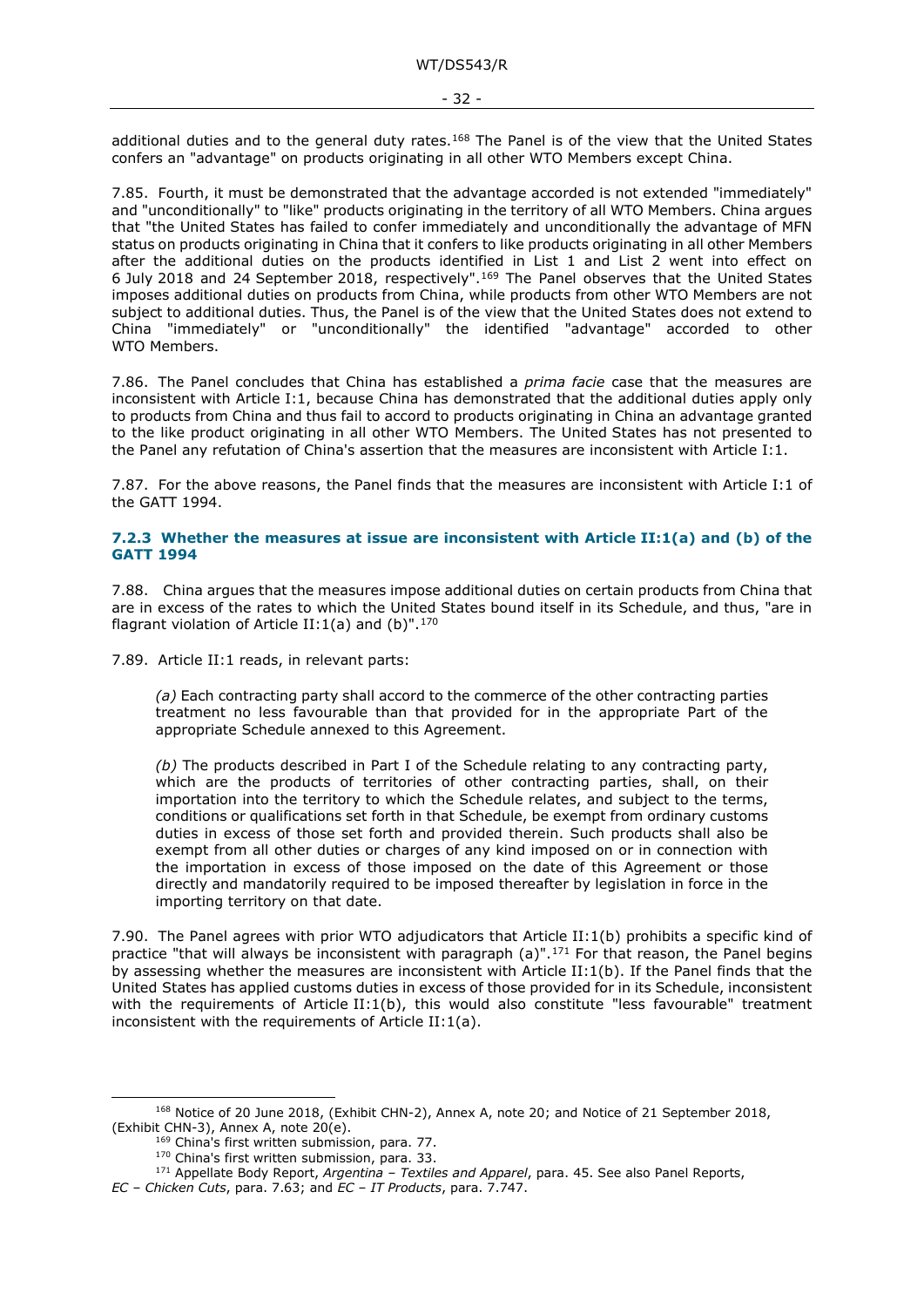7.91. First, China argues that the additional duties are "ordinary customs duties".<sup>[172](#page-32-1)</sup> China further asserts that, even if the Panel were to conclude that the additional duties are not "ordinary customs duties", the measures would constitute "other duties or charges" imposed inconsistently with Article II:1(b), "because no such 'other duty or charge' was recorded in the US Schedule consistently with the Understanding on Interpretation of Article II:1(b) of the GATT 1994".<sup>[173](#page-32-2)</sup>

7.92. The Panel recalls its assessment that the additional duties are customs duties within the meaning of Article I:1. The Panel is also of the view that the additional duties are "ordinary customs duties" within the meaning of Article II:1(b).

7.93. Second, China argues that the measures are "in excess" of the duties to which the United States bound itself in its Schedule of Concessions and Commitments (Schedule)<sup>[174](#page-32-3)</sup>, because the duties are imposed "in addition to any other duties, fees or charges that may also be due".[175](#page-32-4) China asserts that the United States' bound rates in its Schedule are "virtually the same" as the MFN rates identified in Column 1 of the HSUS<sup>[176](#page-32-5)</sup>, and for that reason "any additional duties imposed in addition to the duties identified in Column 1 of the HTSUS will result in applied duties above the rate notified in its Schedule".[177](#page-32-6)

7.94. The Panel notes that the tariff binding in the United States' Schedule provides an upper limit on the amount of duty that may be imposed.<sup>[178](#page-32-7)</sup> China has provided evidence that "duties assessed on every Chinese product identified in Lists [*sic*] 1 and List 2 as a result of the imposition of the Section 301 tariffs are, with regard to every product, in excess of the rates provided for in the US Schedule".[179](#page-32-8) The United States has not provided any evidence or argument to rebut China's *prima facie* case on that point. The Panel, therefore, is of the view that the additional duties composing the measures at issue are in excess of the duties to which the United States bound itself in its Schedule, inconsistent with Article II:1(b).

7.95. China further argues that, because the measures accord imports from China "less favourable" treatment than that provided for in the United States' Schedule, they are also inconsistent with Article II:1(a).<sup>180</sup> The Panel recalls its observation that a practice prohibited under Article II:1(b) will always be inconsistent with Article II:1(a).<sup>[181](#page-32-10)</sup> The application by the United States of customs duties in excess of those provided for in the United States' Schedule, inconsistent with Article II:1(b), constitutes "less favourable" treatment in the sense of Article II:1(a). Therefore, the Panel is of the view that the additional duties accord imports from China "less favourable treatment" than that provided in the United States' Schedule, inconsistent with Article II.

7.96. In sum, China has established a *prima facie* case that the measures are inconsistent with Article II:1(b), because China has demonstrated that the additional duties are ordinary customs duties applied in excess of the rates to which the United States bound itself in its Schedule. China has also established a *prima facie* case that the measures are inconsistent with Article II:1(a), because China has demonstrated that the additional duties accord imports from China "less favourable treatment" than that provided in the United States' Schedule. The United States has not refuted China's assertion that the measures are inconsistent with Articles II:1(a) and II:1(b).

7.97. For the above reasons, the Panel finds that the measures are *prima facie* inconsistent with Articles II:1(a) and (b) of the GATT 1994.

### <span id="page-32-0"></span>**7.2.4 Conclusion**

7.98. In sum, the Panel concludes that the measures at issue are *prima facie* inconsistent with Article I:1, because the additional duties apply only to products from China and thus fail to accord

 $172$  China's first written submission, para. 41. See para. [7.82](#page-30-15) above.  $173$  China's first written submission, para. 45.

<span id="page-32-9"></span><span id="page-32-8"></span><span id="page-32-7"></span><span id="page-32-6"></span><span id="page-32-5"></span><span id="page-32-4"></span><span id="page-32-3"></span><span id="page-32-2"></span><span id="page-32-1"></span> $174$  China's first written submission, paras. 48-50, referring to United States Schedule of Concessions and Commitments (Exhibit CHN-1).

 $175$  China's first written submission, para. 50.<br> $176$  China's first written submission, para. 51.

<sup>177</sup> China's first written submission, para. 52, referring to Exhibits CHN-15 and CHN-17.

<sup>178</sup> See Appellate Body Report, *Argentina – Textiles and Apparel*, para. 46.

<sup>179</sup> China's first written submission, para. 53, referring to Exhibit CHN-17.

<span id="page-32-10"></span> $180$  China's first written submission, para. 56.  $181$  See para. 7.90 above.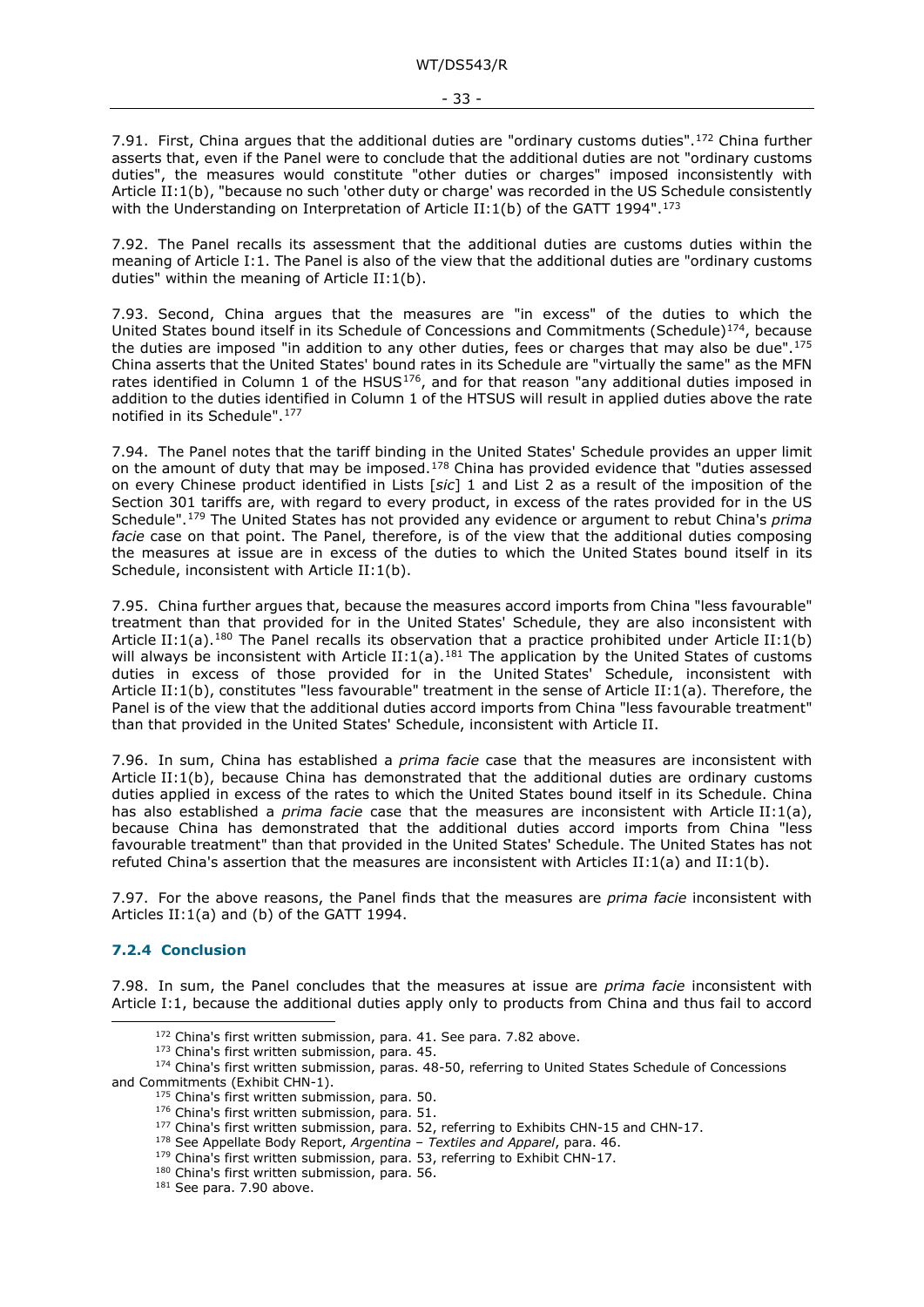to products originating in China an advantage granted to the like product originating in all other WTO Members. The measures at issue are also *prima facie* inconsistent with Articles II:1(a) and (b), because the additional duties are ordinary customs duties applied in excess of the rates to which the United States bound itself in its Schedule and accord imports from China "less favourable treatment" than that provided in the United States' Schedule.

7.99. The Panel will now assess the United States' argument that any inconsistency of the measures with provisions of the GATT 1994 is justified as necessary to protect US public morals pursuant to Article XX(a) of the GATT 1994.

#### <span id="page-33-0"></span>**7.3 The United States' defence under Article XX of the GATT 1994**

#### <span id="page-33-1"></span>**7.3.1 Introduction – the nature and purpose of Article XX of the GATT 1994**

7.100. The United States asserts that any inconsistency of the measures at issue with provisions of the GATT 1994 is justified as necessary to protect US public morals pursuant to Article XX(a) of the GATT 1994. This is because, according to the United States, China's acts, policies, and practices addressed in the relevant Section 301 Report amount to "state-sanctioned theft and misappropriation of U.S. technology, intellectual property, and commercial secrets"[182](#page-33-2) which violates the public morals prevailing in the United States.<sup>[183](#page-33-3)</sup>

7.101. China considers that the United States has failed to establish the existence of a public morals objectiv[e184,](#page-33-4) as the measures at issue "have nothing to do with protecting alleged 'public morals' in the United States".[185](#page-33-5) According to China, the United States "seeks to stretch the narrow parameters of Article XX(a) to encompass blatantly coercive economic objectives".<sup>[186](#page-33-6)</sup>

7.102. Article XX(a), together with the introductory clause (*chapeau*) of Article XX, reads as follows:

Subject to the requirement that such measures are not applied in a manner which would constitute a means of arbitrary or unjustifiable discrimination between countries where the same conditions prevail, or a disguised restriction on international trade, nothing in this Agreement shall be construed to prevent the adoption or enforcement by any contracting party of measures:

(a) necessary to protect public morals; …

7.103. WTO Members can resort to Article XX as an exception to justify measures that would otherwise be inconsistent with their GATT 1994 obligations. Specifically, the subparagraphs of Article XX list various categories of policies that WTO Members may invoke to justify the potential inconsistency of their (challenged) measures with the substantive obligations of the GATT 1994.[187](#page-33-7)

7.104. As prior WTO adjudicators have consistently noted, the exceptions of Article XX may be invoked "as a matter of legal right".[188](#page-33-8) In other words, WTO Members have the legal right to invoke the policies listed in the subparagraphs of Article XX to justify inconsistencies with their obligations under the GATT 1994, precisely because these policies have been recognized as important and legitimate in character.[189](#page-33-9) Thus, Article XX allows WTO Members to adopt measures, which are *a priori* WTO-inconsistent if they do so in order to *protect* certain values or provide for certain policies. This legal right is subject to the challenged WTO-inconsistent measures complying with the requirements of the relevant provisions of Article XX. Because of the importance that WTO Members

<span id="page-33-4"></span><span id="page-33-3"></span><span id="page-33-2"></span><sup>&</sup>lt;sup>182</sup> United States' second written submission, para. 22.<br><sup>183</sup> United States' second written submission, para. 22. See also United States' first written submission, para. 74.

 $^{184}$  China's second written submission, para. 25.<br> $^{185}$  China's opening statement at the first meeting, para. 6.

<sup>&</sup>lt;sup>186</sup> China's second written submission, para. 77.

<span id="page-33-7"></span><span id="page-33-6"></span><span id="page-33-5"></span><sup>187</sup> See Appellate Body Reports, *US – Gasoline*, p. 17 (DSR 1996:I, 3); and *Indonesia – Import Licensing Regimes*, para. 5.94.

<span id="page-33-9"></span><span id="page-33-8"></span><sup>188</sup> See, e.g. Appellate Body Report, *US – Gasoline*, p. 22 (DSR 1996:I, 3). See also Appellate Body Report, *US – Shrimp*, para. 156.

<sup>189</sup> Appellate Body Report, *US – Shrimp*, para. 121.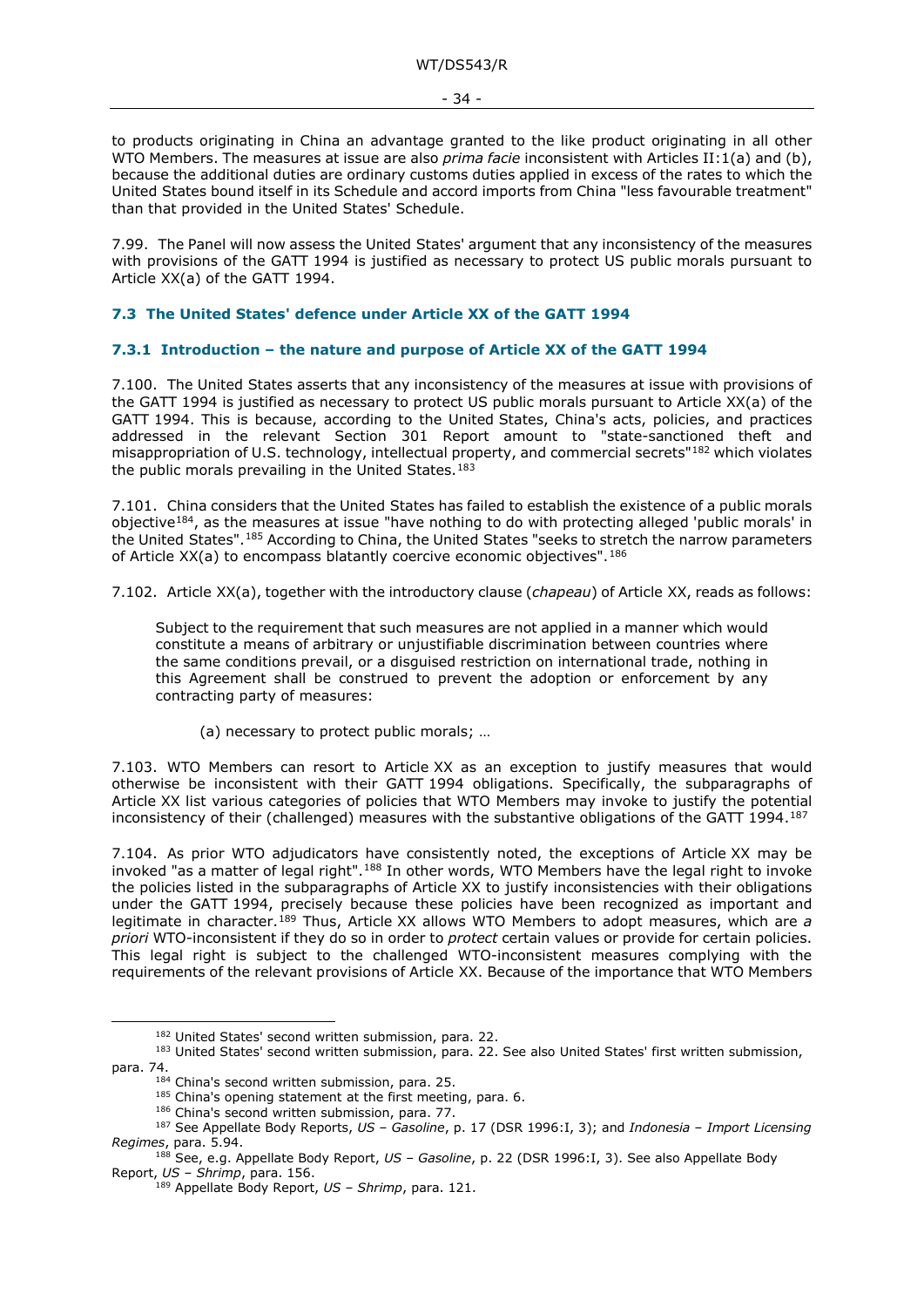accord to this protection, the Panel recalls that the right to invoke the exceptions of Article XX is "not to be rendered illusory".<sup>[190](#page-34-2)</sup>

7.105. At the same time, the exercise by a WTO Member of its right to invoke the exceptions of Article XX, if abused or misused, will erode or render naught the substantive treaty rights of other WTO Members. For that reason, each of the subparagraphs of Article XX should be seen as a *limited and conditional* exception from the substantive obligations contained in the other provisions of the GATT 1994.<sup>[191](#page-34-3)</sup> Thus, the burden lies on the respondent invoking the defence of Article XX to prove that its challenged measure falls within the scope of the invoked subparagraph(s), and meets the requirements of the *chapeau*.[192](#page-34-4)

<span id="page-34-11"></span>7.106. It is generally accepted that the interpretation and application of Article XX should be informed by the need to maintain a balance between the *right* of a WTO Member to invoke an exception under Article XX and the *duty* of that same Member to respect the treaty rights of the other WTO Members.<sup>[193](#page-34-5)</sup> In other words, while the respondent may invoke the exceptions of Article XX as a matter of legal right, they should not be applied so as to frustrate or defeat the legal obligations of the holder of the right under the GATT's substantive rules.<sup>194</sup> The balance between the right of a WTO Member to invoke the Article XX exceptions and its obligation to respect the rights of other WTO Members under the substantive provisions of the GATT 1994 is not fixed and unchanging but moves depending on the type and shape of the challenged measures and the facts in each case.[195](#page-34-7)

7.107. Traditionally, panels have analysed claims of justification under Article XX using a two-tiered analysis: panels have first examined whether the measure at issue provisionally falls under one of the exceptions listed in the subparagraphs of Article XX, before considering whether the application of the challenged measure satisfies the requirements of the *chapeau* of Article XX.[196](#page-34-8)

7.108. The Panel will therefore first assess if the United States' measures, found to be inconsistent with the GATT 1994, are provisionally justified under subparagraph (a). If it finds that this is the case, the Panel will consider whether the United States has applied the measures consistently with the requirements of the *chapeau* of Article XX.

#### <span id="page-34-0"></span>**7.3.2 Whether the measures are provisionally justified under Article XX(a) of the GATT 1994**

#### <span id="page-34-1"></span>**7.3.2.1 Introduction**

7.109. To provisionally justify a challenged measure under one of the Article XX subparagraphs, a responding Member must establish that the challenged measure addresses the interest specified in that paragraph, and that there is "a sufficient nexus between the measure and the interest protected".[197](#page-34-9)

7.110. Prior WTO adjudicators have considered that the first step under Article XX(a) is to determine whether the claimed policy is a "public morals" objective within the meaning of Article XX(a). They have then assessed whether the measure is "designed" to protect that public morals objective.<sup>[198](#page-34-10)</sup> Finally, the text of Article XX(a) refers to measures "necessary" to protect public morals, which

<span id="page-34-7"></span><span id="page-34-6"></span><sup>195</sup> See Appellate Body Report*, US – Shrimp*, para. 159; and Panel Report, *Colombia – Textiles*, para. 7.286.

<sup>190</sup> Appellate Body Report, *US – Shrimp*, para. 156.

<sup>191</sup> Appellate Body Report, *US – Shrimp*, para. 157.

<span id="page-34-4"></span><span id="page-34-3"></span><span id="page-34-2"></span><sup>&</sup>lt;sup>192</sup> See, e.g. Appellate Body Reports, *US – Wool Shirts and Blouses*, p. 14 (DSR 1997:I, 323); and US – Gasoline, p. 22 (DSR 1996:I, 3); and Panel Report, *EC – Asbestos*, paras. 8.177-8.178.

<span id="page-34-5"></span><sup>&</sup>lt;sup>193</sup> See Appellate Body Report, US - Shrimp, para. 156; and Panel Report, US - Gambling, paras. 6.452 and 6.575.

<sup>194</sup> Appellate Body Report, *US – Gasoline*, p. 22 (DSR 1996:I, 3).

<span id="page-34-8"></span><sup>196</sup> See e.g. Appellate Body Reports, *US – Gasoline*, p. 22 (DSR 1996:I, p. 3); *Dominican Republic – Import and Sale of Cigarettes*, para. 64; *US – Shrimp*, paras. 118-120; *Brazil – Retreaded Tyres*, para. 139; and *Colombia – Textiles*, para. 5.67; and Panel Reports, *Colombia – Textiles,* para. 7.288; *Brazil – Taxation*, para. 7.857; and *India – Solar Cells*, para. 7.383.

<span id="page-34-10"></span><span id="page-34-9"></span><sup>197</sup> Appellate Body Reports, *EC – Seal Products*, para. 5.169 (referring to Appellate Body Report, *US – Gambling*, para. 292). 198 Panel Report, *Brazil – Taxation*, para. 7.519.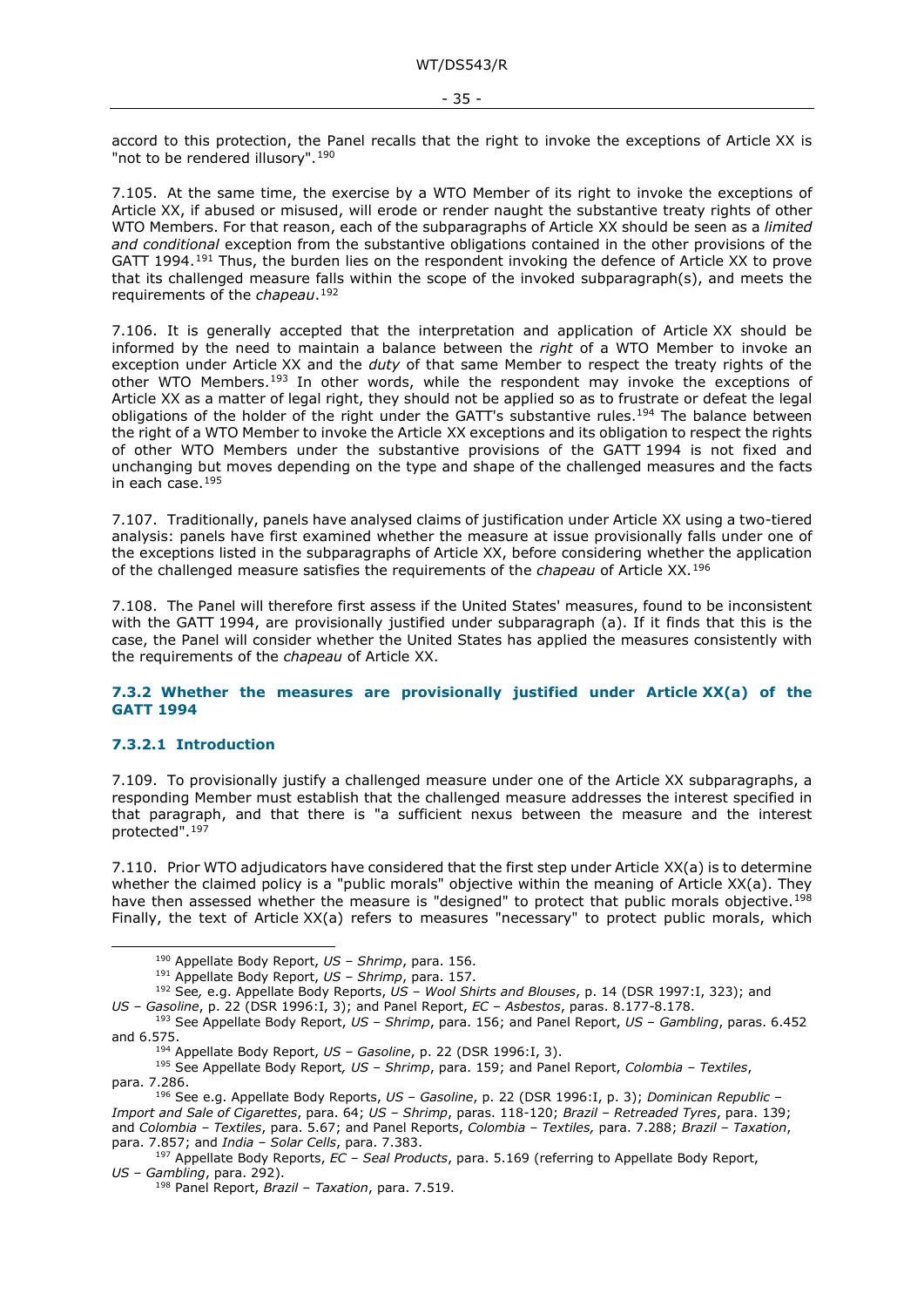envisages a process of "weighing and balancing" of a series of factors and, in most cases, a comparison between the challenged measure and reasonably available WTO-consistent alternative measures.[199](#page-35-4)

<span id="page-35-10"></span>7.111. The Panel considers that its analysis under subparagraph (a) of Article XX is a *holistic* exercise, which involves an overall assessment of whether the United States has demonstrated that the challenged measures are necessary to protect its invoked public morals, although this overall assessment will be based on the Panel's interpretation of each element of Article XX(a) and on its application to the specific facts of this dispute. Using this holistic approach, the Panel will analyse the elements and requirements of subparagraph (a) together, before reaching its ultimate conclusion on whether the United States has demonstrated that the WTO-inconsistent measures are necessary to protect its invoked public morals. The Panel will refrain from reaching any intermediate conclusion before completing the entire analysis.<sup>[200](#page-35-5)</sup> Only such a holistic approach guarantees that the nature and purpose of Article XX(a) are not frustrated.

<span id="page-35-11"></span>7.112. In the following sections, we will therefore assess (i) whether the United States has raised a *public morals objective* within the meaning of Article XX(a) of the GATT 1994; (ii) whether the measures are *designed* to protect the public morals objective as invoked by the United States; and (iii) whether the measures are *necessary* to protect this objective. Each step of this analysis will allow us to continue our assessment towards an overall conclusion whether the challenged measures are "necessary to protect public morals" within the meaning of Article XX(a) of the GATT 1994.

#### <span id="page-35-0"></span>**7.3.2.2 Whether the measures concern a** *public morals objective* **within the meaning of Article XX(a) of the GATT 1994**

#### <span id="page-35-1"></span>**7.3.2.2.1 The concept of "public morals" under Article XX(a)**

<span id="page-35-2"></span>7.113. The United States asserts that the measures at issue protect public morals within the meaning of Article XX(a) because they have been adopted to "'obtain the elimination' of conduct that violates U.S. standards of rights and wrong, namely China's unfair trade acts, policies, and practices".[201](#page-35-6) In support of its argument, the United States has submitted evidence of several domestic instruments that reflect prevailing US "standards of right and wrong" and outlaw some (although not all) of the Chinese practices documented in the Section  $301$  Report.<sup>[202](#page-35-7)</sup> The United States contends that acts, policies, and practices of China referred to in the Section 301 Report violate US "standards of right and wrong", in particular the prohibition of theft, extortion, cyber-enabled theft and cyber-hacking, economic espionage and the misappropriation of trade secrets, anti-competitive behaviour, as well as the regulation of governmental takings of property (hereafter referred to as "the public morals as invoked by the United States").

7.114. China rejects the characterization of the United States' concerns as "public morals" within the meaning of Article XX(a) and argues that the United States has failed to establish the existence of a valid "public morals" objective.<sup>[203](#page-35-8)</sup> According to China, the United States' reference to public morals is "nothing but a *post hoc* attempt to justify a purely economic objective"[204](#page-35-9) and that the

<span id="page-35-3"></span>

<span id="page-35-4"></span><sup>199</sup> See e.g. Appellate Body Reports, *Colombia – Textiles*, paras. 5.71-5.73 and 5.77; *India – Solar Cells*,

<span id="page-35-5"></span>para. 5.59; and *Korea – Various Measures on Beef*, paras. 162-164. 200 The Panel does not consider itself obliged, in every instance, to make an explicit intermediate finding that a party has met its burden to establish a *prima facie* case in respect of each element of a particular claim or defence (see e.g. Appellate Body Reports, *Thailand – H-Beams*, para. 134; *Korea – Dairy*, para. 145;

<span id="page-35-6"></span><sup>201</sup> United States' first written submission, para. 69 (fn omitted). See also United States' second written

<span id="page-35-7"></span>submission, para. 20.<br><sup>202</sup> United States' first written submission, paras. 74 and 75; United States' second written submission, paras. 22-31; and United States' response to Panel question No. 16(a) and (b), paras. 71-72.<br><sup>203</sup> China's second written submission, Section V(A)(2)(a) and para. 33.

<span id="page-35-9"></span><span id="page-35-8"></span> $204$  China's second written submission, para. 28. With respect to China's argument that the justification raised by the United States is *post hoc*, the United States argues that the reasoning behind these measures was not adopted only at the time of these proceedings. Instead, the United States submits that the Section 301 investigation – including public notice of the issues under investigation, a full notice and comment period, and public hearings – the Section 301 Report itself, as well as the notices imposing the measures, state that "the tariff measures were adopted to obtain the elimination of the unfair policies identified in the report." (United States' comments on China's response to Panel question No. 18, para. 12) The United States also argues that there is no rule or concept that the factual and legal argumentation provided by a party asserting an Article XX justification during a dispute is *post hoc* and inadmissible. According to the United States, "(i)f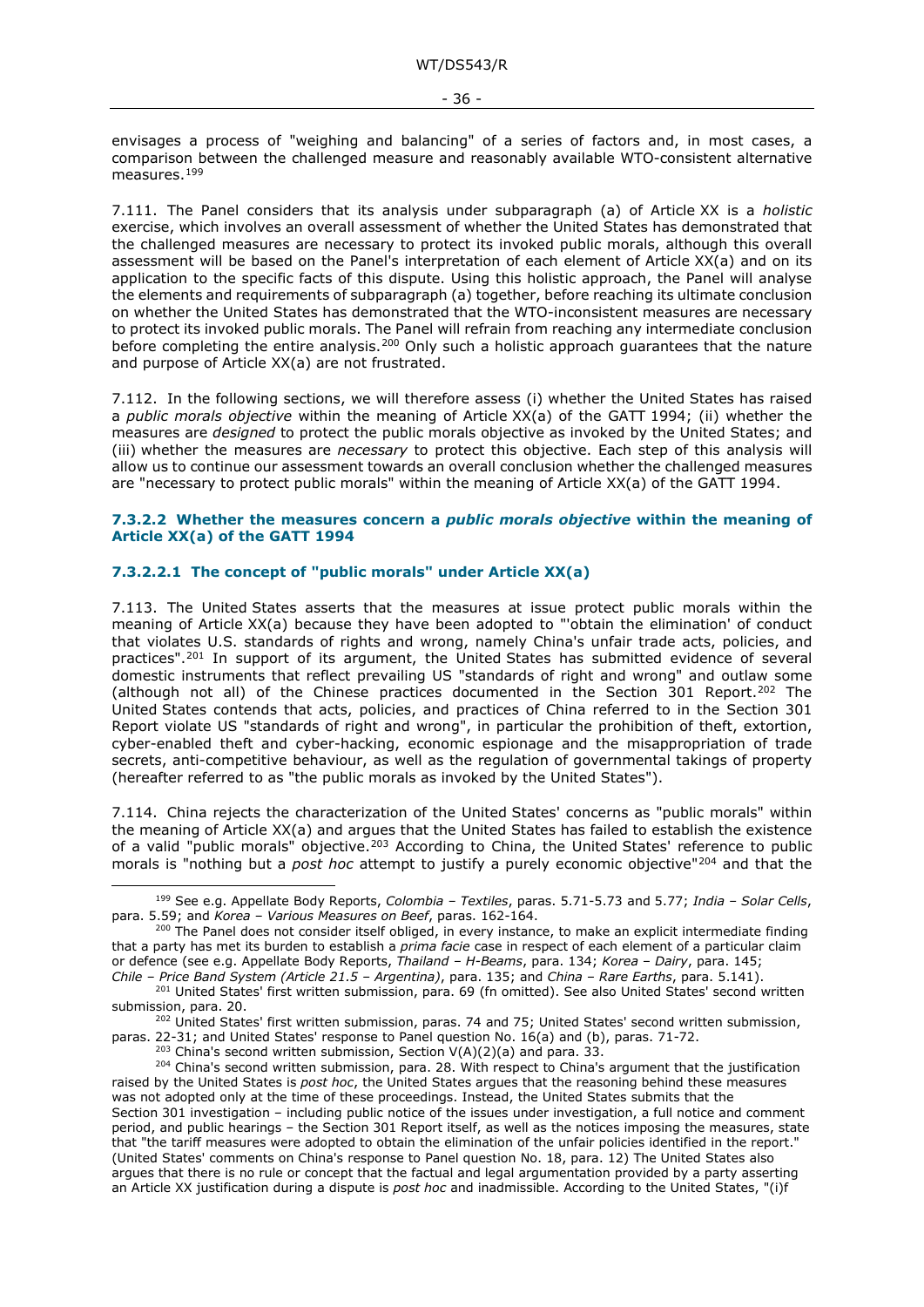objective of the measures at issue is not to protect public morals, but to reduce China's exports to the United States and address the US trade deficit.<sup>[205](#page-36-0)</sup>

7.115. The Panel begins by noting that the text of Article XX(a) does not provide a definition for the term "public morals". Dictionary definitions refer to the word "public" as "of or pertaining to the people as a whole; belonging to, affecting, or concerning the community or nation"[206](#page-36-1) and to the word "morals" as "habits of life with regard to right and wrong conduct".<sup>[207](#page-36-2)</sup> Therefore, the ordinary meaning of the term "public morals" refers to a set of habits of life relating to right and wrong conduct (i.e. societal values) that belong to, affect or concern a community or a nation. This understanding accords with prior panels which have considered that the term "public morals" denotes "standards of right and wrong conduct maintained by or on behalf of a community or nation".[208](#page-36-3)

7.116. To the extent that the concept of public morals pertains to a group of individuals (a community or nation), the content and scope of this concept may vary from one WTO Member to another, influenced by each Member's systems and scales of values. Prior WTO adjudicators have similarly observed that the content of the concept of public morals for WTO Members can vary in time and space, depending on a range of factors, including prevailing social, cultural, ethical and religious values.[209](#page-36-4)

7.117. Although the Panel must take into account how the responding Member articulates the measure's objective, the Panel is not bound by that characterization but must make an objective and independent assessment of the measure's objective, taking into account all the evidence available to it.[210](#page-36-5) The panel in *EC – Seal Products* explained its task of determining whether the challenged measures addressed a public morals concern in the following manner:

[T]he question of whether a measure aims to address public morals relating to a particular concern in the society of a regulating Member requires, in our view, an assessment of two issues: first, whether the concern in question indeed exists in that society; and, second, whether such concern falls within the scope of "public morals" as "defined and applied" by a regulating Member "in its territory, according to its own systems and scales of values".<sup>[211](#page-36-6)</sup>

7.118. Prior WTO adjudicators have found the following policies as pertaining to public morals: prevention of underage gambling and the protection of pathological gamblers<sup>212</sup>; restricting prohibited content in cultural goods, such as violence or pornographic content, as well as protection of Chinese culture and traditional values<sup>213</sup>; protecting animal welfare<sup>214</sup>; combatting money laundering<sup>215</sup>; or bridging the digital divide within society and promoting social inclusion.<sup>[216](#page-36-11)</sup>

this were the case, no Member could meet a burden of establishing a justification under any Article XX exception." (United States' comments on China's response to Panel question No. 18, para. 13)

<span id="page-36-0"></span> $205$  China's opening statement at the first meeting of the Panel, paras. 23-27; China's second written submission, para. 28; and China's comment on the United States' response to Panel question No. 21, para. 2. In support of this contention, China refers to a series of statements by United States' officials "regarding the economic objectives of the measures at issue". (China's second written submission, para. 28, referring to China's opening statement at the first meeting of the Panel, paras. 23-31)

<span id="page-36-1"></span><sup>206</sup> *Shorter Oxford English Dictionary*, 5th edn, W.R. Trumble, A. Stevenson (eds) (Oxford University Press, 2002), p. 2393.

<span id="page-36-2"></span><sup>207</sup> *Shorter Oxford English Dictionary,* 5th edn, W.R. Trumble, A. Stevenson (eds) (Oxford University Press, 2002), p. 1829.

<span id="page-36-3"></span><sup>208</sup> Panel Reports, *US – Gambling*, paras. 6.465; *China – Publications and Audiovisual Products*, para. 7.759; *EC – Seal Products*, para. 7.380; *Colombia – Textiles*, para. 7.299; and *Brazil – Taxation*, para. 7.520.

<sup>209</sup> Panel Reports, *US – Gambling*, para. 6.461; *China – Publications and Audiovisual Products*,

<span id="page-36-10"></span><span id="page-36-9"></span><span id="page-36-8"></span><span id="page-36-7"></span><span id="page-36-6"></span><span id="page-36-5"></span><span id="page-36-4"></span>para. 7.763; *EC – Seal Products*, para. 7.380; *Colombia – Textiles*, para. 7.299; and *Brazil – Taxation*, para. 7.520.

<sup>210</sup> See in this respect Panel Report, *Colombia – Textiles*, para. 7.480.

<sup>211</sup> Panel Report, *EC – Seal Products*, para. 7.383.

<sup>212</sup> Panel Report, *US – Gambling*, para. 6.469.

<sup>213</sup> Panel Report, *China – Publications and Audiovisual Products*, para. 7.763.

<sup>214</sup> Panel Report, *EC – Seal Products*, para. 7.410.

<span id="page-36-11"></span><sup>&</sup>lt;sup>216</sup> Panel Report, *Brazil – Taxation*, paras. 7.521 and 7.568.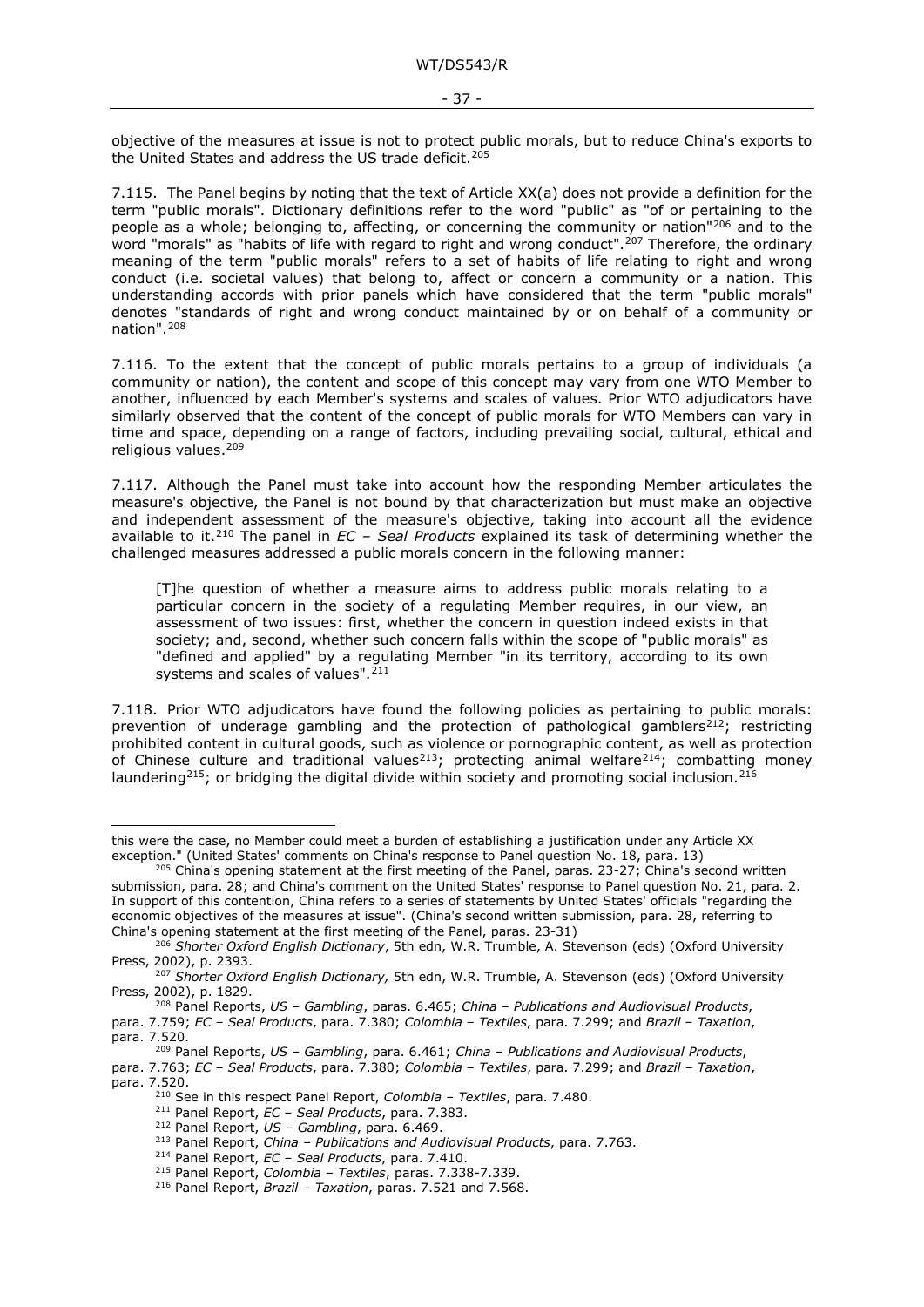7.119. It is against this background that the Panel will analyse the extent to which the United States has raised a public morals objective within the meaning of Article XX(a).

#### <span id="page-37-0"></span>**7.3.2.2.2 Whether an explicit reference to public morals in the legal instruments implementing the measures is required**

7.120. At the outset, the Panel notes that China argues that the absence of a reference to public morals in the measures at issue is relevant evidence proving that the measures at issue do not have a public morals objective.<sup>[217](#page-37-2)</sup>

7.121. The United States considers that a measure need not include an explicit reference to public morals to be justifiable under Article XX(a), but that in any event the measures at issue "expressly mention an objective falling within the scope of 'public morals' in the United States – namely, the elimination of the unfair trade acts, policies, and practices documented in the Section 301 Report".[218](#page-37-3)

<span id="page-37-1"></span>7.122. Several third parties have also expressed views on this issue. Brazil considers that "while express mention of public morals objectives may be significant", the Panel should engage in an "assessment of the content, structure and expected operation of the measure itself" to determine whether it is designed to protect public morals.<sup>[219](#page-37-4)</sup> The European Union also notes that "whether or not the text of the statute that provides for the measure, or its legislative history, mention[s] the invoked public moral, while not dispositive, is directly relevant in order to identify the genuine objective of the measure".<sup>[220](#page-37-5)</sup>

7.123. The Panel acknowledges that the measures do not contain specific references to the societal concerns underlying the United States' decision to impose additional *ad valorem* duties (additional duties) on imports from China. The measures refer, however, to the United States Trade Representative's determination in the Section 301 Report that certain Chinese acts, policies and practices are "unreasonable or discriminatory and burden or restrict U.S. commerce".<sup>[221](#page-37-6)</sup> The United States' submissions also refer to China's "conduct" documented in the Section 301 Report and the determinations of the Section 301 Report indicating US concern with China's documented conduct.<sup>[222](#page-37-7)</sup>

7.124. The Panel observes that the Section 301 investigation, and the resulting Section 301 Report, are said to relate to "longstanding"[223](#page-37-8) concerns in the United States about "a wide range of unfair practices of the Chinese government […] related to technology transfer, intellectual property, and innovation".[224](#page-37-9)

7.125. The Panel does not consider that for a measure to fall within the scope of the public morals exception of Article XX(a), the legal instruments implementing the measure must expressly mention a public morals objective. The Panel agrees with prior WTO adjudicators that measures that do not expressly refer to "public morals" may nevertheless be found to have a relationship with public

<span id="page-37-4"></span><span id="page-37-3"></span><span id="page-37-2"></span><sup>&</sup>lt;sup>217</sup> China's response to Panel question No. 13(a), para. 27.<br><sup>218</sup> United States response to Panel question No. 13(a), para. 55.<br><sup>219</sup> Brazil's response to Panel question No. 1 to the third parties, para. 3. See also Bra

<span id="page-37-6"></span><span id="page-37-5"></span><sup>&</sup>lt;sup>220</sup> European Union's response to Panel question No. 1 to the third parties, para. 3.<br><sup>221</sup> See Notice of 20 June 2018 (Exhibit CHN-2), p. 28711; and Notice of 21 September 2018 (Exhibit CHN-3), p. 49794.

<span id="page-37-7"></span><sup>&</sup>lt;sup>222</sup> United States' first written submission, paras. 70-77 and United States' second written submission, paras. 20-31. The Section 301 Report is the result of a US domestic investigation that preceded the adoption of the measures. The Panel observes that the Section 301 Report does not specifically refer to an objective related to "public morals". The Section 301 Report also addresses issues not related to the United States' invoked public morals objective. In particular, the Section 301 Report covers aspects of China's industrial policy that do not seem to be directly related to the norms of "right and wrong" invoked by the United States. These include China's outbound investment (Part IV of the Section 301 Report), China's alleged talent acquisition efforts (part VI.5 of the Section 301 Report), or China's Anti-Monopoly Law (part VI.5.3 of the Section 301 Report, in which part the United States appears to take issue with provisions on intellectual property rights that are not specific to China – see USTR, *Special 301 Report* (April 2019)). In addition, the Section 301 Report mentions practices by China that concern countries other than the United States, such as "acquisition of mineral deposits and other natural resource assets [in] Africa and Latin America" and "technology-focused investments [in] the United States and Europe". (Section 301 Report, p. 62)

<span id="page-37-9"></span><span id="page-37-8"></span><sup>&</sup>lt;sup>224</sup> Section 301 Report (Exhibit US-1), p. 4.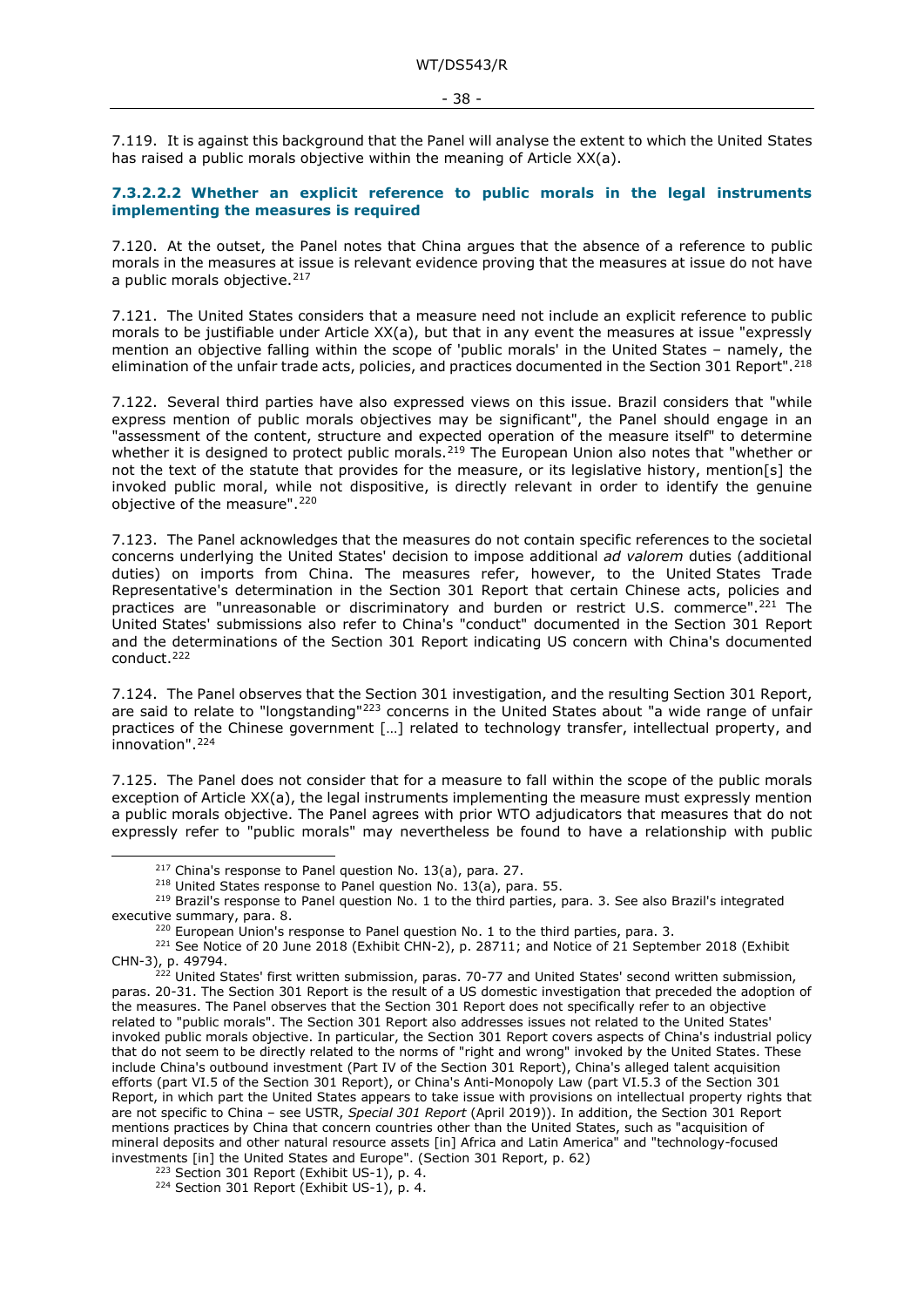morals following an assessment of their design, their content, structure and expected operation.[225](#page-38-1) For that reason, the Panel does not consider the absence of a reference to public morals in the US measures at issue to be determinative to the outcome of the United States' defence.

7.126. The Panel will therefore assess the United States' invocation of a public morals objective.

#### <span id="page-38-0"></span>**7.3.2.2.3 The public morals objective invoked by the United States**

7.127. The United States asserts that China's actions documented in the Section 301 Report violate prevailing US "standards of right and wrong" as reflected in US domestic legislation.<sup>[226](#page-38-2)</sup> The United States has submitted as evidence several domestic instruments that reflect prevailing US "standards of right and wrong" and that outlaw some (although not all) of the Chinese practices documented in the Section 301 Report.<sup>[227](#page-38-3)</sup> Specifically, the United States refers to:

- state and federal laws, under which the act of "theft" is universally deemed a criminal offence<sup>[228](#page-38-4)</sup>:
- US laws that generally prohibit extortion<sup>[229](#page-38-5)</sup>;
- US laws that criminalize cyber-enabled theft and cyber-hacking $^{230}$  $^{230}$  $^{230}$ ;
- US laws that criminalize economic espionage and the misappropriation of trade secrets (including though acts of "bribery" or "extortion")<sup>[231](#page-38-7)</sup>;
- US laws against anti-competitive behaviour (in particular the prohibition and criminalization of monopolization)[232,](#page-38-8) which reflect "fundamental concepts of fair competition and fair play"[233](#page-38-9), and the breach of which the United States views as "a threat to the 'preservation of our democratic political and social institutions<sup>'"234</sup>;
- US laws on contracts and torts $235$ ;
- US laws on patents $^{236}$ ; and
- civil and criminal laws on, and governmental takings, of property.[237](#page-38-13)

7.128. The United States explains that the economic concerns underlying some of these legal instruments are related to notions of fair competition and fair play<sup>[238](#page-38-14)</sup>, and that the United States does not view unfair competitive practices merely as a detriment to business and innovation, but also as a threat to the preservation of its democratic political and social institutions.<sup>[239](#page-38-15)</sup> The

<sup>225</sup> See Appellate Body Reports*, Colombia – Textiles,* para. 5.69; and *EC – Seal Products*, para. 5.144.

<sup>&</sup>lt;sup>226</sup> United States' first written submission, para. 74; and United States' second written submission,

<span id="page-38-2"></span><span id="page-38-1"></span>para. 22.

<sup>&</sup>lt;sup>227</sup> United States' first written submission, para. 74; United States' second written submission,

<span id="page-38-3"></span>paras. 22-31; and United States' to Panel's question No. 16(a) and (b), paras. 71-72.

<span id="page-38-4"></span><sup>228</sup> California Code, Penal Code § 484 (General Theft Statute) (Exhibit US–12); Texas Penal Code, Title 7, Chapter 31 (Offenses against Property – Theft) (Exhibit US–13); 18 U.S.C. Chapter 31 (Embezzlement and Theft) (Exhibit US–14).

 $229$  18 U.S.C Chapter 41 (Extortion and threats) (Exhibit US-30).

<span id="page-38-6"></span><span id="page-38-5"></span><sup>&</sup>lt;sup>230</sup> Computer Fraud and Abuse Act (18 U.S.C. § 1030) (Exhibit US-16), in particular 18 U.S.C. § 1030 (a)(4).

<span id="page-38-7"></span> $^{231}$  Economic Espionage Act of 1996 (18 U.S.C. §§ 1831-1832) (Exhibit US-17), Uniform Trade Secrets Act (1985) (Exhibit US–18).

<span id="page-38-8"></span><sup>&</sup>lt;sup>232</sup> Federal Trade Commission Act, Section 5 U.S.C § 45 (Exhibit US-20); and Sherman Act,

<sup>15</sup> U.S.C. § 1 (Exhibit US-31).

<sup>&</sup>lt;sup>233</sup> United States' second written submission, para. 31.

<span id="page-38-15"></span><span id="page-38-14"></span><span id="page-38-13"></span><span id="page-38-12"></span><span id="page-38-11"></span><span id="page-38-10"></span><span id="page-38-9"></span><sup>&</sup>lt;sup>234</sup> United States' second written submission, para. 25 (quoting Northern Pacific Railway Co. v.<br>United States, 356 U.S. 1, 4-5 (1958) (Justice Hugo Black) (Exhibit US-32)).

<sup>&</sup>lt;sup>235</sup> Restatement (Second) of Contracts, § 205 (Exhibit US-22); Restatement (Second) of Torts § 766A.<br><sup>236</sup> 35 U.S.C. §200 (Patents Policy and objective) (Exhibit US-21).

 $^{237}$  United States Constitution, Fifth Amendment.<br> $^{238}$  United States' second written submission, para. 31.

<sup>&</sup>lt;sup>239</sup> United States' second written submission, para. 25.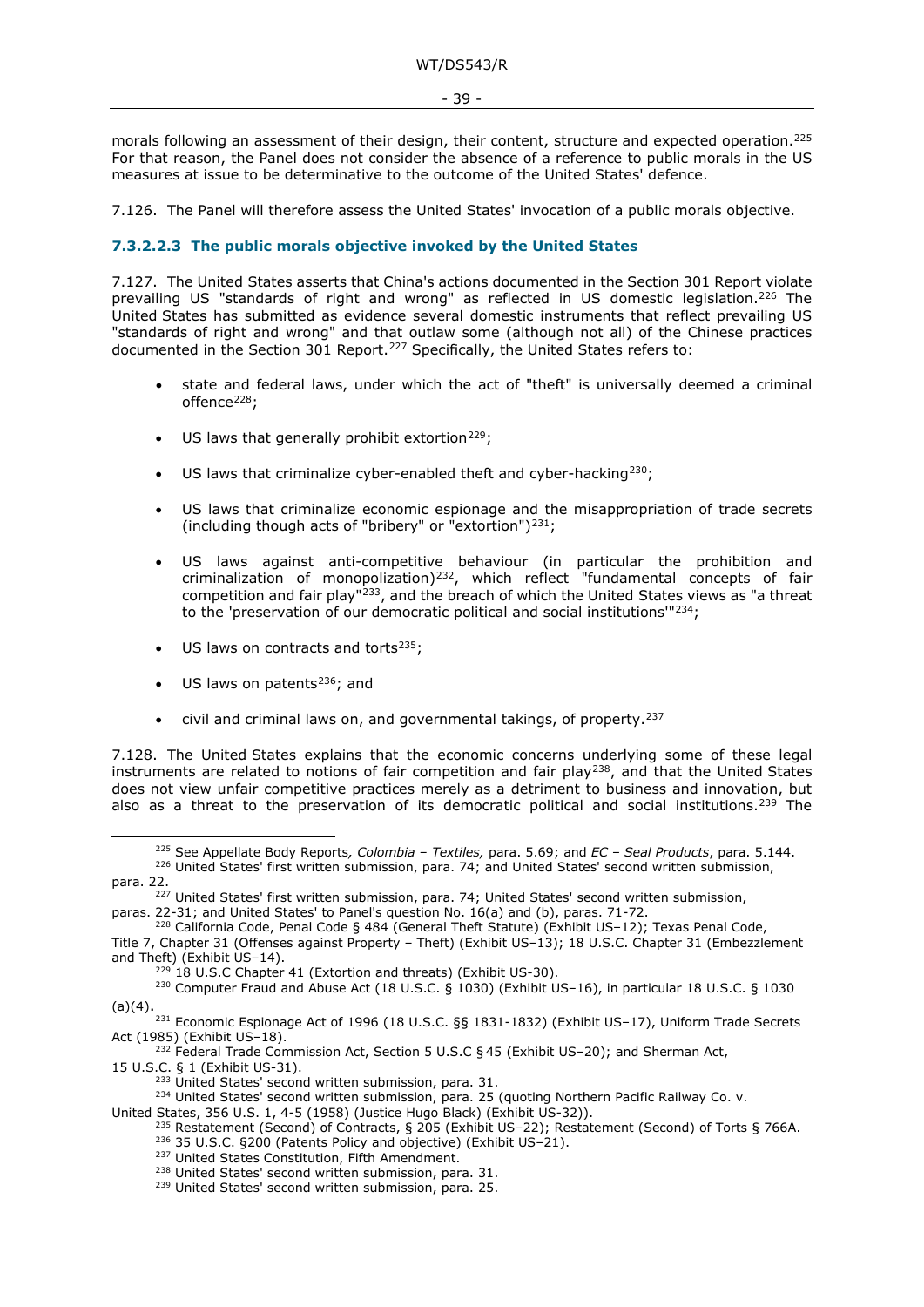United States also explains that it "imposes constraints on behavior based on national concepts of right and wrong to ensure market-oriented outcomes".<sup>[240](#page-39-7)</sup> According to the United States, China "uses coercion and subterfuge to *steal* or otherwise improperly acquire intellectual property, trade secrets, technology, and confidential business information from U.S companies with the aim of advantaging Chinese companies and achieving China's industrial policy goals."[241](#page-39-8) The United States, considers that these acts, policies, and practices relating to intellectual property and technology transfer violate these US standards of right and wrong and thus implicate US public morals within the meaning of Article  $XX(a)$ . <sup>[242](#page-39-9)</sup>

7.129. China dismisses the United States' reference to its domestic legal instruments stating that "the fact that a Member has criminalized certain conduct does not, by itself, provide sufficient evidence of a public morals objective".<sup>[243](#page-39-10)</sup> China also considers that the United States has not demonstrated that each of the referenced domestic laws embody alleged public morals that are implicated by China's practices at issue.<sup>[244](#page-39-11)</sup>

<span id="page-39-6"></span><span id="page-39-3"></span><span id="page-39-2"></span><span id="page-39-1"></span><span id="page-39-0"></span>7.130. Several third parties have expressed views on what can constitute a public morals policy for WTO Members. Australia underlines that the discretion accorded to WTO Members in determining what constitutes public morals "is not without some limitations".<sup>245</sup> Singapore states that "Members" must be afforded a certain degree of domestic policy space to define their own public morals objectives, having regard to their specific cultural, religious and other social contexts["246,](#page-39-13) a discretion that is limited by the requirements set out in the design and the necessity tests.<sup>[247](#page-39-14)</sup> The European Union does not take a position on whether the standards of conduct invoked by the United States may, in the abstract, qualify as "public morals" within the meaning of Article XX(a)<sup>[248](#page-39-15)</sup>, but recalls "the broad deference accorded to each Member in view of defining its own public moral standards".<sup>[249](#page-39-16)</sup> Japan asserts that each WTO Member may have its own concepts of public morals and Members must be afforded a degree of policy space to define their own public moral objectives.[250](#page-39-17) Japan also confirms that "a Member's domestic criminal law provides relevant evidence for evaluating what might constitute a 'public moral' in that Member".<sup>[251](#page-39-18)</sup> Chinese Taipei warns the Panel against using "an overly restrictive interpretive approach when reviewing a Member's invocation of Article XX(a)".[252](#page-39-19)

<span id="page-39-5"></span><span id="page-39-4"></span>7.131. The Panel agrees with prior WTO adjudicators that "ascertaining the precise content and scope of morality in a given society may not be an easy task".<sup>[253](#page-39-20)</sup> WTO Members should have some scope to define and apply for themselves the concept of public morals in their respective territories, according to their own systems and scales of values, and the right to determine the level of protection that they consider appropriate[.254](#page-39-21) WTO Members are thus afforded a certain degree of deference in defining the scope of public morals with respect to the values prevailing in their societies at a given time.[255](#page-39-22) Nevertheless, it remains for each WTO Member invoking an Article XX(a) defence

 $247$  Singapore's third-party statement, para. 8; and integrated executive summary, para. 8.

<sup>&</sup>lt;sup>240</sup> United States' second written submission, para. 26.<br><sup>241</sup> United States' first written submission, para. 74. (emphasis original)

<span id="page-39-9"></span><span id="page-39-8"></span><span id="page-39-7"></span><sup>&</sup>lt;sup>242</sup> United States' first written submission, para. 77. The United States asserts that, even after the adoption of the measures, China continues to engage in the practices documented in the Section 301 Report.<br>(United States' comments on China's response to Panel question No. 23, para. 23; and Exhibit US-35).

<span id="page-39-12"></span><span id="page-39-11"></span><span id="page-39-10"></span><sup>243</sup> China's second written submission, para. 32. See also China's response to Panel question No. 11, para. 22.

<sup>&</sup>lt;sup>244</sup> China's second written submission, para. 27.<br><sup>245</sup> Australia's third-party statement, para. 15; and integrated executive summary, para. 12.

<sup>&</sup>lt;sup>246</sup> Singapore's third-party statement, para. 7; and integrated executive summary, para. 7.

<sup>&</sup>lt;sup>248</sup> European Union's third-party statement, para. 12; and integrated executive summary, para. 10. <sup>249</sup> European Union's integrated executive summary, para. 10.

<span id="page-39-18"></span><span id="page-39-17"></span><span id="page-39-16"></span><span id="page-39-15"></span><span id="page-39-14"></span><span id="page-39-13"></span> $^{250}$  Japan's third-party response to Panel question No. 1 to the third parties, para. 8. See also Japan's integrated executive summary, para. 3.

<sup>&</sup>lt;sup>251</sup> Japan's third-party statement, para. 10 and integrated executive summary, para. 4.<br><sup>252</sup> Chinese Taipei's third-party statement and integrated executive summary, para. 2.<br><sup>253</sup> Panel Report, *EC* – *Seal Products*,

<span id="page-39-21"></span><span id="page-39-20"></span><span id="page-39-19"></span><sup>254</sup> See Panel Reports, *US – Gambling*, para. 6.461; *China – Publications and Audiovisual Products*, para. 7.759; *EC – Seal Products*, para. 7.381; *Colombia – Textiles*, para. 7.299; and *Brazil – Taxation*, para. 7.520.

<span id="page-39-22"></span><sup>255</sup> Panel Reports, *EC – Seal Products*, para. 7.380; *Colombia – Textiles*, paras. 7.301 and 7.338; and *Brazil – Taxation*, para. 7.520. See also Appellate Body Reports, EC *– Seal Products*, para. 5.199.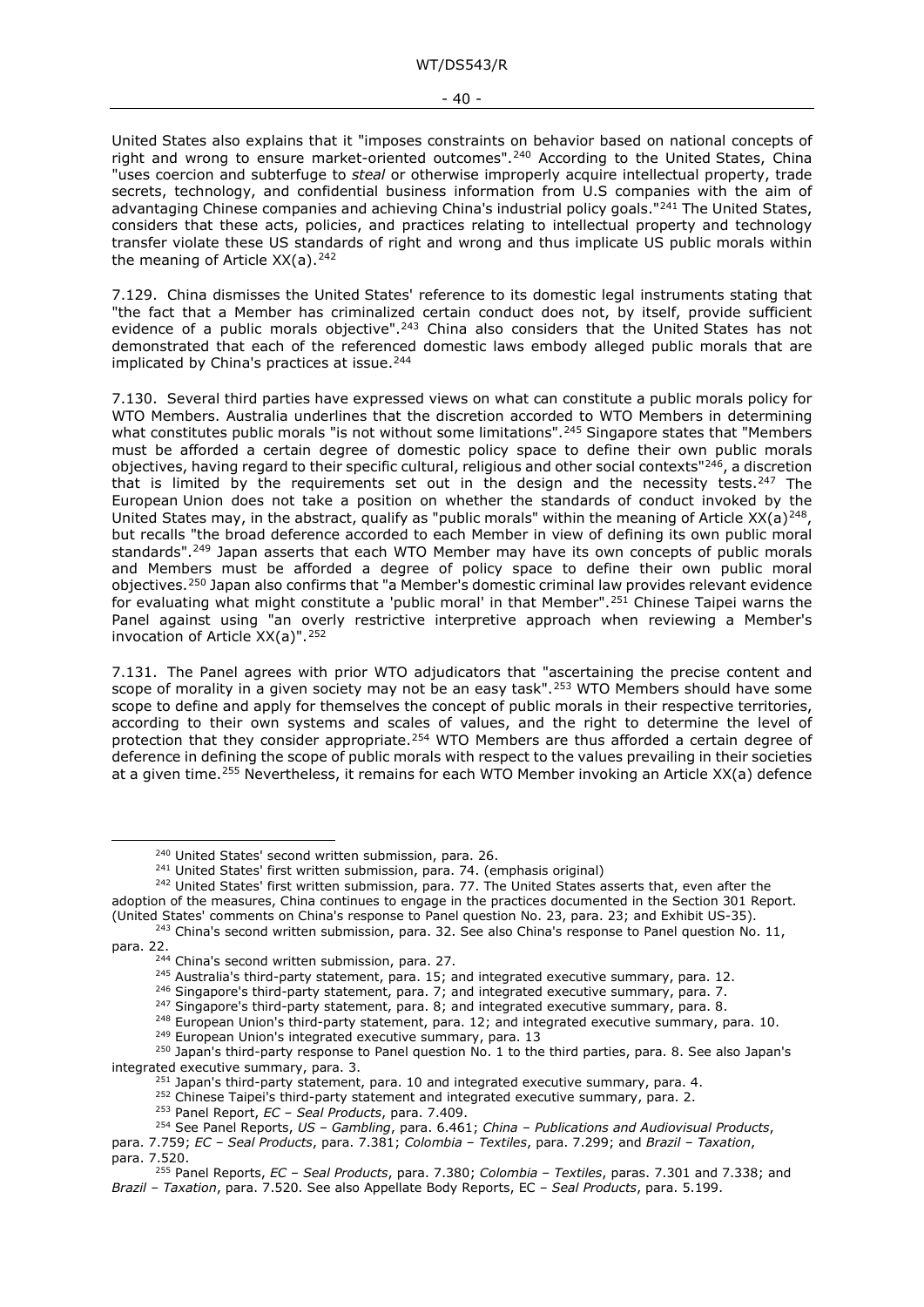to establish that the invoked policy objective at issue is a public morals objective *according to its value system*.[256](#page-40-0)

7.132. The Panel notes that the parties have engaged in discussions on whether the Article XX exceptions, and specifically the concept of public morals in Article XX(a), could encompass economic concerns.

7.133. China argues that the public morals objectives asserted by the United States, "as a matter of law, do not fall within the scope of Article XX(a)"[257.](#page-40-1) This is because, according to China, the scope of Article XX(a) is limited to non-economic concerns.<sup>[258](#page-40-2)</sup> Generally, China considers that "interests within the realm of trade liberalization are not covered by Article XX".<sup>[259](#page-40-3)</sup> Specifically, China argues that the term "public morals" in Article XX(a) does not encompass economic policy concerns.<sup>[260](#page-40-4)</sup> According to China, "a concern for so-called 'unfair conduct', including a lack of respect for fair competition and innovation" does not constitute a matter of public morals<sup>[261](#page-40-5)</sup> and Article XX(a) does not allow WTO Members to "circumvent their WTO obligations by interpreting Article XX(a) to encompass so-called 'unfair' trade, a topic which is addressed by several of the covered agreements".[262](#page-40-6)

7.134. The United States considers that the concept of public morals in Article XX(a) could relate to issues of economic concern<sup>263</sup>, and the phrase "public morals" cannot be read to exclude any concerns that are economic in nature.[264](#page-40-8) According to the United States, a measure can have both moral and economic features<sup>[265](#page-40-9)</sup> and "some types of conduct or behaviour would appear to be immoral precisely because of the economic harms that result from such conduct".[266](#page-40-10)

7.135. The Panel understands the parties' disagreement in this respect to be twofold: first, the parties disagree whether the exceptions set out in Article XX can pertain to economic interests and concerns; second, the parties disagree whether the term "public morals" can encompass economic concerns, and in particular concerns pertaining to unfair competition.

7.136. On the first point, the Panel observes that several of the subparagraphs in Article XX refer to the protection of interests that involve, directly or indirectly, a clear economic dimension, including the importation or exportation of gold or silver (Article XX(c)), the protection of intellectual property rights (Article XX(d))<sup>267</sup>, price stabilization efforts (Article XX(i)) and products in short supply (Article XX(j)).

7.137. On the second point, public morals objectives may frequently have inseparable economic aspects. For example, prior panels have recognized that measures targeting money laundering, bridging the digital divide or promoting social inclusion and fraud prevention were measures related to public morals. In the Panel's view, a measure may be found to pursue a public morals objective even if it has economic aspects.<sup>[268](#page-40-12)</sup> Moreover, often the pursuit of non-economic concerns might lead to the adoption of measures that have economic effects – for instance, a restriction of imports so as to protect against, for example, risks to health has a clear economic effect and directly affects trade.

<sup>256</sup> See Panel Reports, *Brazil – Taxation*, para. 7.558.

<sup>&</sup>lt;sup>258</sup> China's second written submission, para. 31.

<sup>&</sup>lt;sup>259</sup> China's second written submission, para. 30.

<sup>&</sup>lt;sup>260</sup> China's second written submission, paras. 30-31.

<span id="page-40-7"></span><span id="page-40-6"></span><span id="page-40-5"></span><span id="page-40-4"></span><span id="page-40-3"></span><span id="page-40-2"></span><span id="page-40-1"></span><span id="page-40-0"></span><sup>&</sup>lt;sup>261</sup> China's response to Panel question No. 11, para. 21. See also China's second written submission, para. 27.

<sup>&</sup>lt;sup>262</sup> China's response to Panel question No. 11, para. 21.

<sup>&</sup>lt;sup>263</sup> United States' opening statement at the second meeting of the Panel, para. 27.

<sup>&</sup>lt;sup>264</sup> United States' opening statement at the second meeting of the Panel, para. 29.

<sup>&</sup>lt;sup>265</sup> United States' response to Panel question No. 13(a), para. 56.

<sup>&</sup>lt;sup>266</sup> United States' opening statement at the second meeting of the Panel, para. 31.

<span id="page-40-11"></span><span id="page-40-10"></span><span id="page-40-9"></span><span id="page-40-8"></span><sup>267</sup> See also GATT Panel Report, *US – Section 337 Tariff Act*, paras. 5.22-5.35, which considered the relevance of United States' laws protecting intellectual property rights in relation to the exception in Article XX(d) of the GATT 1947.

<span id="page-40-12"></span><sup>&</sup>lt;sup>268</sup> The Panel recalls, on that point, the example the United States presented at the second meeting of the act of stealing money from a bank which brings about economic harm and can, at the same time, be considered immoral, because it is contrary to standards of wrong (see United States' opening statement at the second meeting of the Panel, para. 31).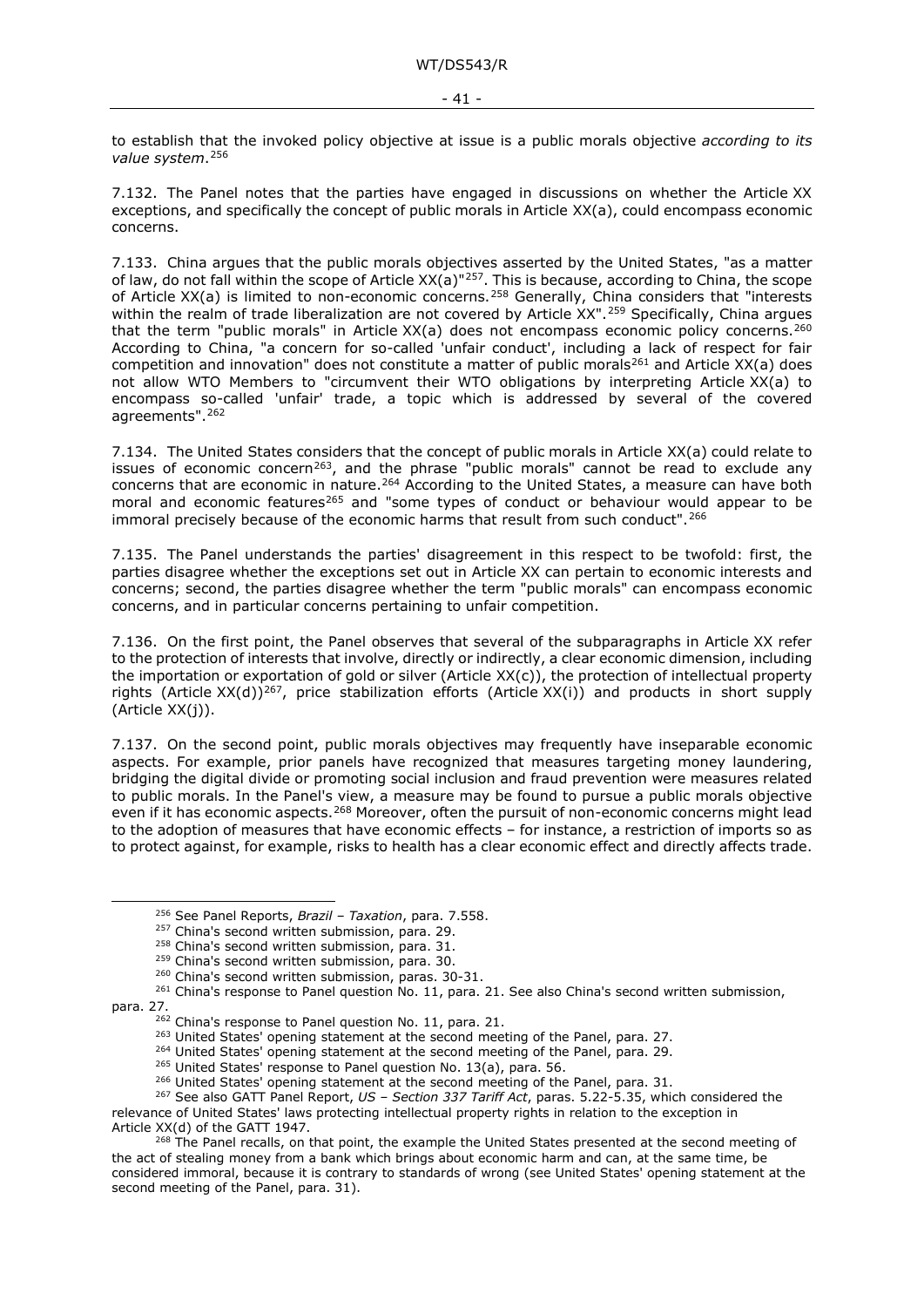<span id="page-41-2"></span><span id="page-41-1"></span>7.138. The United States has pointed to several domestic legal instruments that reflect prevailing US "standards of right and wrong" and outlaw some (although not all) of the Chinese practices documented in the Section 301 Report. In this connection, the Panel also recalls that prior WTO adjudicators have highlighted that WTO Members must be afforded a certain degree of deference in defining the scope of public morals with respect to various values prevailing in their societies at a given time. Further, the Panel notes that most third parties confirm that broad deference should be accorded to WTO Members in defining their own public moral standards.<sup>[269](#page-41-6)</sup> In addition, certain third parties express views on the specific kinds of acts, policies, and practices at issue in this dispute. According to Japan, "no country should require or pressure technology transfer from foreign companies to domestic companies".[270](#page-41-7) Chinese Taipei "share[s] the same concerns as the United States, and believe[s] it is important for these issues to be taken into account by the Panel".[271](#page-41-8)

<span id="page-41-5"></span><span id="page-41-4"></span><span id="page-41-3"></span>7.139. The Panel takes note of the concerns expressed by certain third parties and by China that the discretion accorded to WTO Members to define the scope of "public morals" with respect to various values in their societies should not be "without its limits["272](#page-41-9) and that Article XX(a) "does not allow [WTO Members] to circumvent their WTO obligations by interpreting Article XX(a) to encompass so-called 'unfair' trade".[273](#page-41-10) The Panel reaffirms its view that, in the present dispute, only a holistic approach to the various elements of Article XX(a) would allow it to strike the necessary balance between the right to invoke the Article XX(a) exception and the rights of other WTO Members under the substantive rules of the GATT.

7.140. The Panel also emphasizes that at this stage of its analysis it is considering the issue of the public morals objectives invoked by the United States, and not the further questions that need to be answered under Article XX of the relationship of such public morals to the measures challenged in this dispute. Against this background, the Panel concludes that the "standards of right and wrong" invoked by the United States (including norms against theft, misappropriation and unfair competition) could, at least at a conceptual level, be covered by the term "public morals" within the meaning of Article XX(a) of the GATT 1994.

7.141. Accordingly, in continuing its analysis, the Panel will now consider whether the challenged measures are *designed* to protect the public morals objective as invoked by the United States.

#### <span id="page-41-0"></span>**7.3.2.3 Whether the measures are** *designed* **to protect the public morals objective as invoked by the United States**

7.142. The United States considers that Article XX(a) does not contain any textual requirement to show that a measure is "designed to" protect public morals.[274](#page-41-11) The United States asserts, however, that, in any event, "there is a clear relationship between the U.S. measures at issue and the objective of protecting public morals"[275](#page-41-12), and that the measures at issue satisfy the "design" requirement of Article XX(a).

7.143. China considers that the measures are not designed to protect public morals, mainly because they are not designed to apply to "goods that embody content or conduct offensive to public morals in the United States".[276](#page-41-13) According to China, the measures at issue are "underpinned by economic concerns and are not designed to shield U.S. public morals from imported goods that contain offensive content or embody offensive conduct". <sup>[277](#page-41-14)</sup>

<span id="page-41-6"></span><sup>&</sup>lt;sup>269</sup> See Australia's third-party statement, para. 15; Australia's integrated executive summary, para. 12; European Union's integrated executive summary, para. 13; Japan's third-party response to Panel question No. 1, para. 8; Japan's integrated executive summary, para. 3; Singapore's third-party statement, para. 7; and Singapore's integrated executive summary, para. 7.<br><sup>270</sup> Japan's third-party statement, para. 4. See also Japan's integrated executive summary, para. 1.

<sup>&</sup>lt;sup>271</sup> Chinese Taipei's third-party statement and integrated executive summary, para. 4.

<span id="page-41-14"></span><span id="page-41-13"></span><span id="page-41-12"></span><span id="page-41-11"></span><span id="page-41-10"></span><span id="page-41-9"></span><span id="page-41-8"></span><span id="page-41-7"></span><sup>&</sup>lt;sup>272</sup> Singapore's third-party statement, para. 8 and integrated executive summary, para.8. See also Australia's third-party statement, para. 15; and integrated executive summary, para. 12.

 $^{273}$  China's response to Panel question No. 11, para. 21.  $^{274}$  United States' second written submission, para. 43.

<sup>&</sup>lt;sup>275</sup> United States' second written submission, para. 50.

 $276$  China's response to Panel question No. 11, para. 21.

<sup>&</sup>lt;sup>277</sup> China's second written submission, para. 46.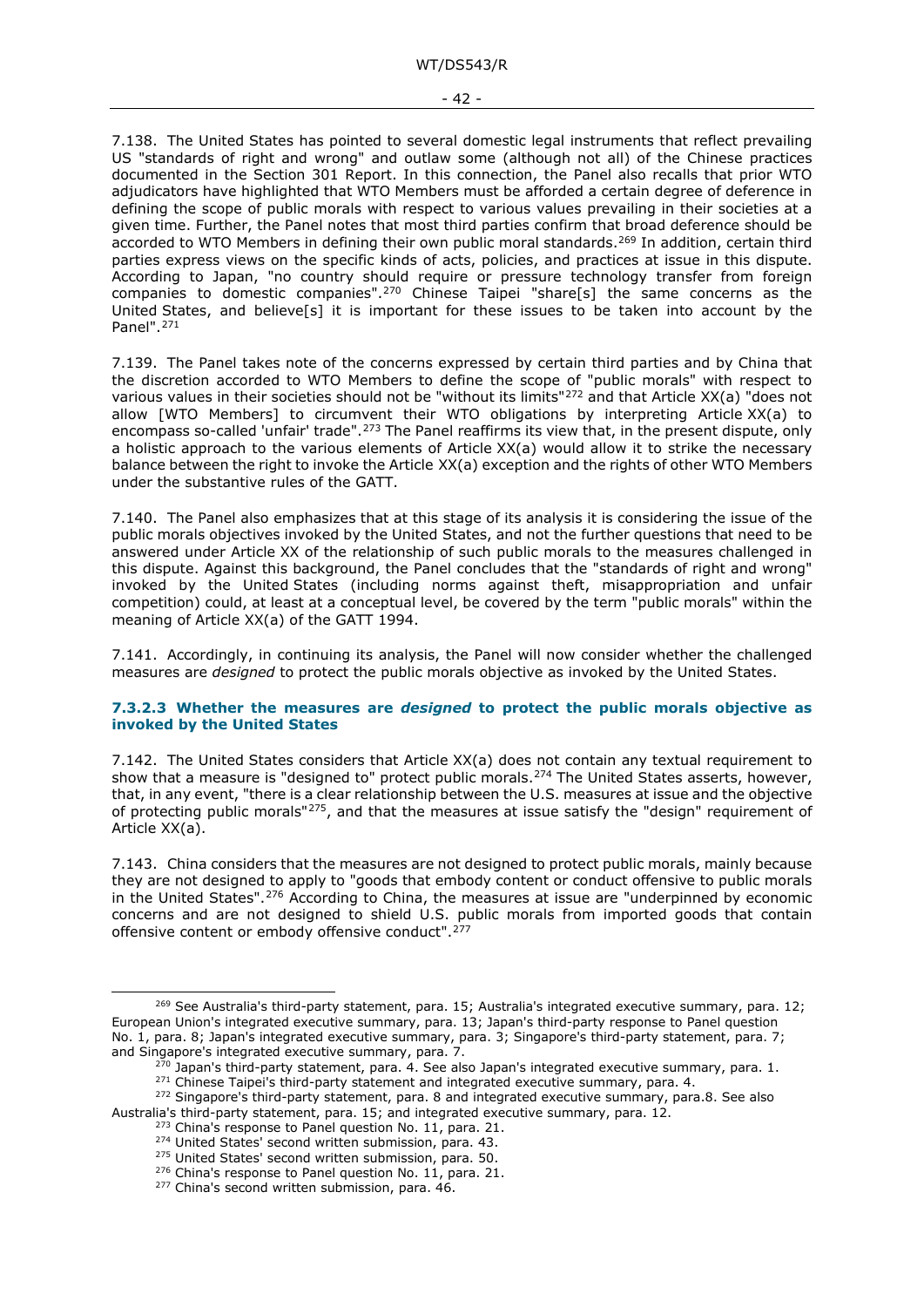<span id="page-42-1"></span><span id="page-42-0"></span>7.144. Several third parties also express views on the Panel's approach to the "design" requirement of Article XX(a). Brazil, Japan and Singapore invite the Panel to follow the approach prior WTO adjudicators have used in determining the existence of a relationship between the measures and the protection of public morals through an investigation of the measures' design, including their content, structure, and expected operation.<sup>[278](#page-42-2)</sup> The European Union – similarly to China – considers that the measures do not appear to be designed to protect public morals<sup>279</sup>, because they "seem not to seek to restrict specifically imports into the US territory of Chinese goods that offend the US public morals".<sup>[280](#page-42-4)</sup> According to the European Union, Article XX(a) requires that the risk to public morals, against which the measures are meant to protect, manifests itself either in the content of the goods or the methods in which they were obtained or produced.<sup>[281](#page-42-5)</sup>

7.145. In past cases, the Appellate Body considered the phrase "to protect public morals" requires the adjudicator to examine "the design of the challenged measure, including its content, structure and expected operation"<sup>282</sup>, with a view to ensuring that the measure is "not incapable of" protecting public morals.[283](#page-42-7) Following this approach, if a panel finds that a measure is incapable of protecting the values considered by the responding Member as public morals, there is no relationship between the measure and the protection of public morals that would meet the requirements of the "design" step. If, on the other hand, a panel finds the measure to be "not incapable of protecting public morals, this indicates the existence of a relationship between the measure and the protection of public morals"[284](#page-42-8) that would meet the requirement of the design test.[285](#page-42-9)

7.146. Against this background, the Panel will seek to assess whether the measures are designed to protect the "standards of right or wrong" invoked by the United States (the public morals objective as invoked by the United States).

<span id="page-42-15"></span>7.147. The United States argues that the measures are not "incapable" of addressing the acts, policies, and practices documented in the Section 301 Report, because (i) the United States adopted the measures at issue "with the explicit goal of eliminating the unfair trade acts, policies, and practices documented in the Section 301 Report<sup>["286](#page-42-10)</sup>; (ii) the measures are "structured so as to target particular types of goods that benefit from the unfair and immoral Chinese technology transfer policies"<sup>[287](#page-42-11)</sup>; (iii) the measures "alert U.S. consumers and purchasers to the unfair and immoral practices that underlie many traded Chinese products and signal to U.S. consumers and purchasers that such practices are not acceptable"[288;](#page-42-12) and (iv) the same measures "raise the economic cost that China will incur so long as it maintains the unfair trade acts, policies, and practices document in the Section 301 Report".<sup>[289](#page-42-13)</sup> The United States concludes that its measures create a disincentive for China to continue its conduct found to be morally objectionable, and thus meet the minimal threshold of being "designed to" protect public morals for the purposes of Article  $XX(a)$ .<sup>[290](#page-42-14)</sup>

 $279$  European Union's third-party submission, para. 41; and integrated executive summary, para. 10.

<sup>284</sup> Appellate Body Report, *Colombia – Textiles*, para. 5.68.

<span id="page-42-2"></span><sup>278</sup> Brazil's integrated executive summary, para. 8; Japan's third-party statement, para. 12; Japan's integrated executive summary, para. 6; Singapore's third-party statement, para. 9; and Singapore's integrated executive summary, para. 16.

<sup>&</sup>lt;sup>280</sup> European Union's third-party submission, para. 46.

<span id="page-42-5"></span><span id="page-42-4"></span><span id="page-42-3"></span><sup>&</sup>lt;sup>281</sup> European Union's third-party submission, para. 43. On that point, the Panel recalls that prior WTO adjudicators have rejected arguments that Article XX(a) requires the identification of a *risk* to the public moral concerns identified. (See Appellate Body Report, *EC – Seal Products*, para. 5.198; and Panel Report, *Colombia – Textiles*, para. 7.302)

<sup>282</sup> Appellate Body Report, *Colombia – Textiles*, para. 5.69.

<sup>283</sup> Appellate Body Report, *Colombia – Textiles*, para. 5.68.

<span id="page-42-9"></span><span id="page-42-8"></span><span id="page-42-7"></span><span id="page-42-6"></span><sup>&</sup>lt;sup>285</sup> In fact, the use of a double negative in the articulation of the standard ("not incapable") suggests that, in practice, it would be rather the complainant's task to demonstrate that the measures at issue would be incapable of protecting the values considered by the responding Member as public morals. See also Panel Reports, *Brazil – Taxation*, para. 7.522; and *Indonesia – Import Licensing Regimes*, para. 7.680.

<span id="page-42-11"></span><span id="page-42-10"></span><sup>&</sup>lt;sup>287</sup> United States' response to Panel question Nos. 10 and 11, para. 46. See also United States' second written submission, para. 48.

<span id="page-42-12"></span><sup>288</sup> United States' response to Panel question Nos. 10 and 11, para. 46. See also United States' second written submission, para. 48.

<span id="page-42-14"></span><span id="page-42-13"></span><sup>&</sup>lt;sup>289</sup> United States' response to Panel question Nos. 10 and 11, para. 46. See also United States' second written submission, para. 49.

<sup>&</sup>lt;sup>290</sup> United States' response to Panel question Nos. 10 and 11, para. 47.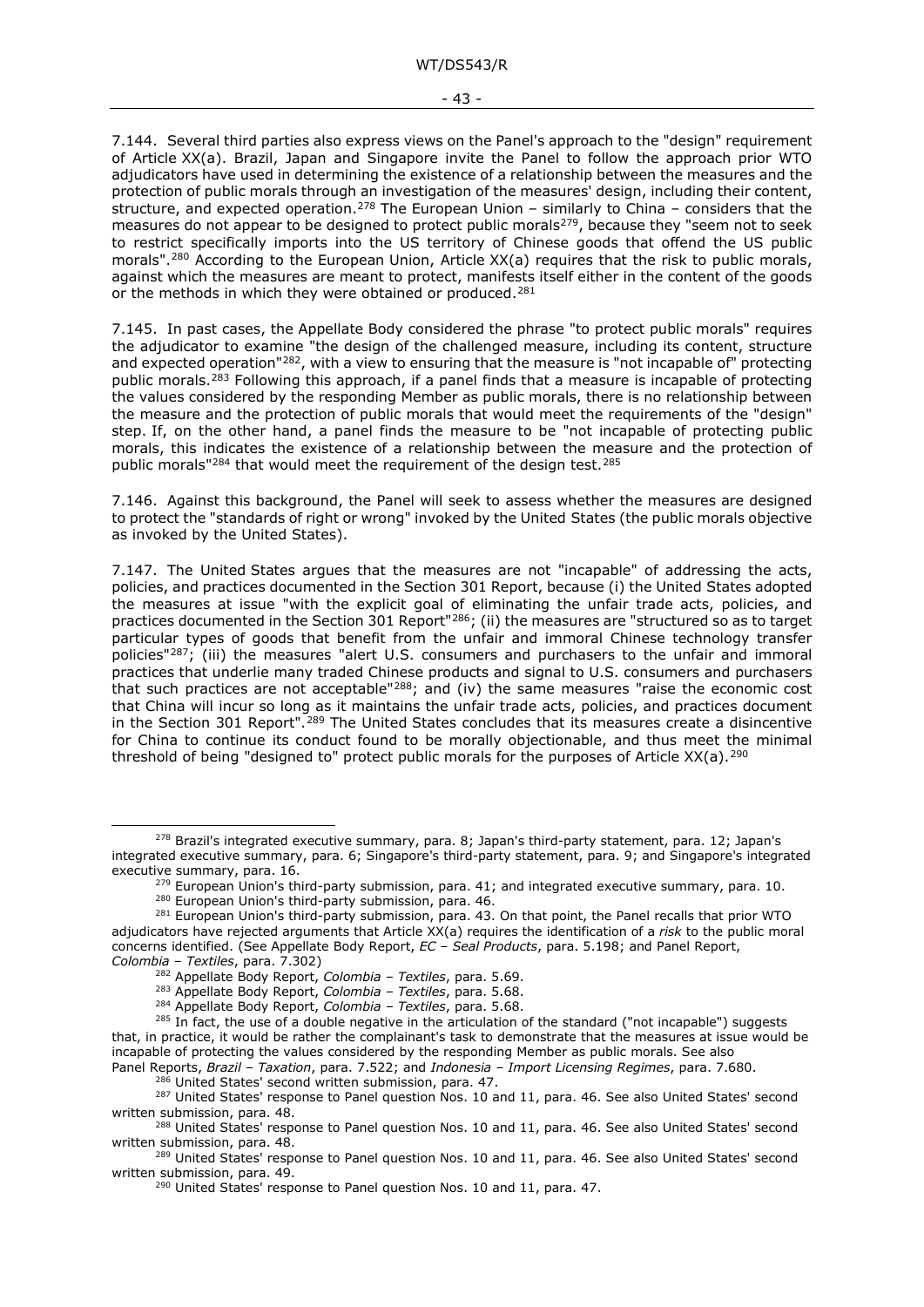<span id="page-43-0"></span>7.148. As noted earlier, China questions, however, "whether the standard 'not incapable of protecting' is properly based on the text of Article XX(a)".<sup>[291](#page-43-3)</sup> Moreover, China asserts that for a measure to have a sufficient nexus to the public morals objective and so to be provisionally justified under Article XX(a), it must be designed to apply to products that embody the morally offensive conduct or content.[292](#page-43-4) China concludes that the measures are incapable of protecting public morals because "there is no evidence that the additional import duties imposed by the United States are designed to apply to goods that embody content or conduct offensive to public morals in the United States".<sup>[293](#page-43-5)</sup>

<span id="page-43-1"></span>7.149. While the United States asserts that there is no textual requirement in Article XX(a) to show that a measure is "designed to" protect public morals<sup>294</sup>, China appears to consider that there is such a requirement, but questions whether the legal standard suggested by the Appellate Body (i.e. "not incapable") is "properly based" on the text of Article  $XX(a)$  of the GATT 1994.<sup>[295](#page-43-7)</sup> China also indicates that "even if the phrase 'to protect public morals' requires the measure at issue to be 'not incapable of' protecting public morals, the U.S. measures are incapable of protecting public morals".[296](#page-43-8)

<span id="page-43-2"></span>7.150. The Panel considers that every case must be assessed on its own merits. The Panel observes that the design test is a preliminary step aimed at assisting and informing the further analysis of whether a measure is provisionally justified under subparagraph (a) of Article XX. That said, it will sometimes be the case that the application of this test at a general level will not necessarily provide useful information that informs this further analysis.

7.151. In the present case, the Panel does not consider that the "design test", if there is one, is an undemanding task to perform.<sup>[297](#page-43-9)</sup> Having said this, the Panel is not convinced that, in the absolute, the imposition of additional duties would always be incapable of protecting public morals or would never be incapable of protecting public morals. In the circumstances of this case, the Panel finds it difficult to assess at any general level whether the measures at issue are "designed" to protect public morals and is therefore not convinced that the intermediate step of such a design test is helpful for its analysis. The more detailed design aspects and consequential understanding of measures may only become apparent once an analysis of the necessity of the measures is advanced further. In this regard the Panel agrees with the Appellate Body that it must not structure its analysis of the "design" step in such a way as to lead it to truncate its investigation prematurely and thereby foreclose consideration of crucial aspects of the "necessity" analysis.[298](#page-43-10)

7.152. The Panel recalls its preference for a holistic approach to determining whether the measures at issue are "necessary to protect public morals" within the meaning of Article  $XX(a)$ .<sup>[299](#page-43-11)</sup> In the process of this holistic analysis, the Panel considers that whether an appropriate nexus exists between the products subject to the additional duties and the public morals objective as invoked by the United States pertains rather to the assessment of the line or balance between the traderestrictive measures that are acceptable as necessary to protect public morals, and those that are not. For this reason, the Panel will address the parties' (and third parties') arguments related to the nexus between the products subject to additional duties and the public morals objective as invoked by the United States, in the context of the necessity analysis.

7.153. The Panel will therefore continue its holistic examination of the challenged measures to determine whether they are necessary to protect the invoked public morals objective, consistent with Article XX(a).

<span id="page-43-3"></span> $^{291}$  China's response to Panel question No. 11, para. 19.  $^{292}$  China's response to Panel question No. 11, para. 19.

<sup>&</sup>lt;sup>293</sup> China's response to Panel question No. 11, para. 21.<br><sup>294</sup> United States' second written submission, para. 43.<br><sup>295</sup> China's response to Panel question No. 11, para. 19.

<sup>&</sup>lt;sup>296</sup> China's response to Panel question No. 11, para. 20.

<sup>297</sup> The Appellate Body in *Colombia – Textiles* observed that the "design step" of an analysis under

<span id="page-43-9"></span><span id="page-43-8"></span><span id="page-43-7"></span><span id="page-43-6"></span><span id="page-43-5"></span><span id="page-43-4"></span>Article XX(a) is not "particularly demanding". (Appellate Body Report, *Colombia – Textiles*, para. 5.70)

<span id="page-43-11"></span><span id="page-43-10"></span><sup>298</sup> Appellate Body Report, *Argentina – Financial Services*, para. 6.203. See also Appellate Body Report, *Colombia – Textiles*, para. 5.77.

 $299$  See para. [7.111](#page-35-10) and fn [200](#page-35-11) above.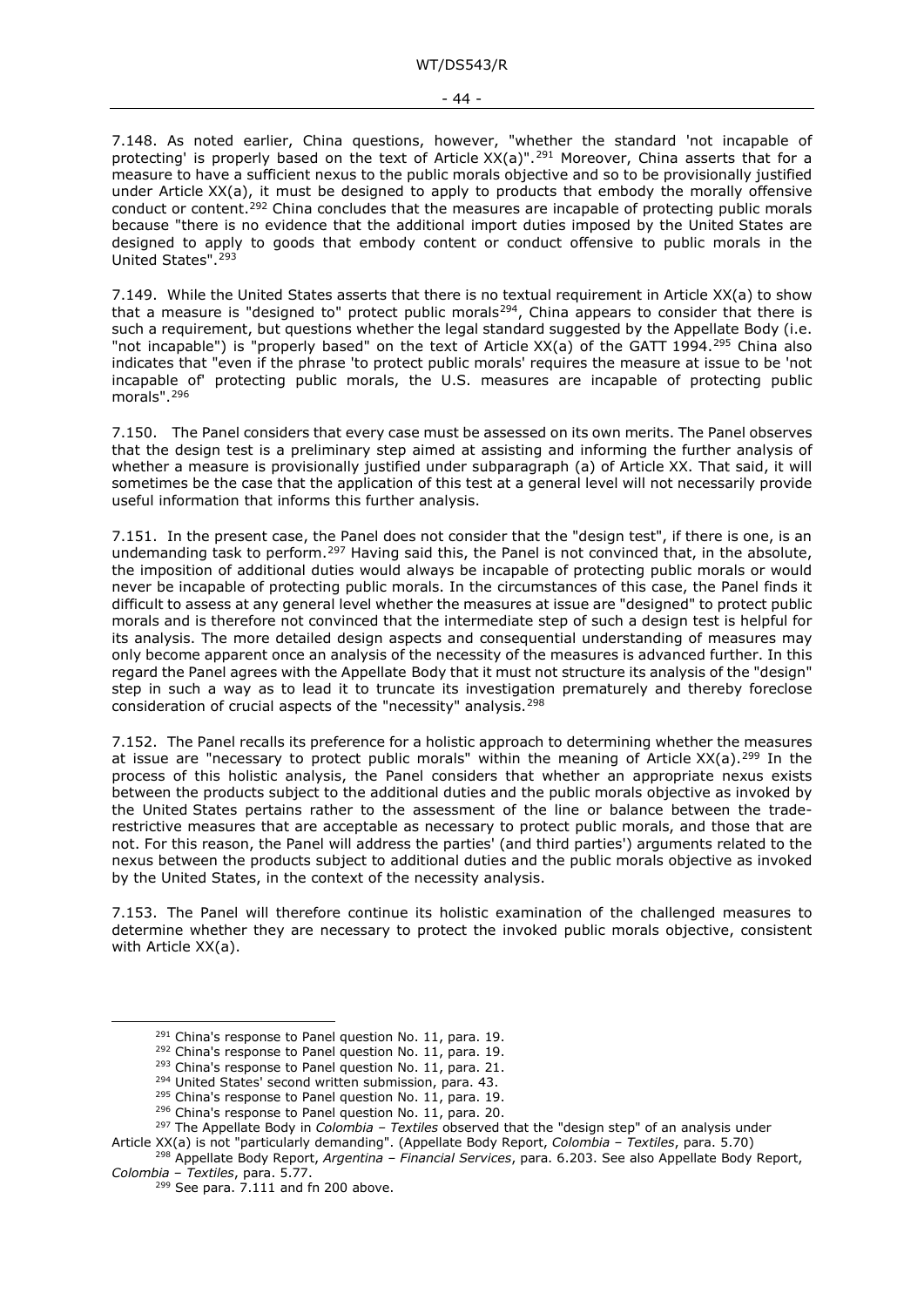#### <span id="page-44-0"></span>**7.3.2.4 Whether the measures are** *necessary* **to protect the public morals objective as invoked by the United States**

7.154. After having analysed the public morals objective raised by the United States and whether the measures at issue are designed to protect this public morals objective, the Panel now turns to assess whether the measures are *necessary* to protect the invoked public morals objective.

#### <span id="page-44-1"></span>**7.3.2.4.1 Introduction – the nature and purpose of the** *necessity* **requirement**

7.155. The Panel recalls that its interpretation of each element of the subparagraphs of Article XX is informed by the overall need to maintain a balance between the *right* of the United States to invoke the exception of Article XX(a) and the *duty* of the United States to respect the market access rights of China under the GATT 1994.<sup>[300](#page-44-3)</sup> It is clear from the text of Article XX(a) that the mere invocation of a public morals objective under Article XX(a) does not automatically render any WTOinconsistent action acceptable.

<span id="page-44-2"></span>7.156. Pursuant to Article 11 of the DSU, one of a panel's functions is to "make an objective assessment of the matter before it, including an objective assessment of the facts of the case and the applicability of and conformity with the relevant covered agreements". When carrying out this function, a panel will clarify the existing provisions of the covered agreements in accordance with customary rules of interpretation of public international law, as set out in Article 3.2 of the DSU.[301](#page-44-4) The Panel's duty as treaty interpreter is thus to examine the words of the covered agreements to determine the parties' intentions.<sup>302</sup> Article 31(1) of the Vienna Convention on the Law of Treaties directs the Panel to interpret the GATT 1994 in good faith in accordance with the ordinary meaning to be given to the terms of the treaty in their context and in the light of the treaty's object and purpose.[303](#page-44-6) One of the corollaries of this general rule of treaty interpretation is the principle of effective treaty interpretation, according to which an interpretation must give meaning and effect to all the terms of a treaty. In effect, an interpreter is "not free to adopt a reading that would result in reducing whole clauses or paragraphs of a treaty to redundancy or inutility".[304](#page-44-7)

7.157. With these considerations in mind, the Panel begins by focusing on the ordinary meaning of the terms of Article XX(a). The word "necessary" in Articles XX(a), XX(b) and XX(d) of the GATT 1994 regulates and defines the circumstances in which these provisions can be invoked. This is reflected in the requirement that there be a *nexus* between the challenged measures and the values protected, in order for the measures to be shown as necessary.<sup>[305](#page-44-8)</sup> The intensity of this nexus can vary, as the Appellate Body explained in *Korea – Various Measures on Beef* (in the context of Article XX(d)):

Measures which are indispensable or of absolute necessity or inevitable to secure compliance certainly fulfil the requirements of Article XX(d). But other measures, too, may fall within the ambit of this exception. As used in Article XX(d), the term

<span id="page-44-4"></span><span id="page-44-3"></span><sup>300</sup> See para. [7.106](#page-34-11) above. See also Appellate Body Report, *US – Shrimp*, para. 156; and Panel Report, *US – Gambling*, paras. 6.452 and 6.575.

 $301$  The text of Article 3.2 of the DSU reads as follows:

The dispute settlement system of the WTO is a central element in providing security and predictability to the multilateral trading system. The Members recognize that it serves to preserve the rights and obligations of Members under the covered agreements, and to clarify the existing provisions of those agreements in accordance with customary rules of interpretation of public international law. Recommendations and rulings of the DSB cannot add to or diminish the rights and obligations provided in the covered agreements.

<span id="page-44-6"></span><span id="page-44-5"></span><sup>302</sup> See Appellate Body Reports, *India – Patents (US)*, paras. 45-46; and *India – Quantitative Restrictions*, footnote 23 to para. 94.

<sup>&</sup>lt;sup>303</sup> Article 31 of the Vienna Convention reads, in relevant parts:

<sup>1.</sup> A treaty shall be interpreted in good faith in accordance with the ordinary meaning to be given to the terms of the treaty in their context and in the light of its object and purpose.

<sup>2.</sup> The context for the purpose of the interpretation of a treaty shall comprise, in addition to the text, including its preamble and annexes:

<sup>(</sup>a) any agreement relating to the treaty which was made between all the parties in connection with the conclusion of the treaty;

<sup>(</sup>b) any instrument which was made by one or more parties in connection with the conclusion of the treaty and accepted by the other parties as an instrument related to the treaty. […]

<sup>304</sup> See Appellate Body Reports, *US – Gasoline*, p. 23 (DSR 1996:I, 3); and *Korea – Dairy*, para. 80. <sup>305</sup> See Appellate Body Reports, *US – Gasoline*, p. 16; *US – Gambling*, para. 292; *EC – Seal Products*,

<span id="page-44-8"></span><span id="page-44-7"></span>para. 5.169; and *Colombia – Textiles*, para. 5.67; and Panel Reports, *Brazil – Taxation*, para. 7.516.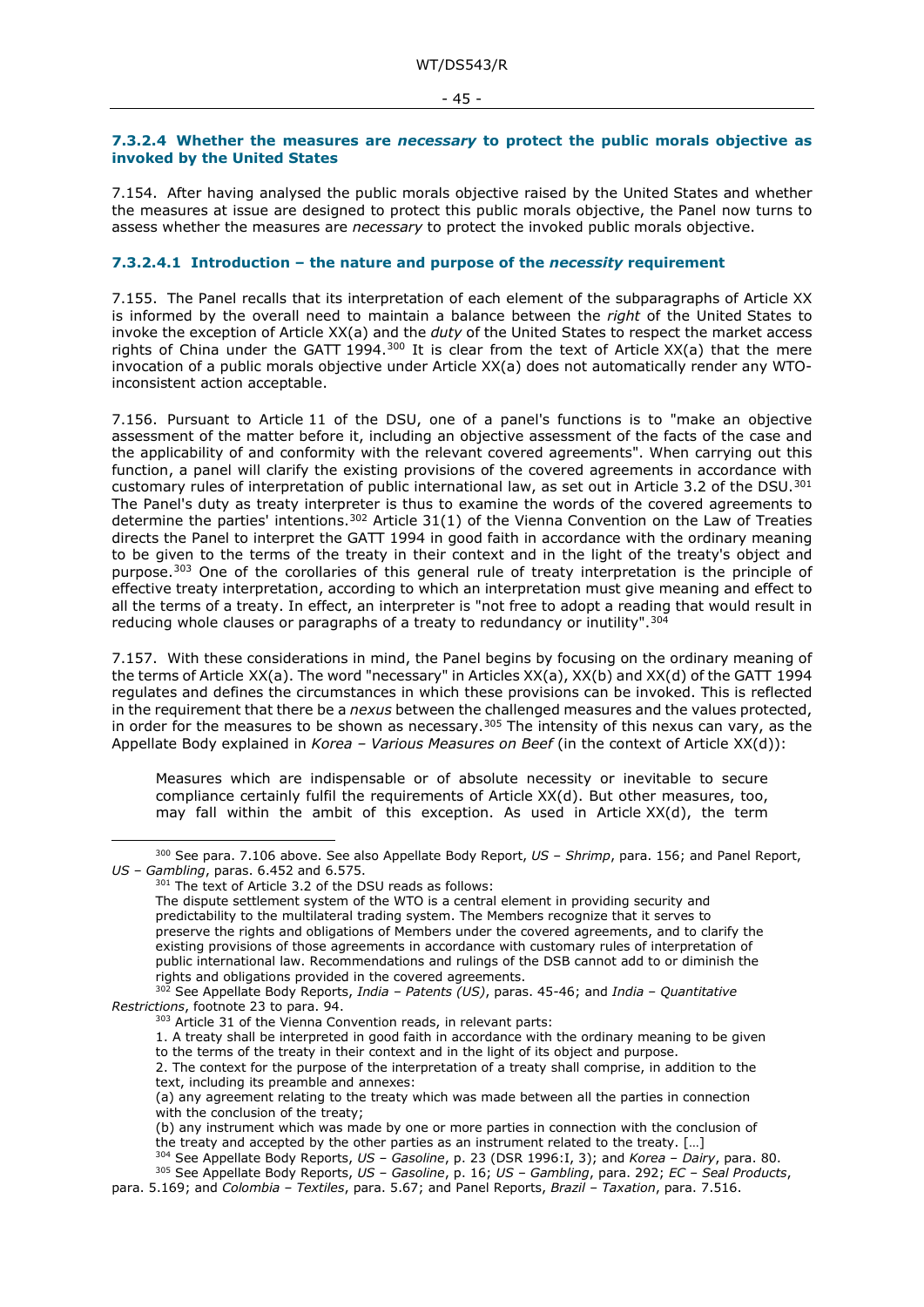"necessary" refers, in our view, to a range of degrees of necessity. At one end of this continuum lies "necessary" understood as "indispensable"; at the other end, is "necessary" taken to mean as "making a contribution to". We consider that a "necessary" measure is, in this continuum, located significantly closer to the pole of "indispensable" than to the opposite pole of simply "making a contribution to".  $306$ 

7.158. Prior WTO adjudicators have kept this general function of the necessity requirement in mind when "weighing and balancing" factors to assess whether WTO-inconsistent measures are justified under Articles  $XX(a)$ , (b) or (d).  $307$ 

7.159. This weighing and balancing approach requires an assessment of a series of factors, including (i) the relative importance of the pursued policy objective<sup>308</sup>; (ii) the restrictive impact of the challenged measures on trade[309](#page-45-3); and (iii) the contribution of these measures to the realization of the objective pursued<sup>[310](#page-45-4)</sup> (manifested in the existence of a "genuine relationship of ends and means between the objective pursued and the measure at issue $1311$  $1311$ , followed by an assessment of whether potential WTO-consistent or less trade-restrictive alternatives, suggested by the complainant, are reasonably available to the responding Member.<sup>[312](#page-45-6)</sup> Prior WTO adjudicators have traditionally seen this analysis as a holistic one "that involves putting all the variables of the equation together and evaluating them in relation to each other after having examined them individually, in order to reach an overall judgement". [313](#page-45-7)

7.160. The Panel also notes that the context of Article XX(a) includes the third recital of the Preamble of the WTO Agreement, which refers to the desire of WTO Members to contribute to "reciprocal and mutually advantageous arrangements directed to the *substantial reduction of tariffs and other* barriers *to trade* and to the *elimination of discriminatory treatment in international trade relations*".[314](#page-45-8) Further, the object and purpose of the covered agreements are focused on the principle of liberalization of trade flows between WTO Members. Accordingly, an interpretation of Article XX(a) allowing any type or range of restrictive trade measures that may otherwise breach a complainant's WTO rights, simply on the basis of an assertion that they were necessary, rather than a demonstration by a respondent of the necessity of the measures, would be contrary both to the text of the Preamble of the WTO Agreement, and to the spirit of the WTO covered agreements. Such an interpretation would reduce the word "necessary" used in Article XX(a) to redundancy and inutility, running counter to the principle of effectiveness in treaty interpretation.

7.161. Against this background, the Panel will examine each of these factors to assess whether the measures at issue are *necessary* to protect the "standards of right or wrong" invoked by the United States (the public morals objective as invoked by the United States).

<sup>311</sup> Appellate Body Report, *Brazil – Retreaded Tyres*, para. 145. See also e.g. Panel Reports,

<sup>306</sup> Appellate Body Report, *Korea – Various Measures on Beef*, para. 161. See also Appellate Body

<span id="page-45-1"></span><span id="page-45-0"></span>Report, *India –* Solar Cells, para. 5.62.<br>307 See e.g. Appellate Body Reports, *Korea – Various Measures on Beef*, para. 164; *US – Gambling*, para. 306; *China – Publications and Audiovisual Products*, para. 242; and *EC* 

<span id="page-45-2"></span><sup>&</sup>lt;sup>308</sup> The more important the societal value pursued by the measure at issue, the more easily the measure may be considered to be "necessary". (See Appellate Body Reports, *EC – Asbestos*, para. 172; and

<span id="page-45-3"></span>*Korea – Various Measures on Beef*, para. 162; and Panel Reports, *Brazil – Taxation*, para. 7.525) <sup>309</sup> The less restrictive the effects of the measure, the more likely it is to be characterized as

<sup>&</sup>quot;necessary". (See Appellate Body Report, *China – Publications and Audiovisual Products*, para. 310)

<span id="page-45-4"></span><sup>&</sup>lt;sup>310</sup> The greater the contribution, the more easily a measure might be considered to be "necessary". (See Appellate Body Report, *Korea – Various Measures on Beef*, para. 163)

<span id="page-45-5"></span>*Brazil – Taxation*, para. 7.526; *EU – Energy Package*, para. 7.1360 (currently under appeal); *Colombia – Textiles*, para. 7.315; and *India – Solar Cells*, para. 7.361; and Appellate Body Reports, *EC – Seal Products*, para. 5.210.

<span id="page-45-6"></span><sup>312</sup> Appellate Body Reports, *EC – Seal Products*, para. 5.215; *China – Publications and Audiovisual Products*, para. 242; and *US – Gambling*, para. 307; and Panel Reports, *Brazil – Taxation*, para. 7.531.

<sup>313</sup> Appellate Body Report, *Brazil – Retreaded Tyres*, para. 182.

<span id="page-45-8"></span><span id="page-45-7"></span><sup>&</sup>lt;sup>314</sup> Emphasis added. The Panel agrees with prior WTO adjudicators that the text of the preamble is useful for providing interpretative context for the operative provisions being interpreted. (See e.g. Panel Report, *Thailand – Cigarettes (Philippines) (Article 21.5 – Philippines)*, para. 7.749 (currently under appeal))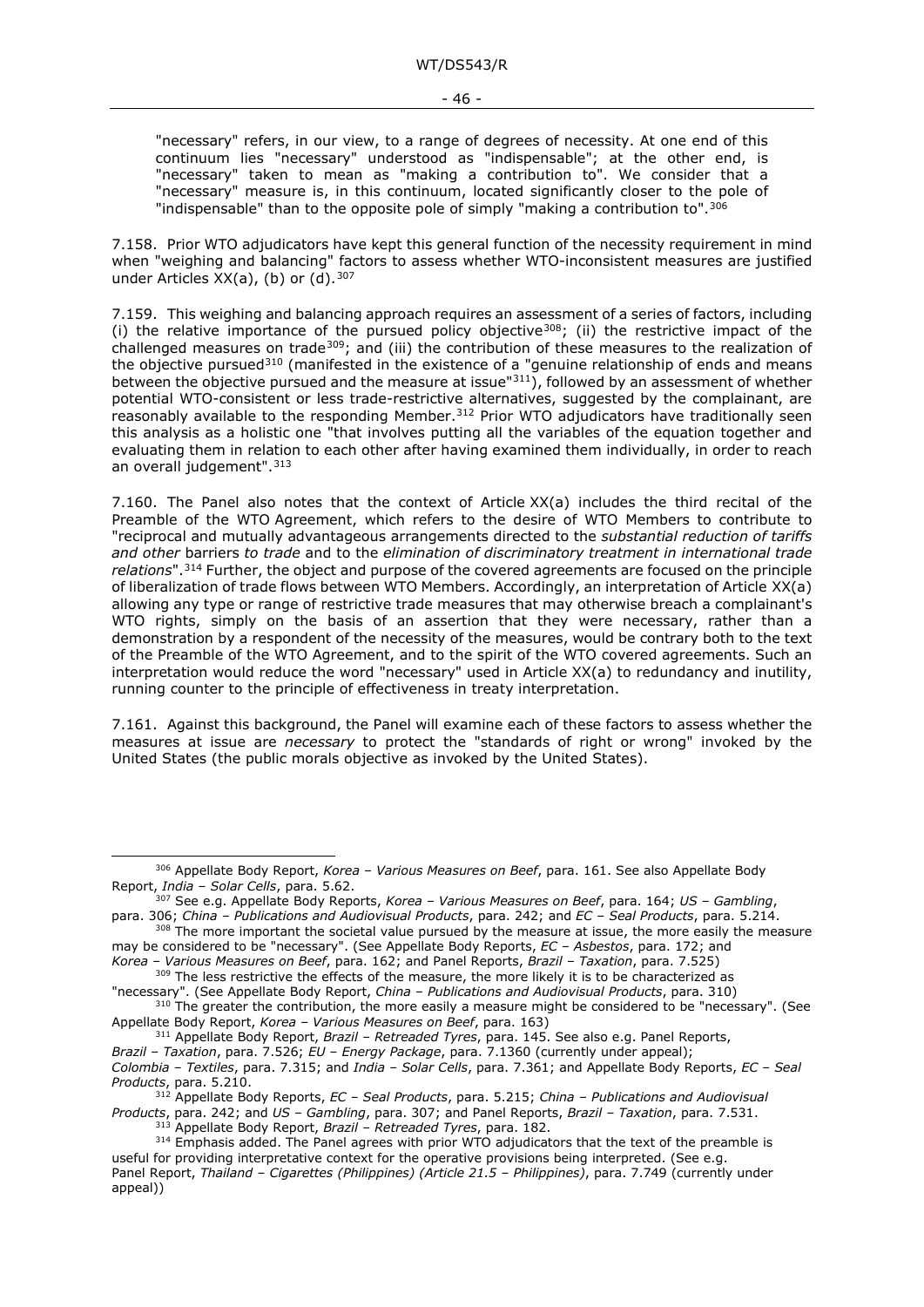<span id="page-46-2"></span>7.162. The Panel notes that the disputing parties and the third parties agree with the legal test consistently applied in previous disputes, as described above.<sup>[315](#page-46-3)</sup> For this reason, in the next section, the Panel will proceed directly to assess the application of this legal test to the present dispute after briefly noting parties' and third parties' main arguments.

#### <span id="page-46-0"></span>**7.3.2.4.2 The Panel's assessment on whether the United States has demonstrated the**  *necessity* **of the measures at issue**

7.163. The United States argues that the additional duties at issue are "necessary" to protect public morals because they "play a necessary role toward the goal of eliminating China's unfair trade acts, policies, and practices by raising the cost of such practices and reducing China's incentive to continue engaging in such conduct going forward".<sup>[316](#page-46-4)</sup> According to the United States, "it is reasonable to conclude that China will continue to pursue its unfair trade acts, policies, and practices while it is advantageous to China to do so, for example, until the economic costs of doing so begin to approach or outweigh the economic benefits"<sup>317</sup>, and for that reason, "to protect U.S. interests in moral (right or wrong) economic behaviour, it is necessary for the United States to adopt measures that are capable of changing China's economic cost-benefit analysis".<sup>[318](#page-46-6)</sup> The United States also asserts that the measures are necessary to achieve the public morals objective as invoked by the United States because it was only after their adoption that China agreed to enter into negotiations with the United States to address the concerns documented in the Section 301 Report.<sup>[319](#page-46-7)</sup> Finally, the United States asserts that so long as a WTO Member can establish that a measure that aims to influence the policies or practices of another Member is necessary to protect public morals, that measure can be justified under Article XX(a).[320](#page-46-8)

<span id="page-46-1"></span>7.164. According to China, the United States' arguments asserting that the measures are *necessary* are unrelated to the necessity analysis usually conducted under Article XX(a) of the GATT 1994.<sup>[321](#page-46-9)</sup> China considers that the interpretation of the term "necessary", as suggested by the United States, would render the necessity analysis meaningless in practice, because it would allow WTO Members to "ratchet up duties on any product to any level for any length of time that the Member deems appropriate, regardless of whether the products contain or embody morally offensive content or conduct".<sup>[322](#page-46-10)</sup> China further considers that the measures at issue are not "necessary to protect public morals" within the meaning of Article XX(a) because "the importance of any interest in combatting particular criminal conduct that the United States may theoretically possess is significantly outweighed by the lack of contribution of the U.S. measures to the achievement of that objective and their severe trade restrictiveness".<sup>[323](#page-46-11)</sup> In China's view, the measures do not contribute to any "public morals" objective within the meaning of Article XX(a) because they are applied to products on the basis of economic objectives and not on the basis of the morally offensive content of the products themselves.<sup>[324](#page-46-12)</sup> China asserts that, even if the Panel were to find that certain products covered by the measures embody morally offensive conduct, which is a position China does not

<span id="page-46-3"></span><sup>&</sup>lt;sup>315</sup> See United States' second written submission, paras. 51-56; China's second written submission, paras. 53-61; Australia's third-party statement, paras. 14-15; Australia's integrated executive summary, paras. 11-12; Brazil's third-party submission, paras. 11-12; Brazil's integrated executive summary, para. 11; European Union's third-party submission, paras. 49-55; Singapore's third-party statement, paras. 11-12; and Singapore's integrated executive summary, paras. 11-12.<br><sup>316</sup> United States' second written submission, para. 53.

<span id="page-46-5"></span><span id="page-46-4"></span><sup>317</sup> United States' first written submission, para. 78. See also United States' second written submission, paras. 38 and 60; United States' response to Panel question No. 12, para. 49; United States' response to Panel question No. 15, para. 65; and United States' response to Panel question No. 21, para. 2.

<span id="page-46-6"></span><sup>&</sup>lt;sup>318</sup> United States second written submission, paras. 38 and 60. See also United States' response to Panel question No. 12, para. 49; and United States' response to Panel question No. 21, para. 2.

<span id="page-46-7"></span><sup>&</sup>lt;sup>319</sup> United States second written submission, para. 40. The United States contends that it has made significant efforts to change China's conduct, among others through "dialogue, admonishment, multilateral forums, bilateral mechanisms, and the pursuit of criminal charges against individuals and entities affiliated with the Chinese government". According to the United States, because none of these efforts "have proven to be durably effective", imposition of the tariffs was necessary. (United States' first written submission, para. 80. (footnotes omitted)) However, the United States also notes that even after the adoption of the measures, "China continues to engage in the unfair and immoral practices documented in the Section 301 Report." (United States' comment on China's response to Panel question No. 23, para. 23; and Exhibit US-35)<br><sup>320</sup> United States' second written submission, para. 64.

<span id="page-46-12"></span><span id="page-46-11"></span>

<span id="page-46-10"></span><span id="page-46-9"></span><span id="page-46-8"></span> $321$  China's second written submission, para. 53.<br> $322$  China's second written submission, para. 54.<br> $323$  China's second written submission, para. 55.<br> $324$  China's second written submission, para. 56.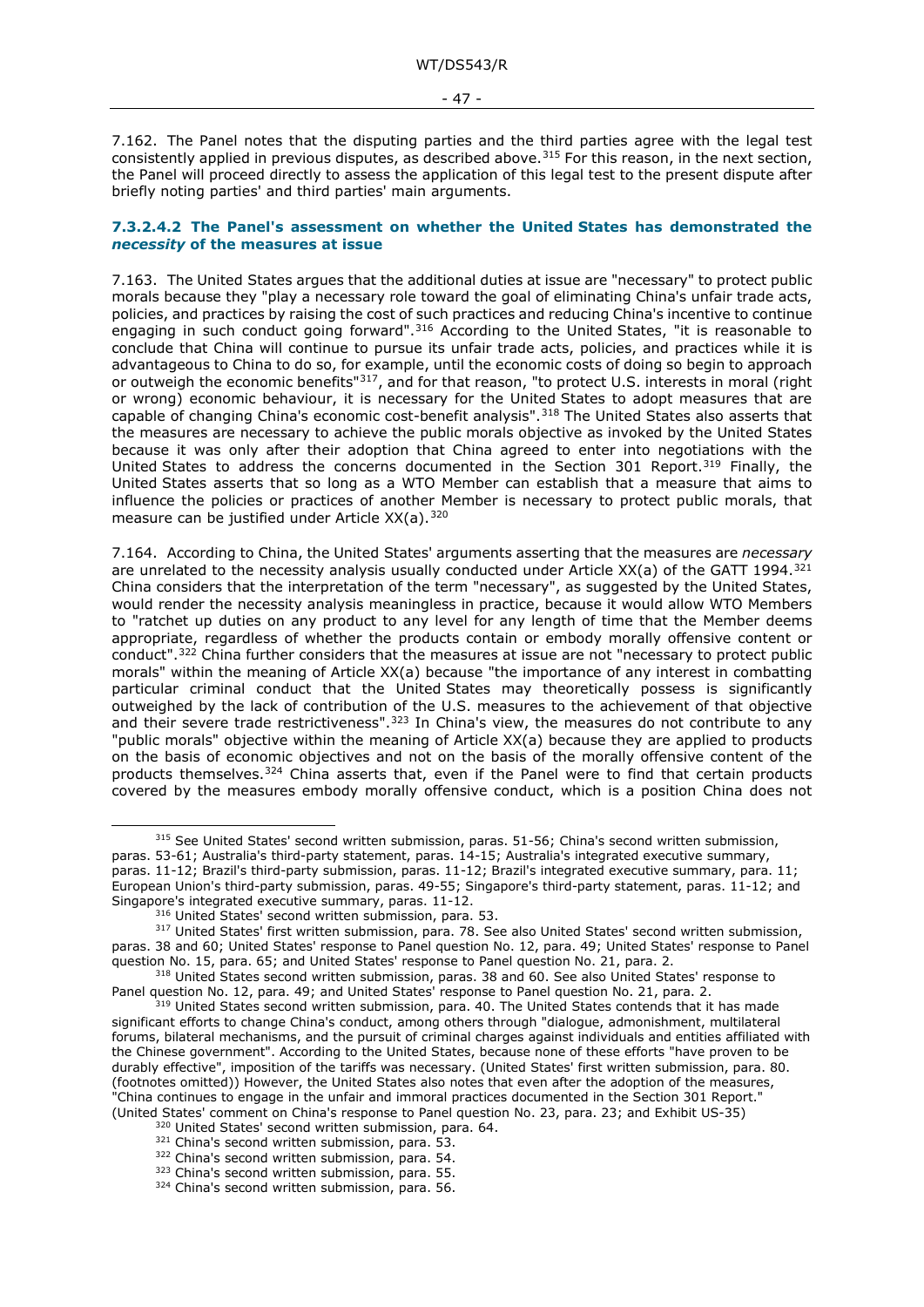concede, a "genuine ends-means relationship would still not exist".<sup>[325](#page-47-1)</sup> Finally, China asserts that "the United States believes that a measure can be 'necessary' within the meaning of Article XX(a) whenever it is designed to coerce another Member into adopting a particular policy" $326$ ; China continues that coercing another Member to change policies cannot be a matter of necessity under Article XX(a).

7.165. Several third parties have also discussed the necessity analysis under Article  $XX(a)$ . Australia, Brazil and Singapore emphasize that under the "necessity test", as developed by prior WTO adjudicators, only measures that are *necessary* are permitted under Article XX(a).The European Union agrees that the necessity test involves an assessment of the contribution of the challenged measure to the policy goal pursued. According to the European Union, in the present case, the contribution of the measures at issue to the objective invoked by the United States is "too indirect"<sup>[327](#page-47-3)</sup> and their trade restrictiveness exceeds that of measures found provisionally justified under Article XX(a) in previous cases, because in the present case the measures "apply indiscriminately to all imports of a very large category of products, regardless of whether they have been identified as morally tainted".<sup>[328](#page-47-4)</sup>

7.166. The Panel now examines the factors traditionally assessed in the consideration whether the challenged measures (the additional duties) are necessary.

#### <span id="page-47-0"></span>**7.3.2.4.2.1 Importance of the pursued policy objective**

7.167. The United States asserts that the measures pursue the vitally important objective of upholding US norms against theft and coercion, and that such values are "of tremendous importance to U.S. society and the functioning of the U.S. economy".<sup>[329](#page-47-5)</sup> China accepts that "addressing problems" relating to crime could, in theory, be characterized as serving a societal interest<sup>"330</sup>, but considers that "the importance of any interest in combatting particular criminal conduct that the United States may theoretically possess is significantly outweighed by the lack of contribution of the U.S. measures to the achievement of that objective and their severe trade restrictiveness".<sup>331</sup>

7.168. The Panel recalls the deference accorded to WTO Members to define the scope of the public morals they want to protect in their societies, corresponding to their own system and scales of values. The analysis of the necessity of a challenged measure includes an assessment of the importance of the pursued public policy objective not in general, but *for the responding WTO Member*, in light of the relevant public morals it has invoked as applicable in its territory. During this assessment, prior WTO adjudicators have focused on examining the protected societal interest, "rather than assuming that by virtue of its status as a 'public moral' objective the interest is *per se* vital or important to the highest degree".[332](#page-47-8) For instance, in *US – Gambling*, the panel examined the interests and values protected by the challenged measure and concluded that these interests and values "serve very important societal interests that can be characterized as 'vital and important in the highest degree'".[333](#page-47-9) Similarly, in *EC – Seal Products*, the panel noted the European Union's claim that the specific moral concern with regard to the protection of animals was regarded as a value of high importance in the European Union, and found that "the protection of such public moral concerns is indeed an important value or interest".<sup>[334](#page-47-10)</sup>

7.169. In the circumstances of the present case, the Panel notes that the public morals objective as invoked by the United States reflects societal interests that the United States describes as highly important to it.

<span id="page-47-4"></span><span id="page-47-3"></span><span id="page-47-2"></span><sup>327</sup> European Union's third-party submission, para. 54.<br><sup>328</sup> European Union's third-party submission, para. 55.<br><sup>329</sup> United States' second written submission, para. 52.<br><sup>330</sup> China's second written submission, para. 55

<span id="page-47-1"></span> $325$  China's second written submission, para. 57.<br> $326$  China's second written submission, para. 54.

<span id="page-47-5"></span>

<span id="page-47-8"></span><span id="page-47-7"></span><span id="page-47-6"></span>

<span id="page-47-9"></span><sup>333</sup> Panel Report, *US – Gambling*, para. 6.492. The Appellate Body upheld this finding.

<span id="page-47-10"></span><sup>334</sup> Panel Report, *EC – Seal Products*, para. 7.632. The Appellate Body upheld this finding.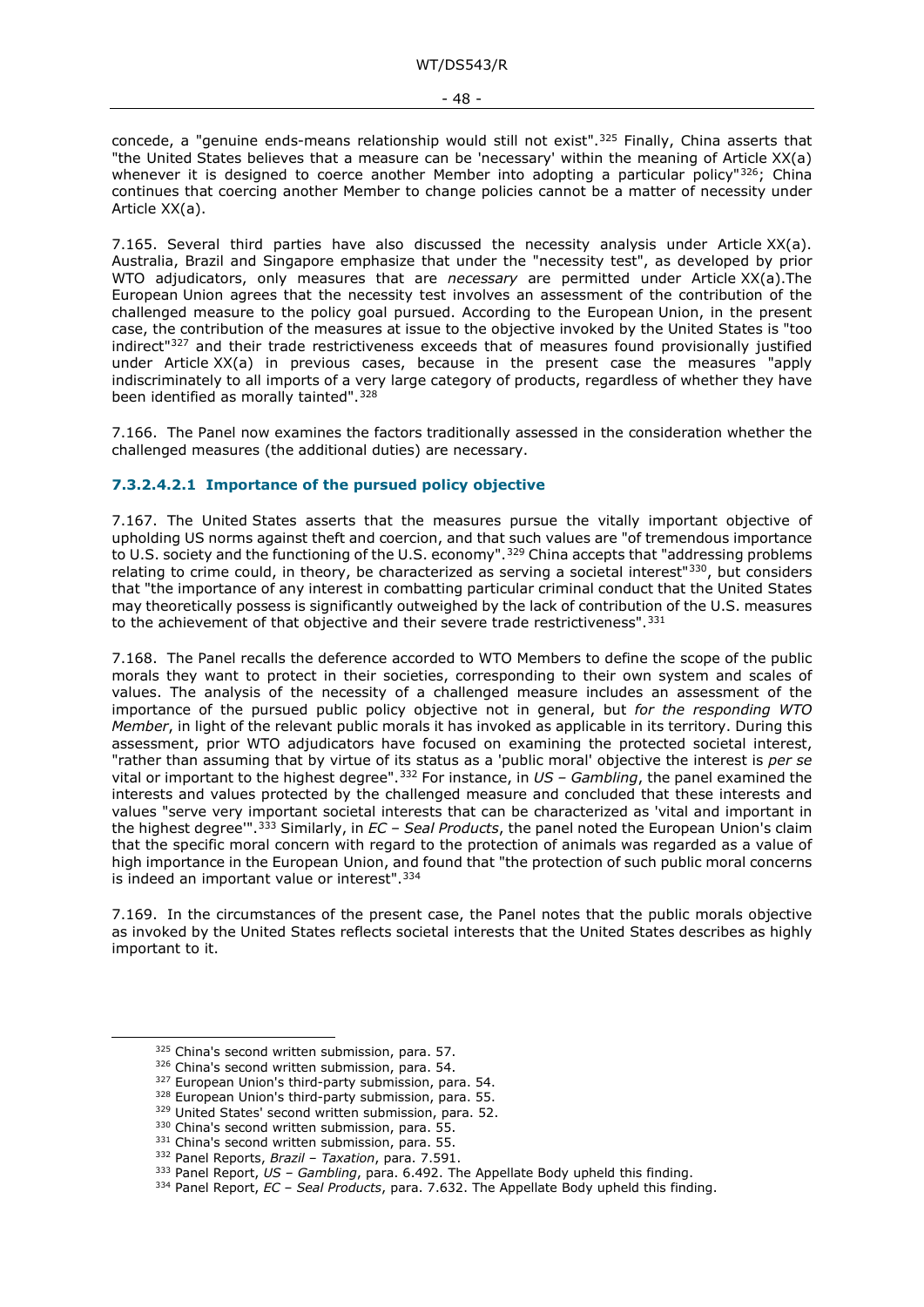#### <span id="page-48-0"></span>**7.3.2.4.2.2 Restrictive impact of the challenged measures on trade**

7.170. The United States asserts that the measures at issue are not overly trade restrictive, because they "do not impose a ban on the import of any Chinese products, [but] tariffs at moderate levels, and [...] calibrated to obtain the elimination of the conduct documented in the Section 301 Report". [335](#page-48-2) China argues that measures at issue are severely trade-restrictive, because they "extend to essentially all imports from China and have resulted in increases of 25 percent above the bound tariff rates"[336](#page-48-3), which "have reduced the ability of Chinese imports to compete in the U.S. market by increasing their price relative to domestically-produced products and imports from third countries not subject to the additional import duties".<sup>[337](#page-48-4)</sup>

7.171. The Panel observes that the measures at issue are not an import ban, but rather additional tariff duties on a wide range of products imported from China. As the panel in *Colombia – Textiles*  observed, a "tariff is less restrictive on international trade than an import ban or measure having the effects of a ban"[338,](#page-48-5) but still has "definite effects on international trade, by reducing the capacity of the products concerned to compete on [the] market".<sup>[339](#page-48-6)</sup> However, particularly given the wide range of products imported from China subject to the additional duties, the Panel notes that the measures have significant effects on international trade.

#### <span id="page-48-1"></span>**7.3.2.4.2.3 Contribution of the measures to the pursued public morals objective as invoked by the United States**

<span id="page-48-16"></span>7.172. The United States contends that the measures at issue make a substantial contribution to the objective of protecting US public morals, because (i) they raise the cost of China's practices and reduce China's incentive to continue engaging in such conduct<sup>[340](#page-48-7)</sup>; (ii) they signal to US citizens that China's trading conduct is unacceptable and will not be rewarded in the marketplace, "and thereby reduce the incentive for U.S. actors to adopt behavior similar to China's"<sup>341</sup>; (iii) China entered into negotiations with the United States to address the concerns documented in the Section 301 Report after the adoption of the measures at issue.<sup>[342](#page-48-9)</sup> The United States asserts that it "has made out a *prime facie* case that the measures at issue contribute to the protection of public morals and China has presented no arguments that would rebut this conclusion".<sup>[343](#page-48-10)</sup>

7.173. China asserts that the measures do not contribute to any public morals objective within the meaning of Article XX(a) because they are applied to products on the basis of the United States' economic objectives and not on the basis of the morally offensive content of the products themselves.<sup>[344](#page-48-11)</sup> In China's view, even if the United States "may also have imposed tariffs on certain products that could theoretically embody alleged morally offensive conduct"<sup>345</sup>, this "is simply a function of the overbreadth of the U.S. measures, not evidence of a genuine ends-means relationship".[346](#page-48-13)

<span id="page-48-3"></span><span id="page-48-2"></span>7.174. The Panel recalls that the extent to which the challenged measures contribute to the realization of the objective pursued is one of the aspects to be considered in evaluating whether they are "necessary" within the meaning of Article  $XX(a)$ . [347](#page-48-14) There is no generally applicable standard requiring the use of a pre-determined threshold of contribution.[348](#page-48-15) For instance, in *EC –*

- $343$  United States' comment on China's response to Panel question No. 23, para. 21.  $344$  China's second written submission, para. 56.
- 
- 345 China's second written submission, para. 57.
- 346 China's second written submission, para. 57.

<sup>335</sup> United States' second written submission, para. 55. 336 China's second written submission, para. 59. 337 China's second written submission, para. 59. 338 Panel Report, *Colombia – Textiles*, para. 7.444.

<span id="page-48-6"></span><span id="page-48-5"></span><span id="page-48-4"></span><sup>339</sup> Panel Report, *Colombia – Textiles*, para. 7.442.

<sup>340</sup> United States' second written submission, para. 53.

<sup>341</sup> United States' second written submission, para. 54.

<sup>342</sup> United States' second written submission, para. 53.

<span id="page-48-15"></span><span id="page-48-14"></span><span id="page-48-13"></span><span id="page-48-12"></span><span id="page-48-11"></span><span id="page-48-10"></span><span id="page-48-9"></span><span id="page-48-8"></span><span id="page-48-7"></span><sup>347</sup> See e.g. Appellate Body Report *Korea – Various Measures on Beef*, para. 163. The Panel observes that in this case, the Appellate Body considered the choice of the measure and its level of trade restrictiveness to be indicative of the level of protection sought by the adopting Member: "[w]e think it unlikely that Korea intended to establish a level of protection that totally eliminates fraud with respect to the origin of beef (domestic or foreign) sold by retailers. The total elimination of fraud would probably require a total ban of imports." (Ibid. para. 178)

<sup>348</sup> Appellate Body Reports, *EC – Seal Products*, para. 5.213.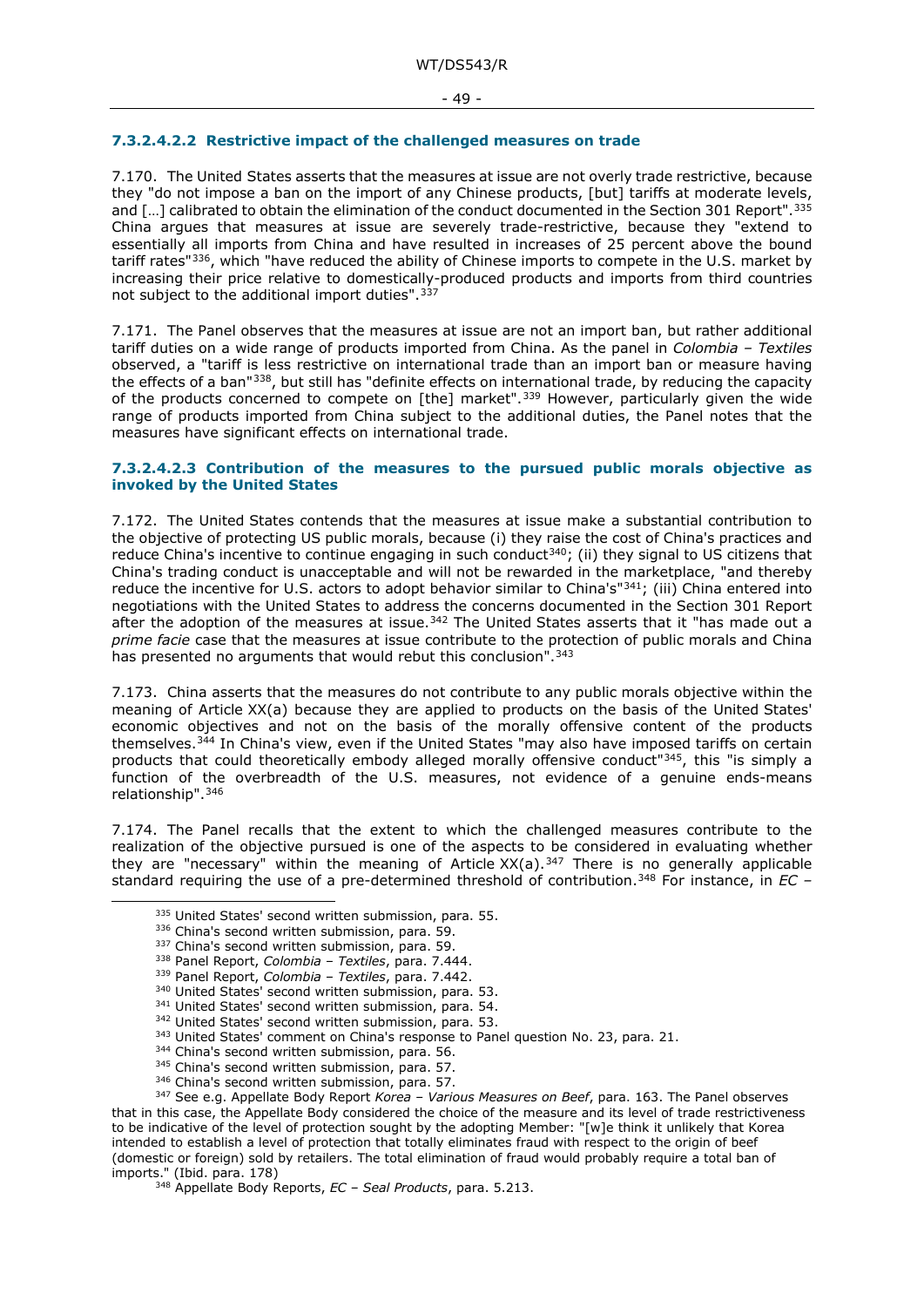*Seal Products* the Appellate Body disagreed with the European Union's argument that a contribution ought to be "material" and specifically cautioned against the use of a standard of "materiality" as a generally applicable pre-determined threshold in its contribution analysis.<sup>[349](#page-49-0)</sup>

7.175. Prior WTO adjudicators have consistently held that contribution exists "when there is a genuine relationship of ends and means between the objective pursued and the measure at issue". [350](#page-49-1) They have thus determined the *level of contribution* to be made by the challenged measures by assessing the extent to which these measures were "apt to" contribute to the objectives pursued.<sup>[351](#page-49-2)</sup> This assessment can be either in quantitative or in qualitative terms<sup>[352](#page-49-3)</sup> and panels generally enjoy a certain latitude in designing the appropriate methodology to use and deciding how to structure or organize their analysis.[353](#page-49-4) Therefore, as previous WTO adjudicators have done, the Panel will focus on determining the existence of a *genuine relationship of ends and means* between the public morals objective as invoked by the United States and the measures at issue.<sup>354</sup>

7.176. The Panel begins by noting the United States' assertion that the measures "make a substantial contribution"<sup>[355](#page-49-6)</sup> to the objective of protecting US public morals, because they raise the cost of China's practices and reduce China's incentive to continue engaging in them, and they reduce the incentive for US actors to engage in similar practices. The United States also notes that China entered into negotiations with the United States to address the concerns documented in the Section 301 Report after the adoption of the measures at issue.<sup>356</sup> The Panel recalls, however, that the contribution of a measure cannot be resolved on the basis of assertion alone, but must be supported by evidence and explanation demonstrating the contribution of the measure to the objective pursued, that would assist the Panel in arriving at its overall conclusion on whether the necessity test is met. Accordingly, the Panel will therefore consider the further arguments that the parties make in this area.

7.177. In this connection, the Panel notes that both the United States and China appear to accept the need for there to be a sufficient nexus between the public morals objective and the chosen measures. They diverge, however in their views on how this relationship can be demonstrated and reflected in the choice of the measures and their contribution to the invoked policy goal. Responding to China, the United States asserts that the text of Article XX(a) does not require a direct correlation or "embodiment" between the products subject to the measure at issue and the "public morals" objective invoked by the defending WTO Member<sup>357</sup>, because "Article XX(a) refers to measures 'necessary to protect public morals' – full stop – not measures necessary to protect public morals from morally offensive products".<sup>[358](#page-49-9)</sup> According to the United States, "[a] measure may be necessary to protect public morals without being limited to a product that itself offends public morals". [359](#page-49-10) China, although in the context of its arguments on the design test rather than the necessity test under Article XX(a), argues that Article XX(a) cannot be interpreted as permitting measures that target non-morally offensive products.<sup>[360](#page-49-11)</sup> According to China, such an interpretation "is incorrect as a matter of treaty interpretation, unsupported by the relevant jurisprudence, and would set a dangerous precedent".<sup>[361](#page-49-12)</sup> In China's view, "a measure that targets products on grounds other than their embodiment of morally offensive content or conduct is not genuinely related to enforcing

<sup>349</sup> Appellate Body Reports, *EC – Seal Products*, para. 5.216.

<sup>350</sup> Appellate Body Report, *Brazil – Retreaded Tyres*, para. 145. See also e.g. Panel Reports,

<span id="page-49-1"></span><span id="page-49-0"></span>*Brazil – Taxation*, para. 7.526; *EU – Energy Package*, para. 7.1360 (currently under appeal);

*Colombia – Textiles*, para. 7.315; and *India – Solar Cells*, para. 7.361; and Appellate Body Reports, *EC – Seal Products*, para. 5.210.

<sup>351</sup> Appellate Body Reports, *EC – Seal Products*, para. 5.213.

<span id="page-49-3"></span><span id="page-49-2"></span><sup>352</sup> See Appellate Body Reports, *Brazil – Retreaded Tyres*, para. 146; and *Argentina – Financial Services*, para. 6.234.

<span id="page-49-4"></span><sup>353</sup> Appellate Body Report, *Brazil – Retreaded Tyres*, para. 145. See also Appellate Body Reports, *EC – Seal Products*, para. 5.210.

<span id="page-49-10"></span><span id="page-49-9"></span><span id="page-49-8"></span><span id="page-49-7"></span><span id="page-49-6"></span><span id="page-49-5"></span><sup>354</sup> See e.g. Panel Reports, *Brazil – Taxation*, para. 7.526; *EU – Energy Package*, para. 7.1360 (currently under appeal); *Colombia – Textiles*, para. 7.315; and *India – Solar Cells*, para. 7.361; and Appellate Body Reports, *EC – Seal Products*, para. 5.210.

 $355$  United States' second written submission, para. 53.  $356$  See para. 7.172 above.

 $357$  United States' second written submission, para. 59.<br> $358$  United States' response to Panel question No. 21, para. 1.

 $359$  United States' response to Panel question Nos. 10 and 11, para. 41.  $360$  China's second written submission, paras. 37-38.

<span id="page-49-12"></span><span id="page-49-11"></span><sup>361</sup> China's second written submission, para. 43.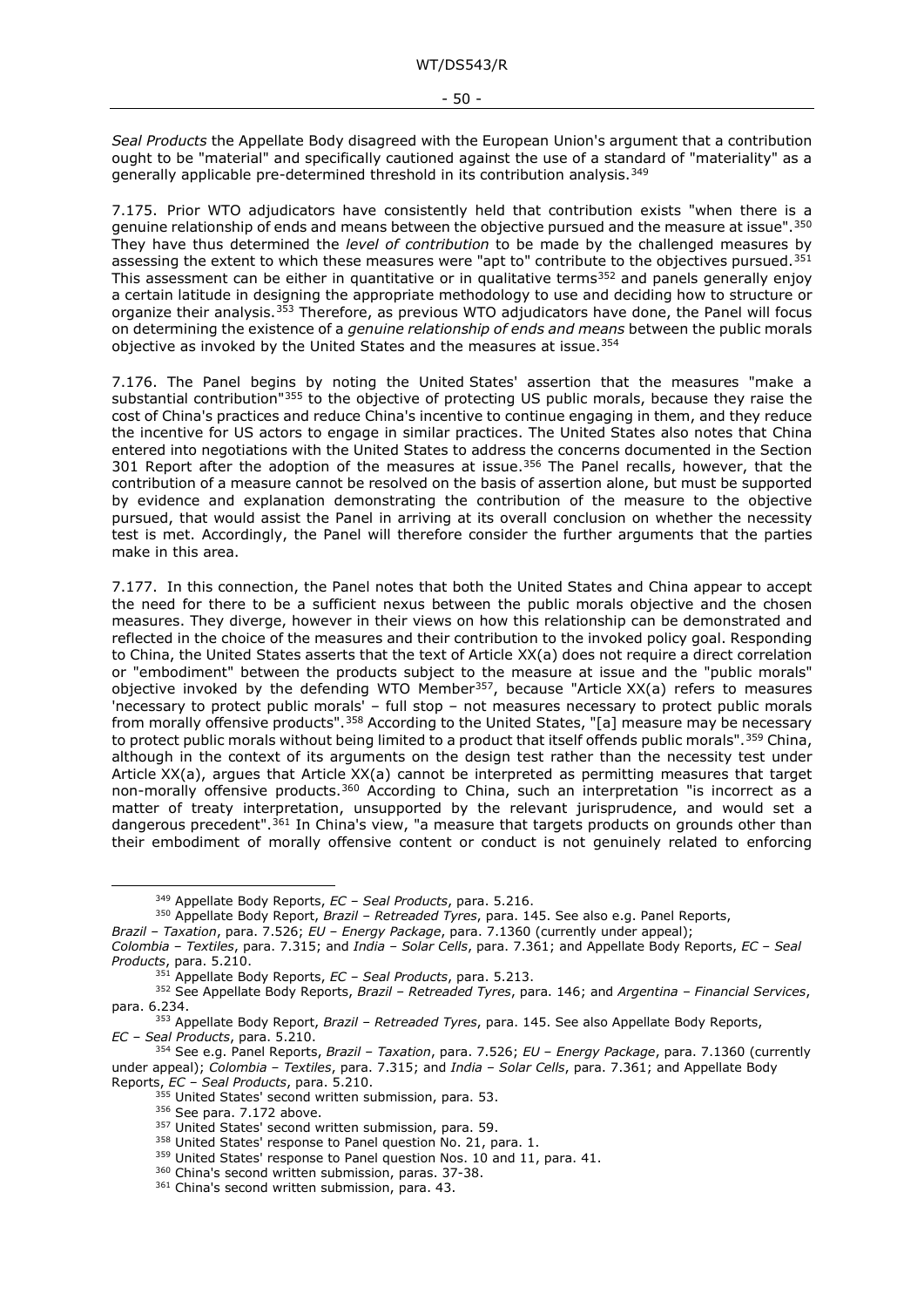<span id="page-50-0"></span>policies for the protection of public morals".<sup>[362](#page-50-5)</sup> The European Union appears to agree with China and asserts that a "tariff increase on a very large category or products, regardless, apparently, of whether the imports of the products concerned pose, by themselves, any threat to the public morals"[363](#page-50-6) makes the relationship between the measures at issue and the public policy objective pursued by the United States "too indirect".[364](#page-50-7)

<span id="page-50-4"></span><span id="page-50-1"></span>7.178. For the purpose of this dispute the Panel does not consider it necessary to resolve at an abstract level the debate between the parties on the above issue. Rather, the Panel seeks to understand the United States' explanation of how the specific measures that it chose to impose, i.e. additional duties on specifically selected products from China, contribute to the public morals objective invoked. The Panel considers that to demonstrate the existence of such a contribution, and in particular of a genuine relationship of ends and means between the public morals objective and the measures at issue, the United States must demonstrate how the additional duties are apt to contribute to the public morals objective as invoked by the United States. The Panel recalls that the measures in this case are additional duties applying to a very wide range of products.<sup>[365](#page-50-8)</sup> The Panel considers that a genuine relationship of ends and means between the measures the United States has chosen and the public morals objective could be discerned through demonstrating the existence of a nexus between these chosen measures and the public morals objective as invoked by the United States. In this way, the United States would be able to point to or prove a genuine relationship of ends and means between the measures at issue and the invoked public morals objective that would highlight the contribution the measures make to the stated objective and assist the Panel in reaching its conclusions on the necessity test as a whole. Therefore, the Panel will direct its enquiry towards seeking to identify the nexus between the measures the United States has chosen (i.e. additional duties on a wide range of products) and the US public morals concerns, in order to inform the examination of the question of whether and how the measures contribute, and could be shown or demonstrated to be "necessary", to protect public morals within the meaning of Article XX(a).

<span id="page-50-2"></span>7.179. The Panel understands the United States to argue that a WTO Member that invokes an Article XX(a) defence is not required to limit the products subject to the WTO-inconsistent measures that it wishes to justify only to products which offend public morals. The United States asserts that "nothing in the text of Article XX(a) supports the view that Article XX(a) excludes measures aimed at inducing policy changes in other WTO Members".<sup>[366](#page-50-9)</sup> In the Panel's view, the scope of Article XX(a) is intrinsically limited and is circumscribed, *first*, by the determination of the specific content of the public morals that the responding Member wishes to protect, and, *second*, by the requirement that the measure a Member has chosen can be demonstrated to be *necessary* to the achievement of this public morals objective. In other words, even assuming, *arguendo*, that a measure does not have to only apply to products that are considered to embody morally offensive conduct to be justified under Article XX(a), the respondent still has to demonstrate that the measure it chose (in this case, additional duties on a wide range of products from China) is apt to contribute to protecting public morals concerns, by establishing the relevant nexus, and also that such measures do not go beyond what is necessary within the meaning of Article XX(a).

<span id="page-50-3"></span>7.180. For these reasons, the Panel considers that, in its examination of the contribution of the measures to the pursued public morals objective as invoked by the United States, it must assess the explanation and evidence submitted by the United States that bears on the relationship of ends and means between the products subject to additional duties and the US public morals concerns.

7.181. Accordingly, the Panel will now analyse the contribution of each of the two challenged measures to the pursued public morals objective as invoked by the United States.

<span id="page-50-6"></span><span id="page-50-5"></span><sup>&</sup>lt;sup>362</sup> China's response to Panel question No. 10, para. 17.<br><sup>363</sup> European Union's third-party submission, para. 44 and integrated executive summary, para. 11. The European Union also raises this issue with regard to the design of the measures.<br><sup>364</sup> European Union's third-party submission, para. 44.

<span id="page-50-9"></span><span id="page-50-8"></span><span id="page-50-7"></span> $365$  This contrasts with previous cases where Article XX(a) has been invoked, in which the measures at issue were more narrowly targeted or focused on specific goods or services sectors (Panel Reports and Appellate Body Reports, *US – Gambling*, *China – Publications and Audiovisual Products*; *EC – Seal Products*;

*Colombia – Textiles*; and *Brazil – Taxation*). 366 United States' second written submission, para. 64.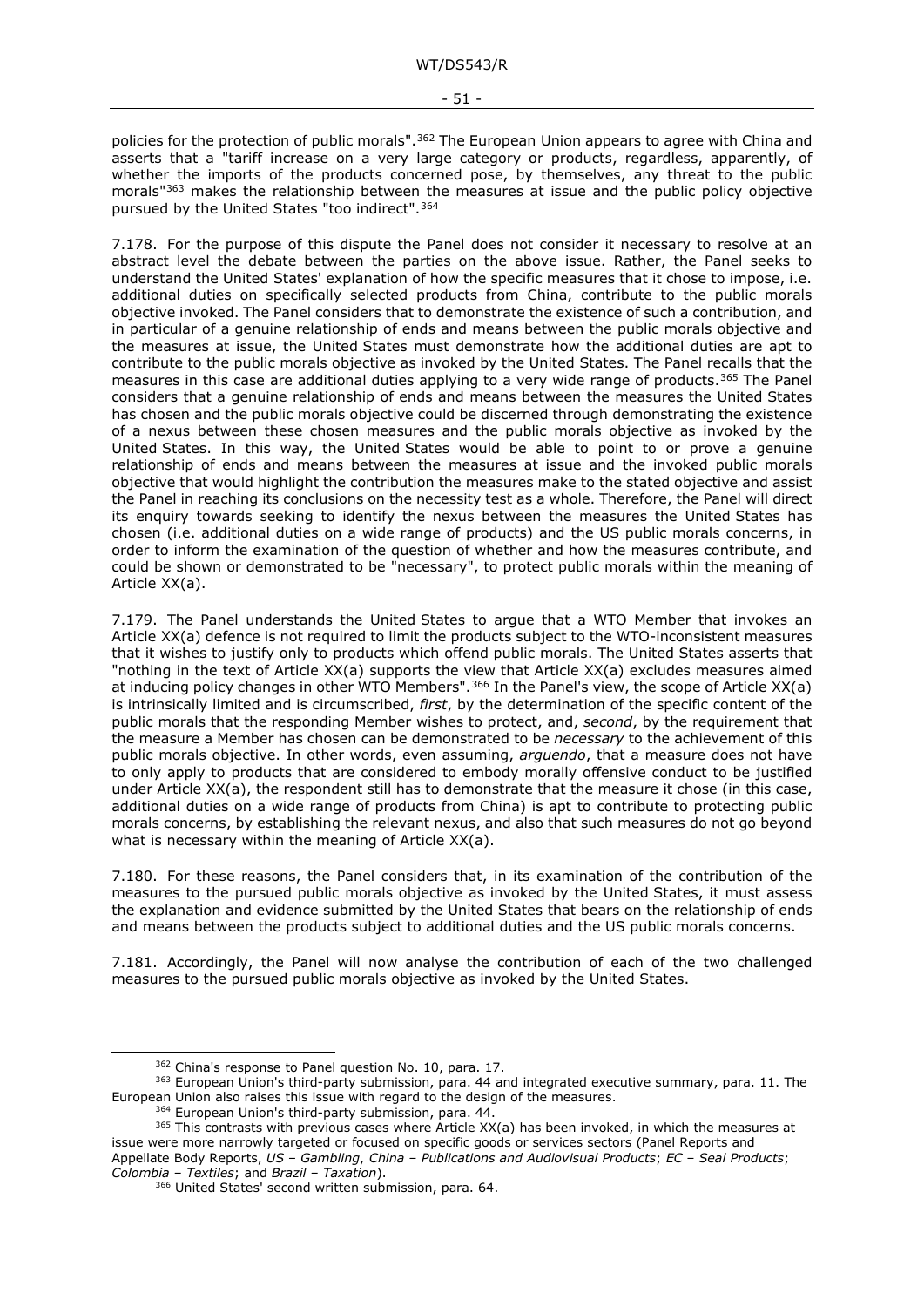#### - 52 -

#### <span id="page-51-0"></span>*Contribution of the imposition of additional duties on List 1 products to the pursued public morals objective as invoked by the United States*

#### **Products covered by List 1**

<span id="page-51-1"></span>7.182. The United States asserts that its argument that the measures at issue are necessary "is not contingent on the application of those measures to any particular class of morally offensive products"<sup>[367](#page-51-3)</sup>, but that – in any event – List 1 covers products that embody morally offensive conduct.[368](#page-51-4) The United States affirms that the products subject to additional tariffs under List 1 "were found to benefit from the trade policies documented in the Section 301 Report, including 'Made in China 2025"<sup>1,369</sup> According to the United States, there is a "clear and direct relationship between the 'List 1 Products' and the unfair technology transfer policies, and practices described in the Section 301 Report".<sup>[370](#page-51-6)</sup> This is demonstrated by the significant emphasis put in the legal instruments through which the United States adopted and implemented the measures at issue on "Made in China 2025 and the Chinese industries that benefit from that initiative"[371](#page-51-7). The United States also notes that since "the benefits and advantages that China derives from its unfair trade acts, policy, and practices are designed to serve China's 'industrial policy goals' and 'economic objectives' writ large and in a comprehensive sense, [...] a corresponding response to China's unfair trade acts, policies, and practices could also be expected to be broad-based and designed to apply economic pressure to China in a comprehensive sense, not just with respect to a narrow range of morally offensive products".[372](#page-51-8)

7.183. China asserts that there is no "genuine relationship of ends and means" between the measures at issue and the public morals objective as invoked by the United States, because the measures at issue "are not applied based on the morally offensive content of the products themselves".[373](#page-51-9) According to China, the measures at issue do not target products "on the grounds that they contain content or embody conduct offensive to such concerns".<sup>[374](#page-51-10)</sup> China notes that (i) the United States determined the value of the products that would be covered by the measures based on the "estimated harm to the U.S. economy" and selected products based on their "likely impact on U.S. consumers"[375](#page-51-11); (ii) the United States "apparently weighed whether the same products could be sourced from alternative countries<sup>"[376](#page-51-12)</sup>; and (iii) the United States' approach to evaluating exclusions from the application of the additional duties reveals the economic objectives pursued by the United States.[377](#page-51-13) According to China, all these elements establish that the measures at issue "are designed to punish China for alleged harm to the U.S. economy while avoiding causing economic harm to U.S. consumers". [378](#page-51-14)

7.184. In its third-party submission, the European Union also asserts that the measures at issue provide for tariff increases on a "very large category of products, regardless, apparently, of whether the imports of the products concerned pose, by themselves, any threat to the public morals invoked by the United States".[379](#page-51-15) The European Union notes that this makes the measures at issue "far more trade restrictive than the measures found provisionally justified under Article XX(a) of the GATT 1994 in previous cases, because they apply indiscriminately to all imports of a very large category of products, regardless of whether they have been identified as morally tainted".<sup>[380](#page-51-16)</sup>

<span id="page-51-2"></span><sup>367</sup> United States' second written submission, para. 60.

<sup>368</sup> United States' second written submission, para. 62.

<span id="page-51-5"></span><span id="page-51-4"></span><span id="page-51-3"></span><sup>369</sup> United States' second written submission, para. 34. See also United States' opening statement at the first meeting of the Panel, para. 48; United States' response to Panel question No. 12, para. 51; United States'<br>second written submission, para. 62; and United States' response to Panel question No. 21, para. 4.

 $370$  United States' response to Panel question No. 21, para. 4.  $371$  United States' response to Panel question No. 21, para. 8.

<span id="page-51-8"></span><span id="page-51-7"></span><span id="page-51-6"></span><sup>&</sup>lt;sup>372</sup> United States' second written submission, para. 61; and United States' response to Panel question No. 21, para. 3.<br><sup>373</sup> China's second written submission, para. 56.<br><sup>374</sup> China's second written submission, para. 44.

<span id="page-51-12"></span><span id="page-51-11"></span><span id="page-51-10"></span><span id="page-51-9"></span><sup>&</sup>lt;sup>375</sup> China's second written submission, para. 46. (emphasis omitted) **375 Chinatism** submission, para. 46. According to China, this demonstrates that "[e]vidently, the covered products are not in and of themselves offensive to the public morals of the United States,

<span id="page-51-16"></span><span id="page-51-15"></span><span id="page-51-14"></span><span id="page-51-13"></span>otherwise the same products from alternative countries would pose the same risk of offence." (Ibid. para. 46)<br><sup>377</sup> China's second written submission, para. 48.

<sup>&</sup>lt;sup>378</sup> China's second written submission, para. 48.<br><sup>379</sup> European Union's third-party submission, para. 44 and integrated executive summary, para. 11.<br><sup>380</sup> European Union's third-party submission, para. 55.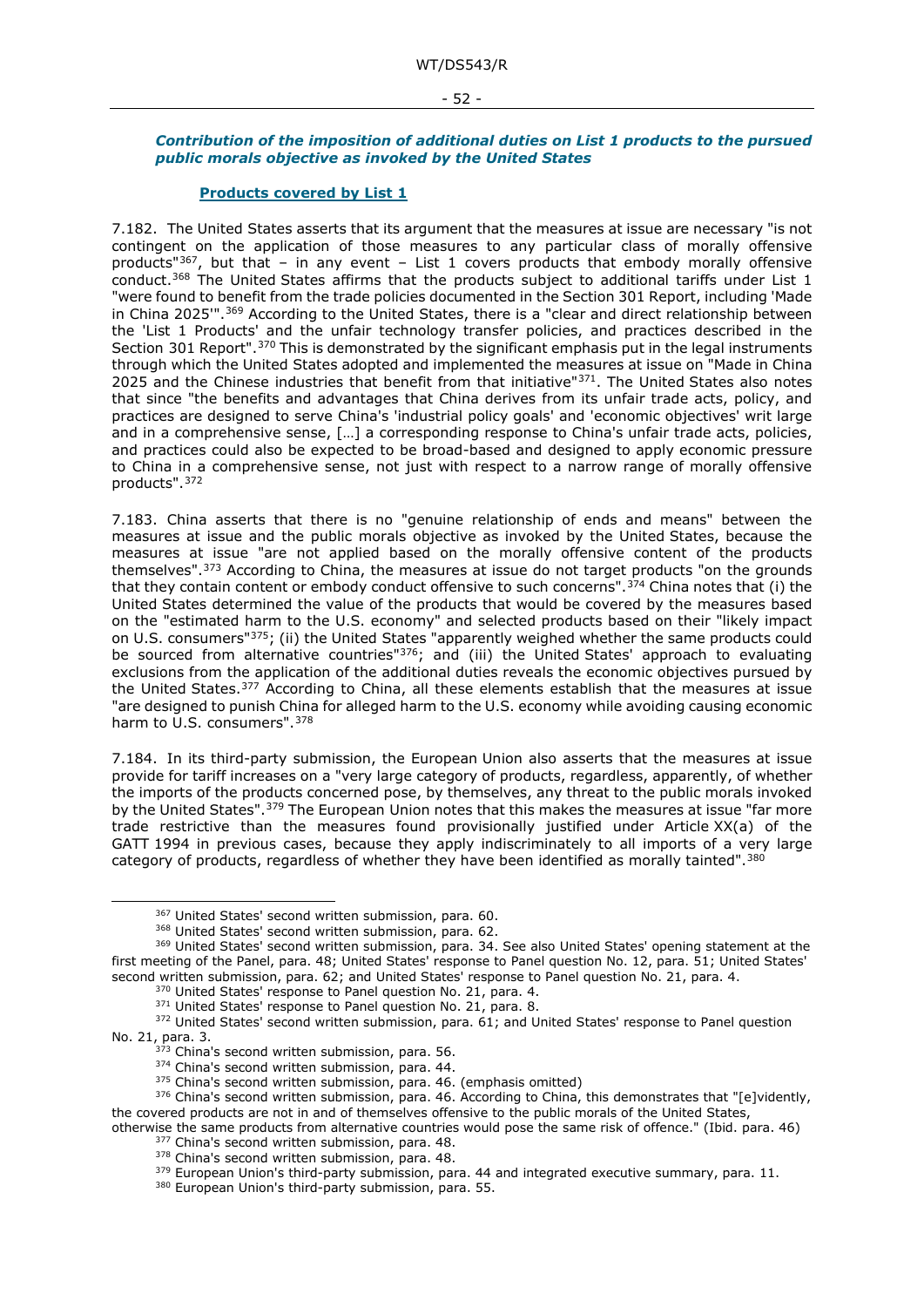<span id="page-52-0"></span>7.185. As noted previously, the Panel does not consider it necessary to resolve the debate between the parties and third parties on this issue in the abstract. Cases and disputes in which Article XX(a) is invoked will concern different public morals, measures and factual circumstances that will need to be considered by each adjudicator to determine whether the requisite nexus between the invoked public morals and the measures is demonstrated. Accordingly, the panel will focus on the choice of specific measures that a respondent has selected to determine whether such a nexus exists. Considering the evidence before it, the Panel understands that the selection process of products to be covered by List 1 began with the publication of a Notice in the Federal Register on 6 April 2018.<sup>[381](#page-52-1)</sup> The Notice of 6 April 2018 summarized the findings of the Section 301 Report and proposed that "appropriate action" with regard to some of the US concerns related to Chinese acts, policies, and practices documented in the Section 301 Report, would include the imposition of additional duties on products from China. The Notice of 6 April 2018 proposed a list of products (proposed List 1) that would be subject to the additional duties.

7.186. The Notice of 6 April 2018 explained the process of selection of the products covered by this proposed List 1 as follows:

The list of products covered by the proposed action was developed using the following methodology:

Trade analysts from several U.S. Government agencies *identified products that benefit from Chinese industrial policies, including Made in China 2025.* The list was refined by removing specific products identified by analysts as likely to cause disruptions to the U.S. economy, and tariff lines that are subject to legal or administrative constraints. The remaining products were ranked according to the likely impact on U.S. consumers, based on available trade data involving alternative country sources for each product. The proposed list was then compiled by selecting products from the ranked list with lowest consumer impact.

*The value of the list is approximately \$50 billion* in terms of estimated annual trade value for calendar year 2018. This level is appropriate both in light of the estimated harm to the U.S. economy, and to obtain elimination of China's harmful acts, policies, and practices.[382](#page-52-2)

7.187. Although the Notice of 6 April 2018 indicates that the imported products subject to additional duties "benefit[ted] from Chinese industrial policies, including Made in China 2025", the United States did not provide an explanation or evidence to further substantiate this assertion*.*[383](#page-52-3) The Panel observes that the Notice of 6 April 2018 assessed the estimated annual trade value to be covered by the proposed additional duties, with the conclusion that this level was appropriate *in light of the estimated harm to US economy* and *to obtain elimination of China's practices* documented in the Section 301 Report.

7.188. Following a comment period, on 20 June 2018 the United States published a second Notice in the Federal Register.<sup>[384](#page-52-4)</sup> The Notice of 20 June 2018 contained the final list of 818 tariff

<span id="page-52-1"></span><sup>&</sup>lt;sup>381</sup> Notice of Determination and Request for Public Comment Concerning Proposed Determination of Action Pursuant to Section 301: China's Acts, Policies, and Practices Related to Technology Transfer, Intellectual Property, and Innovation, Federal Register, vol. 83, No. 67 (6 April 2018), p. 14906 (Exhibit CHN-10) (Notice of 6 April 2018).<br><sup>382</sup> Notice of 6 April 2018 (Exhibit CHN-10), p. 14907. (emphasis added)<br><sup>383</sup> In its response to Panel question No 16(c) ("Could you please indicate which industries are

<span id="page-52-3"></span><span id="page-52-2"></span>concerned by China's alleged acts, policies and practices relating to technology transfer, protection of intellectual property and innovation, explaining whether and how products made or services provided by these industries were considered in the process of the adoption of the additional import duties on List 1 and on List 2 products?"), the United States limited its response to reiterating its statement that List 1 products "were found to benefit from the Chinese policies detailed in the Section 301 Report, including Made in China 2025" without providing any further explanation or evidence. (United States' response to Panel Question 16(c), para. 73) The United States referred to a broad list of industrial sectors "that contribute to or benefit from the 'Made in China 2025' industrial policy" and asserted that "[a]ll U.S. industries are ultimately concerned and affected by China's forced technology transfer policies and practices." (United States' response to Panel Question 16(c), para. 73)

<span id="page-52-4"></span><sup>&</sup>lt;sup>384</sup> Notice of Action and Request for Public Comment Concerning Proposed Determination of Action Pursuant to Section 301: China's Acts, Policies, and Practices Related to Technology Transfer, Intellectual Property, and Innovation, Federal Register, Vol. 83, No. 119 (20 June 2018), p. 28710 (Notice of 20 June 2018) (Exhibit CHN-2).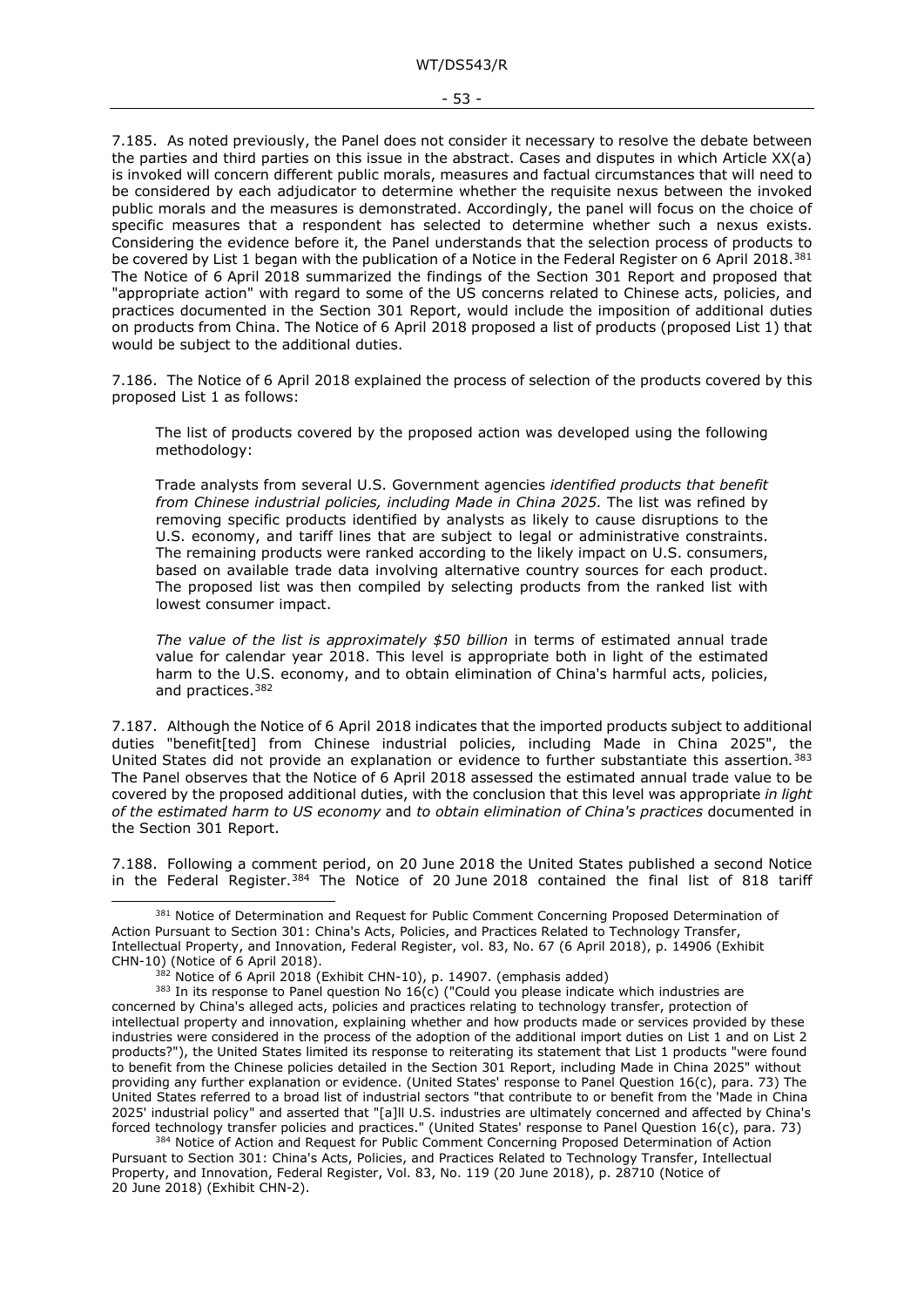subheadings of Chinese imports, that were subject to an additional duty of 25% (List 1).<sup>[385](#page-53-1)</sup> With respect to the selection of the products to be covered by the additional duties, the Notice of 20 June reads as follows:

USTR and the Section 301 Committee have carefully reviewed the public comments and the testimony from the three-day public hearing. In addition, and consistent with the Presidential directive, USTR and the interagency Section 301 Committee have carefully reviewed the extent to which the tariff subheadings in the April 6, 2018 notice include products containing industrially significant technology, including technologies and products related to the "Made in China 2025'" program. Based on this review process, the Trade Representative has determined to narrow the proposed list in the April 6, 2018 notice to 818 tariff subheadings, with an approximate annual trade value of \$34 billion.[386](#page-53-2)

7.189. The Notice of 20 June also refers to a statement by the United States President of 29 May 2018, according to which

Under Section 301 of the Trade Act of 1974, the United States will impose a 25 percent tariff on \$50 billion of goods imported from China containing industrially significant technology, including those related to the 'Made in China 2025' program.[387](#page-53-3)

7.190. The Panel notes the United States' assertions that it has imposed the additional duties on products that benefitted from China's "immoral" practices documented in the Section 301 Report. The United States further reiterated that the measures at issue are "structured so as to target particular types of goods that benefit from the conduct detailed in the Section 301 Report" and, in this regard, they "alert U.S. consumers and purchasers to the unfair and immoral practices that underlie many traded Chinese products and signal to U.S. consumers and purchasers that such practices are not acceptable".<sup>[388](#page-53-4)</sup> However, the United States has not explained how the legal instruments through which the United States adopted and implemented the measures at issue support this assertion. The most elaborate explanation of the selection process is provided in the Notice of 6 April 2018 which reads: "[t]rade analysts from several US Governmental agencies identified products that benefit from Chinese industrial policies".<sup>[389](#page-53-5)</sup> Moreover, the legal instruments through which the United States adopted and implemented the measures at issue (the Notice of 20 June 2018, and by reference – the president's statement of 29 May 2018) indicate that the covered products "*contain*[] *industrially significant technology*, *including* those related to the 'Made in China 2025' programme".<sup>[390](#page-53-6)</sup> The legal instruments through which the United States adopted and implemented the measures do not provide any further explanation.

<span id="page-53-0"></span>7.191. In the Panel's view, the legal instruments through which the United States adopted and implemented the measures at issue do not explain the relationship between the chosen measures – additional duties applied to a range of specified products – and the public morals objective pursued by the United States. The United States has also not provided any other evidence in support of its assertion that the products on which it imposed additional duties benefitted from practices of China that the United States considered to be contrary to its public morals, nor evidence that would more generally demonstrate how the products it selected for additional duties treatment contributed to its public morals objective.

7.192. Moreover, the Panel observes that the Section 301 Report focuses on a certain number of Chinese *industrial policies*, including the "Made in China 2025" industrial policy<sup>[391](#page-53-7)</sup>, and finds that China adopted the documented practices and policies "to advance China's industrial policy

<span id="page-53-1"></span><sup>&</sup>lt;sup>385</sup> The Panel examines the process of the initial narrowing of the range of products covered by List 1 in paras. [7.196](#page-54-2)[-7.201](#page-56-1) below.<br>
386 Notice of 20 June 2018 (Exhibit CHN-2), p. 28711.

<span id="page-53-3"></span><span id="page-53-2"></span><sup>&</sup>lt;sup>387</sup> Notice of 20 June 2018 (Exhibit CHN-2), p. 28711, quoting Statement on Steps to Protect Domestic Technology and Intellectual Property from China's Discriminatory and Burdensome Trade Practices.

<span id="page-53-7"></span><span id="page-53-6"></span><span id="page-53-5"></span><span id="page-53-4"></span><sup>&</sup>lt;sup>388</sup> United States' second written submission, para. 48.<br><sup>389</sup> Notice of 6 April 2018 (Exhibit CHN-10), p. 14907.<br><sup>390</sup> Notice of 20 June 2018 (Exhibit CHN-2), p. 28711 (emphasis added).<br><sup>391</sup> The Section 301 Report refe Development Plan Outline (2006-2020) (MLP), the State Council Decision on Accelerating and Cultivating the Development of Strategic Emerging Industries (SEI Decision), and, more recently, the Notice on Issuing 'Made in China 2025'" (Made in China 2025 Notice)". (Section 301 Report (Exhibit US-1), p. 10, footnotes omitted)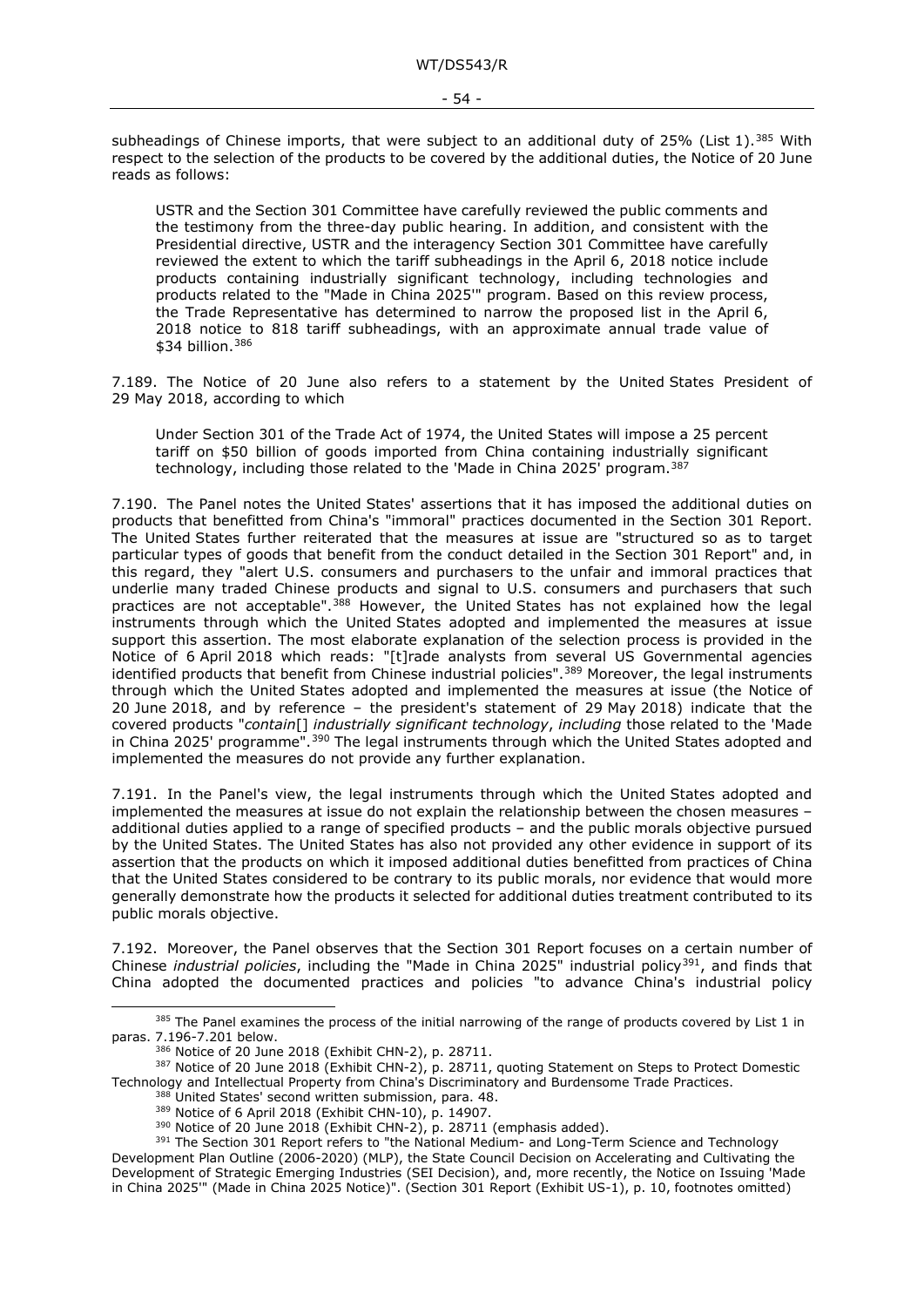objectives, in particular the goals and objectives reflected in Made in China 2025, 'China's ten-year plan for targeting ten strategic advanced technology manufacturing industries for promotion and development'"[392](#page-54-3). The Section 301 Report does not seem to contain a comprehensive list of industries affected by the alleged Chinese acts, practices, or policies, that engage the public morals invoked by the United States in this dispute. Instead, the document appears to mention sectors that have allegedly been the focus of these practices, or that are illustrative of China's actions. These sectors include agriculture, automotive (including new energy vehicles), aviation and aerospace, financial services, biotechnology, chemicals, educational services, electrical generation and transmission equipment, energy (including new energies and nuclear power), environmental technology, exploration and development of oil and natural gas, information technology, integrated circuits advanced manufacturing, marine technology, medical devices, mining, pharmaceuticals, real estate and housing, robotics and automated machine tools, steel, telecommunications, transportation, water and mineral resources.<sup>[393](#page-54-4)</sup> An Update to the Section 301 Report<sup>[394](#page-54-5)</sup> specifies that "[i]ndustrial sectors that contribute to or benefit from the 'Made in China 2025' industrial policy include aerospace, information and communications technology, robotics, industrial machinery, new materials, and automobiles".<sup>[395](#page-54-6)</sup> The United States asserts that "[a]ll U.S. industries are ultimately concerned and affected by China's forced technology transfer policies and practices".[396](#page-54-7)

<span id="page-54-1"></span>7.193. That said, the additional duties on List 1 products do not apply to all Chinese imports, but as noted above, only to a selection of products that the United States asserts clearly benefit from the specific policies that are the subject of the US public morals concerns.<sup>[397](#page-54-8)</sup> In asserting the contribution that the additional duties on these products have to the stated US public morals objectives, the United States points to a relationship between the specific products in List 1 to this stated contribution.<sup>[398](#page-54-9)</sup> Accordingly, the Panel will investigate this relationship further.

7.194. Following a preliminary review of the tariff lines subject to the additional duties, the Panel notes that certain product categories do not appear closely related to the list of affected industrial policies discussed in the Section 301 Report. List 1 products include fishery products, cosmetics (if not considered part of the chemical industry), textiles, wood, wooden products and paper, and possibly certain construction material. From the evidence presented to it, the Panel finds it unclear how the United States associated China's sectoral industrial policies with specific products within certain economic sectors that benefit from China's policies and practices considered to violate the public morals invoked by the United States.<sup>[399](#page-54-10)</sup>

7.195. The Panel continues its examination of the additional duties actually imposed on List 1 products to determine the extent to which the imposition of these additional duties on List 1 products contributes to the pursued public morals objective as invoked by the United States.

#### **The initial narrowing of the range of products covered by List 1**

<span id="page-54-2"></span><span id="page-54-0"></span>7.196. The Panel recalls that, as described before, the selection process of products to be covered by List 1 began with the publication of a Notice in the Federal Register on 6 April 2018. The Notice of 6 April 2018 proposed a list of products with an approximate value of USD 50 billion (proposed List 1) and invited comments from interested persons on any aspect of the proposed action, including (i) the specific products to be subject to increased duties; (ii) the level of the increase, if any, in the

<span id="page-54-3"></span><sup>&</sup>lt;sup>392</sup> United States response to Panel question No. 21, para. 7; referring to Section 301 Report (Exhibit US-1), p. 14.<br>US-1), pp. 17, 20, 27, 29, 36, 63, 149, 150, and 153; and quoting Section 301 Report (Exhibit US-1), p. See Section 301 Report, (Exhibit US-1), pp. 11, 13, 14, 23, 26, 65, 100, 156, and Appendix D.

<span id="page-54-5"></span><span id="page-54-4"></span><sup>394</sup> Update Concerning China's Acts, Policies, and Practices Related to Technology Transfer, Intellectual Property, and Innovation under Section 301 of the Trade Act of 1974 (November 20, 2018) (Exhibit US-2)

 $395$  Update to Section 301 Report (Exhibit US-2), p. 7.

 $396$  United States' response to Panel question No. 16(c), para. 73.  $397$  United States' second written submission, paras. 34 and 62.

<span id="page-54-9"></span><span id="page-54-8"></span><span id="page-54-7"></span><span id="page-54-6"></span><sup>398</sup> See United States' second written submission, para. 54: "[t]he measures at issue further contribute to the objective of protecting public morals by signaling to U.S. citizens that China's trading conduct is so unacceptable and contrary to basic norms of fairness that the United States government was compelled to take action by lowering trade in the Chinese products that may benefit from China's unfair trade policies."

<span id="page-54-10"></span><sup>&</sup>lt;sup>399</sup> On that point, China asserts that "[m]erely listing a series of economic sectors that supposedly 'benefit from' various policies does not prove that USTR determined that *specific products within those sectors* embody the allegedly 'unfair' trade acts, policies, and practices." (China's second written submission, para. 50 (emphasis original))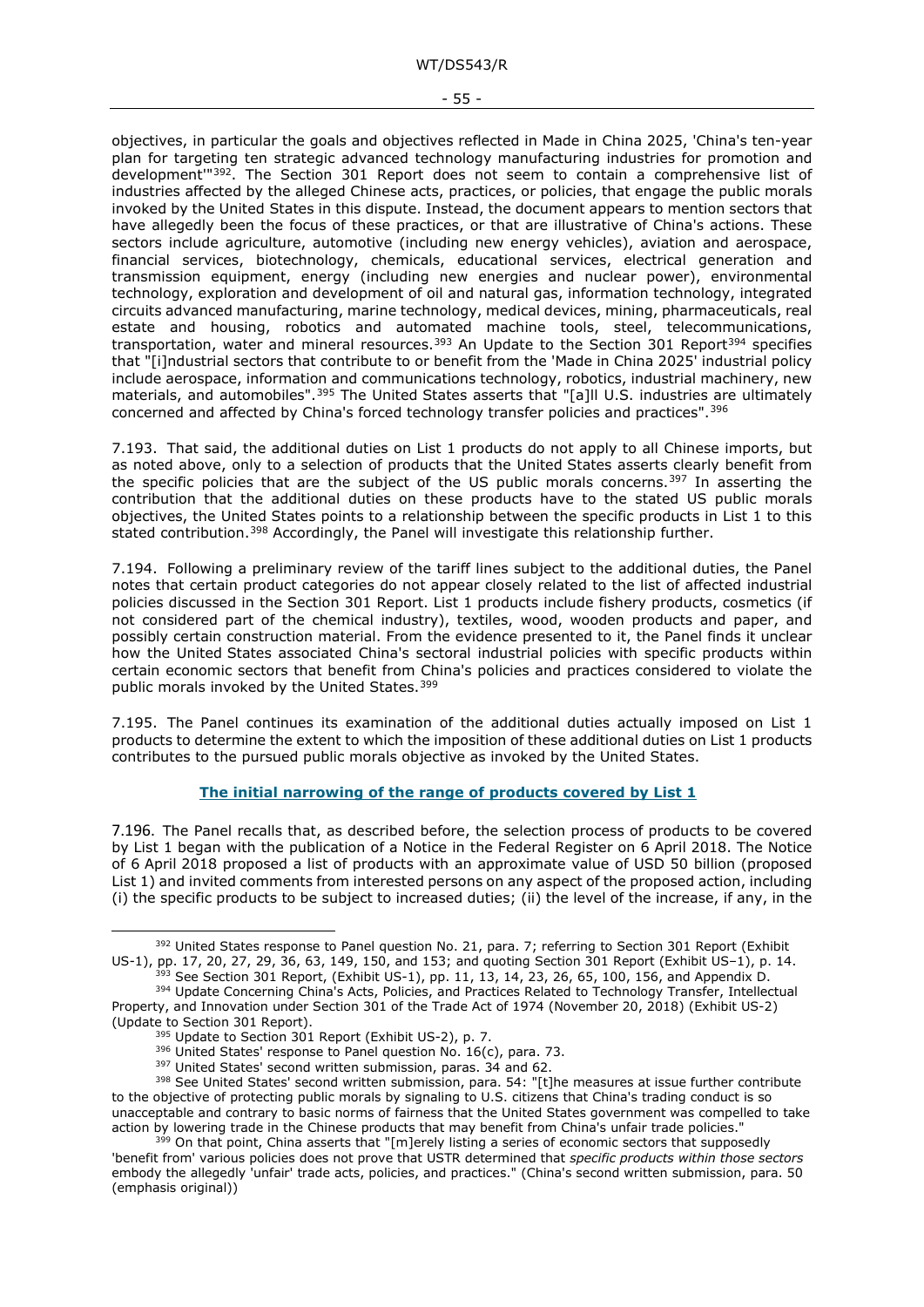rate of duty; and (iii) the appropriate aggregate level of trade to be covered by additional duties.<sup>[400](#page-55-0)</sup> Following the comment period, the United States published the Notice of 20 June 2018 which contained the final list of products with an approximate value of USD 34 billion (final List 1). Compared with the proposed List 1 in the Notice of 6 April 2018, the final List 1 was narrowed down:

USTR and the Section 301 Committee have carefully reviewed the public comments and the testimony from the three-day public hearing. In addition, and consistent with the Presidential directive, USTR and the interagency Section 301 Committee have carefully reviewed *the extent to which the tariff subheadings in the April 6, 2018 notice include products containing industrially significant technology,* including *technologies and products related to the "Made in China 2025" program.* Based on this review process, the Trade Representative has determined to narrow the proposed list in the April 6, 2018 notice to 818 tariff subheadings, with an approximate annual trade value of  $$34$  billion.  $401$ 

7.197. China has challenged the consistency of the additional duties on the final List 1 and not on the proposed List 1 with the GATT 1994. However, the Panel considers that the process of initial narrowing of the range of products covered by List 1 is an aspect of the measure at issue that may help understand the existence of a genuine relationship of ends and means between the measure at issue and the public morals objective as invoked by the United States.

7.198. The final List 1 covers some, but not all, of the products included in the proposed List 1. Following a comparative examination of the two Notices, the Panel observes that products covered by the proposed List 1 that were later excluded from the final List 1 include certain inorganic chemicals<sup>[402](#page-55-2)</sup>, all organic chemicals included in the proposed List  $1^{403}$  $1^{403}$  $1^{403}$ , all pharmaceutical products included in the proposed List  $1^{404}$  $1^{404}$  $1^{404}$ , certain rubber articles<sup>405</sup>, all iron and steel included in the proposed List 1[406](#page-55-6), all articles of iron or steel included in the proposed List 1[407](#page-55-7), all aluminium and aluminium articles included in the proposed List  $1^{408}$  $1^{408}$  $1^{408}$ , all miscellaneous articles of base metal included in the proposed List 1[409,](#page-55-9) certain nuclear reactors, boilers, machinery and mechanical appliances and parts thereof<sup>[410](#page-55-10)</sup>, certain electrical machinery and equipment and parts thereof, sound recorders and reproducers, television image and sound recorders and reproducers, and parts and accessories of such articles<sup>411</sup>, certain vehicles other than railway or tramway rolling stock, and parts and accessories thereof<sup>[412](#page-55-12)</sup>, certain aircraft, spacecraft, and parts thereof<sup>[413](#page-55-13)</sup>, certain ships, boats and floating structures<sup>414</sup>, certain optical, photographic, cinematographic, measuring, checking, precision, medical or surgical instruments and apparatus and parts and accessories thereof<sup>415</sup>, all clocks and watches and parts thereof included in the proposed List 1[416,](#page-55-16) all arms and ammunition and parts and accessories thereof included in the proposed List 1[417,](#page-55-17) and all furniture, bedding, mattresses and other related products included in the proposed List 1.[418](#page-55-18)

<span id="page-55-18"></span><span id="page-55-17"></span><span id="page-55-16"></span><span id="page-55-15"></span><span id="page-55-14"></span><span id="page-55-13"></span><span id="page-55-12"></span>HTSUS.<br><sup>418</sup> All subheadings from Chapter 94 (Furniture; bedding, mattresses, mattress supports, cushions and similar stuffed furnishings; lamps and lighting fittings, not elsewhere specified or included; illuminated sign illuminated nameplates and the like; prefabricated buildings) of the HTSUS.

 $400$  Notice of 6 April 2018 (Exhibit CHN-10), p. 14908.<br> $401$  Notice of 20 June 2018 (Exhibit CHN-2), p. 28711. (emphasis added)

<span id="page-55-8"></span><span id="page-55-7"></span><span id="page-55-6"></span><span id="page-55-5"></span><span id="page-55-4"></span><span id="page-55-3"></span><span id="page-55-2"></span><span id="page-55-1"></span><span id="page-55-0"></span><sup>402</sup> Subheadings 28443010, 28443020, and 28443050 from the United States' Harmonized Tariff Schedule (HTSUS).

<sup>403</sup> All subheadings from Chapter 29 (Organic chemicals) of the HTSUS.

<sup>404</sup> All subheadings from Chapter 30 (Pharmaceutical products) of the HTSUS.

<sup>405</sup> Subheadings 40610000, 40091200, 40094200, 40101100, 40121980, and 40169915 of the HTSUS.

<sup>406</sup> All subheadings from Chapter 72 (Iron and steel) of the HTSUS.

<sup>&</sup>lt;sup>407</sup> All subheadings from Chapter 73 (Articles of iron and steel) of the HTSUS.

<sup>408</sup> All subheadings from Chapter 76 (Aluminum and articles thereof) of the HTSUS.

<span id="page-55-9"></span><sup>409</sup> All subheadings from Chapter 83 (Miscellaneous articles of base metal) of the HTSUS.

<sup>410</sup> For instance, subheadings 84159040, 84159080, and others of the HTSUS.

<span id="page-55-11"></span><span id="page-55-10"></span><sup>&</sup>lt;sup>411</sup> For instance, subheadings 85073080, 85079040, 85192000, and others of the HTSUS.<br><sup>412</sup> Subheading 87141000 of the HTSUS.<br><sup>413</sup> Subheading 88010000 of the HTSUS.

<sup>414</sup> Subheading 89079000 of the HTSUS.

<sup>&</sup>lt;sup>415</sup> For instance, subheadings 90079140, 90079180, 90191060, and others of the HTSUS.<br><sup>416</sup> All subheadings from Chapter 91 (Clocks and watches and parts thereof) of the HTSUS.

 $417$  All subheadings from Chapter 93 (Arms and ammunition; parts and accessories thereof) of the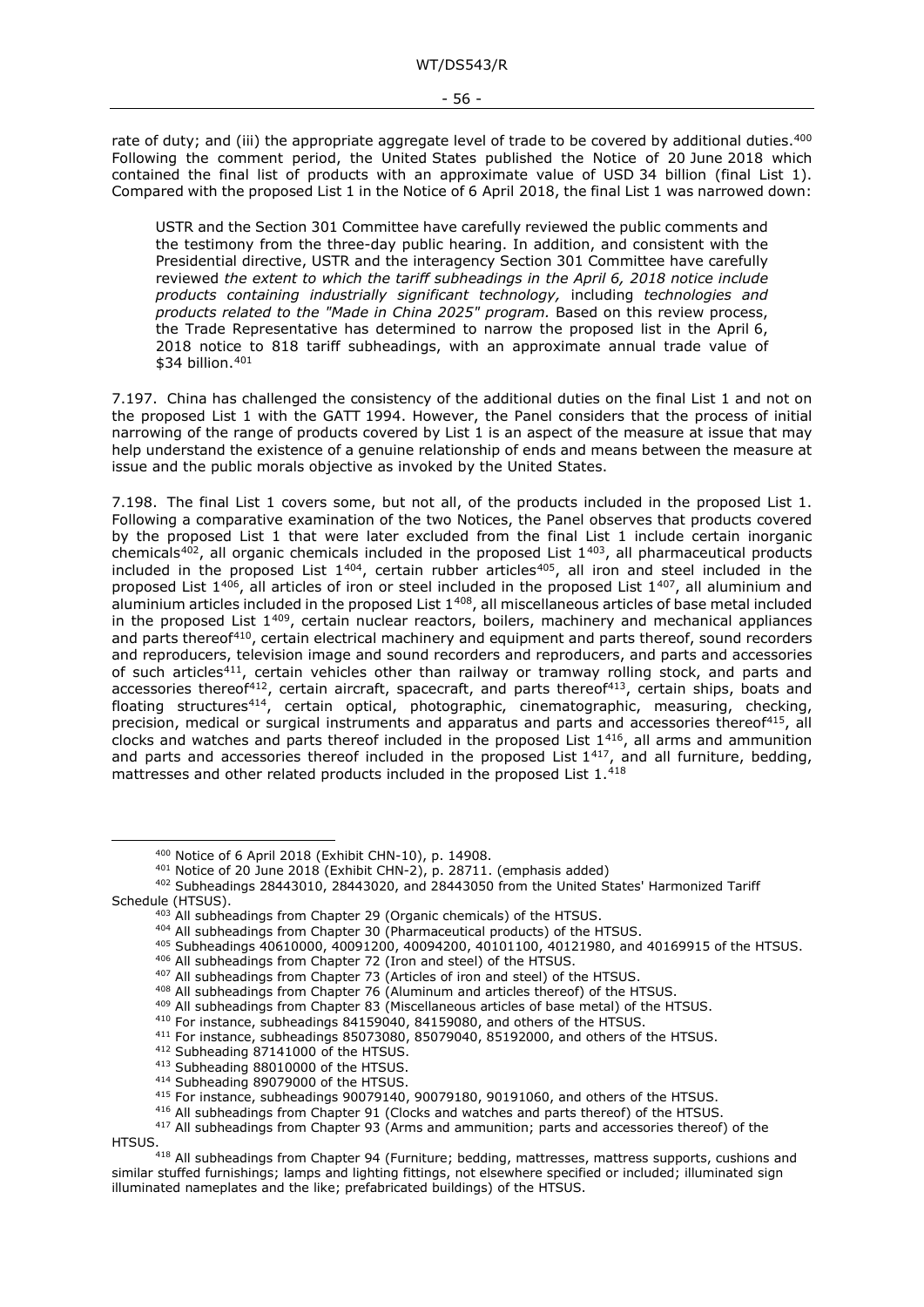7.199. This narrowing of the range of products covered by List 1, in itself, does not support a specific conclusion with respect to the relationship between the challenged measure and the public morals objective as invoked by the United States. In addition, the legal instruments through which the United States implemented this narrowing of the range of products covered by List 1 do not indicate any particular relationship between the narrowing process of List 1 and the public morals objective as invoked by the United States.

7.200. Rather, the documents the parties submitted suggest that the narrowing of the range of products covered by List 1 was based on considerations related to the likely risks of disruptions to the US economy and to the value of imports covered by the additional duties on the "estimated harm to the U.S. economy".<sup>[419](#page-56-2)</sup> The elimination of certain imported products from List 1 does not appear to have considered the potential harm to the invoked public morals objective, nor the coherence of the policy goal pursued, in the process of narrowing the range of products covered by List 1.[420](#page-56-3)

<span id="page-56-1"></span>7.201. Therefore, the narrowing of the range of products covered by List 1 does not indicate how the United States sought to ensure, or how it would enable the United States to demonstrate, a genuine relationship of ends and means between the invoked objective of public morals and the additional duties imposed on List 1 products.

#### **The exclusion of particular products from the scope of the additional duties**

<span id="page-56-0"></span>7.202. The Notice of 20 June 2018 envisages the exclusion of some products from the scope of the additional duties. The Notice of 20 June 2018 refers to the following considerations that warrant the establishment of a process allowing stakeholders to request the exclusion of particular products from the additional duties: (i) specific products that were only available from China; (ii) the imposition of additional duties on the specific products would cause severe economic harm to a US interest, and (iii) the specific products were not strategically important or related to the "Made in China 2025" programme[.421](#page-56-4)

7.203. On the basis of these considerations, on 11 July 2018 the United States published Procedures for requests for exclusion of particular products from the additional duties imposed on List 1 products (Procedures for exclusion).<sup>[422](#page-56-5)</sup> According to these Procedures for exclusion, any request for exclusion from the additional duties of a particular product covered by List 1 must provide the rationale for the requested exclusion, addressing the following factors: (i) whether the particular product is available only from China and whether the particular product and/or a comparable product is available from sources in the United States and/or in third countries; (ii) whether the imposition of additional duties on the particular product would cause severe economic harm to the requestor or other US interests; and (iii) whether the particular product is strategically important or related to "Made in China 2025" or other Chinese industrial programmes.<sup>[423](#page-56-6)</sup>

7.204. The United States explained the process for granting product exclusions in the course of the proceedings.[424](#page-56-7) This process appears to involve two stages. First, in the course of a "public submission process", USTR publicly posts all received requests for product exclusions. Interested parties may support or oppose any exclusion request. If a request is opposed, the requestor is given an opportunity to respond. All these additional submissions are made publicly available.<sup>[425](#page-56-8)</sup> Second, in the course of a "review process", each request undergoes a "multistep review by trade and tariff experts"[426.](#page-56-9) This review involves an examination of all the factors set out in the Procedures for exclusion on a case-by-case basis. At the end of this process, USTR issues a decision letter to the

<span id="page-56-3"></span><span id="page-56-2"></span><sup>&</sup>lt;sup>419</sup> Notice of 6 April 2018 (Exhibit CHN-10), p. 14907.<br><sup>420</sup> It is unclear to the Panel how this conforms with the United States' description of the contribution of the measures to the pursued public morals objective (see para. [7.172](#page-48-16) above) or with the United States' assertion that these measures were structured so as to target particular types of goods that benefit from these practices (see para. [7.147](#page-42-15) above).<br><sup>421</sup> Notice of 20 June 2018 (Exhibit CHN-2), p. 28711.

<span id="page-56-9"></span><span id="page-56-8"></span><span id="page-56-7"></span><span id="page-56-6"></span><span id="page-56-5"></span><span id="page-56-4"></span><sup>422</sup> Procedures To Consider Requests for Exclusion of Particular Products From the Determination of Action Pursuant to Section 301: China's Acts, Policies, and Practices Related to Technology Transfer, Intellectual Property, and Innovation, Federal Register, vol. 83, No. 133 (11 July 2018), p. 32181 (Exhibit CHN-20) (Procedures for Exclusion).

 $\frac{423}{2}$  Procedures for exclusion (Exhibit CHN-20), pp. 32182-32183.  $\frac{424}{2}$  United States' response to Panel question No. 23, paras. 21-25.

<sup>&</sup>lt;sup>425</sup> United States' response to Panel question No. 23, para. 23.

<sup>426</sup> United States' response to Panel question No. 23, para. 24.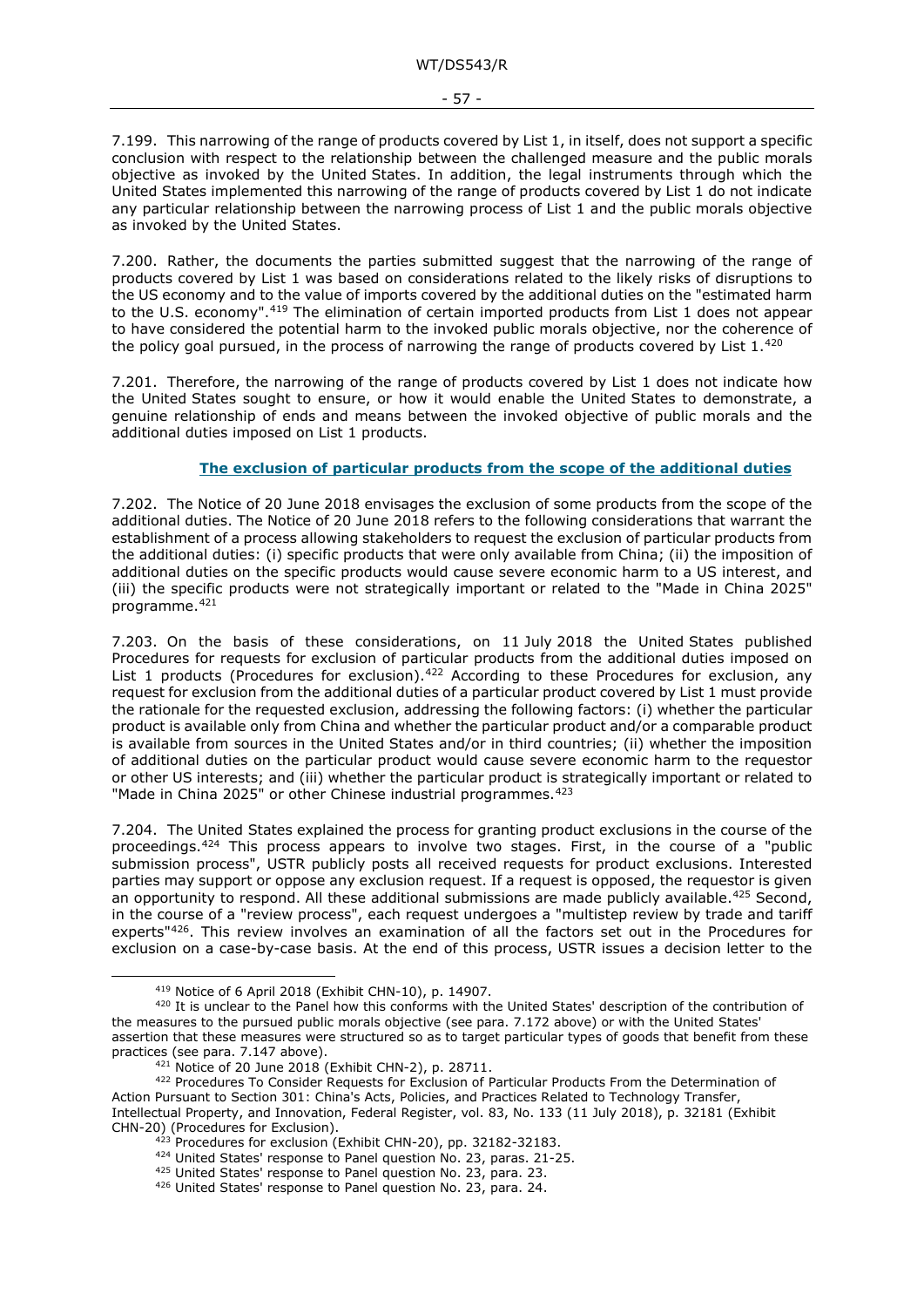initial requestor, also publicly posted.<sup>427</sup> The decision letter states whether the request has been granted or denied.[428](#page-57-2) If the request has been denied, the decision letter identifies which of the factors resulted in the denial.[429](#page-57-3)

7.205. These explanations are helpful for the Panel's understanding of the procedure USTR followed to grant products exclusions. However, they provide little clarity on USTR's substantive assessment of the relevant factors for granting product exclusions in each case, and specifically on whether excluded products could have benefitted from China's practices and policies that the United States considers inconsistent with its public morals.

<span id="page-57-0"></span>7.206. The Panel notes the United States' argument that the Procedures for exclusion are not a measure challenged by China in this dispute.<sup>[430](#page-57-4)</sup> Although China has explicitly challenged only the adoption of additional duties on List 1 and List 2 products, the Panel notes that China's panel request expressly mentions the Procedures for exclusion in the list of legal instruments through which the measures at issue are adopted and implemented.<sup>[431](#page-57-5)</sup> Moreover, the Panel understands the references in China's submissions to the Procedures for exclusion to focus on the argument that the process for evaluating exclusions is "revealing of the economic objectives of the U.S. measures["432,](#page-57-6) rather than a challenge of the WTO-consistency of the Procedures for exclusion themselves. In any event, the Panel examines the Procedures for exclusion only in an attempt to better understand the rationale behind the selection by the United States of the specific measures at issue.

7.207. China argues that "the exclusion process is an integral part of the tariff measures at issue and further confirms the economic objective of the measures themselves".[433](#page-57-7) According to China, the United States has failed to explain "how the criteria for granting exclusions are rationally related to the protection of public morals".[434](#page-57-8) In China's view, the United States has failed to explain "how public moral concerns were taken into account in granting or denying particular exclusion request".[435](#page-57-9) China asserts that the United States grants exclusions to certain products "on the basis of economic considerations that have nothing to do with 'public morals'".[436](#page-57-10)

7.208. According to the United States, the factors used in the Procedures for exclusion "confirm that the U.S. tariff measures address the moral harm caused by China's unfair technology transfer policies".[437](#page-57-11) The United States asserts that nothing in Article XX(a) requires WTO Members to ignore economic impacts in designing a measure necessary to protect public morals.[438](#page-57-12) The United States also asserts that it "did not intend to exclude products that benefit from China's unfair and harmful industrial policies".[439](#page-57-13) The Panel considers it pertinent, nevertheless, to enquire further whether the exclusion processes could potentially lead to outcomes that would undermine or run counter to the stated US public morals objective.

7.209. The Panel observes that first two of the factors listed in the Procedures for exclusion clearly pertain to economic considerations. This fact does not necessarily point towards the lack of a genuine ends and means relationship between the measures at issue and the public morals objective as invoked by the United States. However, the United States has not explained whether the excluded products benefitted (or not) from China's policies and practices considered by the United States to be inconsistent with its public morals.

<span id="page-57-1"></span>7.210. It is unclear from the formulation of the third factor whether particular products could be excluded from the additional duties because they do not benefit from practices and policies that

<sup>427</sup> United States' response to Panel question No. 23, para. 24.

<sup>428</sup> United States' response to Panel question No. 23, para. 25.

<sup>429</sup> United States' response to Panel question No. 23, para. 25.

<sup>430</sup> United States' response to Panel question No. 22, para. 12.

<sup>431</sup> WT/DS543/7, p. 3.

<sup>432</sup> China's second written submission, para. 48.

<span id="page-57-7"></span><span id="page-57-6"></span><span id="page-57-5"></span><span id="page-57-4"></span><span id="page-57-3"></span><span id="page-57-2"></span><sup>433</sup> China's comments on the United States' response to Panel question No. 22, para. 8. See also China's second written submission, para. 48.

<span id="page-57-13"></span><span id="page-57-12"></span><span id="page-57-11"></span><span id="page-57-10"></span><span id="page-57-9"></span><span id="page-57-8"></span> $434$  China's second written submission, para. 70. See also China's comments on the United States' response to Panel question No. 23, para. 12.

 $435$  China's comments on the United States' response to Panel question No. 23, para. 12.

<sup>436</sup> China's second written submission, para. 70.

<sup>437</sup> United States' response to Panel question No. 22, para. 13.<br><sup>438</sup> United States' response to Panel question No. 22, para. 15.

<sup>439</sup> United States' response to Panel question No. 22, para. 15.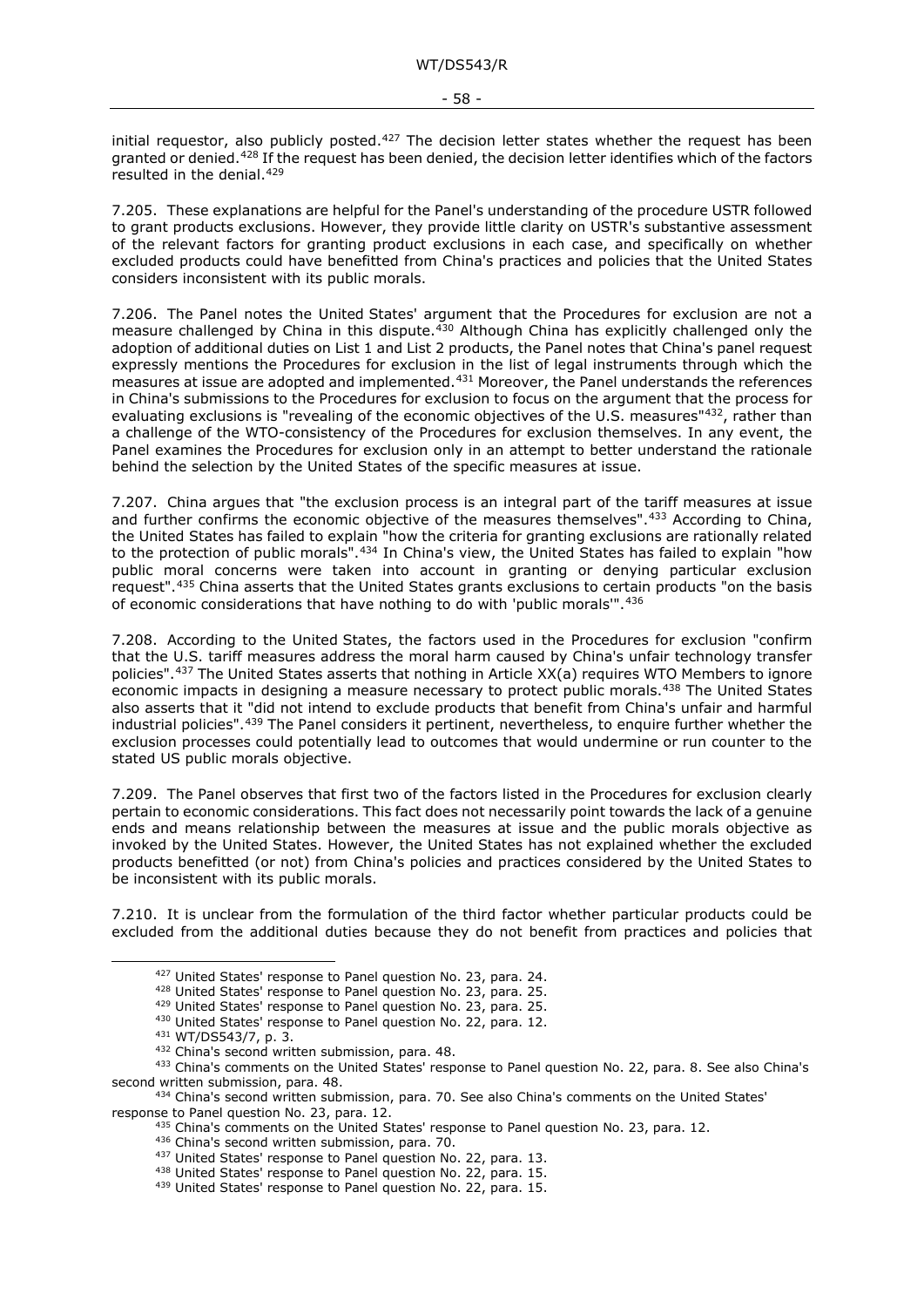violate the United States' invoked public morals objective, or because they are not strategically important enough to China's industrial programmes.

7.211. The United States explained in its response to a Panel question that a number of exclusions have been explicitly denied on the basis of this third factor, "because the product subject to the request was covered by China's Made in China 2025 program or other industrial programs["440,](#page-58-1) and provided a sample of three such denial letters.<sup>[441](#page-58-2)</sup> The denial letters provided as evidence by the United States do not contain explanations why exclusion for these particular products was denied on the basis of the third factor. Rather, these letters contain an identical statement that reads as follows: "Based on that review, and after careful consideration, your request was denied because the request concerns a product strategically important or related to 'Made in China 2025' or other Chinese industrial programs and the request failed to show that this particular product is available only from China." [442](#page-58-3)

7.212. The Panel is of the view that the United States has not sufficiently explained why products that were initially considered to benefit from China's practices and policies (which the United States claims harm its public morals) are excluded from the additional duties and how such exclusions do not undermine the achievement of the public morals objective as invoked by the United States. In other words, the United States has not explained how the Procedures for exclusion are coherent with the policy objective invoked by the United States and do not undermine the achievement of this policy objective.

7.213. Absent sufficient explanation by the United States, the Panel thus finds it difficult to see how the factors considered by the United States in the Procedures for exclusions, as well as the resulting exclusions of particular products from List 1, are coherent with the public morals objective as invoked by the United States. The Procedures for exclusion could lead to situations where two products produced in China, using similar practices and policies that the United States considers contrary to US public morals, are treated differently (one product is subject to additional punitive duties, and the other is not). This potential difference in treatment requires the United States to explain how it reconciles its public morals objective with these exclusions. It is unclear to the Panel how this conforms with the United States' description of the contribution of the measures to the pursued public morals objective[443](#page-58-4) and with the United States' assertion that these measures were structured so as to target particular types of goods that benefit from these practices.<sup>[444](#page-58-5)</sup>

<span id="page-58-0"></span>7.214. While, as earlier explained, a key focus of the United States' arguments throughout these proceedings has been that the List 1 products subject to additional duties benefit from China's policies and practices that involve "public morals" concerns, the Panel also notes that the United States additionally argues that regardless of whether such products so benefit, all such additional duties are apt to contribute to, and are in fact necessary to protect, the invoked US public morals concerns. The Panel considers, however, that the United States has not substantiated its assertions about the nature of this contribution and how such measures can be justified as necessary through a demonstration of the requisite "ends and means" nexus or relationship envisaged by Article XX(a).

7.215. In conclusion, the Panel considers that the United States has not provided an explanation that demonstrates a genuine relationship of ends and means between the imposition of duties on List 1 products and the public morals objective as invoked by the United States.

<sup>440</sup> United States' response to Panel question No. 22, para. 18.

<span id="page-58-5"></span><span id="page-58-4"></span><span id="page-58-3"></span><span id="page-58-2"></span><span id="page-58-1"></span><sup>441</sup> USTR, *Letters RE: Product Exclusion Requests* (Exhibit US-34). China asserts that these are "simply [...] form letter[s]" confirming "that the tariff measures are irrelevant to the public morals protection". (China's comments on the United States' response to Panel question No. 22, para. 11)

<sup>442</sup> USTR, *Letters RE: Product Exclusion Requests* (Exhibit US-34), pp. 1, 2 and 3. 443 See para. [7.172](#page-48-16) above.

<sup>444</sup> See para. [7.147](#page-42-15) above.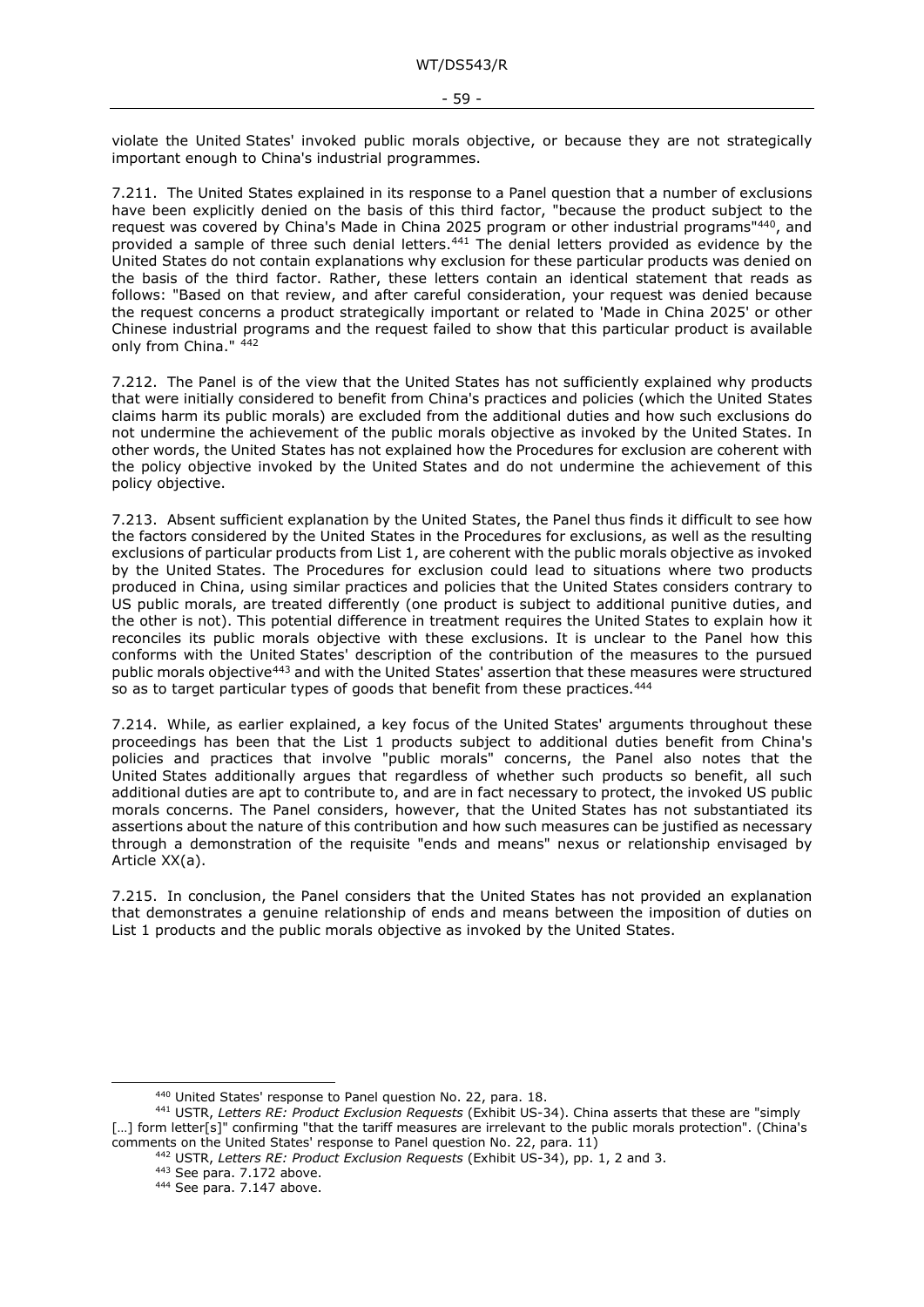#### - 60 -

#### <span id="page-59-0"></span>*Contribution of the imposition of additional duties on List 2 products to the pursued public morals objective as invoked by the United States*

7.216. The United States adopted and implemented the additional duties on List 2 products through the Notice of 21 September 2018. This Notice explains the rationale of the imposition of additional duties on List 2 products as follows:

China's unfair acts, policies, and practices include not just its specific technology transfer and IP polices referenced in the notice of initiation in the investigation, but also China's subsequent defensive actions taken to maintain those policies. China has decided to impose approximately \$50 billion in tariffs on U.S. goods, with the goal of encouraging the United States to drop its efforts to obtain the elimination of China's unfair policies. Thus, instead of addressing the underlying problems, China has increased tariffs to further protect the unreasonable acts, policies, and practices identified in the investigation, resulting in increased harm to the U.S. economy.

[…]

The judgment during the period of investigation, based on then-available information, was that a \$50 billion action would be effective in obtaining the elimination of China's policies.

China's response, however, has shown that the current action no longer is appropriate. China has made clear – both in public statements and in government-to-government communications - that it will not change its policies in response to the current Section 301 action. Indeed, China denies that it has any problems with respect to its policies involving technology transfer and intellectual property.[445](#page-59-1)

7.217. Thus, the additional duties imposed by the Notice of 21 September 2018 do not seem to concern products that have allegedly benefitted from China's practices and policies documented in the Section 301 Report.

7.218. The United States explains that "List 2 measures apply to a broader class of products than those found to directly benefit from the unfair trade acts, policies, and practices documented in the Section 301 Report".<sup>[446](#page-59-2)</sup> The United States asserts that it imposed additional duties on List 2 products "after China 'made clear – both in public statements and in government-to-government communications – that it [would] not change its policies' and instead 'responded … by increasing duties on U.S. exports to China<sup>'"</sup>.<sup>[447](#page-59-3)</sup> According to the United States, the imposition of additional duties on List 2 products is "derivative" of the imposition of additional duties on List 1 products.<sup>[448](#page-59-4)</sup> For that reason, the United States argues that the imposition of additional duties on List 2 products is "also necessary to protect public morals in part because to fail to respond to China's economic retaliation would demonstrate that the United States Government is willing to acquiesce in theft and forced transfer of U.S. technology by one of its largest trading partners". 449

7.219. China emphasizes that the United States does not assert that List 2 products benefit from China's practices and policies documented in the Section 301 Report. China considers the approach the United States chose in determining the range of List 2 products to be "overtly punitive"<sup>[450](#page-59-6)</sup>, and asserts that the additional duties on List 2 products "were not intended to target specific products that embody so-called 'unfair' industrial policies, let alone embody any morally offensive conduct".[451](#page-59-7) According to China, "[t]here is nothing 'derivative' about the manner in which the United States selected the approximately \$200 billion worth of products. There is no reference to USTR having

<sup>445</sup> Notice of 21 September 2018 (Exhibit CHN-3), pp. 47974-47975.<br><sup>446</sup> United States' response to question No. 21, para. 11.

<span id="page-59-3"></span><span id="page-59-2"></span><span id="page-59-1"></span><sup>447</sup> United States' second written submission, para. 35, quoting Notice of Modification of Section 301 Action: China's Acts, Policies, and Practices Related to Technology Transfer, Intellectual Property, and Innovation, Federal Register, Vol. 83, No. 184 (21 September 2018), p. 47974 (Notice of 21 September 2018) (Exhibit CHN-3).

<span id="page-59-7"></span><span id="page-59-6"></span><span id="page-59-5"></span><span id="page-59-4"></span><sup>448</sup> United States' second written submission, para. 35. See also United States' response to Panel question No. 12, para. 52; and United States' response to Panel question No. 21, para. 11.

<sup>&</sup>lt;sup>449</sup> United States' response to Panel question No. 14, para. 61.<br><sup>450</sup> China's second written submission, para. 51.<br><sup>451</sup> China's comment on the United States' response to Panel question No. 21, para. 6.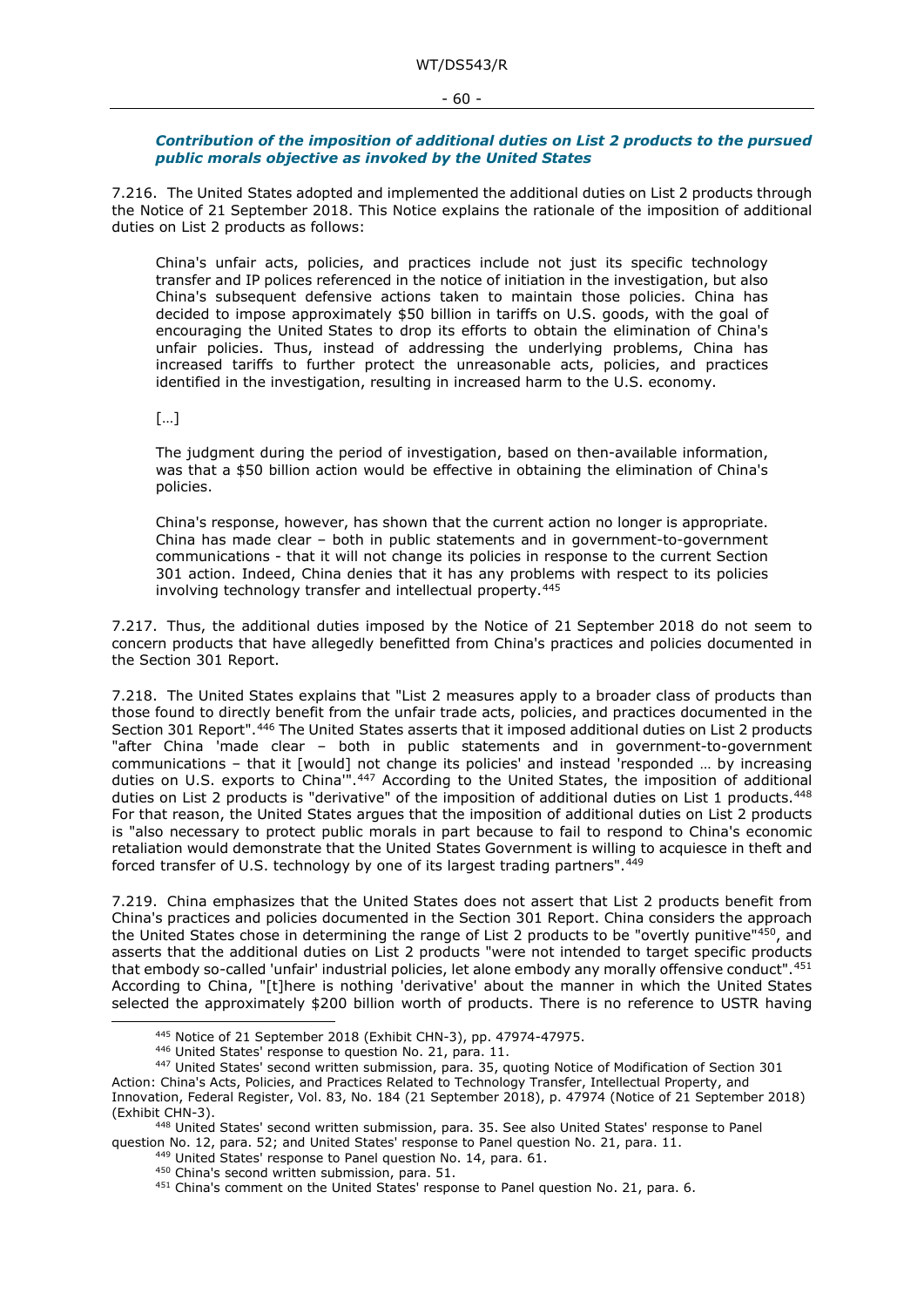selected those products based on their connection to the initial \$50 billion worth of products allegedly found to have 'benefit[ted] from Chinese industrial policies'".[452](#page-60-1)

7.220. The Panel notes that the Notice of 21 September 2018 does not provide any explanation on the approach followed in selecting the range of List 2 products.<sup>[453](#page-60-2)</sup> In the course of the Panel's substantive meeting with the parties, the United States further stated that it adopted the additional duties on List 2 products because China had "made clear" that it would not change its policies.<sup>[454](#page-60-3)</sup> The United States also explained during the Panel's substantive meetings with the parties, that List 2 products are not necessarily products that have been found to benefit from China's practices and policies considered by the United States as contrary to its public morals.

7.221. The Panel understands the United States to argue that the imposition of additional duties on List 2 products contributes to the achievement of the public morals objective pursued by the United States, because it "re-enforces" the imposition of additional duties on List 1 products, and applies stronger economic pressure on China "in a comprehensive sense". [455](#page-60-4)

<span id="page-60-0"></span>7.222. In the Panel's view, a genuine relationship of ends and means between the challenged measure and the public morals objective pursued could not be derived from the potential existence of such a relationship with respect to a different measure. The Panel notes that the range of List 2 products is not related to China's practices and policies allegedly harming US public morals. The Panel observes that the United States also asserts, as a general matter, that, irrespective of whether products on which additional duties are imposed benefit from China's practices and policies that involve public morals concerns, all such additional duties contributed to, and were in fact necessary to, protect the invoked US public morals concerns. In this context, the United States has not adequately explained how there is a genuine relationship of ends and means between the imposition of additional duties on List 2 products and the public morals objective as invoked by the United States.

7.223. The Panel further recalls that Article XX(a) allows WTO Members to adopt measures which would be otherwise WTO-inconsistent to *protect* their public morals. As mentioned above, the scope of Article XX(a) is limited by the specific public morals objective identified by the respondent, and by the requirement that the measures be necessary to achieve this public morals objective. While there are provisions in the WTO agreements that specifically provide for the imposition of additional tariffs above bound rates in certain defined circumstances, without any need to demonstrate any "necessity" for the measures to achieve a particular purpose, those provisions are not applicable to the current dispute.<sup>456</sup>

<sup>452</sup> China's second written submission, para. 51.

<span id="page-60-2"></span><span id="page-60-1"></span><sup>453</sup> The Panel notes that the range of List 2 products appears to also have been narrowed from an initial proposed list. However, the Notice of 21 September 2018 does not provide any explanation as to the factors considered in this narrowing process: "USTR and the Section 301 Committee have carefully reviewed the public comments and the testimony from the six-day public hearing. Based on this review process, the Trade Representative, at the direction of the President, has determined not to include certain tariff subheadings listed in the Annex to the July 17 notice, resulting in 5,745 full and partial tariff subheadings with an approximate annual trade value of \$200 billion." (Notice of 21 September 2018 (Exhibit CHN-3), p. 47975)

<span id="page-60-3"></span><sup>454</sup> United States' response to Panel question No. 4, para. 27, United States' response to Panel question No. 14, para. 61 and United States' response to Panel question No. 21, para. 11.

<span id="page-60-4"></span><sup>&</sup>lt;sup>455</sup> United States' second written submission, para. 61. The United States also provided evidence in support of its argument that China continues to engage in the practices documented in the Section 301 Report. (Exhibit US-35).

<span id="page-60-5"></span><sup>456</sup> Specifically, in the context of retaliation pursuant to Article 22 of the DSU, WTO Members are allowed to suspend obligations and concessions on a wide range of products that they have unilaterally selected, initially from the same sectors (and, ultimately, from other sectors, under certain conditions), so long as the value of the effects of such suspension is equivalent to the value of the level of nullification of benefits. This is, however, only possible following a multilateral determination of inconsistency of the measures challenged with the covered agreements; and with authorization from the DSB. This is a situation distinct from the facts of the present dispute. In the present dispute, the United States argues that any inconsistency of the challenged additional duties with the GATT 1994 is justified because these additional duties are "necessary to protect public morals". Accordingly, in the context of Article XX(a) the adopting Member must demonstrate that there exists a genuine relationship of ends and means between the public morals objective and the measures at issue that would meet the necessity requirement.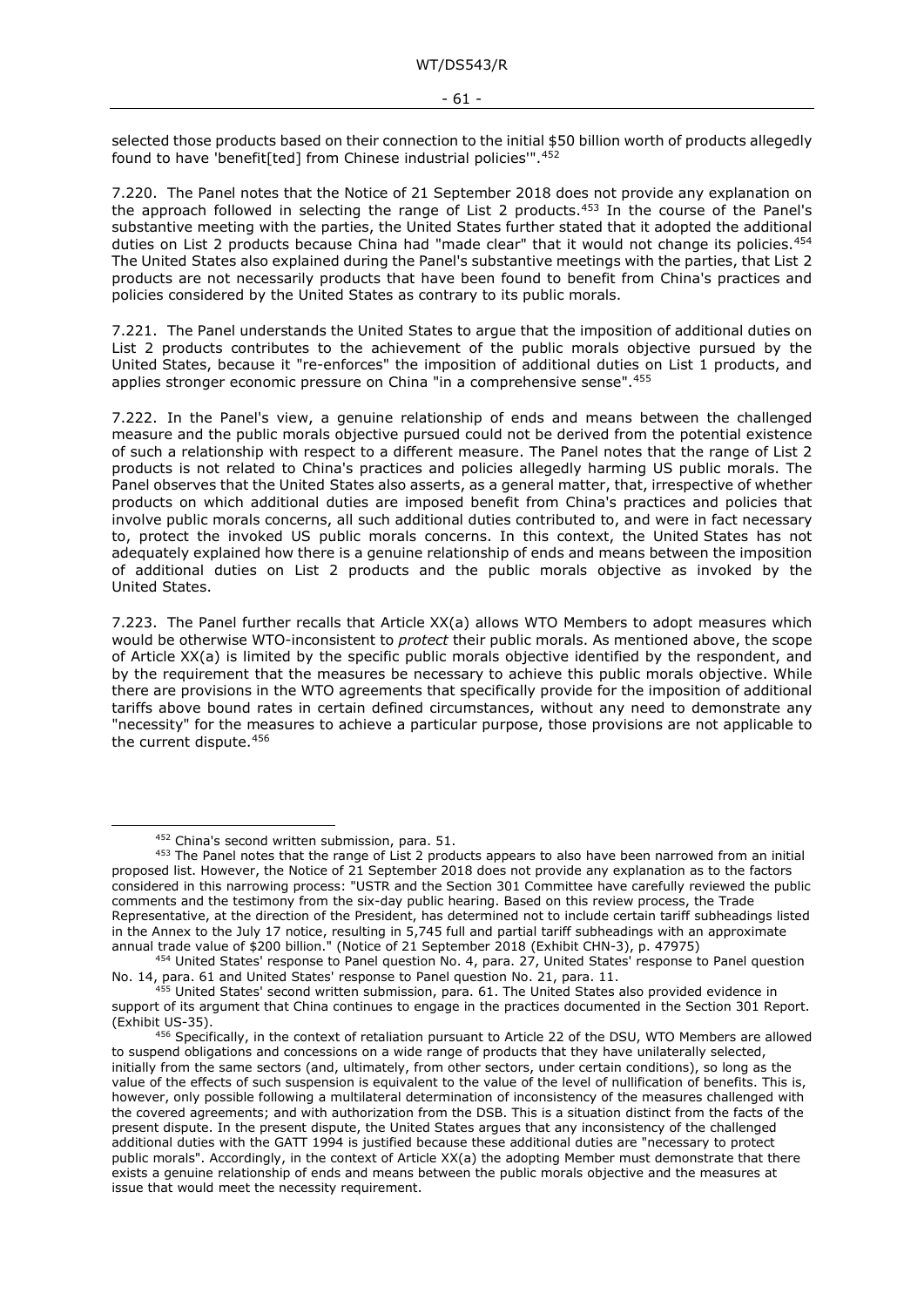7.224. The Panel notes that the United States has also adopted Procedures for exclusion for particular products from the additional duties on List 2 products.<sup>457</sup> According to these Procedures for exclusion for List 2 products, any request for exclusion from the additional duties of a particular product covered by List 2 must provide the rationale for the requested exclusion, addressing the following factors: (i) whether the particular product is available only from China and whether the particular product and/or a comparable product is available from sources in the United States and/or in third countries; (ii) whether the requester has attempted to source the product from the United States or third countries; (iii) whether the imposition of additional duties on the particular product would cause severe economic harm to the requester or other US interests; and (iv) whether the particular product is strategically important or related to "Made in China 2025" or other Chinese industrial programmes.[458](#page-61-2)

7.225. The factors used in these Procedures for exclusion for List 2 products are similar to the factors used in the Procedures for exclusion for List 1 products. The first three factors clearly pertain to economic considerations, while the meaning of the fourth factor is unclear as to whether particular products could be excluded from the additional duties because they do not benefit from practices and policies that violate the United States' invoked public morals, or because they are not strategically important enough to China's industrial programs.

7.226. For the same reasons stated above with respect to the Procedures for exclusion for List 1 products, the Panel finds it difficult to see how the factors considered by the United States in the Procedures for exclusions for List 2 products do not undermine the achievement of the public morals objective as invoked by the United States.

7.227. In conclusion, the Panel considers that the United States has not provided an explanation that would allow the Panel to understand the relationship between the additional duties imposed on List 2 products and the public morals objective invoked by the United States.

#### <span id="page-61-0"></span>**7.3.2.4.2.4 Preliminary conclusion on** *necessity* **after the initial "weighing and balancing" of three factors**

7.228. The Panel concludes that the public morals objective as invoked by the United States reflects societal interests and values that appear to be highly important in the United States, and that the measures at issue have significant effects on international trade.

7.229. Having assessed the measures adopted by the United States on a holistic basis, the Panel considers, however, that the United States has not provided an explanation that demonstrates how the measures contribute to the public morals objective as invoked by the United States. More specifically, the United States has not demonstrated that there is a genuine relationship of ends and means between the measures at issue and the public morals objective pursued by the United States.

7.230. With respect to the imposition of additional duties on List 1 products, the United States has not sufficiently explained how a genuine relationship of ends and means exists between the products subject to additional duties and the public morals objective as invoked by the United States. This is also the case with respect to the initial narrowing of the range of List 1 products, or the adoption of Procedures for exclusion of particular products from the additional duties on List 1 products.

7.231. With respect to the imposition of additional duties on List 2 products, the United States has clearly stated that it imposed these additional duties because China had "made clear" that it would not change its policies<sup>[459](#page-61-3)</sup> and as a response to measures China had imposed on the United States following the imposition by the United States of additional duties on List 1 products. The Panel does not consider that the contribution of the imposition of additional duties on List 2 products to the achievement of the public morals objective as invoked by the United States can be "derived" from the (potential) contribution of the imposition of additional duties on List 1 products. Moreover, the United States has not provided any other evidence or explanation that would demonstrate a genuine

<span id="page-61-1"></span><sup>457</sup> Procedures for Requests to Exclude Particular Products From the September 2018 Action Pursuant to Section 301, Federal Register, Vol. 84, No. 121 (24 June 2019), p. 29576 (Exhibit CHN-21) (Procedures for exclusion for List 2 products).

<sup>458</sup> Procedures for exclusion for List 2 products (Exhibit CHN-21), p. 29577.

<span id="page-61-3"></span><span id="page-61-2"></span><sup>459</sup> United States' response to Panel question No. 4, para. 27, United States' response to Panel question No. 14, para. 61; and United States' response to Panel question No. 21, para. 11.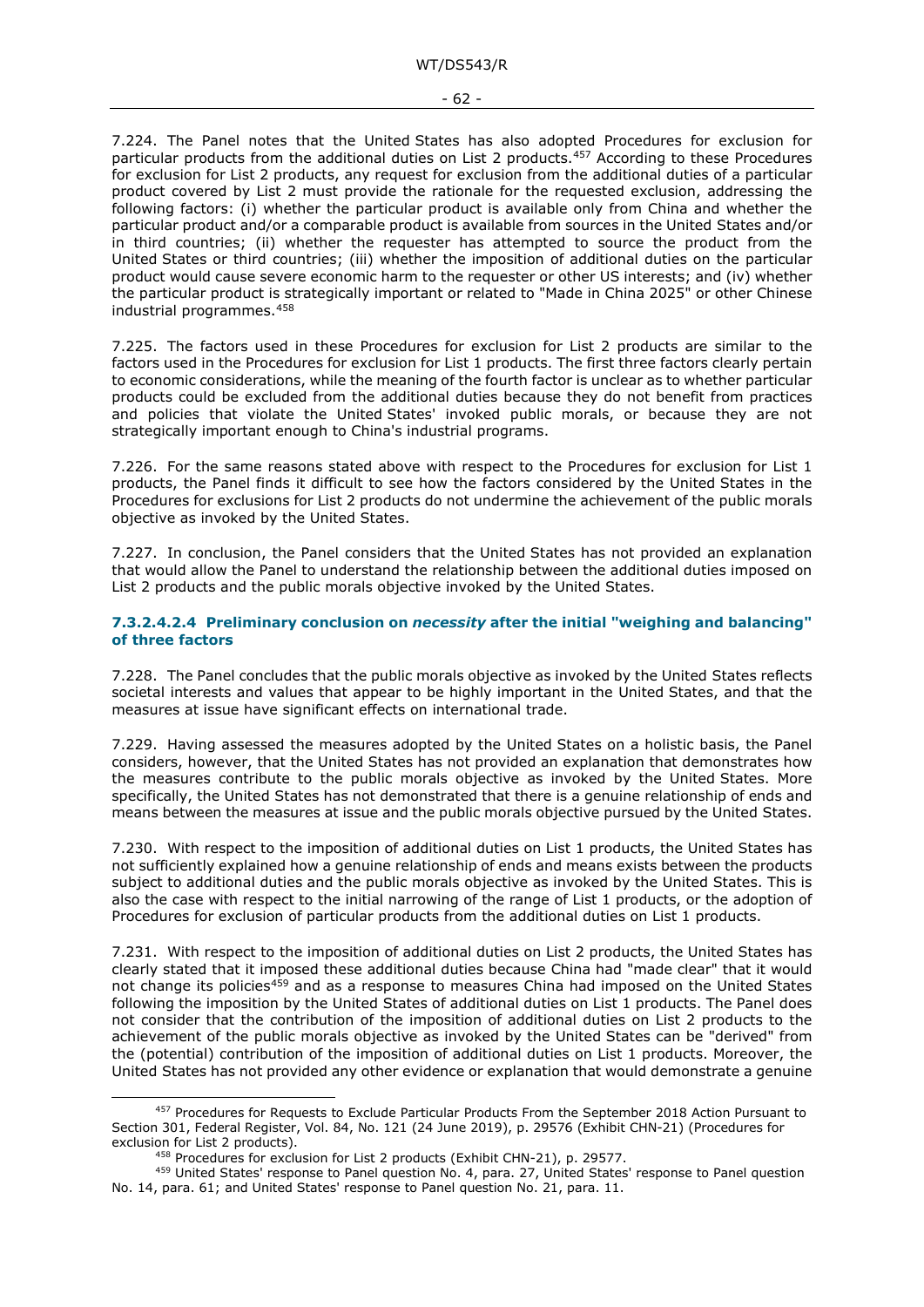relationship of ends and means between the measures comprising the additional duties on List 2 products and the public morals objective invoked by the United States.

#### <span id="page-62-0"></span>**7.3.2.4.2.5 Comparison with reasonably available alternative measures**

<span id="page-62-3"></span>7.232. In assessing whether a challenged measure is "necessary" within the meaning of Articles XX(a), XX(b) or XX(d), prior WTO adjudicators have traditionally considered the existence of reasonably available alternatives[.460](#page-62-7) In particular, in *Brazil – Retreaded Tyres*, it was decided that "[i]n order to determine whether a measure is 'necessary' within the meaning of Article XX(b) of the GATT 1994, a panel must assess all the relevant factors, particularly the extent of the contribution to the achievement of a measure's objective and its trade restrictiveness, in the light of the importance of the interests or values at stake"[461,](#page-62-8) and that "*[i]f this analysis yields a preliminary conclusion that the measure is necessary*, this result must be confirmed by comparing the measure with its possible alternatives, which may be less trade restrictive while providing an equivalent contribution to the achievement of the objective pursued".[462](#page-62-9)

<span id="page-62-6"></span><span id="page-62-5"></span>7.233. China does not suggest any alternative measure. In China's view, the challenged measures are not about public morals, are not designed to deal with public morals and are certainly not necessary. Therefore, China considers that "there is no need for the Panel to analyse WTO-consistent alternative measures in order to confirm whether the U.S. measures are 'necessary' for the protection of public morals".[463](#page-62-10) China asserts that "due to the unique facts of this dispute, there is no requirement for China to present or the Panel to examine alternative measures".  $464$ 

7.234. The United States, in support of its assertion that the measures are necessary within the meaning of Article XX(a), points to its prior efforts to address its concerns with China's policies and practices "through dialogue, admonishment, engagement in multilateral forums, [and] bilateral mechanisms".[465](#page-62-12) According to the United States, "[t]hat none of these prior efforts have proven durably effective further demonstrates the necessity of the measures at issue".<sup>466</sup>

<span id="page-62-4"></span>7.235. The Panel recalls China's refusal to put forward reasonably available alternative measures. The Panel's preliminary conclusion, based on a weighing and balancing of the relevant factors, is that the United States has not explained how the chosen measures are apt to contribute to the public morals objective, as invoked by the United States, and how they could therefore be "necessary". For all those reasons, the Panel is not required to proceed to a comparison with reasonably available alternative measures.

#### <span id="page-62-1"></span>**7.3.2.5 Conclusion on whether the measures are provisionally justified under subparagraph (a) of Article XX of the GATT 1994**

<span id="page-62-2"></span>7.236. As the Panel observed above, the nature and purpose of Article XX – to allow WTO Members to adopt measures that would be otherwise WTO-inconsistent to protect their public morals – cannot be reconciled with a situation where WTO Members would be allowed to restrict any trade from any WTO Member with the mere invocation of what might, in an abstract sense, be considered a valid policy objective within the meaning of Article XX of the GATT 1994. The scope of the restrictive measures justifiable under Article XX(a) is determined by the public morals objective invoked and by the requirement that the measures be *necessary* to achieve this objective. In other words, there is a requirement that there be a nexus between the challenged measure and the interest protected by the policy objective at issue. In the case of Article XX(a), this requirement is specified by the term "necessary to protect public morals". This is especially important in the context of Article XX(a),

<span id="page-62-7"></span><sup>460</sup> Appellate Body Reports, *EC – Seal Products*, para. 5.215; *China – Publications and Audiovisual Products*, para. 242; *US – Gambling*, para. 307; and *Korea – Various Measures on Beef*, para. 166; and Panel Reports, *Brazil – Taxation*, paras. 7.531-7.533.

<sup>461</sup> Appellate Body Report, *Brazil – Retreaded Tyres*, para. 156.

<span id="page-62-9"></span><span id="page-62-8"></span><sup>462</sup> Appellate Body Report, *Brazil – Retreaded Tyres*, para. 156 (emphasis added). See also Appellate Body Report, *China – Publications and Audiovisual Products*, paras. 242 and 249; and Panel Report, *Colombia – Ports of Entry*, para. 7.611.

<span id="page-62-13"></span><span id="page-62-12"></span><span id="page-62-11"></span><span id="page-62-10"></span><sup>464</sup> China's response to Panel question No. 20, para. 9. China relies on a series of observations by the Appellate Body that "there may be cases in which it is not necessary for a Member to propose alternative measures." (Ibid. para. 8)

<sup>&</sup>lt;sup>465</sup> United States' second written submission, para. 56.

<sup>466</sup> United States' second written submission, para. 56.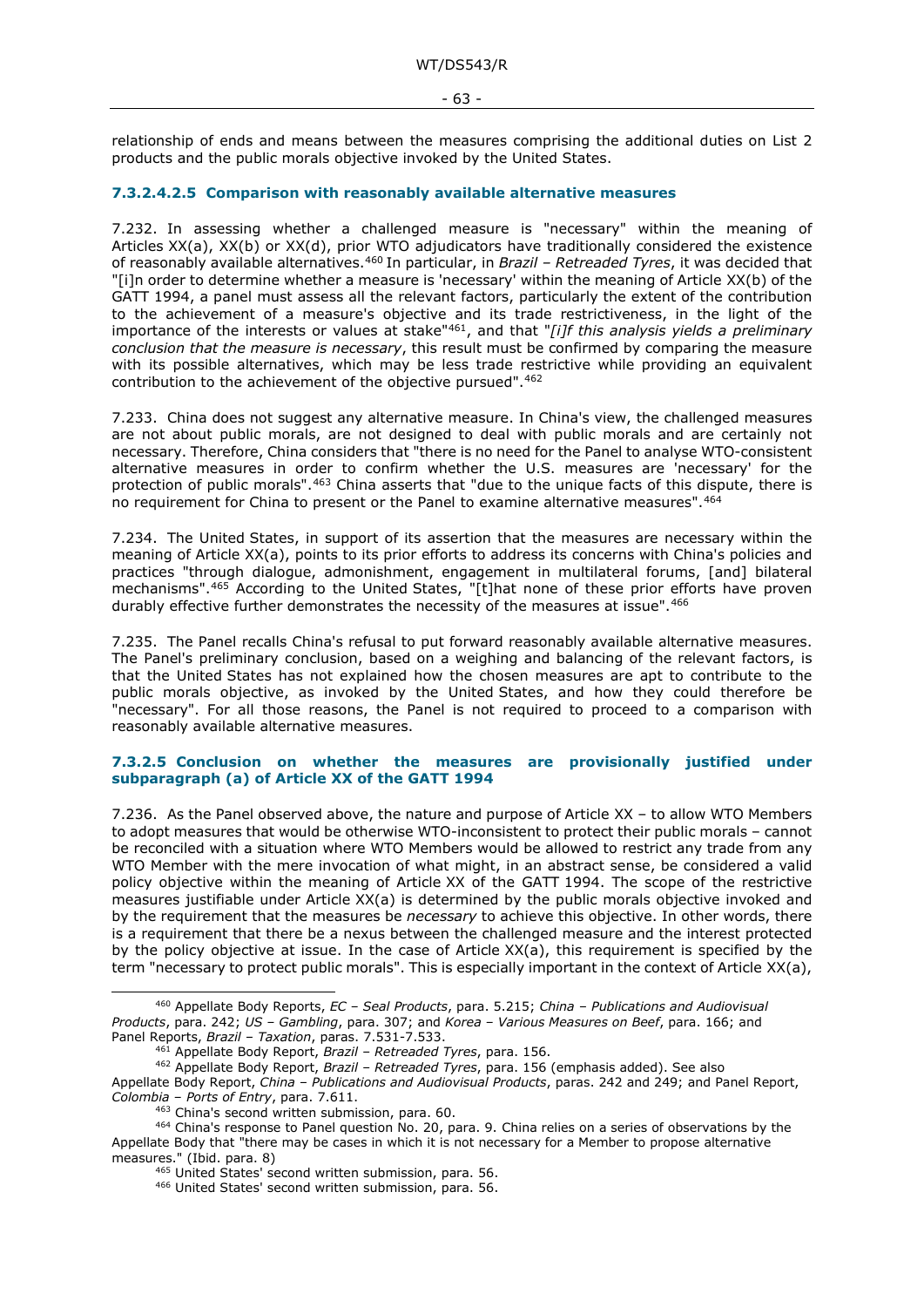because the concept of "public morals" is a broad one, that may be based on considerations specific to individual WTO Members.

7.237. As the Panel has earlier emphasized, the invocation of each Article XX defence needs to be considered carefully based on the facts relating to the particular subparagraph of Article XX relied on and the challenged measures. The Panel notes that the text of Article XX(a) itself limits the range of measures that WTO Members are allowed to rely on. To fall within the limited scope of Article XX(a), the measures have to concern public morals. Moreover, the measures have to be "necessary" for the achievement of the public morals objective invoked. In other words, if the adopting WTO Member does not explain how the challenged measures contribute to the achievement of the public morals objective pursued, by showing that there is a genuine relationship of "ends and means" between these measures and the public morals objective, this is a strong indication that the challenged measures have exceeded the limits acceptable under Article XX(a) of the GATT 1994.

7.238. As elaborated in the Panel's earlier analysis, having assessed the evidence on a holistic basis in the present dispute, the Panel concludes that the United States has not provided an explanation that demonstrates how the imposition of additional duties on the selected imported products contributes to the achievement of the public morals objective as invoked by the United States. It follows that the United States has not adequately explained how the measures the United States has chosen are necessary to protect such public morals.

#### <span id="page-63-0"></span>**7.3.3 Whether the United States has demonstrated that the measures satisfy the requirements of the** *chapeau* **of Article XX of the GATT 1994**

7.239. The United States argues that it has not applied the measures in a manner that constitutes "a disguised restriction on international trade "because it has taken "no steps to conceal the reasons for adopting the measures at issue".[467](#page-63-1) The United States asserts that it has not applied the measures in a manner that constitutes "arbitrary or unjustifiable discrimination" because of the "deliberate nature" in which it proceeded before adopting the measures<sup>[468](#page-63-2)</sup> and because it "has explained the rationale and justification for adopting the measures at issue"[.469](#page-63-3) The United States also argues that it has not applied the measures in a manner inconsistent with the *chapeau* of Article XX because "no other government is engaging in forced technology transfer policies and practices of the type or to the extent that China is".<sup>[470](#page-63-4)</sup>

7.240. China argues that the measures are not provisionally justified under Article XX(a) and that "there is no need to proceed to evaluate whether the measures are consistent with the conditions set forth in the *chapeau* of that provision".[471](#page-63-5) On an *arguendo* basis, China asserts that the measures fail to satisfy the requirements of the *chapeau*. [472](#page-63-6) China argues that the "lack of a rational connection between the U.S. measures and the covered products reflects the true, coercive intent of the U.S. measures"<sup>473</sup>, and "a prohibition on unduly coercive action is tied directly to the limiting function of the *chapeau*".[474](#page-63-8) China further argues that the measures "restrict international trade under the guise of a public morals measure" $475$  and "are nothing more than barely disguised restrictions on international trade".[476](#page-63-10)

7.241. The Panel recalls its conclusion that the United States has not provided sufficient evidence or explanation to substantiate its assertion that the measures are necessary to protect the "standards of right or wrong" invoked by the United States and which are considered as public morals in the United States. Prior WTO adjudicators have traditionally refrained from assessing the

<span id="page-63-1"></span><sup>467</sup> United States' first written submission, para. 88.

<span id="page-63-2"></span><sup>468</sup> United States' first written submission, para. 84.

<span id="page-63-3"></span><sup>469</sup> United States' first written submission, para. 86.<br><sup>470</sup> United States' first written submission, para. 83.

<span id="page-63-7"></span><span id="page-63-6"></span><span id="page-63-5"></span>

<span id="page-63-4"></span> $471$  China's second written submission, para. 62.<br> $472$  China's second written submission, para. 63.<br> $473$  China's second written submission, para. 67.<br> $474$  China's second written submission, para. 68.

<span id="page-63-9"></span><span id="page-63-8"></span><sup>&</sup>lt;sup>475</sup> China's second written submission, para. 74.

<span id="page-63-10"></span><sup>476</sup> China's second written submission, para. 75.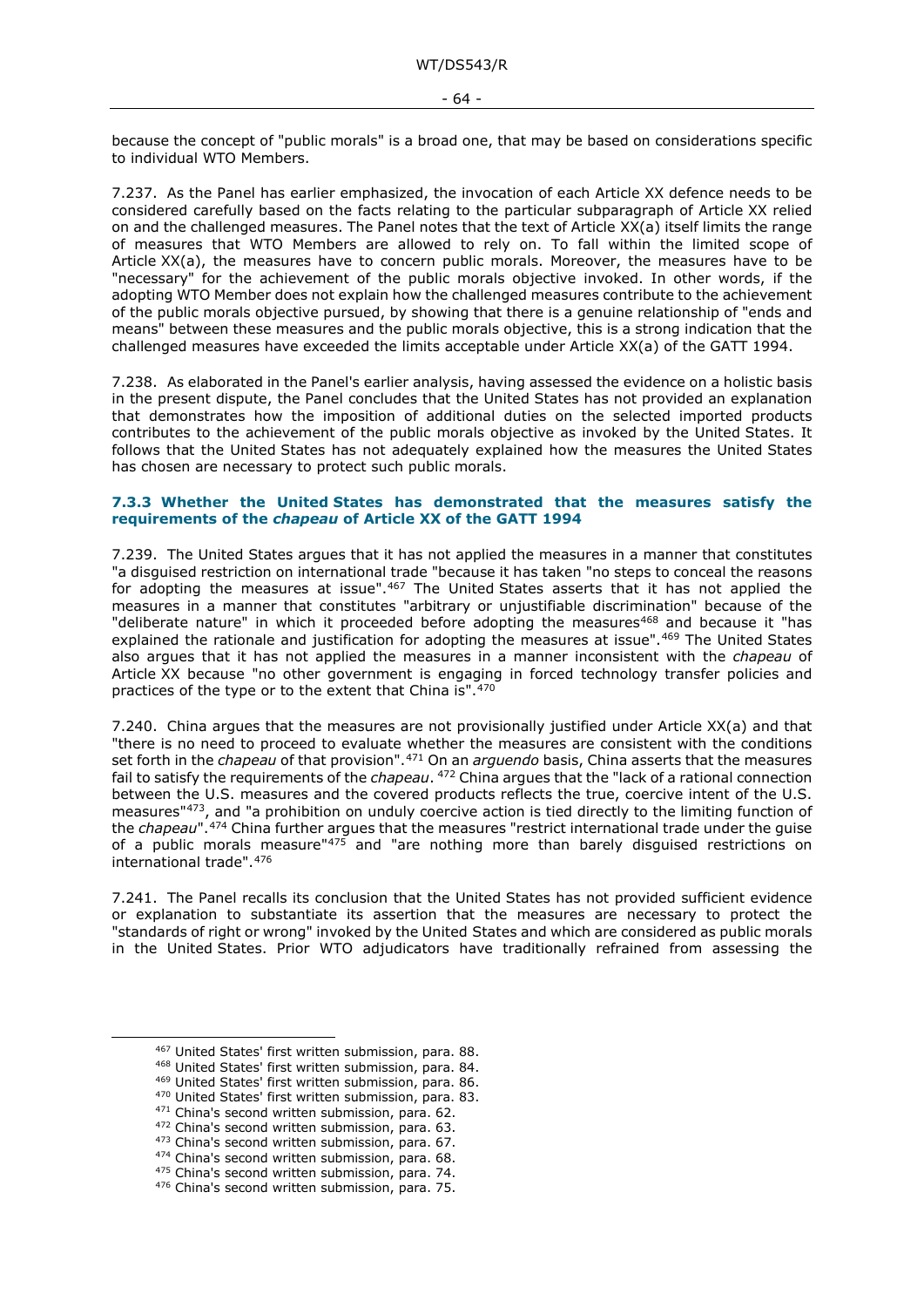conformity with the *chapeau* of measures that they have found not to be provisionally justified under various subparagraphs of Article XX.[477](#page-64-2)

7.242. In light of its conclusion that the United States has not adequately explained how the measures chosen by it are necessary to protect public morals, the United States has not met its burden of demonstrating that the measures are provisionally justified under Article XX(a). The Panel, therefore, does not consider it necessary to make findings on whether the United States has demonstrated that its measures satisfy the requirements of the *chapeau* of Article XX.

#### <span id="page-64-0"></span>**8 CONCLUSIONS AND RECOMMENDATION(S)**

8.1. For the reasons set forth in this Report, the Panel concludes that:

- a. the parties have not reached a mutually satisfactory solution within the meaning of Article 12.7 of the DSU, or otherwise relinquished their rights to pursue WTO dispute settlement action on the measures at issue in this dispute;
- b. all measures challenged by China fall within the Panel's terms of reference, and it is appropriate for the Panel to make findings and recommendations with respect to the first measure as identified in China's panel request (additional duties of 25% on List 1 products), and the second measure as amended on 9 May 2019 (additional duties of 25% on List 2 products);
- c. the challenged measures are *prima facie* inconsistent with Articles I:1, II:1(a) and II:1(b) of the GATT 1994; and
- d. the United States has not met its burden of demonstrating that the measures are provisionally justified under Article XX(a) of the GATT 1994.

8.2. As a consequence, the Panel concludes that the measures at issue are inconsistent with Articles I:1, II:1(a) and II:1(b) of the GATT 1994.

8.3. Under Article 3.8 of the DSU, in cases where there is an infringement of the obligations assumed under a covered agreement, the action is considered *prima facie* to constitute a case of nullification or impairment. The Panel concludes that, to the extent that the measures at issue are inconsistent with certain provisions of the GATT 1994, they have nullified or impaired benefits accruing to China under that agreement within the meaning of Article XXIII:1(a) of the GATT 1994.

8.4. Pursuant to Article 19.1 of the DSU, the Panel recommends that the United States bring its measures into conformity with its obligations under the GATT 1994.

#### <span id="page-64-1"></span>**9 CONCLUDING COMMENTS**

9.1. In conclusion, the Panel wishes to make some additional observations:

9.2. The Panel is very much aware of the wider context in which the WTO system currently operates, which is one reflecting a range of unprecedented global trade tensions.

9.3. At the same time, it is not the role of this Panel to draw any legal conclusions or make recommendations on any matters other than those it has been specifically tasked to deal with through these dispute settlement proceedings. In this connection, the Panel recalls that the Government of the United States has not, up to the present time, initiated action under the WTO Dispute Settlement Understanding with respect to any measures China has imposed in response to the United States' measures at issue in this dispute.<sup>478</sup>

<span id="page-64-3"></span><span id="page-64-2"></span><sup>477</sup> See e.g. Panel Reports, *India – Solar Cells*, paras. 7.389-7.390; *China – Audiovisual Products*, para. 7.912; and *Colombia – Ports of Entry*, para. 7.620. See also Appellate Body Reports, *India – Solar Cells*, para. 5.155; and *China – Audiovisual Products*, fn 614.

<sup>478</sup> Para. [7.4](#page-15-4) of the Panel Report refers.